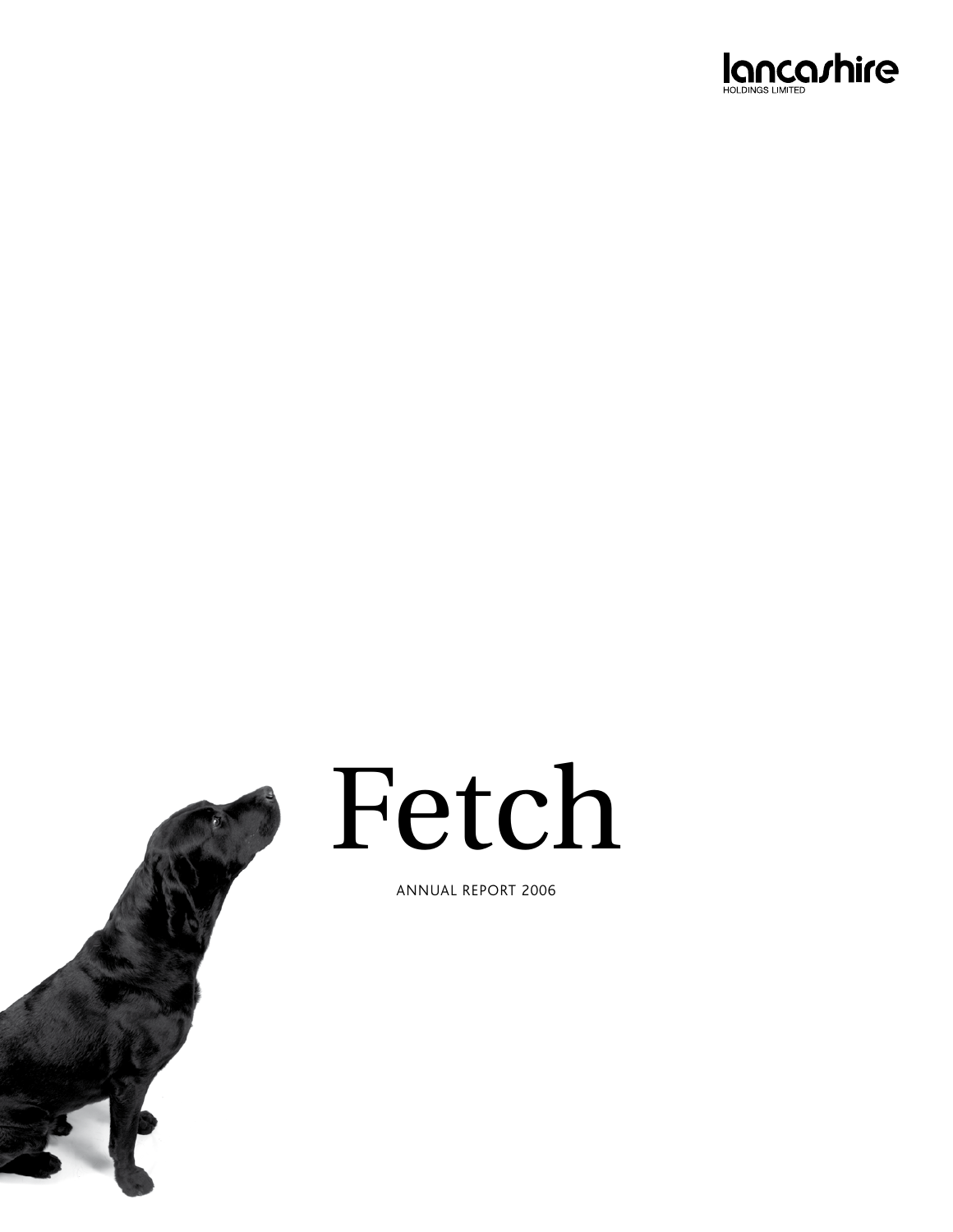### **Contents**

| <b>HIGHLIGHTS</b>                                 | 1         |
|---------------------------------------------------|-----------|
| <b>GROUP OPERATING STRUCTURE</b>                  | 2         |
| <b>CHAIRMAN'S STATEMENT</b>                       | $3 - 4$   |
| A REVIEW OF 2006 FROM THE CHIEF EXECUTIVE OFFICER | $5 - 6$   |
| A REVIEW OF 2006 FROM THE CHIEF FINANCIAL OFFICER | $7 - 9$   |
| <b>THE TEAM</b>                                   | $10 - 13$ |
| <b>COMPANY DETAILS</b>                            | 14        |
| <b>DIRECTORS' REPORT</b>                          | $15 - 18$ |
| <b>CORPORATE GOVERNANCE</b>                       | $19 - 25$ |
| DIRECTORS' REMUNERATION REPORT                    | $26 - 29$ |
| <b>STATEMENT OF DIRECTORS' RESPONSIBILITIES</b>   | 30        |
| <b>INDEPENDENT AUDITORS' REPORT</b>               | 31        |
| <b>CONSOLIDATED FINANCIAL STATEMENTS</b>          | $32 - 69$ |
| <b>SHAREHOLDER INFORMATION</b>                    | 70        |
| NOTE REGARDING FORWARD-LOOKING STATEMENTS         | 71        |
| <b>HOW TO GET HOLD OF US</b>                      | 72        |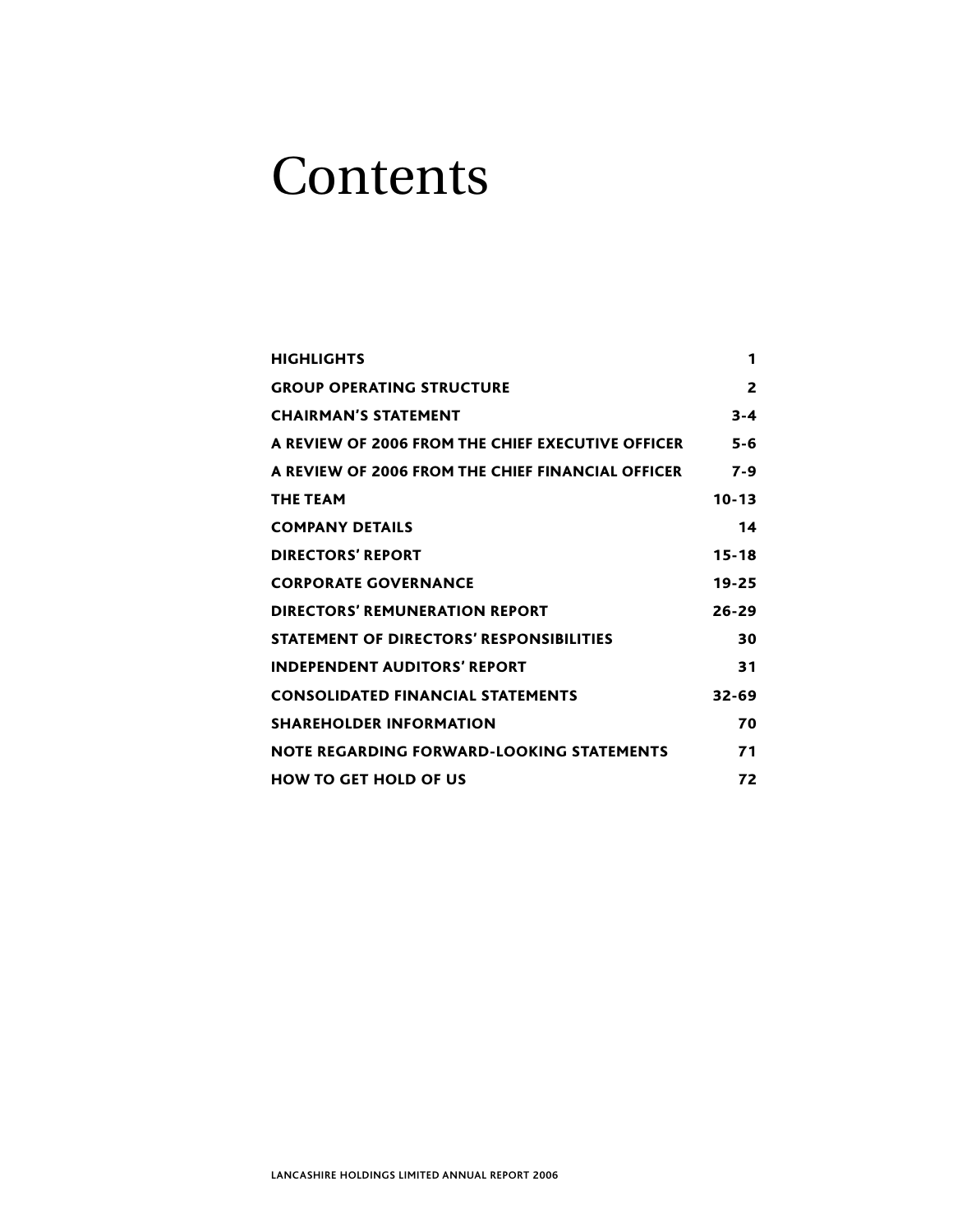#### 2006 Financial highlights

- Fully converted book value per share grows 17.4%
- Operating income of \$180.5 million<sup>(1)</sup> or \$0.89<sup>(2)</sup> per common share
- Profit after tax of \$159.3 million or \$0.79 $^{(3)}$  per common share
- Gross written premiums of \$626.0 million
- Loss ratio of 16.1% •
- Combined ratio of 44.3%
- Capital retained for 2007 opportunities •

#### Operating highlights

- Successful transition from start-up to fully established major underwriter
- Excellent response to launch of UK underwriting platform •
- Authorisation received for Middle East marketing operation
- Highly experienced team of 57 people across the Group

#### Positive outlook for 2007

- Capital expected to be fully utilised in 2007 •
- Overall trading conditions very healthy and business flow accelerating
- January 1, 2007 net unearned premium reserve of \$306.6 million
- Projected 2007 gross written premium growth of at least 20%
- Projected 2007 growth in book value of between 20% and 25%, assuming normal market loss experience

(1) Operating income is profit before tax, excluding realised investment gains and losses, foreign exchange and warrants issued at IPO, but inclusive of options issued thereafter.

(2) Net operating income per common share of £0.48, using an average 2006 exchange rate.

(3) Profit after tax per common share of £0.42, using an average 2006 exchange rate.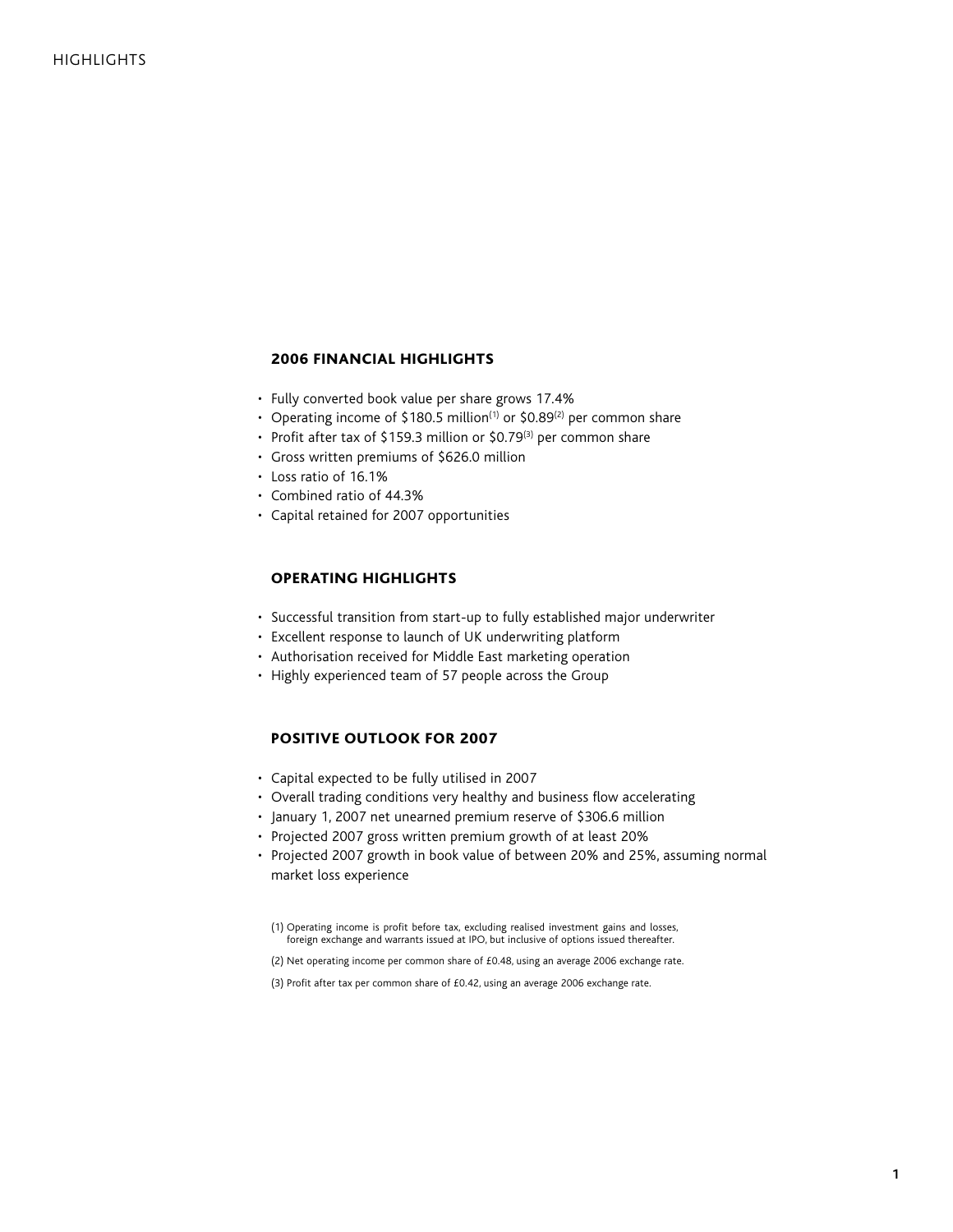#### Group Operating Structure



Lancashire Holdings Limited and its subsidiaries (the "Group") are providers of global property insurance and reinsurance products. Lancashire Holdings Limited ("Lancashire" or the "Company") was incorporated under the laws of Bermuda on October 12, 2005. Lancashire is listed on the Alternative Investment Market ("AIM"), a subsidiary market of the London Stock Exchange. The registered office of Lancashire is Clarendon House, 2 Church Street, Hamilton HM 11, Bermuda. Lancashire has five wholly owned subsidiaries: Lancashire Insurance Company Limited ("LICL"), Lancashire Insurance Holdings (UK) Limited ("LIHUKL"), Lancashire Insurance Marketing Services Limited ("LIMSL"), Lancashire Insurance Services Limited ("LISL") and Lancashire Marketing Services (Middle East) Limited ("LMSMEL"). LIHUKL is a holding company for a wholly owned operating subsidiary, Lancashire Insurance Company (UK) Limited ("LICUKL").

LICL and LICUKL are currently the Group's principal operating subsidiaries. LICL was incorporated under the laws of Bermuda on October 28, 2005 and is authorised by the Bermuda Monetary Authority (the "BMA") as a Class 4 general insurer. LICL provides insurance and reinsurance products to its customers, with an emphasis on property, energy, marine and aviation lines of business. LICUKL was incorporated under the laws of England & Wales on March 17, 2006 and is authorised by the United Kingdom Financial Services Authority (the "FSA") to conduct general insurance business. The products provided are the same as those provided by LICL. LICUKL is also registered as a Class 3 general insurer in Bermuda and has a permit issued under the Bermuda Companies Act to enable certain activities related to its insurance business to be performed from Bermuda.

LIMSL is authorised by the FSA to undertake insurance mediation activities. LIMSL provides business introduction and other support services to LICL in the United Kingdom, and was incorporated under the laws of England & Wales on October 7, 2005.

LISL was incorporated under the laws of England & Wales on March 17, 2006. LISL provides support services to LIMSL and LICUKL.

LMSMEL was incorporated under the laws of the Dubai International Financial Centre ("DIFC") on March 11, 2007 and is authorised by the Dubai Financial Services Authority ("DFSA") to undertake insurance intermediation activities.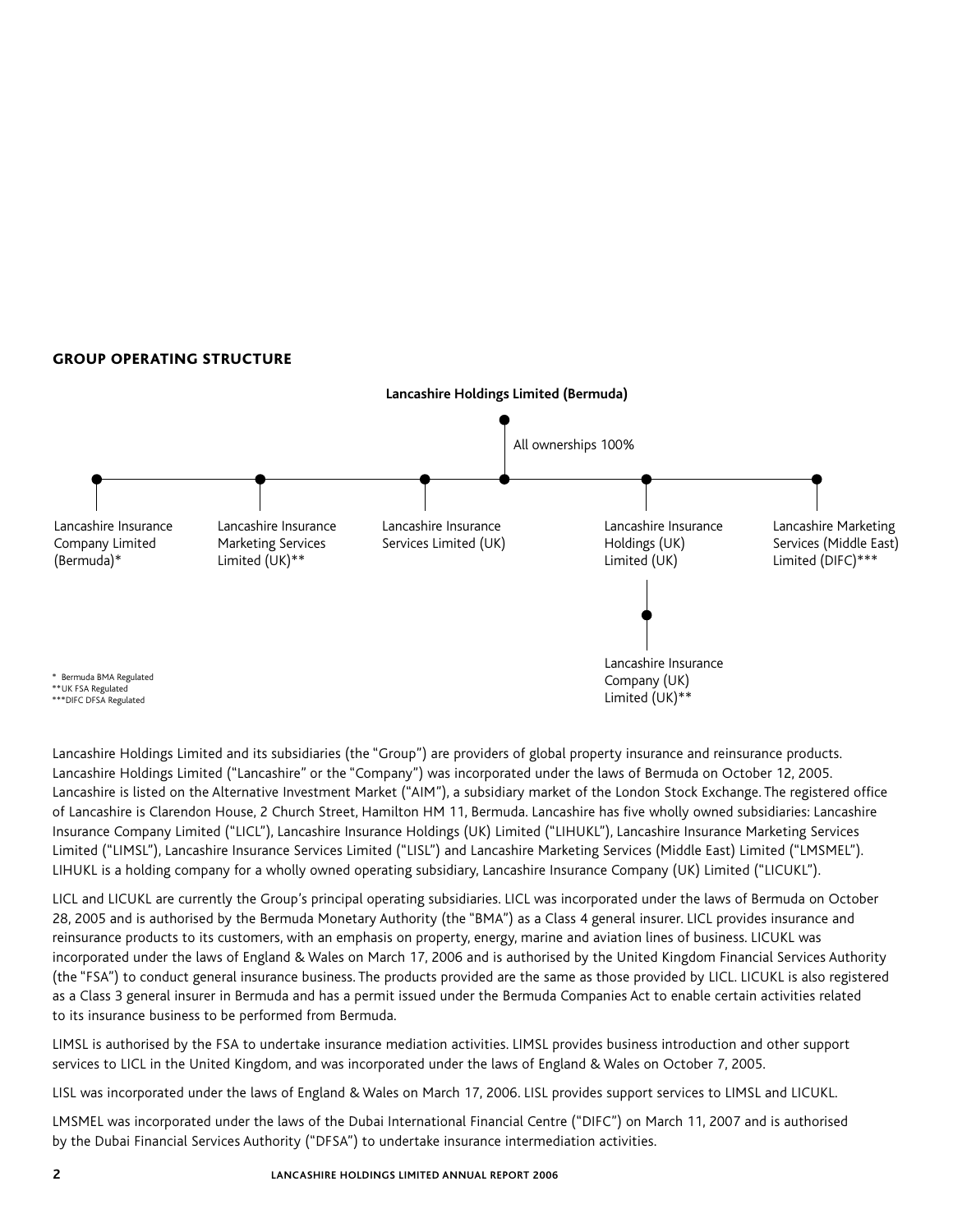### Underwriting comes first

This is your Chairman's first opportunity to report since Lancashire both launched and listed in late 2005. It is particularly pleasing to do so after the Company has achieved so much in its first full year of operations. The Company began 2006 with a Bermuda underwriting license, only four full time employees and two very small rented offices. By the end of the year, a full infrastructure had been built, over \$600 million in gross premiums had been written, a separate UK FSA licensed insurer had been launched, and book value had grown 17.4%. A remarkable achievement.

After its first year, Lancashire has emerged as a highly focused and successful business.

Market expectations for the 'Class of 2005' were for Bermuda reinsurers writing predominantly cat cover. Lancashire is somewhat different. We write a diversified mix of insurance and reinsurance, both cat and non-cat, across many specialty lines, from twin underwriting platforms in Bermuda and London. Underwriting teams in both locations are experienced and operate under the same mandate – risk selection is key. As a result, we can boast not only today's excellent results, but also a wealth of business relationships with brokers and clients that will give us strength to grow over the years ahead.

#### **SHARE OFFERING**

On December 16, 2005 Lancashire completed its private placement and initial public offering and the Company's common shares began trading on the Alternative Investment Market of the London Stock Exchange. A total of \$979 million was raised, net of offering expenses. We received an excellent response from investors, both during and following the offering.

#### Dividend policy

At this time, the Board does not recommend the payment of a dividend. Given the underwriting opportunities in front of us right now, we believe the Company can effectively utilise all of its capital for the benefit of shareholders in the current market environment. Capital management is an area under constant analysis. Should a time come where underwriting opportunities decrease, we are committed to returning excess capital to shareholders through dividends or any other tools at our disposal.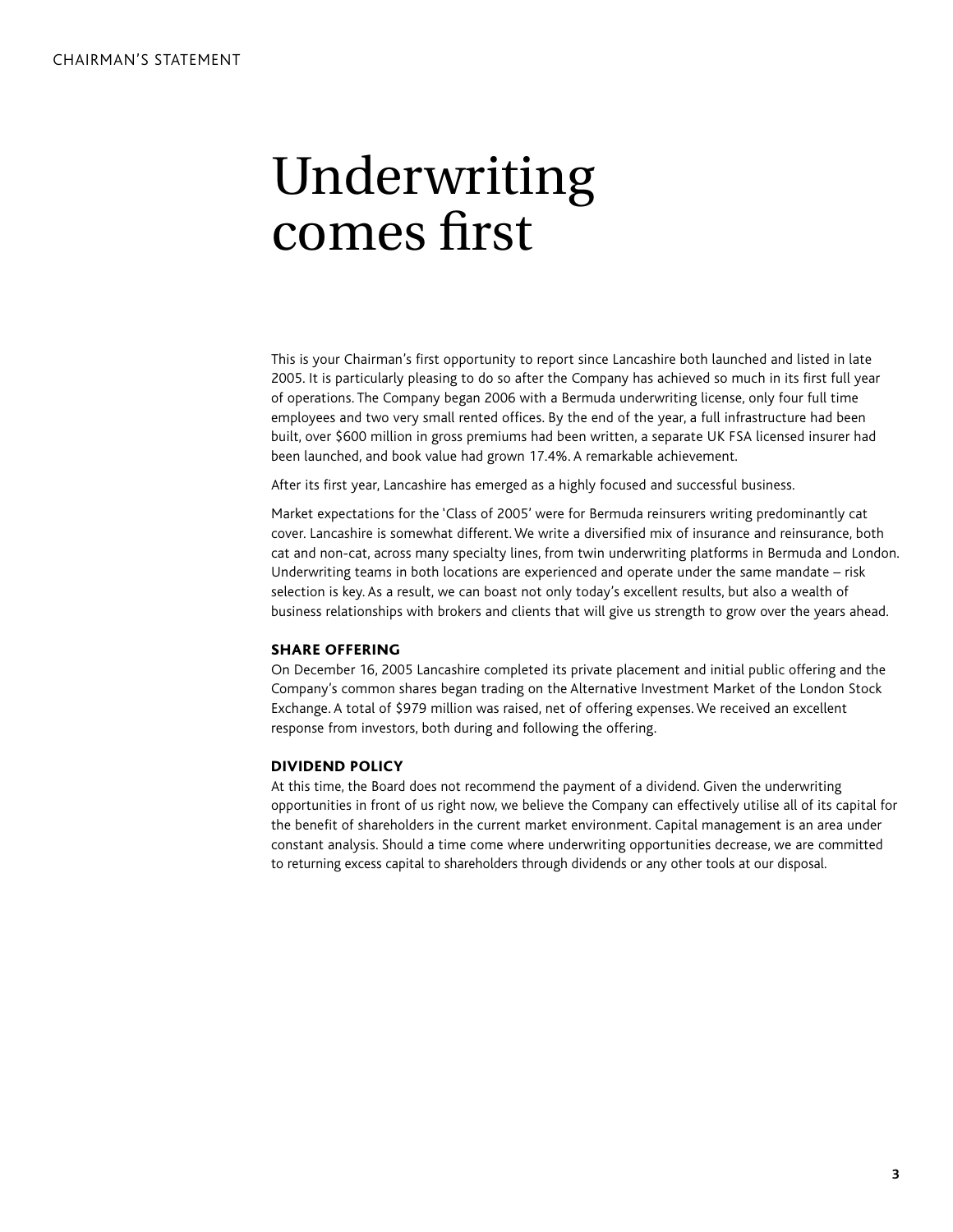#### Board of Directors

Your Board of Directors has performed valuable service during the first year of the Company's life. In September 2006, we welcomed Martin Thomas to the Board as a non-executive independent Director. Martin brings with him a wealth of legal and regulatory experience which has proven extremely useful, particularly with the launch of our London based underwriting operation. The Board and the nomination committee intend to review the composition of the Board and consider any need for additional Directors during 2007.

#### **OUTLOOK**

Lancashire's number one operating principle is "Underwriting Comes First". Already, Richard Brindle and his team have done an outstanding job in executing this strategy. It is a pleasure to work with Richard and the entire Lancashire staff. I thank them for their dedication and enthusiasm and I look forward to working with them in 2007 and beyond.

Robert Spass, Chairman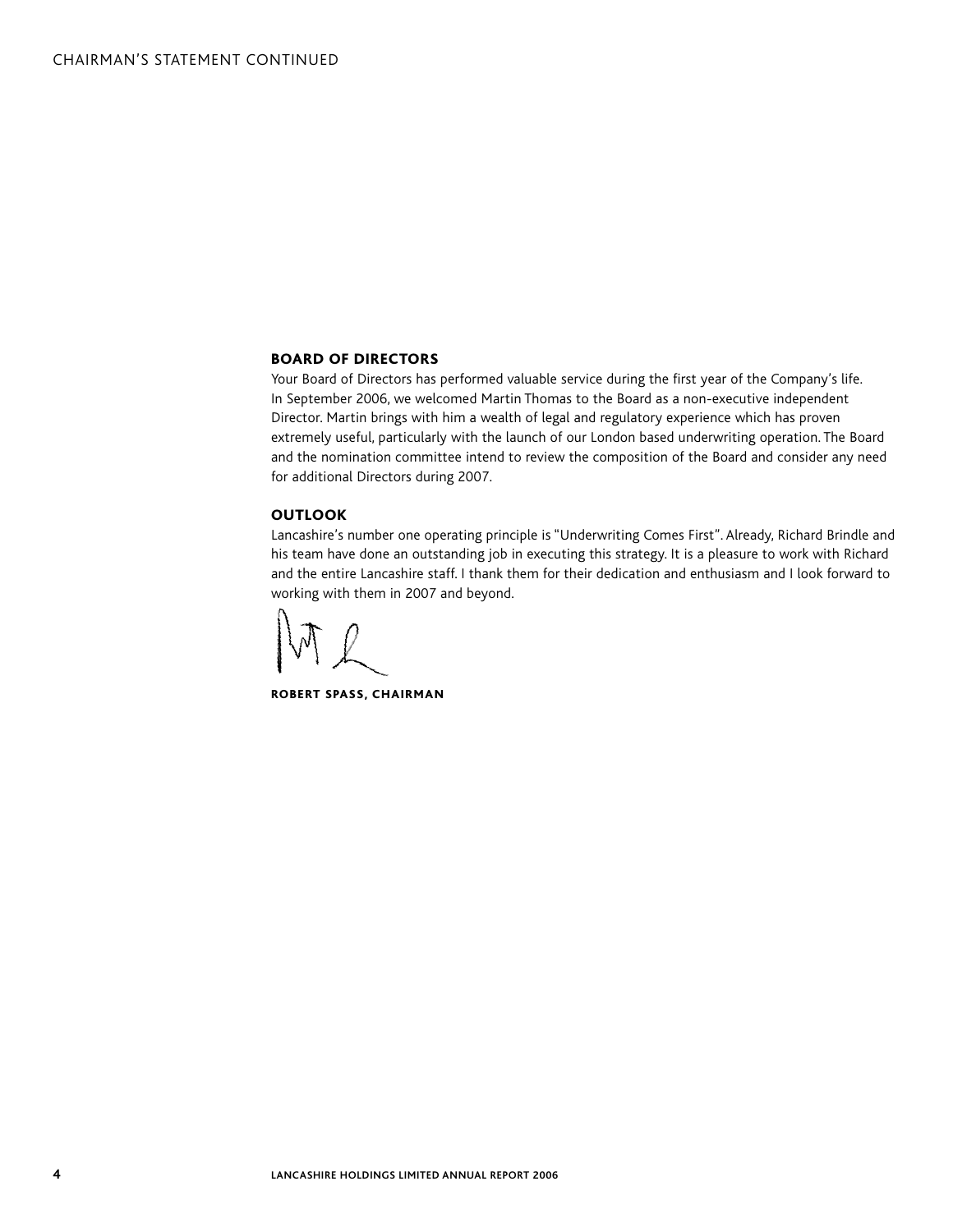# Our first year

We were pleased to grow book value by over 17% in our first year.

I am delighted to report that 2006, our first full year of business, was a success both financially and operationally. Financially, we increased fully converted book value per share by 17.4% from a standing start. We achieved a low combined ratio of 44.3% and generated net income of \$159.3 million. Net operating income was \$180.5 million and shareholders' equity grew by \$190.5 million to a year end total of \$1,137.6 million. Operationally, we have gone from being a start-up company to an established major underwriter in the market with sophisticated technical capabilities, a highly experienced underwriting team and 57 people across Bermuda, London and Dubai. In 2007, broker and client support remains extremely strong and the acceleration in business flow has been remarkable.

Our strategy is built on four cornerstones: (i) underwriting comes first; (ii) maintenance of a strong balance sheet; (iii) keep operations nimble; and (iv) management of capital through the cycle. We believe this strategy, successfully executed, will deliver our overriding aim of creating attractive long term growth in book value per share for our shareholders.

Lancashire primarily writes insurance with a focus on short-tail, specialty risks, mostly written on a direct basis. All things equal, we prefer writing direct risks as opposed to reinsuring someone else's book as we believe this approach can create a durable competitive advantage. Insurance involves the creation of direct sustainable relationships with our insured clients and a focus on specific risk selection which should improve the probability of success through hard and soft cycles.

Reinsurance can however offer compelling opportunities from time to time. For example, in 2006 we enthusiastically capitalised on such opportunities in property retrocession, and this will continue in 2007. However, reinsurance tends to be more of a commodity business where achieving a meaningful competitive advantage is difficult. With insurance underwriting, the critical success factor is risk selection. Skills in risk selection take experience, and our underwriting team is highly experienced. In our major lines of business, the team leaders have, on average, almost twenty years of experience. By consistently being smart about risk selection – through hard and soft cycles – Lancashire can sustain a competitive advantage. This competitive advantage should produce a better than expected loss ratio, and thus strong growth in book value per share over time.

We believe Lancashire can trade strongly in a hard market and a soft market. First, our book is mostly direct. Secondly, it is highly diversified. In 2007, we expect that over half of our premium will be generated from risks that are not exposed to natural catastrophes. We have deliberately built a diversified book of non correlating risks. This has been enhanced by our presence in three strategic locations – Bermuda, London and Dubai – giving us access to the business flow that is generated in each of these markets. The benefit of our diversified book is that in the future we can direct our capital to the best underwriting opportunities. This flexibility – combined with underwriting discipline – will allow us to trade successfully through all stages of the cycle. It also sets us apart from many more concentrated (re)insurers in Bermuda and elsewhere.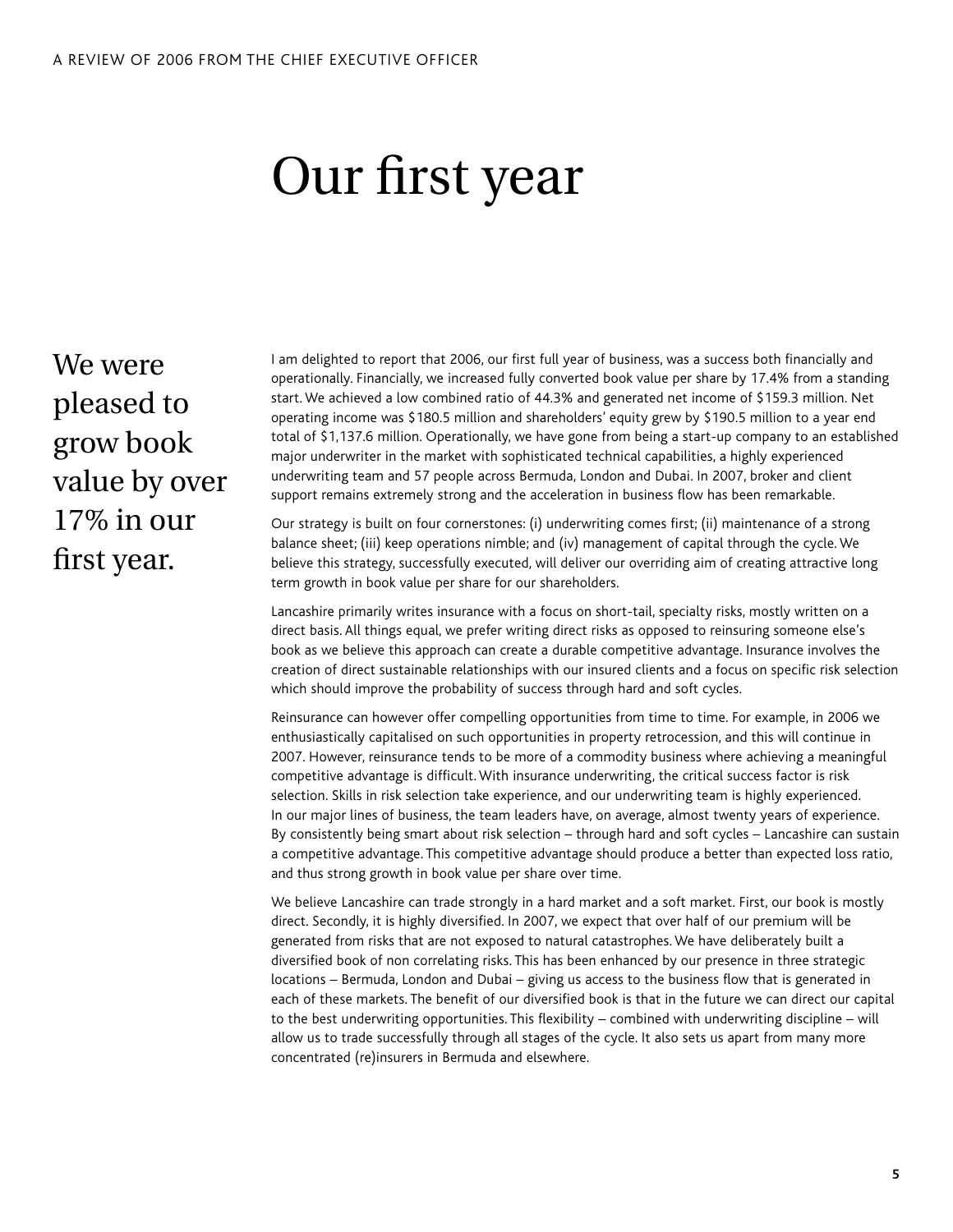

 \$159.3m NET INCOME

Rather than follow a rigid path, we are going to stay nimble and let the market guide us.

We like the book of business created in 2006. At the start of the year pricing was good in many areas and, as we anticipated, pricing and terms steadily improved through the year. Our enthusiasm increased correspondingly, as did our book. This rosy picture was not uniform though. In certain areas, most notably marine, pricing failed to reach expectations and we declined deals in large numbers. This reduced our top line premium but, crucially, resulted in a stronger portfolio of risks as we ended the year.

We wrote \$626.0 million of gross premium in 2006. With the wealth of experience of our underwriting team, significant increases in policy submission count, and very good trading conditions, we expect to increase gross written premiums by at least 20% in 2007. This is based on current expectations for pricing and terms in lines that we target.

2007 has begun well. Loss experience to date has been lower than expected. The most significant industry loss has been the Kyrill wind storm which hit Europe in January. While we have received only a de minimis amount of advices, because of the inherent uncertainties surrounding such events we are currently estimating an impact to Lancashire of between zero and ten million dollars.

#### Capital Management

To generate attractive long term returns for shareholders, we seek to couple excellent underwriting with conservative, active capital management. First, we intend to maintain a strong balance sheet at all times no matter what. Secondly, we will aim to have both the right level and mix of capital to support our underwriting.

In 2006, we grew capital by \$190.5 million and, by the end of the year, our capital was fully deployed. Looking ahead, we are encouraged by the trading conditions in our markets. We believe we can deploy all of our capital and, absent major losses, do not anticipate any capital actions during the bulk of 2007. We are currently projecting book value per share growth in 2007 in the low to mid twenties percent range, assuming a normal level of losses and premium growth in line with expectations.

Following the end of the 2007 hurricane season, we will re-evaluate our capital requirements, giving careful consideration to balance sheet strength, rating agencies and other stakeholders. We expect that our combination of underwriting discipline and careful trading through the cycle will result in significant returns of capital in the future, as and when appropriate.

Chard Birnele

RICHARD BRINDLE, CHIEF EXECUTIVE OFFICER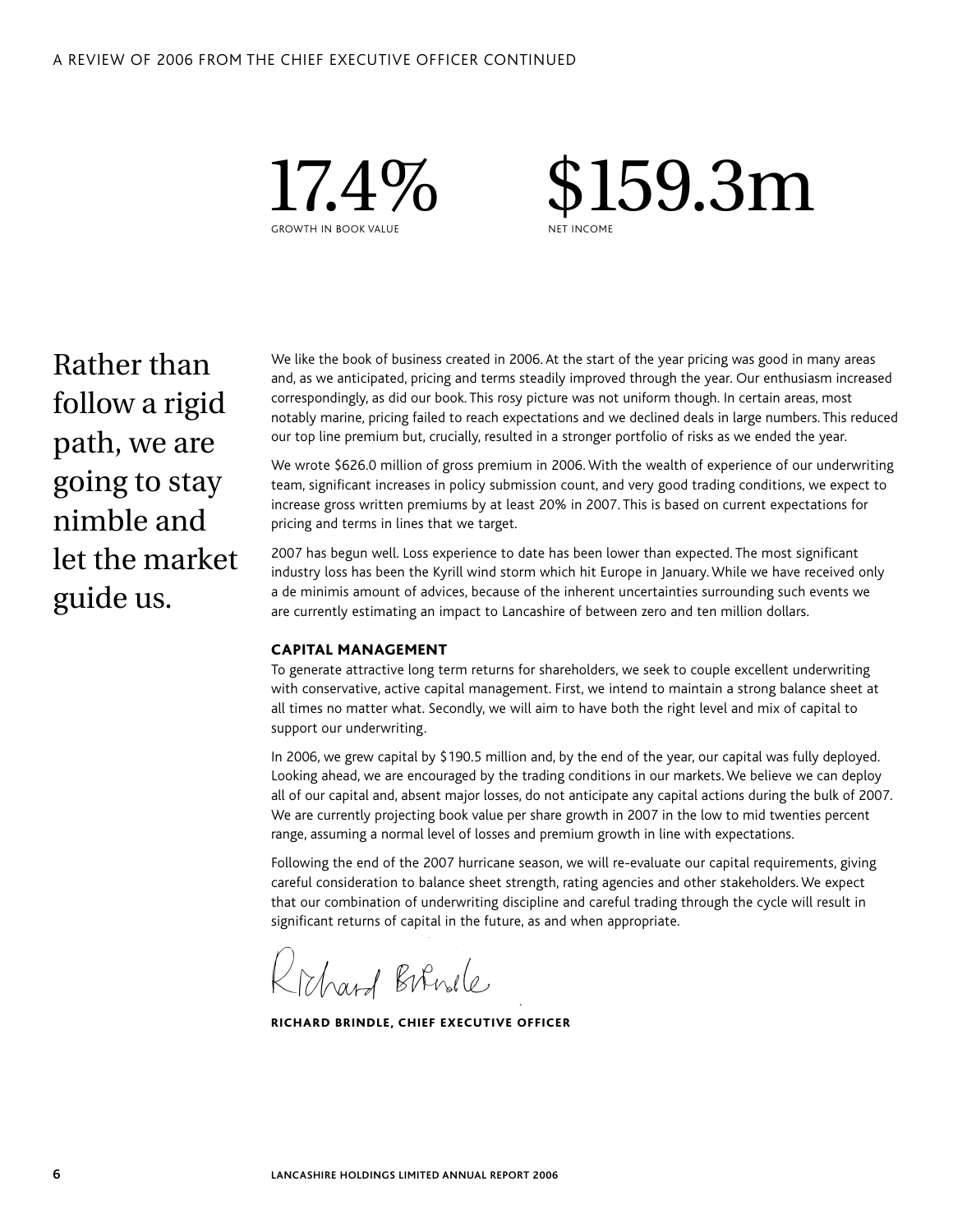## Our first year – in numbers

The main aim for Lancashire is to achieve an aboveaverage return for shareholders.

#### FULLY CONVERTED book VALUE PER SHARE (\$)



#### Comment on Results and Outlook

Gross written premiums for the twelve month period were \$626.0 million. Overall trading conditions in the classes written by Lancashire have been very good. This, combined with the lack of any significant loss events in 2006, has resulted in a healthy operating income of \$180.5 million and an overall combined ratio of 44.3%. We move into 2007 well placed to build on our existing book and relationships, and the increases in deal flow compared to a year ago have been significant. Our presence in the London market, through our FSA authorised insurer, has been well received. To date, 2007 renewals have been at encouraging prices and terms. Overall trading conditions are excellent. We are experiencing a gradual softening in certain areas from the peaks of summer 2006, but overall cat-pricing remains ahead of a year ago. We believe rates and conditions will hold strong in our major lines for the majority of 2007.

#### **UNDERWRITING**

Lancashire writes a highly diversified book of business, mostly on a direct basis, in four lines: property, energy, marine and aviation. In 2007, we expect our overall portfolio to grow but remain broadly similar in composition to that of 2006. In 2006, premium for risks exposed to natural catastrophes represented approximately 58% of our total written premium. For 2007, we expect this elemental proportion to reduce below 50%.

#### **PROPERTY**

This segment includes direct commercial property insurance and terrorism, all written on a facultative basis, as well as property cat retrocession. We have also written a handful of political risk contracts. Pricing overall has been robust, as have terms and conditions, particularly in the retrocession and direct commercial property classes. Trading conditions in these classes steadily improved through 2006. While demand for our retrocession product may reduce as a result of the Florida State backed reinsurance facility, 2007 trading conditions for retrocession and direct and facultative property are generally expected to remain at levels close to those of 2006. Trading conditions in terrorism, although softening, remain reasonably good on a risk-adjusted basis.

#### **ENERGY**

The energy segment includes offshore and onshore energy written on a worldwide basis. The Gulf of Mexico offshore energy class represented approximately 68% of energy premium written through December 31, 2006. Trading conditions in this class have been unprecedented. Pricing was consistently up several hundred percent from 2005, accompanied by dramatic tightening in terms and conditions. Trading conditions elsewhere in the world also improved markedly over 2005, albeit not to the extreme extent seen in the U.S. Looking ahead, while the majority of energy renewals take place in the second quarter, we currently see little change in supply or demand for Gulf of Mexico wind exposed deals. Pricing is expected to decrease only marginally, remaining at excellent levels. Outside the Gulf of Mexico, we continue to expand our book, with further opportunities expected to arise following the establishment of our Middle East marketing presence.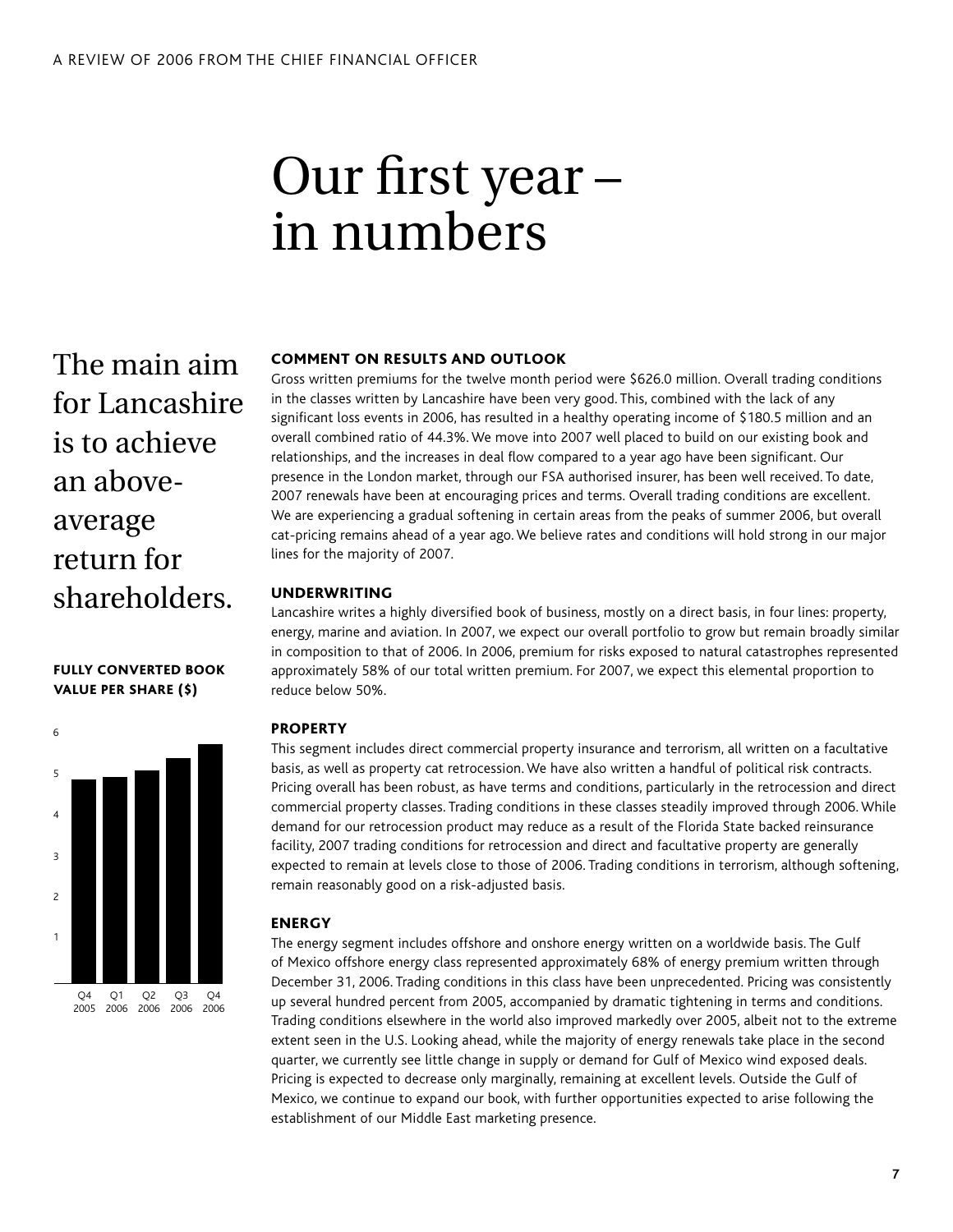### We must maintain a strong balance sheet at all times.

### We don't have a strategic target level of capital.

#### **MARINE**

This segment includes marine excess of loss and a number of marine hull, marine war, marine P&I and other miscellaneous marine classes. As reported in earlier trading statements, marine excess of loss renewal prices were disappointing in 2006 and conditions meant that marine represented a smaller proportion of our overall book than initially anticipated. However, with the addition of a marine team in mid-2006, we were able to gradually build a good quality book. While conditions in general remain depressed for 2007, by entering the year with a full team we are in a good position to trade carefully but successfully in this segment.

#### **AVIATION**

To date, our aviation focus has been centered on AV52 war carve-out business. We do not write general aviation business at this time, as we believe pricing is inadequate. AV52 pricing has been excellent on a risk adjusted basis although we predict some softening during 2007. We may also write a small number of aviation industry loss warranty contracts and satellite programs.

#### Outwards reinsurance

Outwards reinsurance premiums ceded in the twelve month period were \$78.5 million, including \$29.9 million of Gulf of Mexico offshore energy premiums ceded to Sirocco Reinsurance Limited, a Bermuda reinsurer in which Lancashire invested \$20.0 million in June 2006. We expect that the ratio of ceded premiums to gross written premiums will remain relatively similar in 2007 compared to 2006.

Net premiums earned were \$243.5 million for the year. As a newly formed group of companies with no existing book of unearned policies, there was a substantial difference between the relative size of premiums written and premiums earned because policies written generally earn over a twelve month period. Gross premiums earned as a proportion of gross premiums written was a modest 48.4% in 2006, but this ratio will increase substantially in 2007.

The loss ratio for the twelve months to December 31, 2006 was 16.1%, driven by the relative absence of large loss events in the major classes written by Lancashire. All but a de minimis amount of the loss expense recorded is in respect of losses incurred but not reported. We do not expect the unusual loss conditions of 2006 to be repeated in 2007.

The acquisition cost ratio for the period was 14.3% and the underwriting operating expense ratio was 13.9%. The acquisition cost ratio is expected to increase only marginally in 2007. The underwriting operating expense ratio for 2006 is significantly higher than the expected long term ratio due to the lag in net premiums earned in the first year of operations. In 2007, the operating expense ratio should be well below 10%.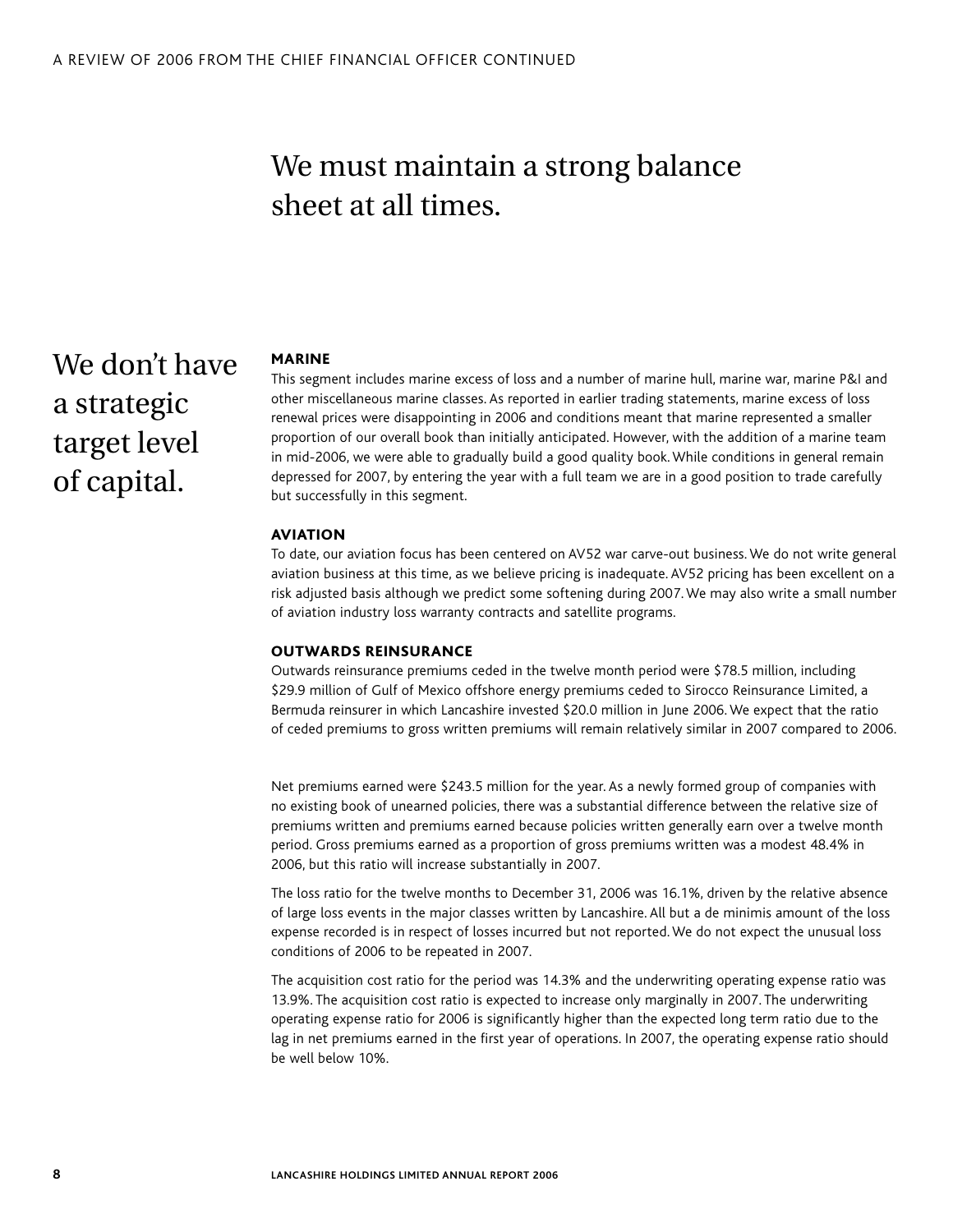Net investment income for 2006 was \$56.0 million. The fixed income portfolio is currently yielding 5.3%. During the year, we realised \$0.8 million of net gains, and generated an unrealised gain of \$8.7 million. The split of assets at December 31, 2006 was fixed income 65%, cash 29% and equities 6%. The weighted average duration and credit quality of our fixed income portfolio was 2.3 years and AA+, respectively.

Employee warrants and option expense is the accrual of the fair value of warrants and options granted to employees. The fair value is calculated on the grant date and will be expensed over the vesting period of each security, which is between three and four years. The fair value is expensed in the income statement and there is a corresponding credit to share premium in the balance sheet resulting in a net zero impact on total shareholders' equity. The warrants were a one-off creation at the time of the IPO in late 2005. Due to their non-recurring nature, they are not included in operating income as defined. Options are a recurring expense and are included within operating income.

Total capital at December 31, 2006 was \$1.3 billion, comprising \$1,137.6 million of common equity and \$128.6 million of long term debt. Leverage is 10.2%. Fully converted book value per share at December 31, 2006 was \$5.68 compared to \$4.84 at December 31, 2005, representing growth of 17.4% in the twelve months to December 31, 2006. Based on projected opportunities for 2007, we believe the level and mix of capital is appropriate. This will be reassessed by management as the trading environment evolves.

Neil McConachie, Chief Financial Officer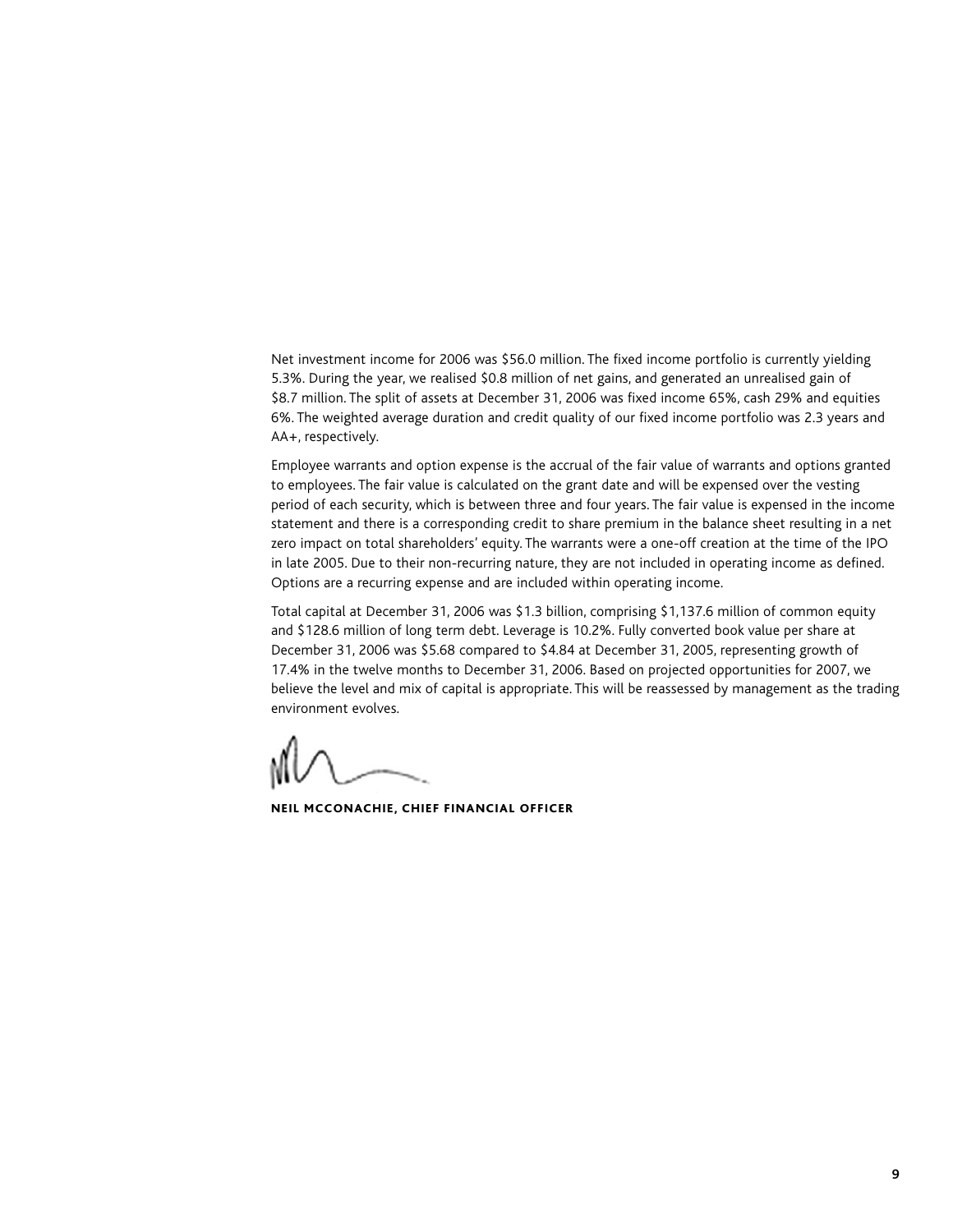#### Non-Executive Directors

#### Robert Spass (age 51) Non-Executive Chairman

Robert Spass is the Chairman of the Board and a partner and co-founder of Capital Z, a private equity fund specialising in the financial services industry. Mr Spass is also the Chairman of the Board and a partner and co-founder of Union Square Partners Management, LLC, the successor firm to Capital Z. Prior to founding Capital Z, Robert Spass was the Managing Partner and cofounder of Insurance Partners, L.P. from 1994 to 1998 and was President and CEO of International Insurance Advisors L.P. from 1990 to 1994. Both Insurance Partners L.P. and International Insurance Advisors L.P. were private equity funds focused on investments in the global insurance and reinsurance industries. Robert Spass currently serves on the Board of directors of Universal American Financial Corp., Endurance Specialty Holdings, Ltd., USI Holdings Corporation and other privately held companies.

#### Ralf Oelssner (age 62) Non-Executive Director

Ralf Oelssner is Vice President, Corporate Insurance for Lufthansa German Airlines. In 1979, he became Director, Corporate Insurance, and in 1990 was appointed Managing Director of Lufthansa's in-house broker. Ralf Oelssner became a member of the Executive Board of the captive insurance and reinsurance companies of Lufthansa in 2000. Ralf Oelssner served as Chairman of the International Air Transport Association ("IATA") in 1982 and 1983 and as Chairman of the IATA Risk & Insurance Managers' Panel in 2001 and 2002.

He is currently Chairman and President of Airline Mutual Insurance, Bermuda and President of the German Risk Managers' Association. He holds an M.A. in Economics from Cologne University.

#### William Spiegel (age 44) Non-Executive Director

William Spiegel is a founder of Pine Brook Partners, a private equity firm that focuses on investments in the financial services and energy areas. William Spiegel has over 16 years of private equity experience including more than six years of financial services investment experience. He was with the Cypress Group from inception in 1994 until 2006, where from 2005 he served as that firm's President. Beginning in 2001, William Spiegel managed the financial services and healthcare investing activities of Cypress and served as a Director of all of Cypress' financial services and healthcare portfolio companies: Catlin Group Limited, FGIC Corporation, MedPointe, Inc., Montpelier Re Holdings Ltd. and Scottish Re Group Limited. Prior to joining Cypress, William Spiegel worked in the Merchant Banking Group at Lehman Brothers. He has served on the Boards of four public companies and two private companies. William Spiegel holds a B.Sc. in Economics from the London School of Economics, an M.A. in Economics from the University of Western Ontario and an M.B.A. from the University of Chicago.

#### Martin Thomas (age 43) Non-Executive Director

Martin Thomas has spent his career as a solicitor and was most recently an official of the Bank of England on secondment to the EU Commission. At the Commission, he worked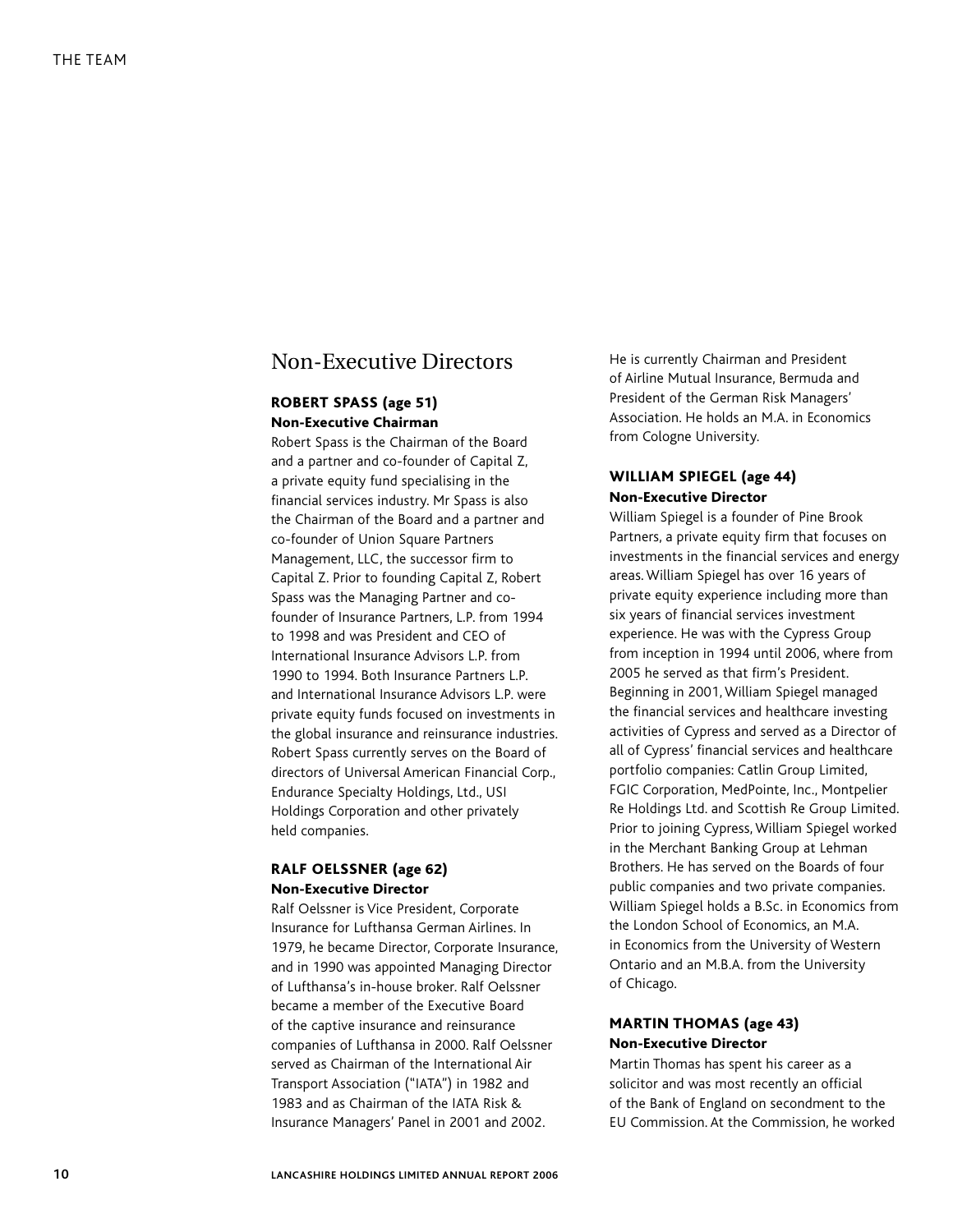in the Financial Services Policy and Financial Markets Directorate of the EU Commission's Internal Market and Services Directorate General. Before Martin Thomas joined the Commission, he established the Financial Markets Law Committee at the Bank of England. Prior to that he was Deputy Chief Executive of the Financial Law Panel and Senior Counsel to the European Central Bank in Frankfurt. He started his career in private practice, specialising in corporate and commercial litigation at Travers Smith, and the law and regulation of financial services at Clifford Chance.

#### Barry Volpert (age 47) Non-Executive Director

Barry Volpert is co-founder, Chairman and Chief Executive Officer of Crestview Partners, L.P. a private equity firm. Prior to founding Crestview Partners, L.P. he was a partner at Goldman, Sachs & Co., where he was most recently head of the Merchant Banking Division in Europe, co-Chief Operating Officer of the Principal Investment Area worldwide and a Director of Goldman Sachs International. He has a J.D. and M.B.A. from Harvard and received an A.B. from Amherst College. He has served on the Boards of many public and private companies.

#### Executive Directors

#### Richard Brindle (age 44) Chief Executive Officer

Prior to setting up Lancashire in October 2005, Richard Brindle was a non-executive member of the Board of Ascot Underwriting Agency from 2001, which position he held until his resignation in September 2005. As part of his

directorship duties at Ascot, Richard Brindle was responsible for independent underwriting review and was chair of the strategic business development committee. He started his career in 1984 working at Posgate and Denby Managing Agency which was later taken over by Charman Underwriting Agencies. In 1989 Richard Brindle was appointed as Deputy Underwriter of Syndicate 488. In 1991 he was appointed as a Director of Charman Underwriting Agencies and acted as main underwriter until 1999. Richard Brindle left Charman Underwriting Agencies when it was sold to ACE in Bermuda.

#### NEIL MCCONACHIE (age 34) Chief Financial Officer

Before joining Lancashire in February 2006 Neil McConachie was Senior Vice President, Treasurer and Chief Accounting Officer of Montpelier. Mr McConachie joined Montpelier at its inception and his role included setting up accounting processes, control systems and arrangements with outsourcers. He was extensively involved in debt and equity capital markets transactions, including the initial public offering of Montpelier in October 2002, and was responsible for Montpelier's treasury and accounting functions as well as the control functions and outsourcing arrangements. Prior to joining Montpelier, Mr McConachie was employed by PricewaterhouseCoopers in London and Bermuda and at Stockton Reinsurance Limited, a non traditional reinsurer based in Bermuda. Mr McConachie holds a B.A. in Accounting and Finance from Heriot-Watt University, an M.B.A. with Distinction from Heriot-Watt University and is a member of the Institute of Chartered Accountants of Scotland.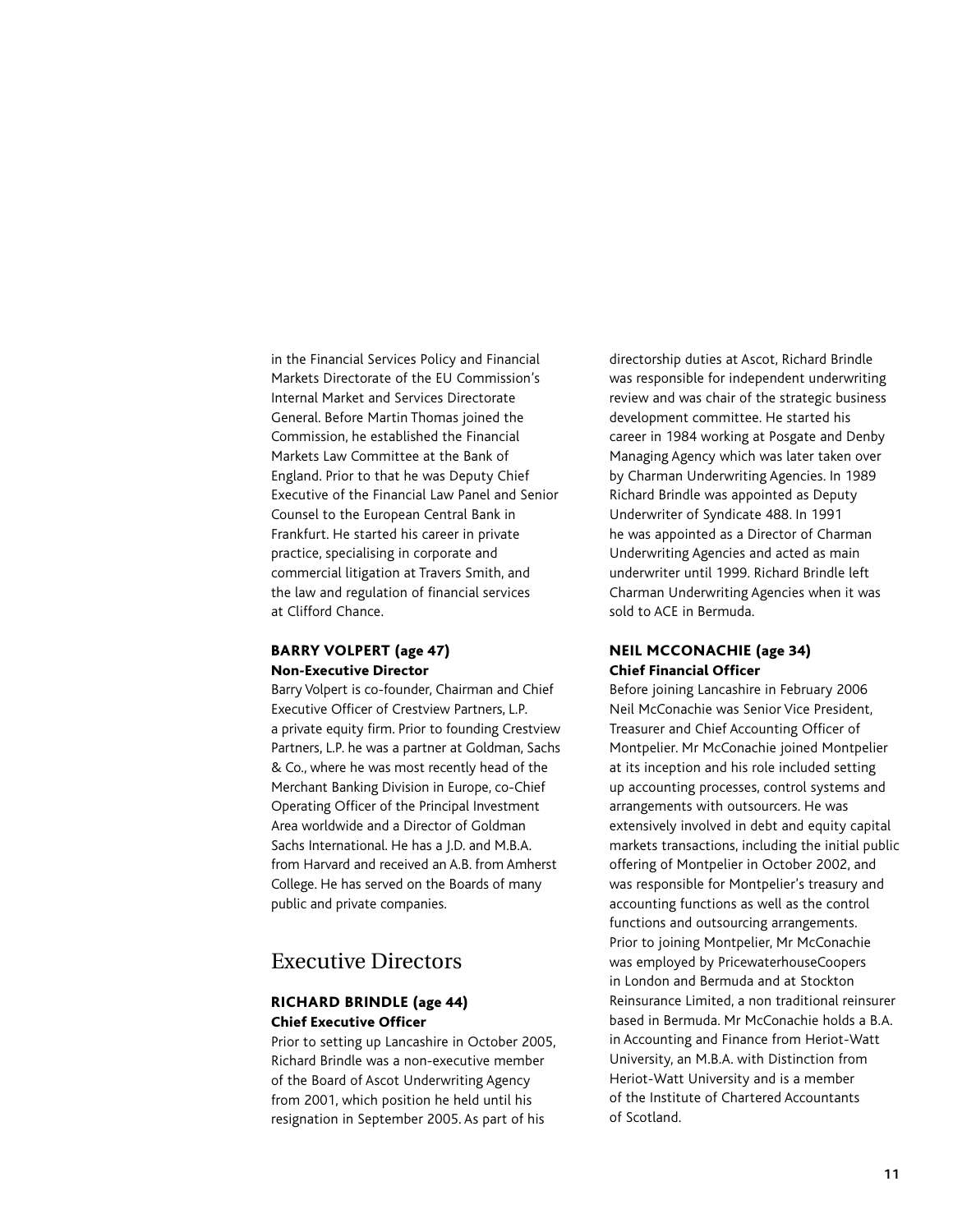#### Company Secretary

#### Greg Lunn General Counsel and Company Secretary

Before joining Lancashire in 2006, Greg Lunn spent almost 9 years with the ACE Group of Companies, most recently at ACE Limited in Bermuda where he was Compliance Counsel. Between 2000 and 2003 Greg was Legal Counsel for ACE European Group in London. His responsibilities included the reviewing of legal service requirements for ACE Europe and provisions of European and English law legal advice on a wide range of strategic and transactional issues affecting the ACE European Group, including the implementation of the UK Financial Services and Markets Act 2000.

#### Senior Management – Bermuda Operations

#### Simon Burton Deputy Chief Underwriting Officer and Chief Operating Officer

Simon Burton joined Lancashire in March 2006 after 10 years at Financial Solutions International (FSI), an underwriting division of the ACE Group of Companies that specialises in non-traditional products including insurance, reinsurance, retrocessional and retrospective risks. He held various roles within FSI, his most recent being President of the unit with full responsibility for underwriting, operations and financial performance of FSI offices in Bermuda, London, Dublin and Sydney. Prior to joining ACE, Simon Burton was a consulting actuary at Tillinghast-Towers Perrin in London and Bermuda.

#### Charles Mathias Underwriting Manager

Charles Mathias is an insurance executive with 22 years experience in the insurance industry spanning broking, underwriting and management. He has experience of working in London, Latin America and the US and has previously established and managed broking and underwriting entities. Prior to joining the Company, Charles Mathias worked at the Lloyd's broker RK Harrison Limited since 2003. Before that he was employed by Seascope Insurance Services Limited, another Lloyd's broker where he was responsible for a nonmarine portfolio. He has also founded two Texas underwriting managers; RISC International LLC, a US underwriting manager where from 1995 to 1999 he was President and was responsible for all aspects of company formation and policy and IRM, Inc., where he was Senior Vice President from 1991 to 1995.

#### Sylvain Perrier Chief Actuary

Sylvain Perrier spent the last four years prior to joining Lancashire as an actuary at Arch Re, where he reported to the Chief Actuary and CEO in Bermuda. His assignments at Arch Re included reserving, pricing and portfolio risk analysis. He was also responsible for implementation of controls surrounding the actuarial function including compliance with Sarbanes-Oxley. Before joining Arch Re, Sylvain Perrier worked for eight years as an actuarial consultant for Tillinghast-Towers Perrin on various assignments including pricing and rate filings, reserving and Dynamic Financial Analysis.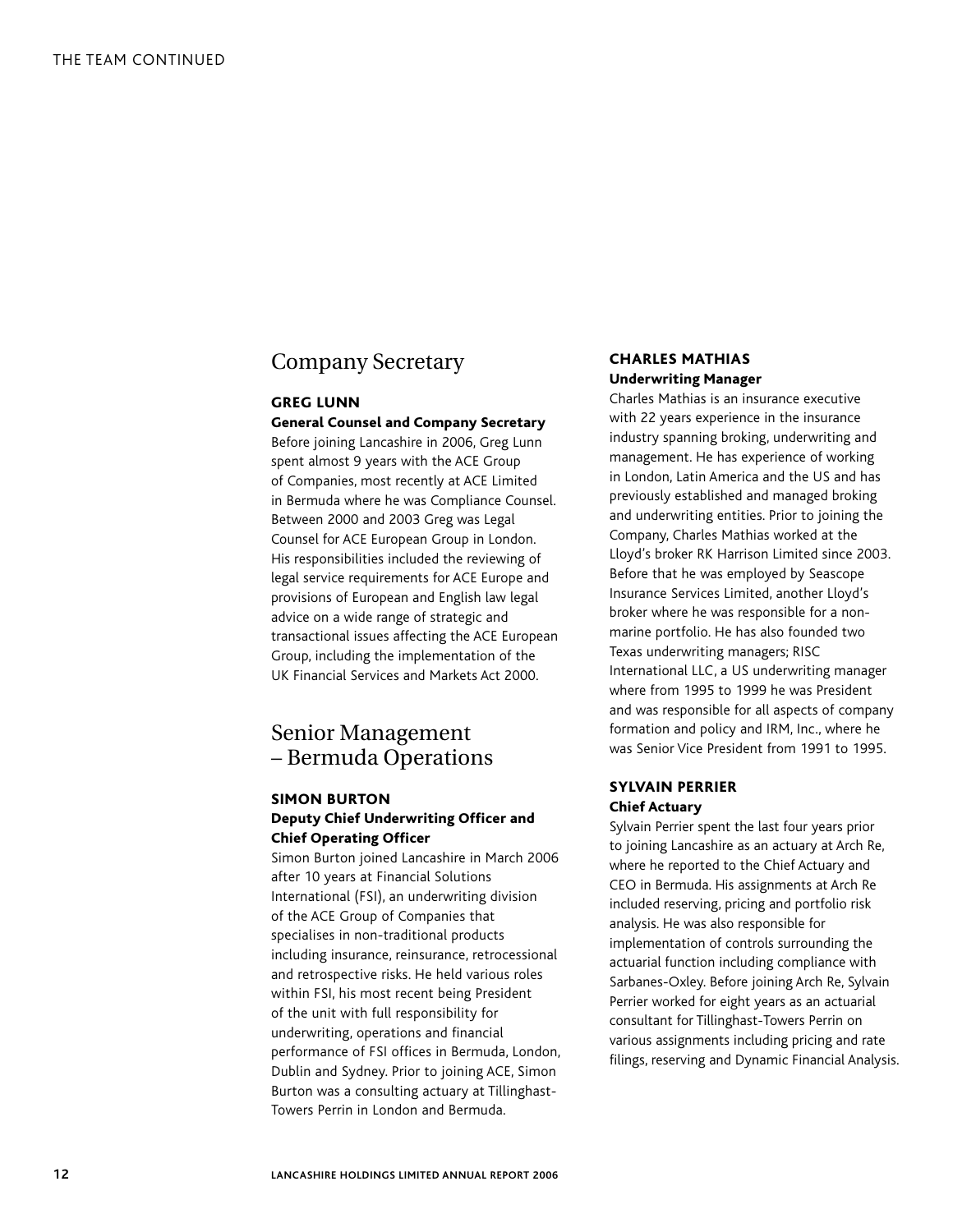#### Senior Management – London Operations

#### Paula Porter

#### Director, Lancashire Insurance Marketing Services Limited and Chief Executive Officer, Lancashire Insurance Company (UK) Limited

Before joining the Lancashire Group, Paula Porter previously worked for Houston Casualty Company in London from October 1999 as Senior Property Underwriter for the start-up London office of that company. While there, she was responsible for underwriting a US (70%) and International (30%) open market book, primarily for Fortune 500 companies. From January 1986 to October 1999, Paula Porter worked for Sedgwick Insurance Brokers (latterly Marsh Inc) in London. Her final position at Sedgwick/Marsh, following a major re-organisation, was as Managing Director of the client team for Power, Nuclear, Utilities, Construction and Mining, Worldwide, being responsible for a team of 50 people in London.

#### Alex Maloney

#### Director – Lancashire Insurance Marketing Services Limited and Lancashire Insurance Company (UK) Limited

Alex Maloney spent 14 years with Zurich Financial Services and, before joining the Lancashire Group, managed the London Exploration and Production division of Zurich Global Energy. During his underwriting career he built expertise in the key energy classes. His team at Zurich wrote insurance for independent oil and gas companies and national oil companies. Alex Maloney has experience of underwriting in a variety of jurisdictions. He assisted in establishing Zurich Global Energy's presence in the Bermuda Insurance market, spent two years in Zurich's New York office and has significant experience in the London market.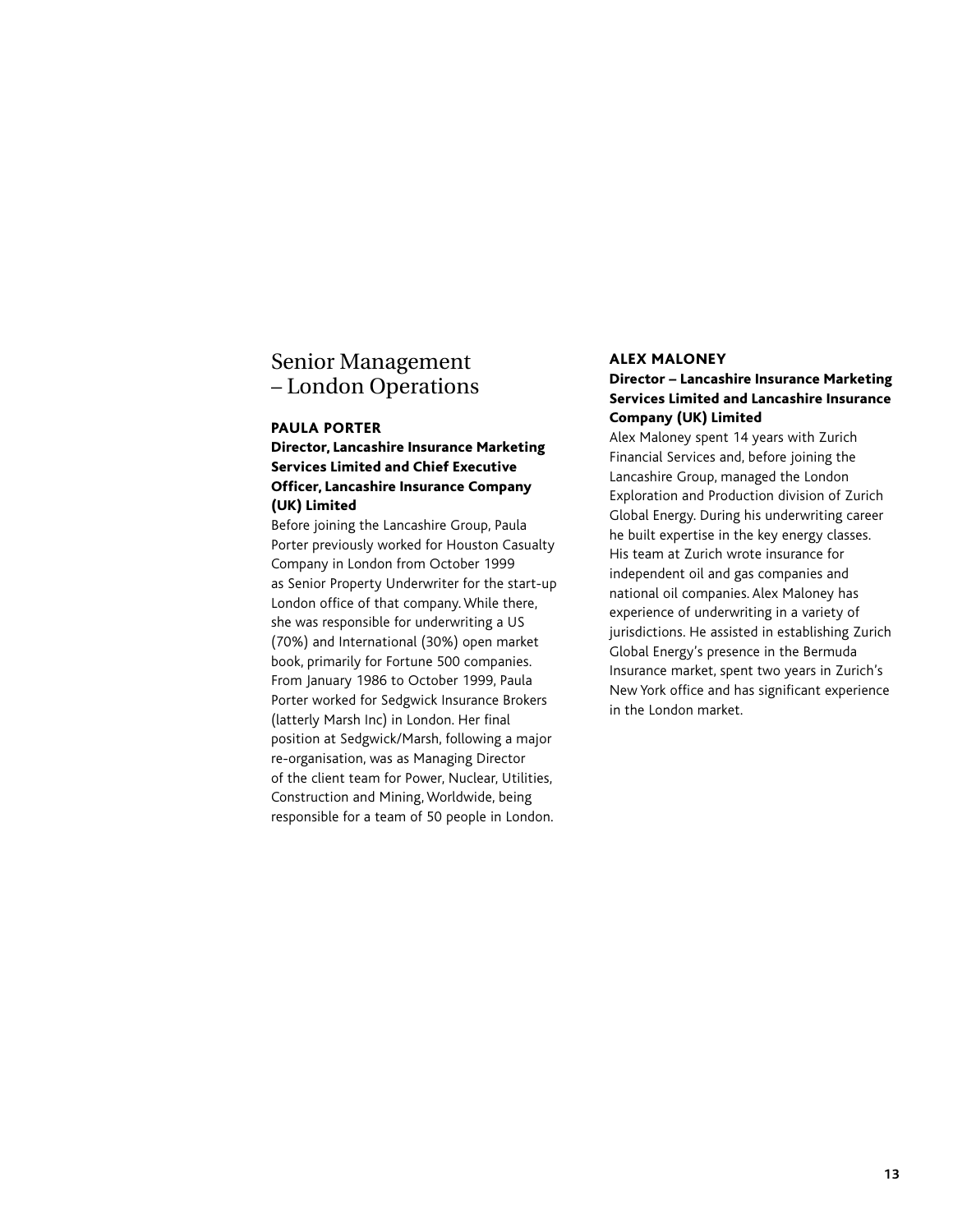| <b>Robert Spass</b>    | (Non-Executive Chairman)  |
|------------------------|---------------------------|
| <b>Ralf Oelssner</b>   | (Non-Executive Director)  |
| <b>William Spiegel</b> | (Non-Executive Director)  |
| <b>Martin Thomas</b>   | (Non-Executive Director)  |
| <b>Barry Volpert</b>   | (Non-Executive Director)  |
| <b>Richard Brindle</b> | (Chief Executive Officer) |
| <b>Neil McConachie</b> | (Chief Financial Officer) |

| <b>Address</b>                   | Mintflower Place, 8 Par-la-Ville Road, Hamilton HM 08 Bermuda                                               |
|----------------------------------|-------------------------------------------------------------------------------------------------------------|
| <b>Registered Office</b>         | Clarendon House, 2 Church Street, Hamilton HM 11 Bermuda                                                    |
| <b>Company Secretary</b>         | Greg Lunn                                                                                                   |
| <b>Principal Bankers</b>         | The Bank of Bermuda, 6 Front Street, Hamilton HM 11 Bermuda                                                 |
| Registrar                        | Capita IRG (Offshore) Limited, Victoria Chambers, Liberation Square,<br>1/3 The Esplanade, St Helier Jersey |
| <b>Depositary</b>                | Capita IRG Trustees Limited, The Registry, 34 Beckenham Road,<br>Beckenham, Kent BR3 4TU England            |
| <b>Legal Counsel (Bermuda)</b>   | Conyers Dill & Pearman, Clarendon House, 2 Church Street,<br>Hamilton HM 11 Bermuda                         |
| <b>Legal Counsel (UK and US)</b> | LeBoeuf Lamb Greene & MacRae, No. 1 Minster Court,<br>London EC3R 7YL England                               |
| <b>Auditors</b>                  | Ernst & Young, Reid Hall, 3 Reid Street, Hamilton HM 11 Bermuda                                             |
| <b>Internal Auditors</b>         | PricewaterhouseCoopers, Dorchester House, 7 Church Street<br>Hamilton HM 11 Bermuda                         |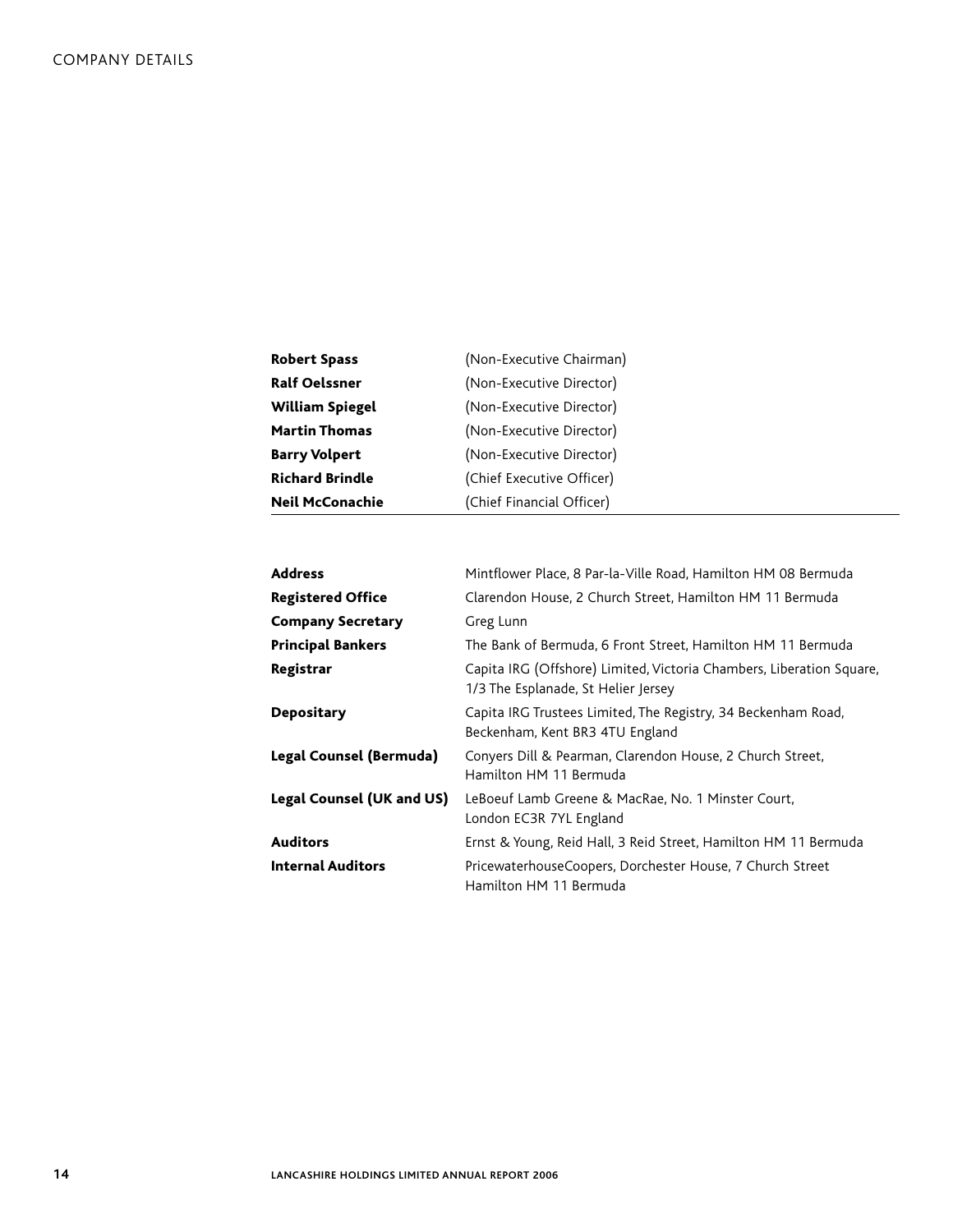### Directors' report

#### STATUS OF THE COMPANY

Lancashire is a Bermuda incorporated company with operating subsidiaries in Bermuda, London and Dubai. The Company was admitted to AIM in December 2005.

#### Principal activities and review of business

The Company's principal activity, through its wholly owned subsidiaries, is the provision of global property insurance and reinsurance products. Further discussion of the Company's principal activities and business during 2006 is contained in the Chairman's, CEO's and CFO's statements.

#### **DIVIDENDS**

At this time, given current underwriting opportunities, the Directors are not recommending that a dividend is paid for the 2006 financial year.

#### **DIRECTORS**

The names and dates of appointment of the Directors who served during 2006 are set out in the Corporate Governance section of this report. Biographical information for all the Directors is included in the description of The Team earlier in this annual report.

#### Directors' Interests

The Directors' beneficial interests in the Company's common shares as at December 31, 2005 and December 31, 2006 including interests held by family members were as follows:

| <b>Director</b>        | Common shares held at<br>December 31, 2005 | Common shares held at<br>December 31, 2006 |
|------------------------|--------------------------------------------|--------------------------------------------|
|                        |                                            |                                            |
| Robert Spass           |                                            | 272,500                                    |
| Ralf Oelssner          |                                            |                                            |
| William Spiegel        | 63.240                                     | 63,240                                     |
| Martin Thomas          |                                            |                                            |
| <b>Barry Volpert</b>   |                                            |                                            |
| <b>Richard Brindle</b> | 300,000                                    | 300,000                                    |
| Neil McConachie        | 20,000                                     | 20,000                                     |

Richard Brindle holds 46,260 warrants and William Spiegel holds 481,182 warrants over the Company's shares which were awarded prior to the Company's admission to AIM along with other warrants awarded to the Company's founders. In addition to the Directors' interests set out above, Barry Volpert is managing member, Chairman and CEO of Crestview LLC which is interested in 15,000,000 shares in the Company and 1,183,180 warrants over the Company's shares. Robert Spass is the beneficial owner of 1,549,135 warrants over the Company's shares.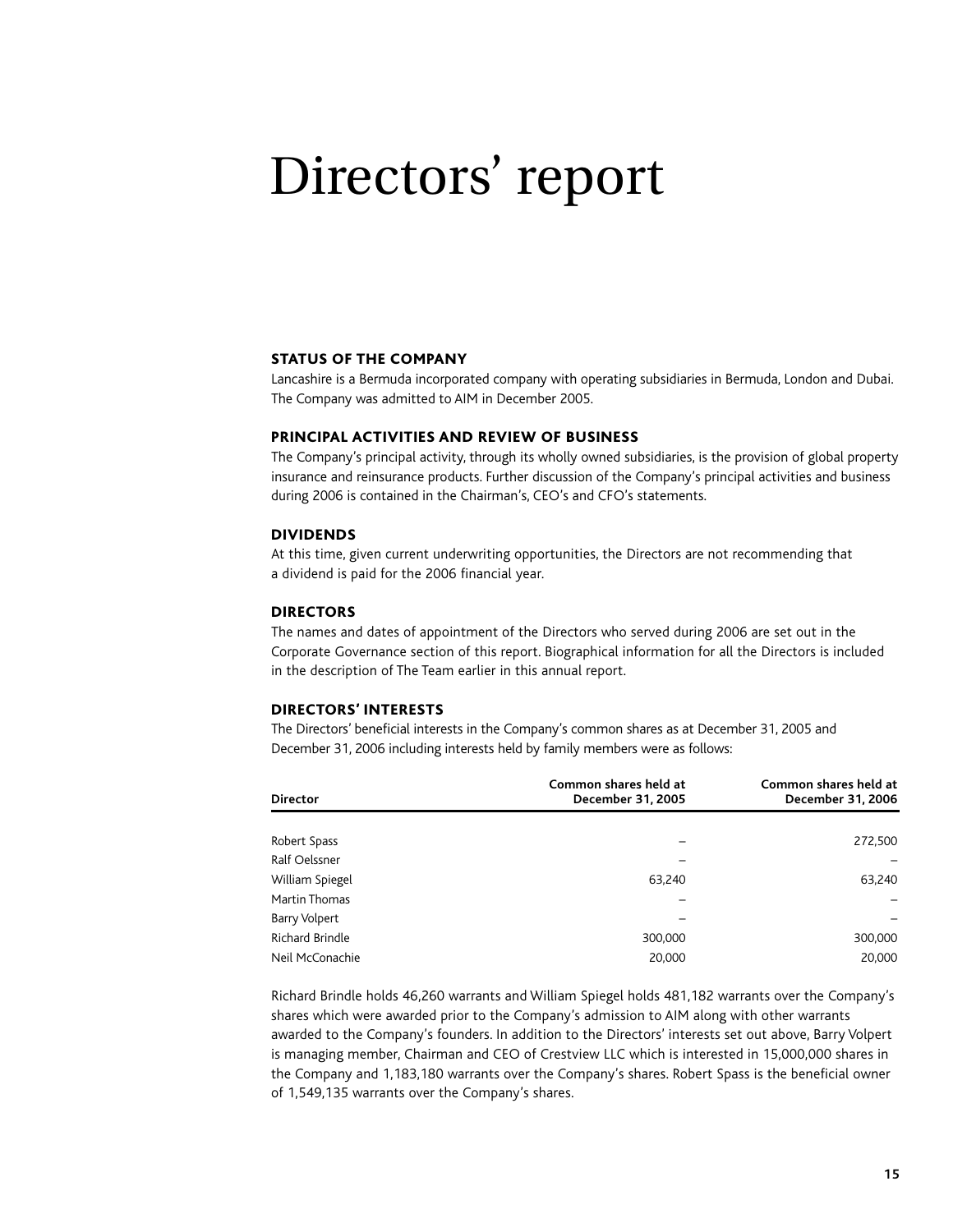Richard Brindle and Neil McConachie, the Company's executive Directors also hold share options and management warrants as part of their remuneration packages. Further details are included in the Directors' Remuneration Report.

#### Transactions in own shares

The Company repurchased 83,775 of its common shares with a nominal value of US\$0.50 in accordance with the cashless exercise procedure of certain warrants issued prior to the Company's admission to AIM. 113,219 warrants were exercised on December 28, 2006 and 83,775 shares were repurchased effective as of that date for an aggregate deemed consideration of \$566,095 based on market value and in accordance with the terms of the warrants. The repurchased shares were cancelled as at December 28, 2006.

#### Directors' remuneration

Details of the Directors' remuneration are set out in the Directors' Remuneration Report.

#### Substantial shareholders

As at March 1, 2007 the Company was aware of the following interests of 3% or more in the Company's issued share capital:

| <b>Name</b>                            | Number of shares as at<br>March 1, 2007 | % of<br>shares in issue |
|----------------------------------------|-----------------------------------------|-------------------------|
| SAB Capital Management, L.P.           | 6,019,159                               | 3.1                     |
| Caisse de dépôt et placement du Québec | 22,619,350                              | 11.6                    |
| <b>Crestview Partners LLP</b>          | 15,000,000                              | 7.7                     |
| Och-Ziff Capital Management            | 18,336,176                              | 9.4                     |

#### Corporate governance

The Company's compliance with the Combined Code on Corporate Governance 2006 is set out in the Corporate Governance section of this report.

#### Political and charitable donations

The Group did not make any significant charitable donations during 2006. However, the Group intends to make more substantial charitable donations in 2007. The Board has approved the establishment of the Lancashire Foundation, a charitable trust, to benefit charitable causes in Bermuda focusing on special needs and education. Charitable donations may also be made by the Group in the United Kingdom. The Group did not make any political donations or incur any political expenditure during 2006.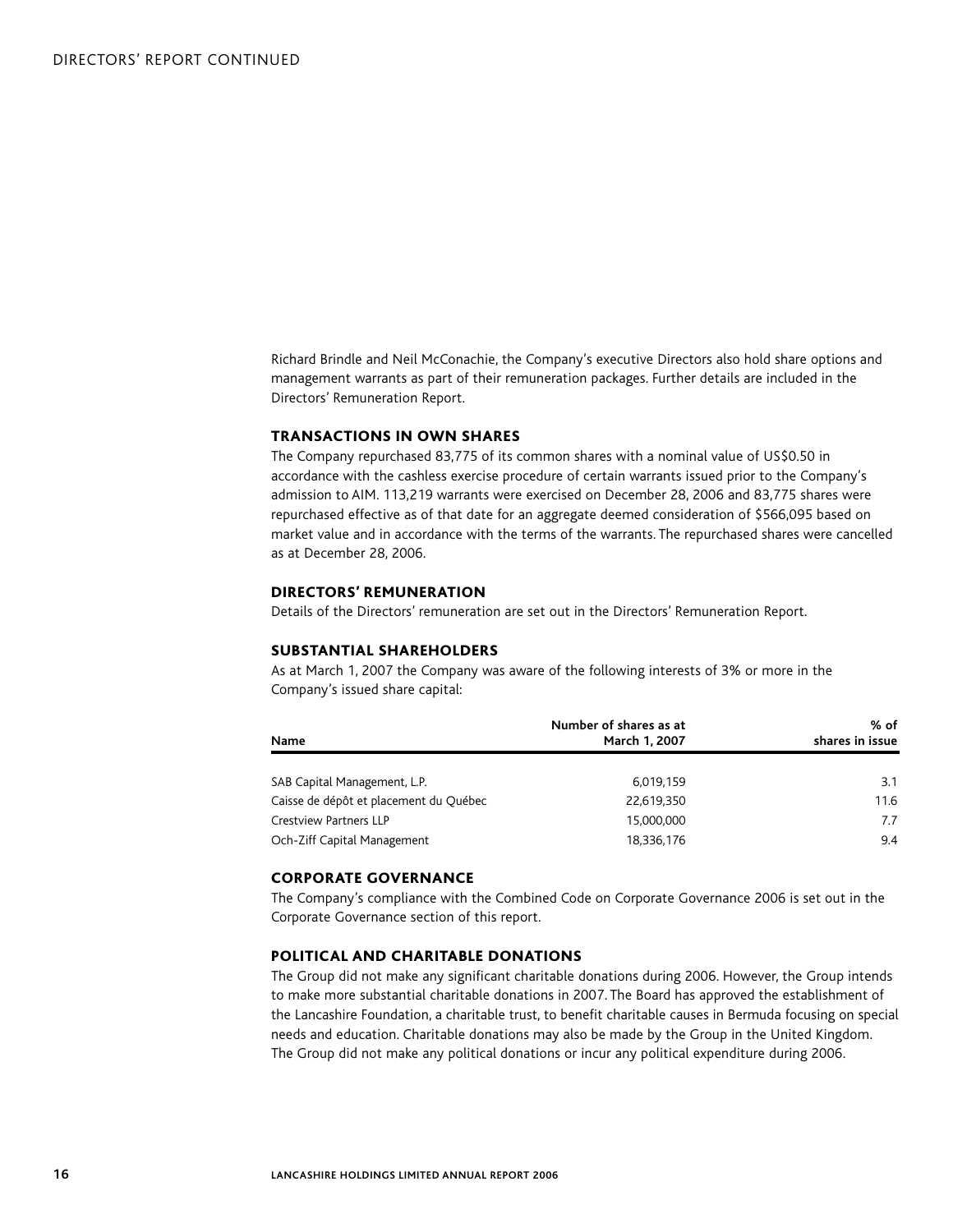#### Health and safety

The Group considers the health and safety of its employees to be a management responsibility equal to that of any other function. The Group operates in compliance with health and safety legislative requirements in Bermuda and the UK.

#### **EMPLOYEES**

The Group believes that its employees are its most important asset. Lancashire to be an equal opportunity employer, and does not tolerate discrimination of any kind in any aspect of employment, including retirement, recruitment, training, promotion, compensation, benefits, advancement and career development. The Group believes that education and training for employees is a continuous process and employees are encouraged to discuss training needs with their managers. The Group's health and safety, equal opportunities, training and other policies are available to all employees in the staff handbook which is on the Group's intranet.

#### Environment

Operationally the Group has a relatively small environmental footprint. A particular area in which the Group can address its environmental impact is its corporate travel, and the Group's UK operating company has entered into an agreement to offset its carbon dioxide emissions from flights made by staff for business travel.

#### Creditor payment policy

The Company aims to pay all creditors promptly and in accordance with contractual and legal obligations.

#### Post balance sheet events

On February 25, 2007 Lancashire received notification from the Dubai Financial Services Authority that its application to operate an authorised insurance intermediation firm in Dubai had been approved in principle. The authorisation will be exercised via a wholly-owned subsidiary incorporated and operating within the Dubai International Financial Centre. The new subsidiary, called Lancashire Marketing Services (Middle East) Limited, will allow the Group to market its UK and Bermuda based insurance subsidiaries more effectively and efficiently in the region.

#### Financial instruments and risk exposures

Information regarding the Group's risk exposure is included in the risk disclosures in the consolidated financial statements. The Group's use of derivative financial instruments can be found at note 20 of the consolidated financial statements.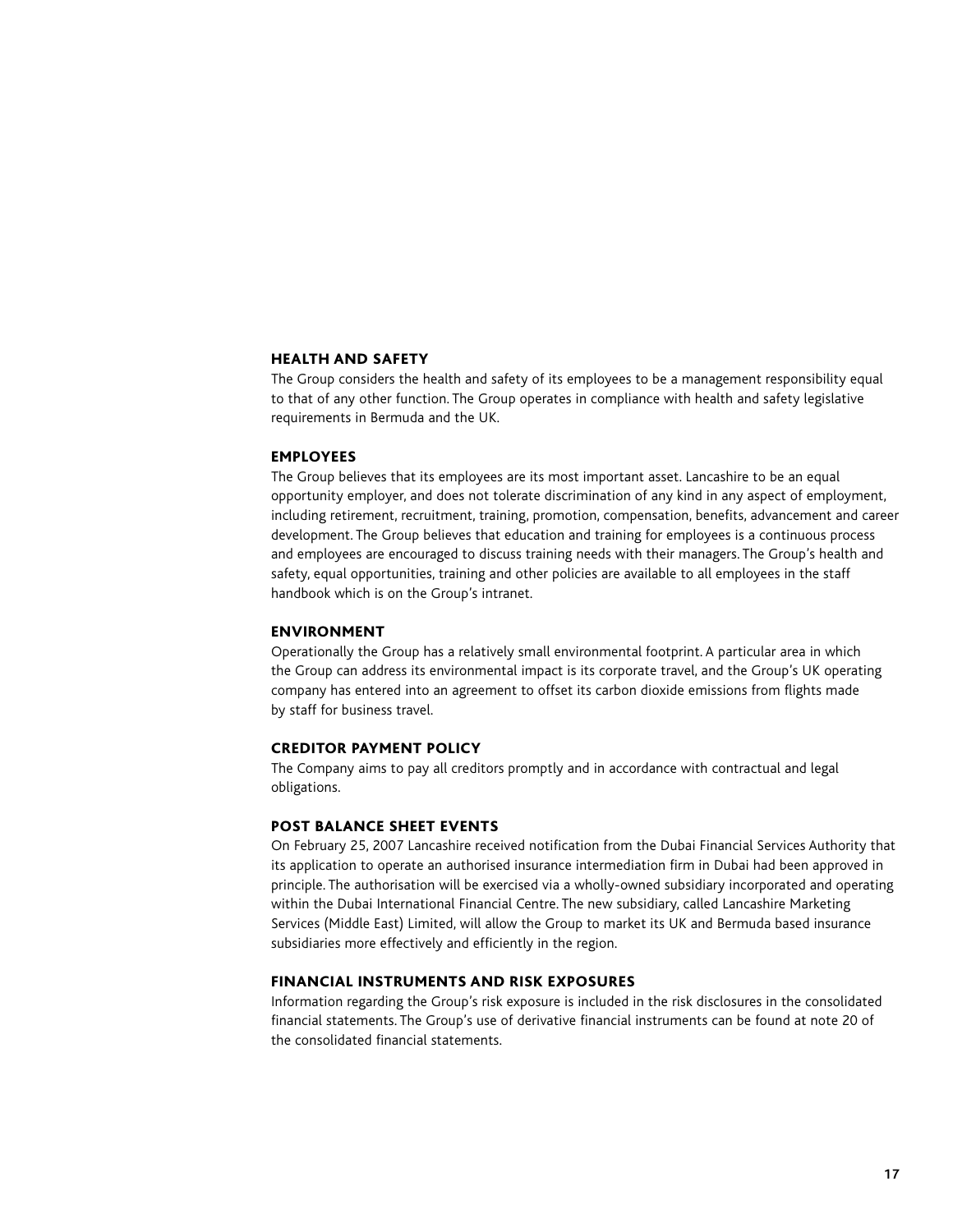#### Accounting standards

The Group's consolidated financial statements are prepared in accordance with International Financial Reporting Standards ("IFRS") endorsed by the European Commission. Where IFRS is silent, as it is in respect of the measurement of insurance products, the IFRS framework allows reference to another comprehensive body of accounting principles. In such instances, management determines appropriate measurement bases, to provide the most useful information to users of the consolidated financial statements, using their judgment and considering the accounting principles generally accepted in the United States ("US GAAP").

#### AGM

The Company's annual general meeting is scheduled for 1.00pm on May 1, 2007 at the Company's offices, Mintflower Place, 8 Par-la-Ville Road, Hamilton HM 08, Bermuda. Notice of the annual general meeting and the form of proxy accompanies this annual report.

#### Going concern

The Board is satisfied that the Company has adequate resources to continue in operation for the foreseeable future. The Company's consolidated financial statements therefore continue to be prepared on a going concern basis.

#### **AUDITORS**

Resolutions will be proposed at the Company's annual general meeting to re-appoint Ernst & Young as the Company's auditors and to authorise the Directors to set the auditors' remuneration. Ernst & Young have served as the Company's auditors since 2005.

Approved by the Board of Directors and signed on behalf of the Board.

greg lunn, company secretary, march 7, 2007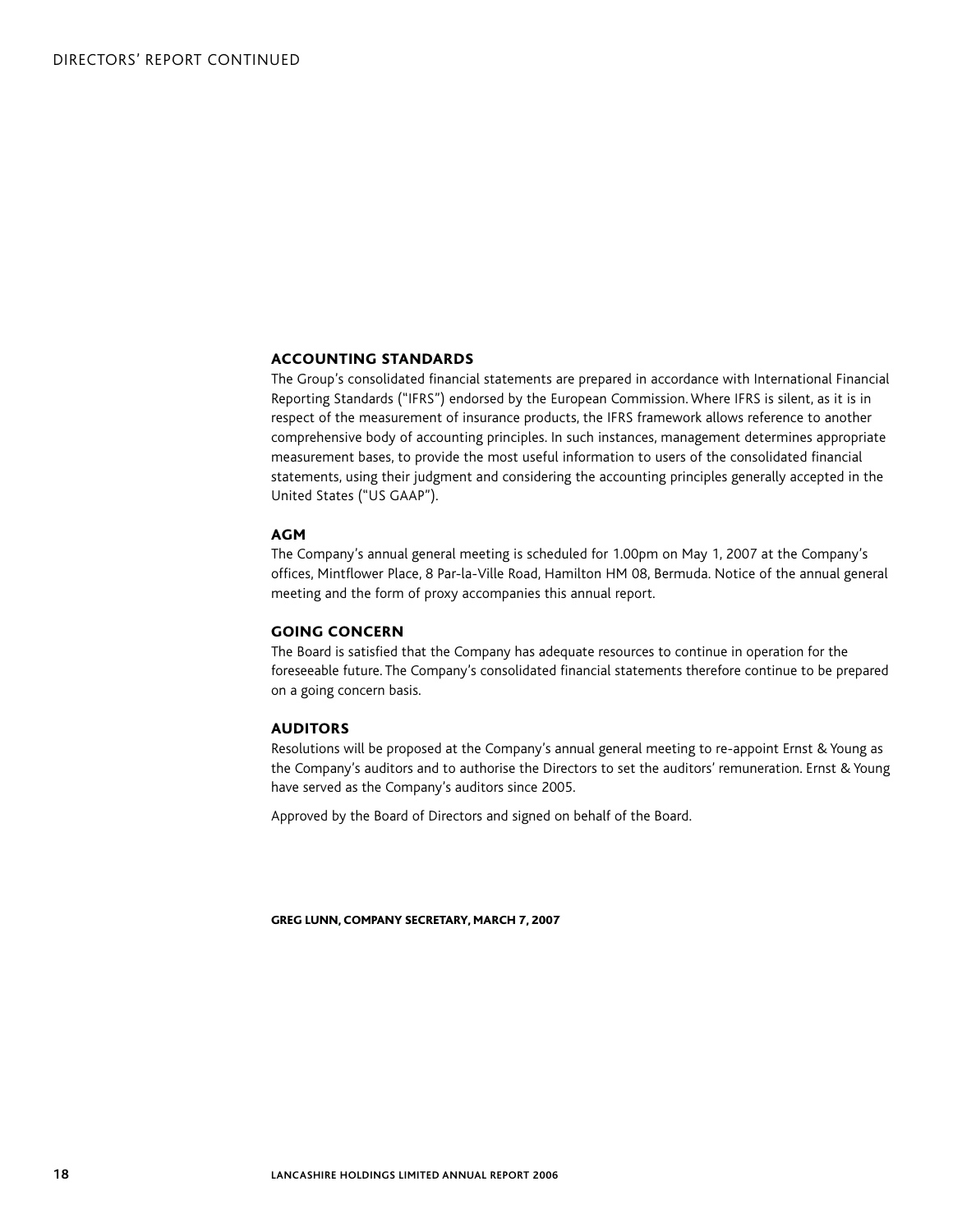#### Compliance with Combined Code

Lancashire, as an AIM company, is not required to comply with the Combined Code on Corporate Governance published in July 2003 and revised in 2006 ("Combined Code"), however, it intends to comply with the Combined Code to the appropriate extent, taking into account the Company's size and the nature of its business, as soon as is practicable. Currently, the Company complies with the Combined Code except as stated in this Corporate Governance section and in the Directors' Remuneration Report section of this annual report. There are no Bermudian corporate governance standards similar to the Combined Code that apply to Lancashire.

#### **DIRECTORS**

As at December 31, 2006 the Directors of the Company and their dates of appointment were as follows:

| <b>Director</b>        | Position                       | Date of appointment |
|------------------------|--------------------------------|---------------------|
|                        |                                |                     |
| Robert Spass           | Non-executive Chairman         | December 16, 2005   |
| Ralf Oelssner          | Non-executive Director         | December 9, 2005    |
| William Spiegel        | Non-executive Director         | December 16, 2005   |
| Martin Thomas          | Non-executive Director         | September 15, 2006  |
| Barry Volpert          | Non-executive Director         | December 16, 2005   |
| <b>Richard Brindle</b> | <b>Chief Executive Officer</b> | October 13, 2005    |
| Neil McConachie        | Chief Financial Officer        | December 9, 2005    |

Colin Alexander (non-executive Director) resigned from the Board with effect from June 2006 concurrent with his engagement as a full-time employee of the Company.

The Company has not yet appointed a Senior Independent Director but intends to review this in 2007.

In accordance with the Company's bye-laws, the Directors are divided into class I, II and III Directors who hold office until the 2009, 2008 and 2007 annual general meetings respectively. At these meetings the relevant Directors may be re-elected by the Company's shareholders for further three year terms. The class III Directors, Neil McConachie and Martin Thomas, will accordingly be submitting themselves for re-election by the Company's shareholders at the annual general meeting scheduled to take place on May 1, 2007 as detailed in the notice of annual general meeting accompanying this report.

#### Independence

The Board considers Martin Thomas and Ralf Oelssner to be independent as each is independent in character and judgment and has no relationship or circumstance likely to affect his judgment. As disclosed at the time of the Company's admission to AIM, Robert Spass and Barry Volpert are not considered to be independent under the Combined Code due to their appointment by and affiliation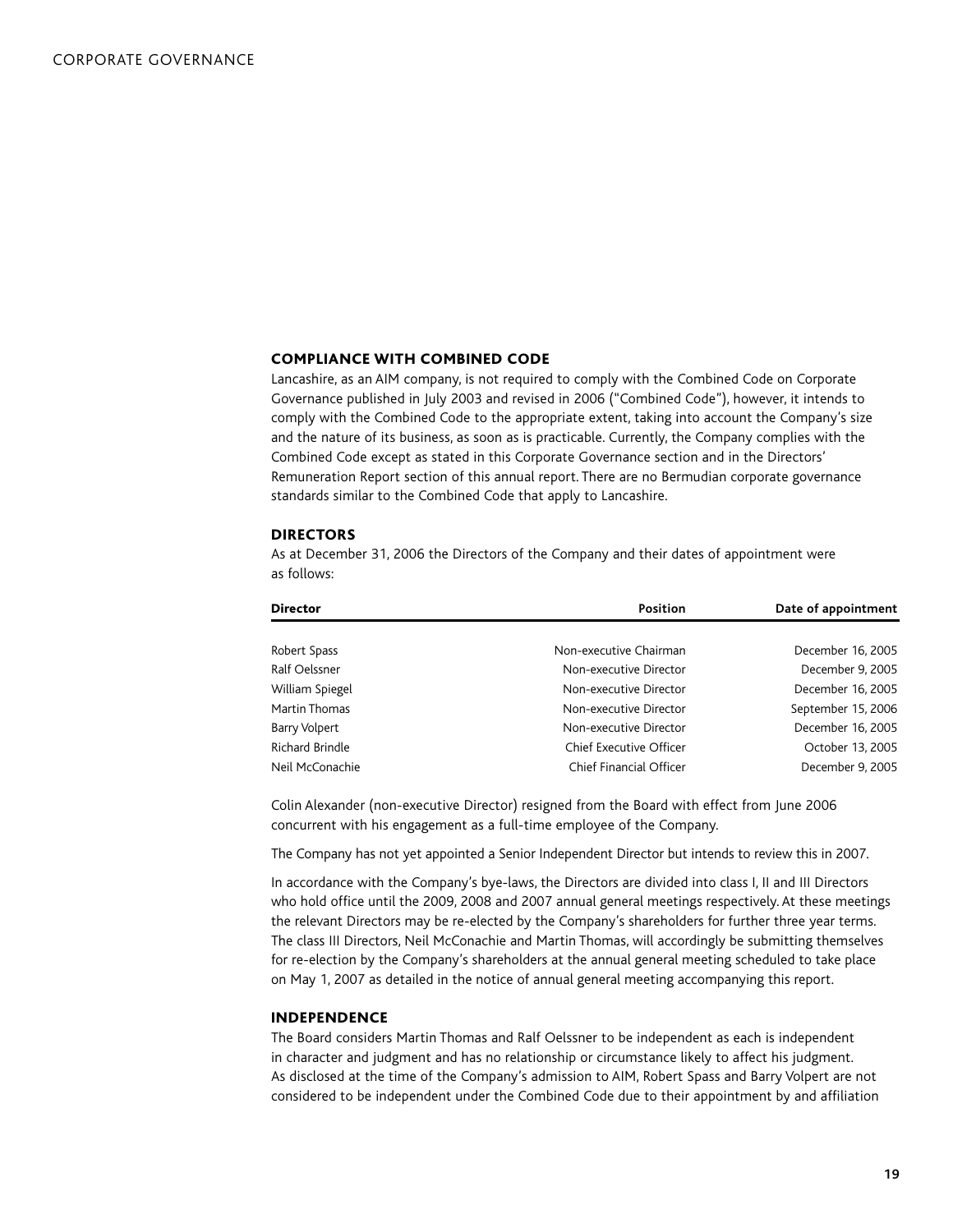with specific shareholders. William Spiegel was originally appointed by a founder shareholder of the Company, however he no longer has any shareholder affiliation and the Board considers him to have been independent from the second half of 2006.

The Board is aware that its composition does not currently comply with the Combined Code requirements that independent non-executive Directors should make up at least half of the Board and that the Chairman should be considered independent on appointment. However, the Board considers that its present composition is appropriate for the current stage of the Company's development. The Board and the nomination committee intend to review the composition of the Board and consider any need for additional Directors during 2007.

#### **BOARD**

The Board has overall responsibility for the leadership and control of Lancashire's business. The Board has reserved a number of matters for its decision including responsibility for the overall management of the Group and approval of the Group's long term objectives and commercial strategy. The Board has delegated certain matters to the committees described below. The committees report to the Board.

The Board has separate appointments for the roles of Chairman and Chief Executive Officer and has adopted a formal division of responsibilities for these positions during 2007. The day to day management of the Company and implementation of Board decisions and strategy is carried out by the executive Directors and senior management. The Board of Directors generally meets on a quarterly basis. At these meetings, the Board reviews all areas and developments in the Group's business and receives reports from management on finance, underwriting and any other key matters affecting the Company. The Board is regularly provided with information necessary for it to fulfill its responsibilities including quarterly reports and full Board papers. Additional information is provided to the Board as and when necessary and the Directors have access to independent professional advice as required.

The Directors' attendance at the Board meetings held in 2006 was as follows:

| <b>Director</b>        | Meetings held<br>while a Director | <b>Meetings attended</b><br>while a Director |
|------------------------|-----------------------------------|----------------------------------------------|
|                        |                                   |                                              |
| Robert Spass           | 4                                 | 3                                            |
| Ralf Oelssner          | 4                                 | $\overline{4}$                               |
| William Spiegel        | 4                                 | $\overline{4}$                               |
| Martin Thomas          |                                   | 1                                            |
| Barry Volpert          | 4                                 | $\overline{4}$                               |
| <b>Richard Brindle</b> | 4                                 | $\overline{4}$                               |
| Neil McConachie        | 4                                 | $\overline{4}$                               |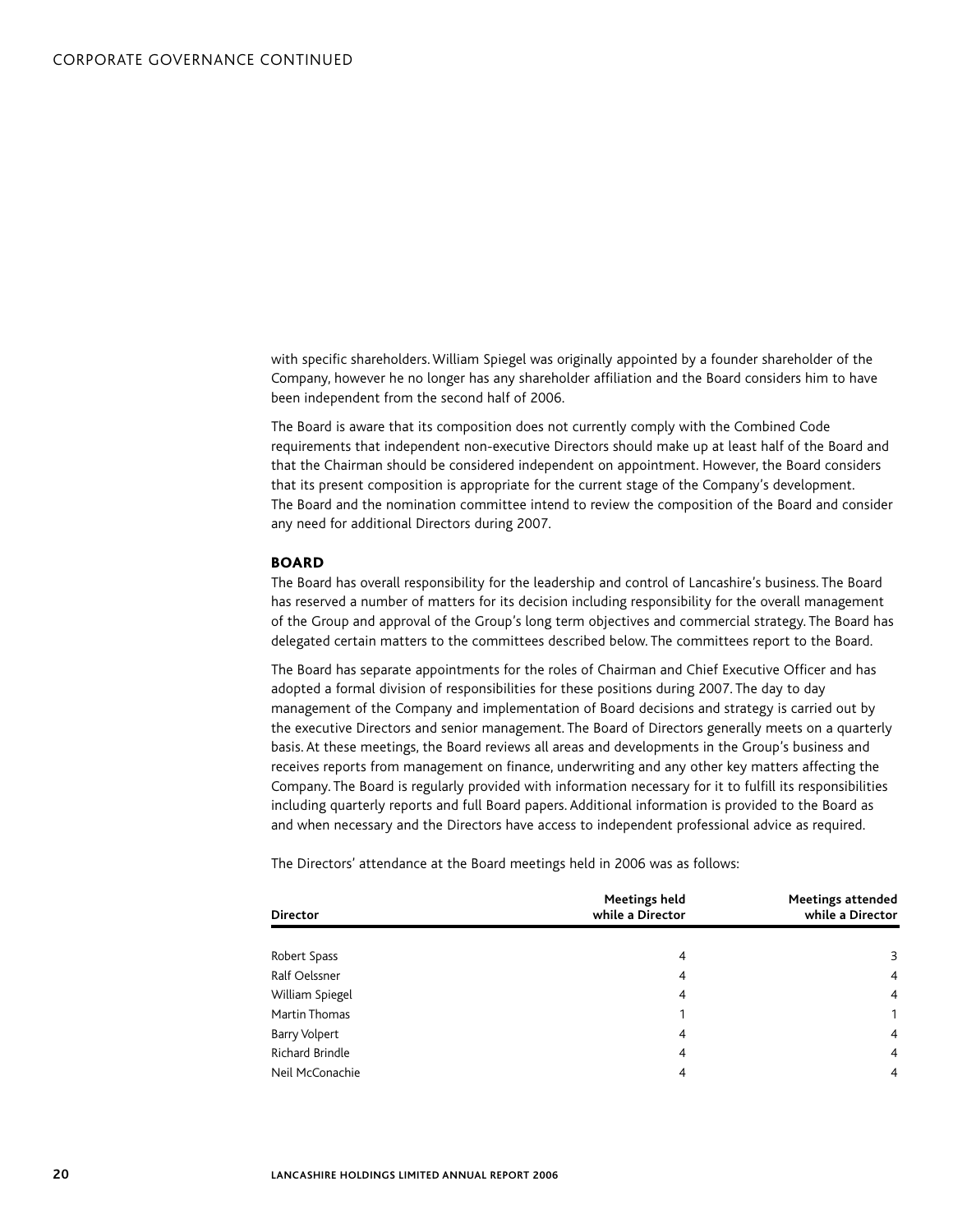The Chairman's other significant commitments are periodically considered by the Board. The Chairman is currently a partner and director of Capital Z Management LLC and its affiliates and also serves on the Boards of Universal American Financial Corp., Endurance Specialty Holdings, Ltd. and USI Holdings Corporation. The Board periodically reviews changes to the Chairman's and other Directors' time commitments.

#### Information and training

On appointment the Directors receive written information regarding their responsibilities as Directors. Information regarding the Company's AIM and Bermuda law obligations and on the Combined Code is also provided. All the Directors have access to the Company Secretary who is responsible for updating the Board with any legal, regulatory or compliance developments affecting the Company. The Directors also have access to independent legal advice as required.

As all the Directors, except for Martin Thomas, were appointed prior to the Company's admission to AIM when the Company was starting up, a formal induction procedure has not yet been put in place. The Board is currently reviewing the induction process which includes meeting with senior management, visiting the Company's operations and the provision of key information. The Board intends to formalise the induction procedure for subsequent Board appointments.

#### Board performance evaluation

As the Company has now been operating for one complete year, the Board considers it appropriate to put in place a performance evaluation procedure. The first performance evaluations are intended to be carried out in the second half of 2007 and to be reported on in the next annual report. The Board as a whole, the committees and the individual Directors will each be evaluated.

#### Relations with shareholders

Throughout 2006, management talked with several of the Company's major shareholders and met with the investor community. Feedback from analysts following presentations was reported to the Board in 2006. Conference calls have been held following announcement of the Company's financial results. The Company has also commissioned shareholder reports to review the make up of its beneficial shareholder base. The Company's Chairman and the non-executive Directors are also available to meet with major shareholders at the Company's annual general meeting and throughout the year. Shareholders are encouraged to attend the Company's annual general meeting and to vote on shareholder resolutions. Leading up to the 2006 annual general meeting the Company contacted several major shareholders to encourage proxy returns.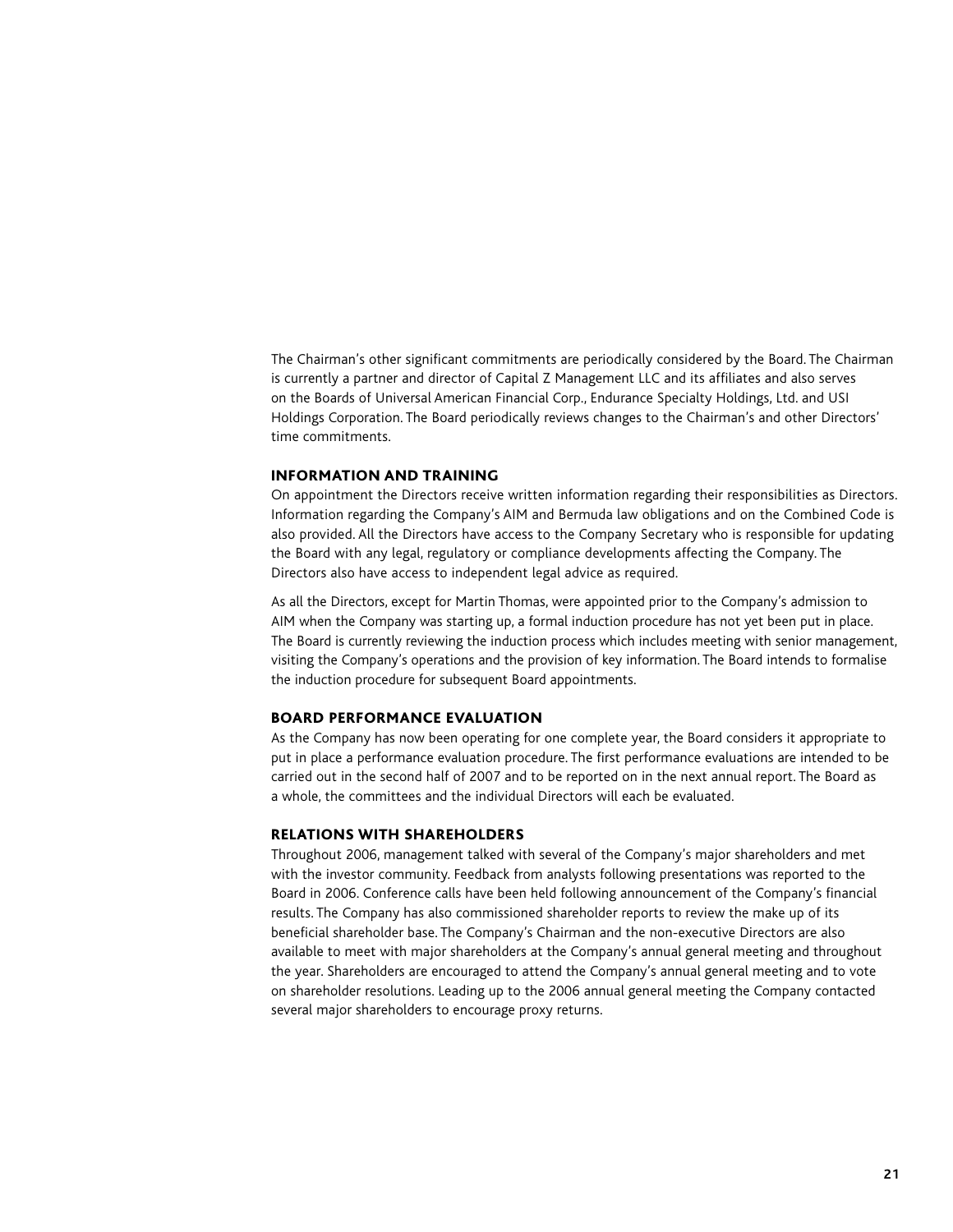#### **COMMITTEES**

The Board has established nomination, audit, remuneration, investment and underwriting committees. The committees' responsibilities are contained in their terms of reference and their reporting obligations are to the Board. The committees are generally scheduled to meet quarterly prior to the Board meetings at which they report. The composition of the committees as at December 31, 2006 was as follows:

| <b>Director</b>        | <b>Nomination</b> | Audit       | Remuneration | Investment  | Underwriting |
|------------------------|-------------------|-------------|--------------|-------------|--------------|
|                        |                   |             |              |             |              |
| Robert Spass           | Yes (Chair)       | Yes (Chair) |              |             |              |
| Ralf Oelssner          |                   | Yes         | Yes          |             | Yes          |
| William Spiegel        |                   | Yes         | Yes (Chair)  | Yes (Chair) |              |
| Martin Thomas          | Yes               | Yes         | Yes          |             | Yes          |
| Barry Volpert          | Yes               |             |              | Yes         |              |
| <b>Richard Brindle</b> | Yes               |             |              |             | Yes (Chair)  |
| Neil McConachie        |                   |             |              | Yes         |              |

#### Nomination committee

The members of the nomination committee at the start of 2006 were Robert Spass (Chair), Richard Brindle and William Spiegel. Barry Volpert was appointed to the Committee and William Spiegel stepped down in March 2006. Martin Thomas was appointed as an additional committee member in November 2006. The composition of the committee currently does not conform to the Combined Code requirement that a majority of the nomination committee should be independent non-executive Directors. However the Board considers that the current composition is appropriate for the Company's first year of operations. The Board intends to review the nomination committee membership in 2007. The nomination committee met four times during 2006. Robert Spass missed one meeting held while he was a member. The other members attended all meetings held in 2006 while they were on the nomination committee.

The nomination committee's responsibilities are contained in its terms of reference. These include reviewing the structure, size and composition (including the skills, knowledge and experience) of the Board and making recommendations regarding changes. In 2006 the nomination committee recommended the appointment of Martin Thomas to the Board as an additional independent nonexecutive Director and his further appointments to the nomination, audit, remuneration and underwriting committees. The Company did not use an external search agency or open advertising for Mr Thomas's appointment but will review its recruitment processes as it considers appropriate during 2007.

#### Audit committee

The members of the audit committee during 2006 were Robert Spass (Chair), Ralf Oelssner and William Spiegel. Martin Thomas was appointed as an additional committee member in November 2006. The Board considers that Robert Spass has recent and relevant financial experience. The composition of the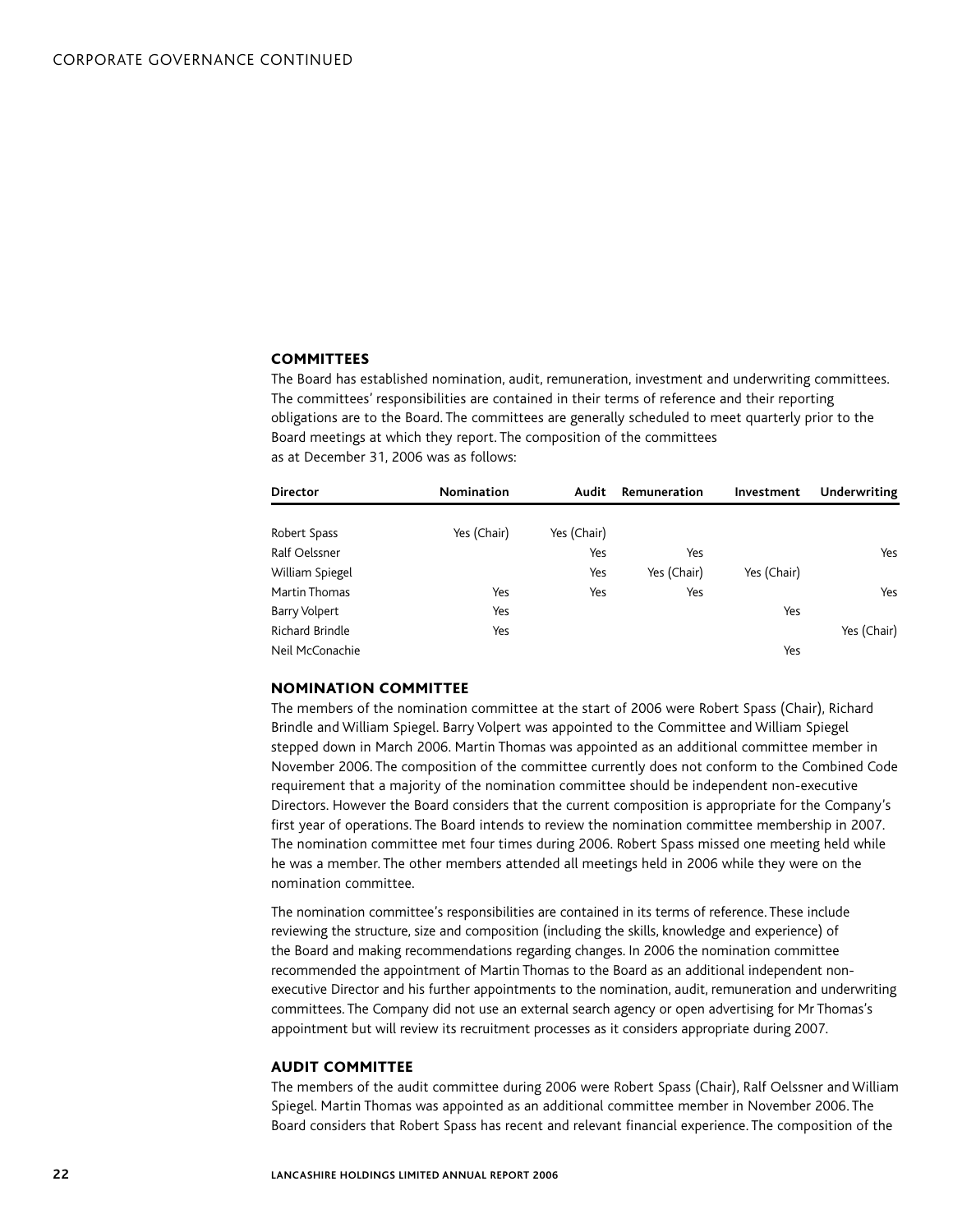audit committee was not in conformity with the Combined Code during 2006 as the Company's Chairman was a member and it did not consist of a majority of independent non-executive Directors. The nomination committee and the Board intend to review the membership of all the committees in 2007. The audit committee met four times during 2006. Robert Spass attended three meetings and the other audit committee members attended all the meetings held during 2006 while they were members.

The audit committee is responsible for the effectiveness of the internal and external audit functions. The audit committee's responsibilities are contained in its terms of reference. These include reviewing and reporting to the Board on the preparation of the Company's financial information, announcements relating to the Company's financial results and monitoring the independence of the Company's auditors. Key work carried out by the audit committee during 2006 is detailed in the Internal Controls section of this report.

#### Remuneration committee

The members of the remuneration committee at the start of 2006 were William Spiegel (Chair), Ralf Oelssner and Colin Alexander. Colin Alexander stepped down from the remuneration committee on his resignation as a Director in June 2006. Martin Thomas was appointed in November 2006. The remuneration committee met three times in 2006 and the members attended all the meetings held while they were members.

The remuneration committee's responsibilities are contained in its terms of reference. These include determining remuneration for the Company's executives and senior management of the Group within a framework agreed with the Board. During 2006 the remuneration committee considered and approved the grant of management warrants and awards of options under the Company's long term incentive plan and recommended that the Company's long term incentive plan be clarified to allow for cashless exercise, which was approved by the Board in November 2006. A full report of the Directors' remuneration is included in this annual report.

#### Investment committee

The members of the investment committee at the start of 2006 were William Spiegel (Chair), Neil McConachie and Colin Alexander. Colin Alexander stepped down from the investment committee on his resignation as a Director in June 2006. Barry Volpert was appointed in March 2006. The investment committee's responsibilities are contained in its terms of reference. These include recommending and monitoring investment strategies, recommending appointments of fund managers for the Group's investments and monitoring the cash flow, liquidity and working capital of the Group. During 2006, the investment committee recommended investment guidelines for adoption by the Board, recommended the appointment of investment managers for the Group's fixed income and equity investments, and monitored the Group's investment performance. The investment committee met four times in 2006 and the members attended all the meetings held while they were members.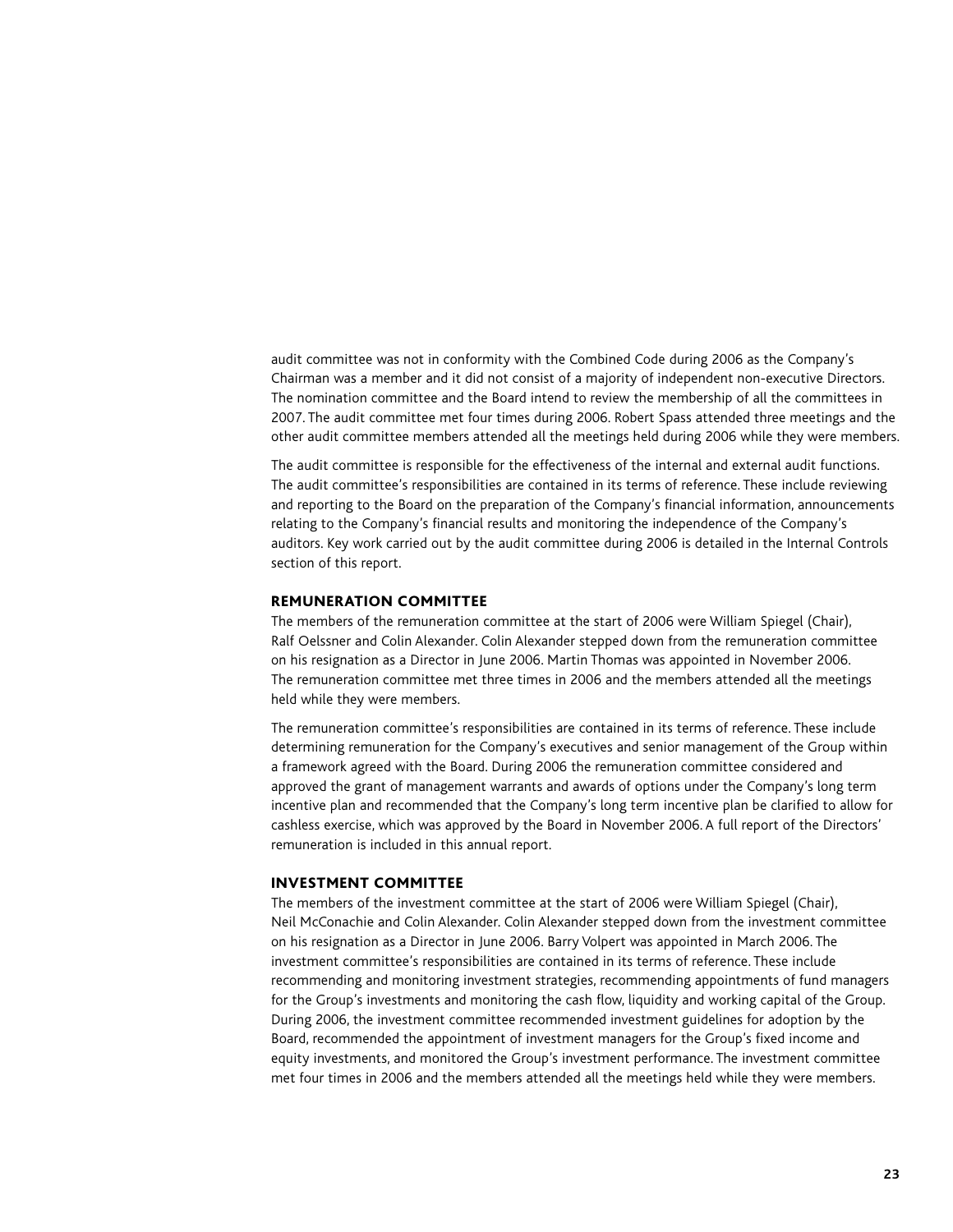#### Underwriting committee

The members of the underwriting committee at the start of 2006 were Richard Brindle (Chair) and representatives of the Company's underwriting team. Ralf Oelssner was appointed as an additional Director member in March 2006. The underwriting committee's responsibilities are contained in its terms of reference. These include reviewing and monitoring compliance with the Group's underwriting guidelines and policies, formulating underwriting strategy, reviewing aggregate underwriting exposures and reviewing compliance with Probable Maximum Losses ("PML"). During 2006 the underwriting committee recommended underwriting guidelines for the Group and reviewed the Group's underwriting activities in light of the Group's overall strategy and business plan. The underwriting committee met four times in 2006 and the members attended all the meetings held while they were members.

#### Internal controls

The Board is responsible for maintaining a sound system of internal control and risk management and for reviewing the effectiveness of the Group's risk and control processes. The Board has delegated responsibility to the audit committee for reviewing the Group's internal control and financial reporting systems (including financial, operational, compliance and risk management). These systems are intended to identify significant risks facing the Company so such risks can be appropriately managed and where appropriate reduced. The Board acknowledges that the Company cannot eliminate risk but believes that a comprehensive assessment of the risks facing the Company helps to operate the business within acceptable levels of risk. The audit committee reports to and makes recommendations to the Board regarding the effectiveness of the internal controls and risk management. During 2006 the audit committee reviewed the effectiveness of the Company's internal controls and risk management systems, reviewed the Company's financial reporting, held closed sessions respectively with the Company's auditors and with management, recommended that PricewaterhouseCoopers ("PwC") be retained to carry out internal audits and risk assessments and recommended the adoption of a whistle-blower policy that has been approved by the Board.

#### Internal audit and risk assessments

In 2006, on the recommendation of the audit committee, the Company engaged PwC to carry out internal audits and to report on the Company's internal controls and processes in respect of aggregation of risk, IT governance and compliance with underwriting policies and procedures. In addition, in early 2006 a comprehensive risk assessment was carried out by management with PwC's assistance. This risk assessment was updated at the end of 2006 and in early 2007. The findings of the internal audits and risk assessments have been reviewed by the audit committee and the Board, and the Company is implementing the recommendations made by PwC. The audit committee also held closed sessions with PwC in relation to their internal audit work.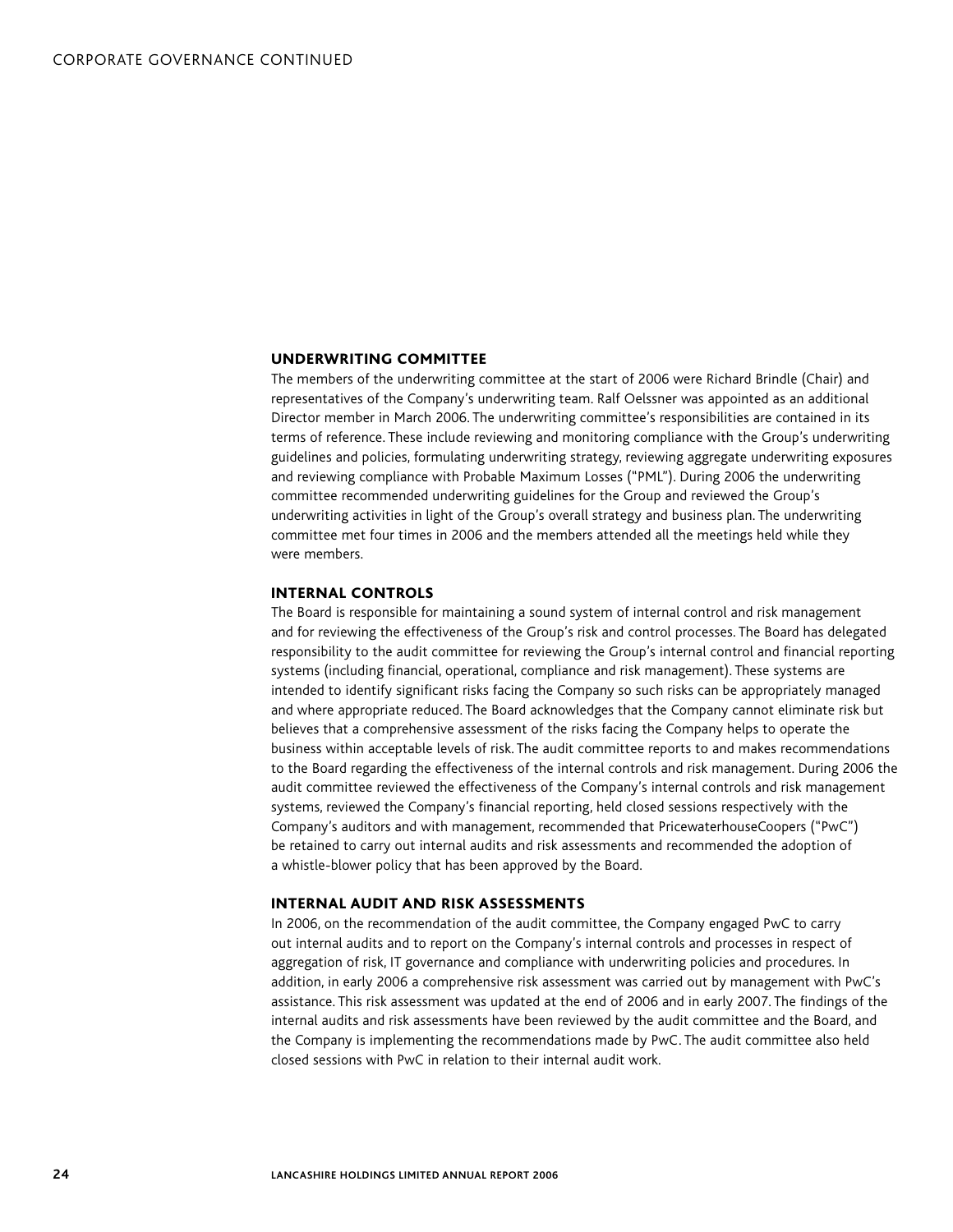#### External audit and provision of non audit services

The audit committee is responsible for reviewing and monitoring the external auditors' objectivity and reporting to the Board to ensure that the auditors' objectivity and independence is safeguarded. The Board is responsible for reviewing the effectiveness of the external audit which is reported on by the audit committee. Due to the start-up nature of the Company, during 2006 Ernst & Young performed certain non audit services relating to the commencement of the Company's business and provided similar start-up advice and services in relation to the commencement of the Group's UK underwriting operations. During 2006, the audit committee monitored the provision of these services which have now been reduced. The audit committee and the Board are currently satisfied with the objectivity and independence of the auditors.

#### Enterprise risk management

Lancashire has adopted an enterprise risk management culture within its operations and systems. During 2006 it retained PwC to review the Group's risk management processes and to make recommendations to progress the Company's enterprise risk management development. The Group has implemented the following key risk management processes and strategies during 2006 and will continue to focus on enterprise risk management during 2007:

- established underwriting line and limit authorities, by underwriter and line of business
- adopted a conservative capital management/underwriting strategy which includes specific aggregation and correlation limits and a PML target of less than 25 per cent of total capital in attempts to monitor and mitigate the Group's overall exposure to major loss events •
- approved an investment strategy and communicated this to the Group's investment managers
- conducted a Group-wide risk assessment in early 2006 and updated this at the end of 2006 and in early 2007
- ensured that key processes, departmental risks and controls are documented throughout the organisation
- documented policies and guidelines including underwriting guidelines, operating guidelines, accounting policy and procedures, HR policies and procedures
- established a risk committee in the Group's Bermuda and UK operations
- performed internal audit reviews over key risk areas and performed quarterly reporting to the audit committee based on findings
- established a compliance team that will undertake compliance testing activities
- began developing an in-house tool to document, maintain and track risk management efforts.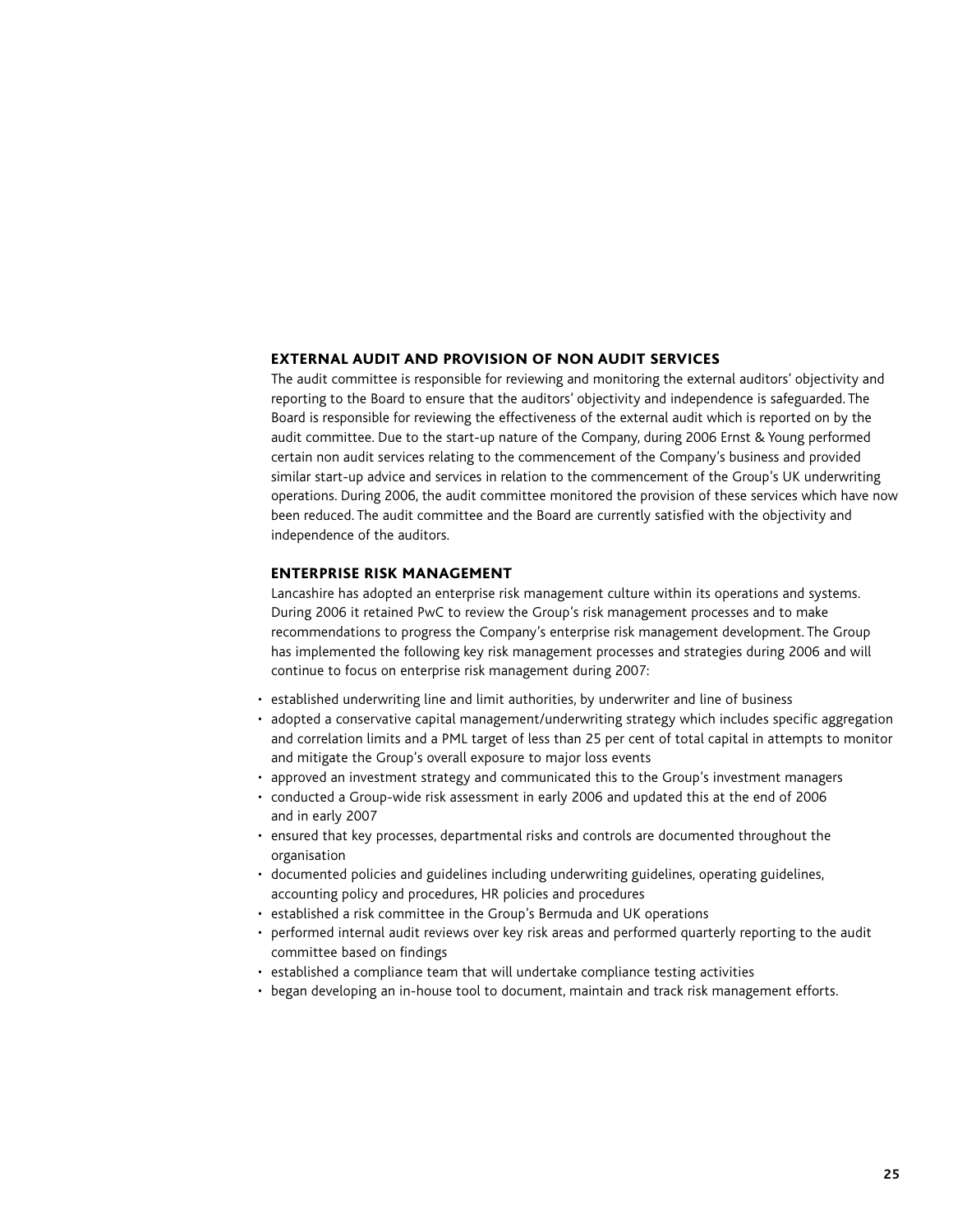#### Directors' remuneration report

Because Lancashire is an AIM listed company, the Directors' Remuneration Report Regulations 2002 do not apply to Lancashire. However, the Board is committed to providing information to shareholders and complying with corporate governance standards and best practices to the appropriate extent, taking into account the Company's size and the nature of its business.

#### Remuneration committee

Details of the remuneration committee members and its terms of reference are set out in the corporate governance section of this annual report.

#### Remuneration of non-executive Directors

The non-executive Directors serve under letters of appointment. They receive an annual fee of \$85,000 for their Board appointment, \$15,000 for chairmanship of the audit committee, \$5,000 for chairmanship of the remuneration and investment committees and \$2,000 for each Board or committee meeting attended. Robert Spass receives an additional \$15,000 for his role as Chairman of the Board.

In addition to the above fees, Ralf Oelssner receives \$30,000 per annum for his appointment as a non-executive Director of the Company's UK subsidiary Lancashire Insurance Company (UK) Limited and Martin Thomas receives \$50,000 per annum for his appointment as nonexecutive Chairman of Lancashire Insurance Company (UK) Limited. Martin Thomas and Ralf Oelssner receive \$2,000 for each Lancashire Insurance Company (UK) Limited Board or committee meeting that they attend and Martin Thomas also receives \$5,000 per annum for each of his chairmanships of the risk committee and audit committee of that company. The non-executive Directors receive no other remuneration. Their terms of office are set out in the corporate governance section of this annual report and their letters of appointment are available for inspection at annual general meetings. Colin Alexander did not personally receive any fees for his services as a Director for the first half of 2006 as he was employed during his term of office by International Advisory Services Ltd ("IAS") who were retained by the Company to provide general management services. The fees paid to IAS during 2006 are detailed later in this Directors' Remuneration Report.

During 2006 the Company retained PwC to carry out a review of non-executive compensation. A further review has been carried out in 2007, and the Board will consider its recommendations in setting non-executive Director remuneration.

#### Remuneration policy

The Company's policy is to create remuneration packages that will enable it to recruit and maintain suitably experienced individuals. The executive and employee remuneration packages should include an appropriate incentive based element as considered reasonable and necessary to drive individual performance and to fairly reward the executive Directors and staff for their contribution to the successful performance of the Company. The Company has retained independent consultants to undertake a review of senior executive compensation.

#### Executive Directors service contracts

The executive Directors' remuneration is made up of the following elements which are set out in detail below:

- base salary
- basic bonus
- additional bonus linked to the Company's performance
- share options
- performance warrants
- time-vesting warrants
- pension
- benefits, including medical, dental, vision coverage, air travel and housing and other allowances for expatriates.

Richard Brindle was appointed as Chief Executive Officer and Chief Underwriting Officer under a service contract dated December 9, 2005. Neil McConachie was appointed as Chief Financial Officer under a service contract dated February 1, 2006. Both Richard Brindle's and Neil McConachie's service contracts are for terms of three years after which they may be extended by agreement. As at December 31, 2006, the unexpired term of both Richard Brindle's and Neil McConachie's service contracts is approximately two years. Both service contracts contain six month notice provisions. Richard Brindle is also employed by the Group's UK operations under a service contract dated December 12, 2005. This service contract is also for a term of three years after which it may be extended by agreement and contains a six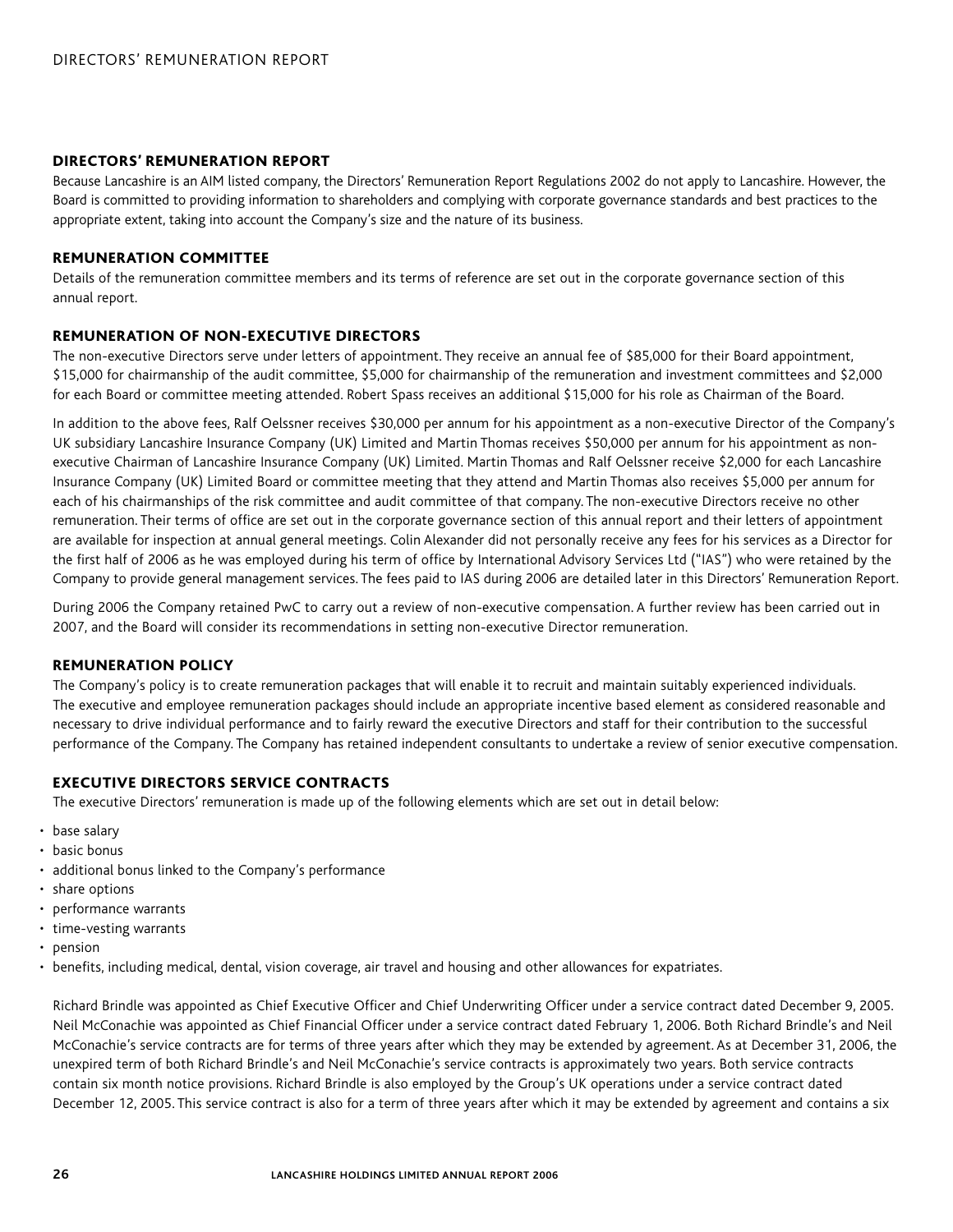month termination provision. As at December 31, 2006 the unexpired term of this service contract is approximately two years. Details of the salaries payable under these contracts are set out in the emoluments table at the end of this Directors' Remuneration Report.

#### Basic bonus plan

The Company operates a basic management bonus plan under which, for 2006, the Company's first year of operations, Richard Brindle and Neil McConachie were entitled to a minimum bonus of 75 per cent of base salary. The maximum bonus payable for 2006 was 250 per cent of base salary for Richard Brindle and 200 per cent of base salary for Neil McConachie. Details of the bonuses awarded to Richard Brindle and Neil McConachie under this plan are set out in the emoluments table at the end of this Directors' Remuneration Report. For subsequent years, there will be no guaranteed minimum bonus under the basic bonus plan but the maximum bonus percentages will apply. In addition, the amounts of annual bonuses in the aggregate under the basic bonus plan and the additional bonus plan which may be paid to any individual are subject to a maximum amount described in relation to the additional bonus plan below. The actual amount of the bonus paid out by the Company to the executive Directors is determined by the remuneration committee (upon the recommendation of the Chief Executive Officer in respect of the Chief Financial Officer) based on individual and corporate performance.

#### Additional bonus plaN

In addition to the basic bonus plan, the Company operates an additional bonus plan under which formula-based additional bonuses may be paid to the executive Directors and other eligible employees in addition to the basic bonuses described above. For 2006, the additional bonuses, if any, will be determined following the publication and review of comparator peer group companies in accordance with the plan. The amounts payable under the additional bonus plan are based on a formula which reflects both absolute and relative returns in any one year, with each such performance condition/threshold met contributing 50 per cent of the possible sum paid to the individual. Under the additional bonus plan, one half of the bonus will be payable under an absolute return pool that will comprise 2.5 per cent of the profits generated to the extent the Group's return on equity for that year exceeds the Group's return on equity for that year as projected at the time of the Company's admission to AIM. The other one half of the additional bonus will be payable under a relative return pool that will comprise 2.5 per cent of the profits generated to the extent the Group's return on equity exceeds the average of a peer group of comparable insurance and reinsurance companies. The allocation of any amounts in the pools payable under the additional bonus plan to the Chief Executive Officer is limited to 35 per cent and in addition is subject to the aggregate maximum limits below. The maximum amount payable in the aggregate under the combination of the basic bonus plan and the additional bonus plan shall be 500 per cent of base salary in the case of the Chief Executive Officer, and 400 per cent of base salary for the Chief Financial Officer.

#### Long term incentive plan

In 2005, the Board adopted a Long Term Incentive Plan ("LTIP") (which has not been submitted for approval by HM Revenue & Customs) to enable any full-time executive Director or employee of the Group (provided that the individual is not within six months of retirement) to be granted share options at the discretion of the remuneration committee. The options are time-vesting and there are no performance conditions to be satisfied before exercise of an option. The options vest as to 25 per cent on the first anniversary, 50 per cent on the second anniversary, 75 per cent on the third anniversary and 100 per cent on the fourth anniversary of the date of grant provided that the option holder remains in the employment of the Group at the relevant anniversary. The exercise price is the average of the middle market quotations for the twenty dealing days preceding the grant but not less than the nominal value of the Company's shares. As disclosed in Lancashire's AIM admission document, the LTIP does not comply with certain provisions of the Combined Code. During 2006 the Board amended the LTIP to allow for cashless exercise by option holders. No options were exercised during 2006. Details of the Directors' share options for 2006 are as follows:

| Name<br>of Director | Share<br>options<br>at 31/12/<br>2005 | Share<br>options<br>at 31/12/<br>2006 | Date of<br>award | Price<br>paid | <b>Exercise</b><br>price | <b>Exercise</b><br>date | <b>Expiry</b><br>date | Vesting<br>conditions |  |
|---------------------|---------------------------------------|---------------------------------------|------------------|---------------|--------------------------|-------------------------|-----------------------|-----------------------|--|
| Richard Brindle     | Nil                                   | 762.522                               | 9/3/06           | Nil           | £3.25325                 | 25% on 9/3/07           | 8/3/16                | Time-vesting          |  |
| Neil McConachie     | Nil                                   | 508.348                               | 9/3/06           | Nil           | £3.25325                 | 25% on 9/3/07           | 8/3/16                | Time-vesting          |  |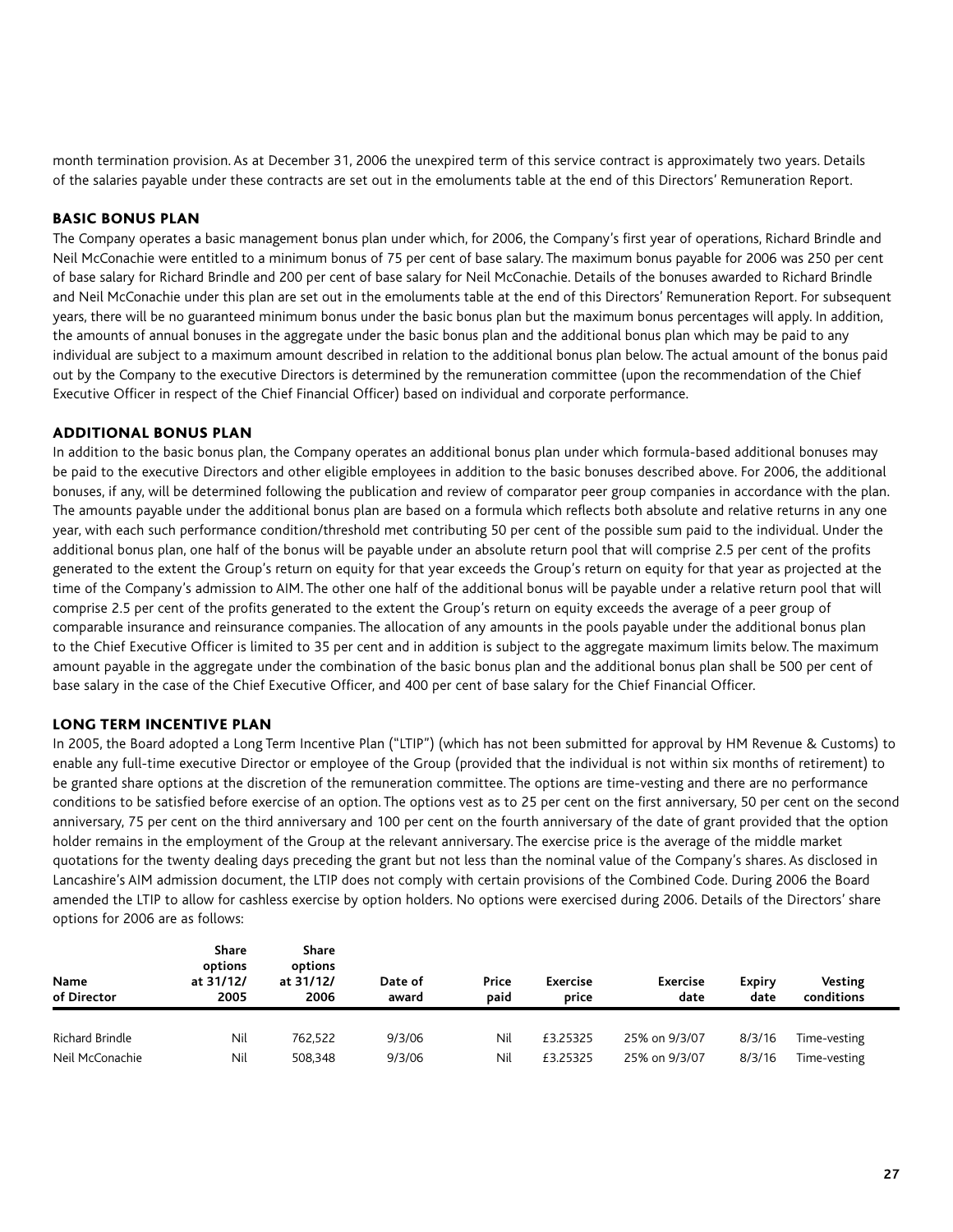#### Management warrants

During 2006, the Company granted time-vesting warrants ("Ordinary Warrants") and performance-vesting warrants ("Performance Warrants") to the executive Directors and other employees of the Group.

The Ordinary Warrants vest, 25 per cent on issuance and thereafter 25 per cent on each of the first, second and third anniversaries of the Company's admission to AIM on December 16, 2005 except that the Ordinary Warrants awarded to Richard Brindle will vest immediately on a change of control of the Company or in the event of his dismissal (other than for wilful misconduct) as a Director or employee of any Group company and the Ordinary Warrants awarded to Neil McConachie will vest immediately on his dismissal (other than for wilful misconduct) following a change of control of the Company.

The Performance Warrants vest, 20 per cent on December 31, 2007, 40 per cent on December 31, 2008 and 40 per cent on December 31, 2009 subject to the Company achieving certain performance conditions described in note 6 of the consolidated financial statements included in this report. As disclosed in the Company's AIM admission document, the warrants do not comply with certain provisions of the Combined Code. Details of the Ordinary Warrants and Performance Warrants held by the Directors during 2006 are as follows:

| Name<br>of Director | <b>Warrants</b><br>at 31/12/<br>2005 | Warrants<br>at 31/12/<br>2006 | Date of<br>award  | Price<br>paid | <b>Exercise</b><br>price | <b>Expiry</b><br>date | Vesting<br>conditions |  |
|---------------------|--------------------------------------|-------------------------------|-------------------|---------------|--------------------------|-----------------------|-----------------------|--|
| Richard Brindle     | 7,625,217                            | 7,625,217                     | December 16,      | Nil           | \$5.00                   | December 16,          | Time vesting          |  |
|                     |                                      |                               | 2005              |               |                          | 2015                  |                       |  |
|                     | 3,050,087                            | 3,050,087                     | December 16,      | Nil           | \$5.00                   | December 16,          | Performance           |  |
|                     |                                      |                               | 2005              |               |                          | 2015                  | conditions            |  |
|                     |                                      |                               |                   |               |                          |                       | as above              |  |
|                     |                                      |                               |                   |               |                          |                       |                       |  |
| Neil McConachie     | 635,435                              | 1,270,869                     | 635,435 on        | Nil           | \$5.00                   | December 16,          | Time vesting          |  |
|                     |                                      |                               | December 16, 2005 |               |                          | 2015                  |                       |  |
|                     |                                      |                               | and 635,434 on    |               |                          |                       |                       |  |
|                     |                                      |                               | March 9, 2006     |               |                          |                       |                       |  |
|                     | 381,261                              | 762,522                       | 381,261 on        | Nil           | \$5.00                   | December 16,          | Performance           |  |
|                     |                                      |                               | December 16, 2005 |               |                          | 2015                  | conditions            |  |
|                     |                                      |                               | and 381,261 on    |               |                          |                       | as above              |  |
|                     |                                      |                               | March 9, 2006     |               |                          |                       |                       |  |

#### **PENSIONS**

Richard Brindle and Neil McConachie receive pension contributions from the Company under a defined contribution pension plan the Company operates for its employees. Under this plan, and in line with market practice in Bermuda, the Company contributes 10% of base salary up to a maximum of \$20,000. In addition Richard Brindle receives contributions to a UK defined contribution pension plan in respect of his salary and employment with the Company's UK operations. Details of their 2006 pension contributions are set out in the emoluments table at the end of this Directors' Remuneration Report.

#### Payments to third parties

On January 1, 2006, three of the Company's founder shareholders, Capital Z Lancashire Partners, L.P., Cypress Lancashire Partners, L.P. and Crestview Advisors, L.L.C., entered into an agreement to provide monitoring services to the Company. Under the agreement, these founder shareholders receive an annual fee for the monitoring services provided they hold a seat on the Company's Board. For monitoring services provided during 2006, Capital Z Lancashire Partners, L.P., received \$212,000, Cypress Lancashire Partners, L.P. received \$22,750 and Crestview Advisors, L.L.C. received \$69,500. From May 2006, Cypress Lancashire Partners, L.P. no longer held a seat on the Company's Board and consequently will no longer provide any monitoring services to the Company under this agreement. While Colin Alexander was a Director, IAS, with whom he was employed, received \$466,561 for general management services provided to the Company which, amongst other work, included the provision of Colin Alexander's services as a Director.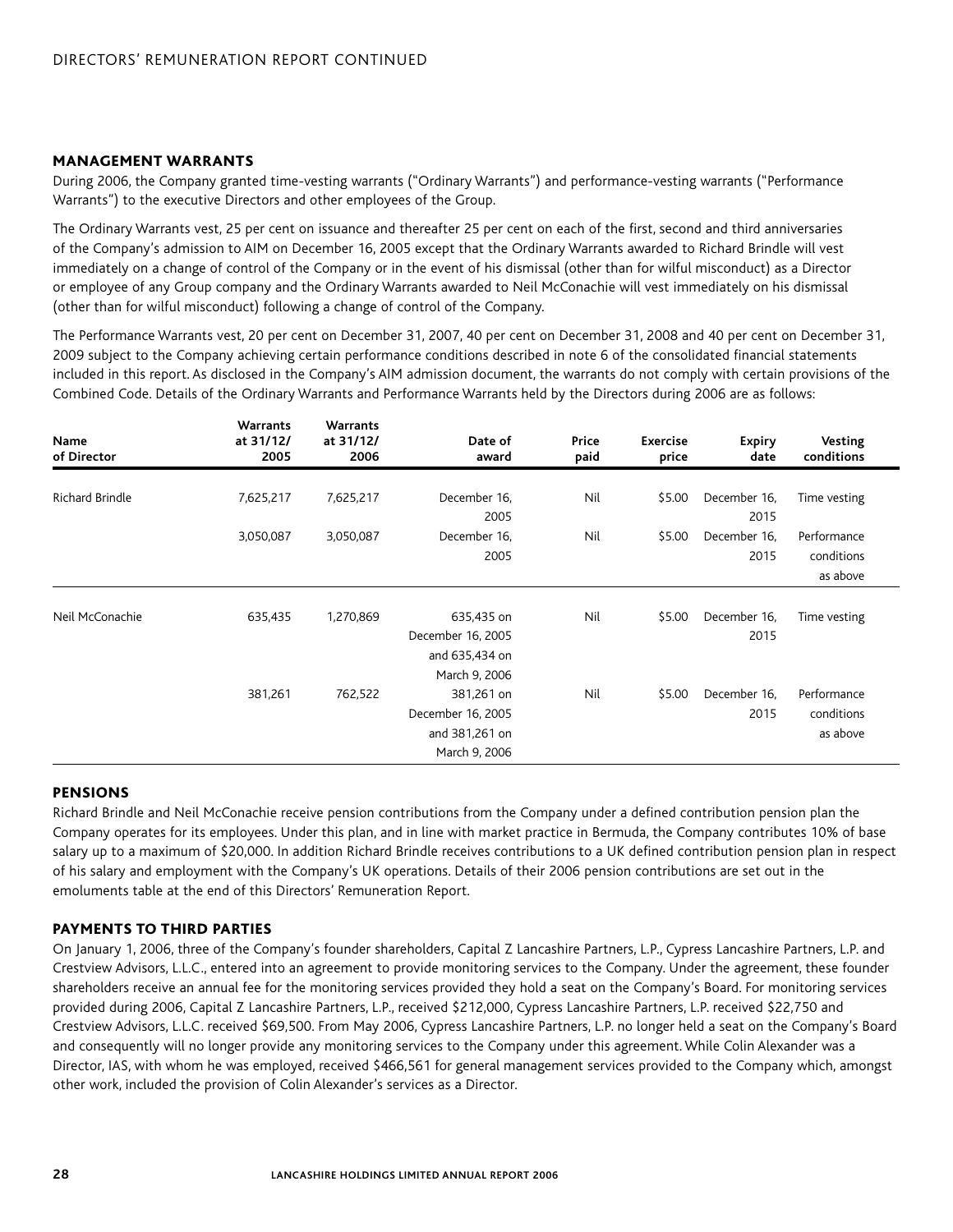#### Directors' emoluments

The Directors' emoluments for the year ended December 31, 2006 are set out below:

|                                | Salary/fees<br>for the | Salary/fees<br>for other |                          |                          | Other                    |                   |
|--------------------------------|------------------------|--------------------------|--------------------------|--------------------------|--------------------------|-------------------|
| <b>Director</b>                | Company                | Group<br>companies       | <b>Basic bonus</b>       | Pension                  | benefits                 | Total             |
| <b>Non-executive Directors</b> |                        |                          |                          |                          |                          |                   |
| Robert Spass                   | 133,000                |                          |                          |                          | $\overline{\phantom{m}}$ | 133,000           |
| Ralf Oelssner                  | 113,000                | 18,514                   | $\overline{\phantom{0}}$ |                          | $\overline{\phantom{m}}$ | 131,514           |
| William Spiegel                | 125,000                |                          |                          |                          | $\overline{\phantom{m}}$ | 125,000           |
| Martin Thomas                  | 26,715                 | 31,043                   | -                        | $\overline{\phantom{0}}$ | $\overline{\phantom{m}}$ | 57,758            |
| Barry Volpert                  | 103,000                |                          |                          |                          | $\qquad \qquad -$        | 103,000           |
| <b>Executive Directors</b>     |                        |                          |                          |                          |                          |                   |
| <b>Richard Brindle</b>         | 675,000                | 242,117 <sup>(1)</sup>   | $2,250,000^{(1)}$        | 48.296(1)                | $151, 111^{(1)}$         | $3,366,524^{(1)}$ |
| Neil McConachie                | $275,000^{(2)}$        | $\qquad \qquad -$        | 575,500(3)               | 20,000                   | 264.812(4)               | 1,135,312         |

(1) Some amounts paid in pounds sterling and converted at prevailing exchange rates

(2) Full per annum salary for 2006 of \$300,000

(3) Includes \$50,500 special mid year bonus

(4) Includes \$75,000 in lieu of warrants

#### Total shareholder return



The above graph shows the Company's share price performance against the FTSE AIM index (as adjusted to start with a matching 340.50 pence share price for comparison purposes) over the period.

Approved by the Board of Directors and signed on behalf of the Board.

#### greg lunn, company secretary, march 7, 2007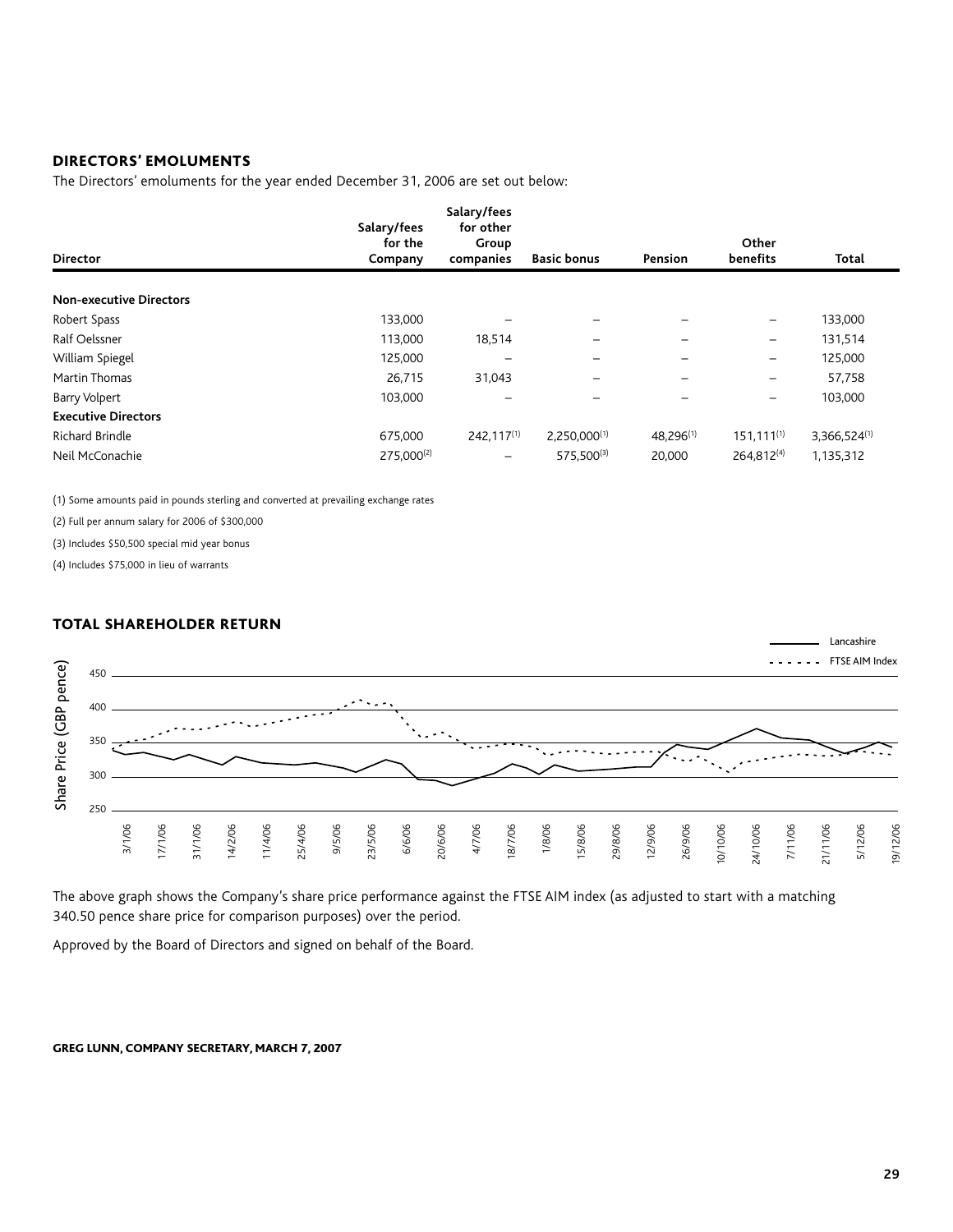The Directors are responsible for preparing the Group's consolidated financial statements which give a true and fair view of the state of affairs of the Group and the results of the Group for that period. These are the Group's first full year consolidated financial statements. The consolidated financial statements have been prepared in accordance with International Financial Reporting Standards ("IFRS") as adopted by the European Union and where IFRS is silent, as it is in respect of the measurement of insurance products, US generally accepted accounting principles have been used. Further detail on the basis of preparation is described in the consolidated financial statements. In preparing the consolidated financial statements, the Directors are required to:

- select suitable accounting policies and apply them consistently;
- make judgments and estimates that are reasonable and prudent;
- state whether applicable accounting standards have been followed, subject to any material departures disclosed and explained in the consolidated financial statements; and
- prepare the consolidated financial statements on the going concern basis unless it is inappropriate to presume that the Company and the Group will continue in business.

The Directors are responsible for keeping proper accounting records which disclose with reasonable accuracy at any time the financial position of the Company and the Group, for safeguarding the assets of the Group and for taking reasonable steps for the prevention and detection of fraud and other irregularities.

The Directors have elected to include the corporate governance and remuneration information contained in this annual report, although the Company is not required to include these corporate governance and remuneration disclosures.

Legislation in Bermuda governing the preparation and dissemination of the consolidated financial statements may differ from legislation in other jurisdictions. In addition, the rights of shareholders under Bermuda law may differ from those for shareholders of companies incorporated in other jurisdictions.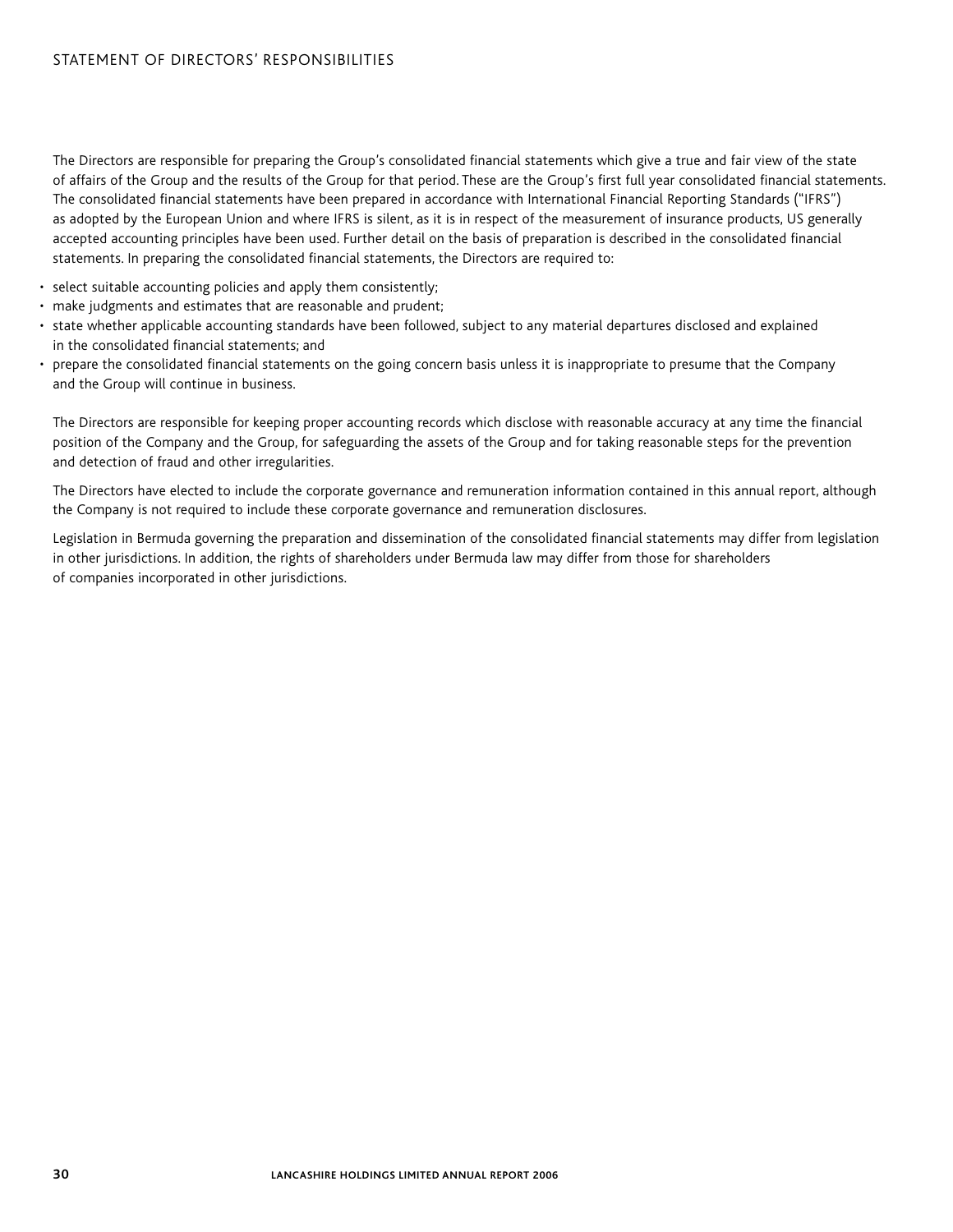#### To the Shareholders Lancashire Holdings Limited

We have audited the accompanying consolidated financial statements of Lancashire Holdings Limited and its subsidiaries (collectively the "Group"), which comprise the consolidated balance sheet as at December 31, 2006 and the consolidated income statement, consolidated statement of changes in shareholders' equity and cash flow statement for the year then ended, and a summary of significant accounting policies and other explanatory notes.

#### Management's Responsibility for the Consolidated Financial Statements

Management is responsible for the preparation and fair presentation of these consolidated financial statements in accordance with International Financial Reporting Standards as adopted by the European Union. This responsibility includes: designing, implementing and maintaining internal control relevant to the preparation and fair presentation of financial statements that are free from material misstatement, whether due to fraud or error; selecting and applying appropriate accounting policies; and making accounting estimates that are reasonable in the circumstances.

#### Auditor's Responsibility

Our responsibility is to express an opinion on these consolidated financial statements based on our audit. We conducted our audit in accordance with International Standards on Auditing. Those standards require that we comply with ethical requirements and plan and perform the audit to obtain reasonable assurance whether the consolidated financial statements are free from material misstatement.

We read other information contained in the Annual Report and consider whether it is consistent with the audited consolidated financial statements. This other information comprises the Chairman's Statement, CEO's Statement, CFO's letter, Directors' Report, Corporate Governance Statement, Directors' Remuneration Report and Statement of Directors' Responsibilities. We consider the implications of our report if we become aware of any apparent misstatements or material inconsistencies with the consolidated financial statements. Our responsibilities do not extend to any other information.

An audit involves performing procedures to obtain audit evidence about the amounts and disclosures in the financial statements. The procedures selected depend on the auditor's judgment, including the assessment of the risks of material misstatement of the financial statements, whether due to fraud or error. In making those risk assessments, the auditor considers internal control relevant to the entity's preparation and fair presentation of the financial statements in order to design audit procedures that are appropriate in the circumstances, but not for the purpose of expressing an opinion on the effectiveness of the entity's internal control. An audit also includes evaluating the appropriateness of accounting policies used and the reasonableness of accounting estimates made by management, as well as evaluating the overall presentation of the financial statements.

We believe that the audit evidence we have obtained is sufficient and appropriate to provide a basis for our audit opinion.

#### **OPINION**

In our opinion, the consolidated financial statements give a true and fair view of the financial position of the Group as of December 31, 2006, and of its financial performance and its cash flows for the year then ended in accordance with International Financial Reporting Standards.

#### /S/ ERNST & YOUNG

March 7, 2007 #3 Reid Street Hamilton, Bermuda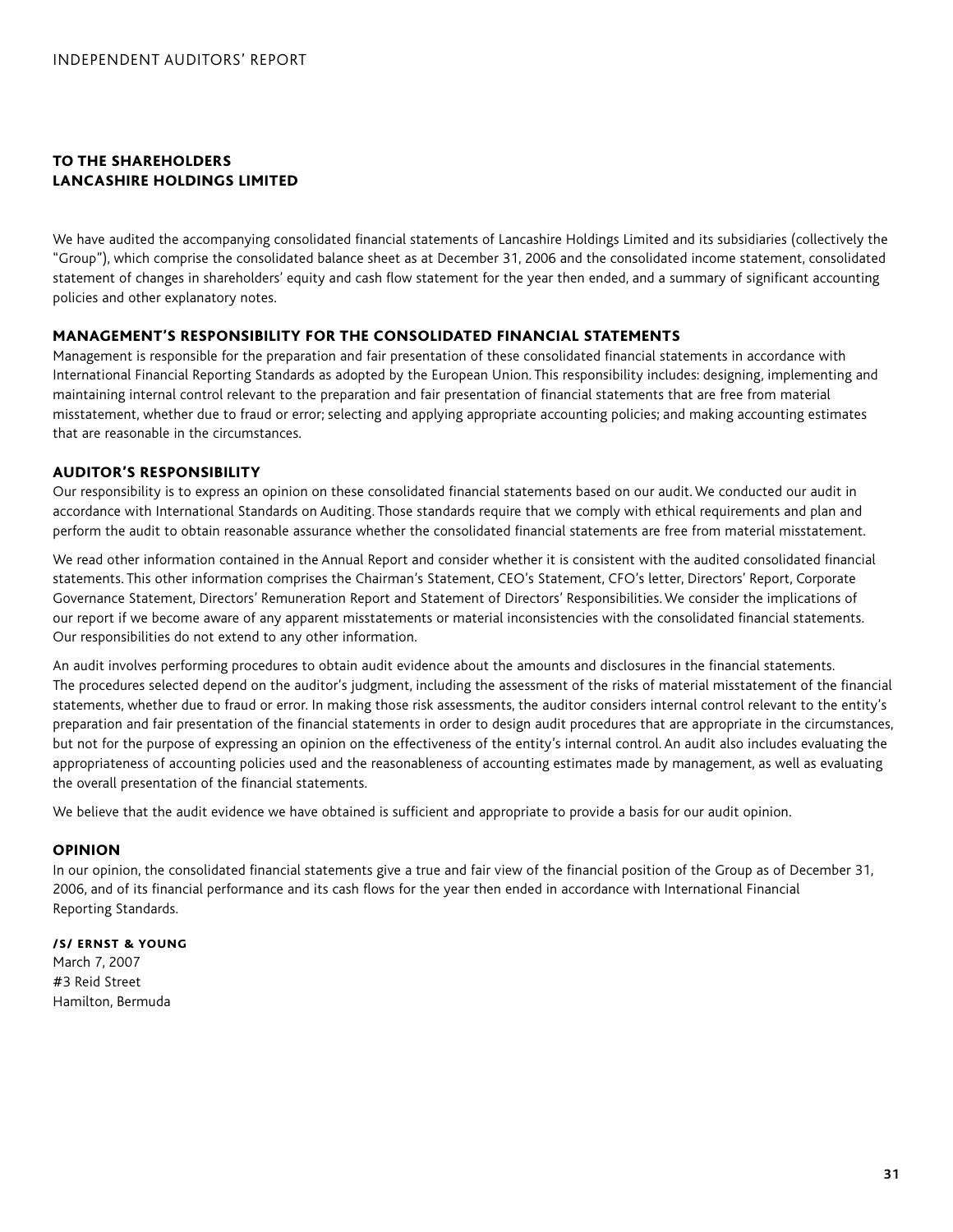for the year ended December 31, 2006

| <b>Notes</b>                                                     | 2006<br>\$m | 2005<br>\$m       |
|------------------------------------------------------------------|-------------|-------------------|
|                                                                  |             |                   |
| Gross premiums written                                           | 626.0       | 2.6               |
| Outwards reinsurance premiums<br>25                              | (78.5)      |                   |
| Net premiums written                                             | 547.5       | 2.6               |
| Change in unearned premiums<br>13                                | (323.1)     | (2.6)             |
| Change in unearned premiums on premium ceded<br>13               | 19.1        | $\qquad \qquad -$ |
| Net premiums earned                                              | 243.5       |                   |
| 3<br>Net investment income                                       | 54.2        | 2.1               |
| Net other investment income<br>3, 11, 20                         | 1.8         |                   |
| Net realised gains (losses) and impairments<br>3                 | 0.8         |                   |
| Share of profit of associate<br>12                               | 3.2         |                   |
| Net foreign exchange gains (losses)                              | (1.3)       | 0.3               |
| <b>Total net revenue</b>                                         | 302.2       | 2.4               |
| Insurance losses and loss adjustment expenses                    | 39.1        |                   |
| Insurance losses and loss adjustment expenses recoverable        |             |                   |
| Net insurance losses                                             | 39.1        | -                 |
| 4,25<br>Net insurance acquisition expenses                       | 34.9        |                   |
| 5, 6, 7<br>Other operating expenses                              | 56.4        | 10.0              |
| <b>Total expenses</b>                                            | 130.4       | 10.0              |
| Results of operating activities                                  | 171.8       | (7.6)             |
| 20<br>Finance costs                                              | 12.3        | 4.0               |
| Profit (loss) before tax                                         | 159.5       | (11.6)            |
| 8,9<br>Tax                                                       | 0.2         |                   |
| Profit (loss) for the period attributable to equity shareholders | 159.3       | (11.6)            |
| <b>EARNINGS PER SHARE</b>                                        |             |                   |
| 24<br>Basic                                                      | \$0.81      | \$(0.24)          |
| 24<br>Diluted                                                    | \$0.79      | \$(0.24)          |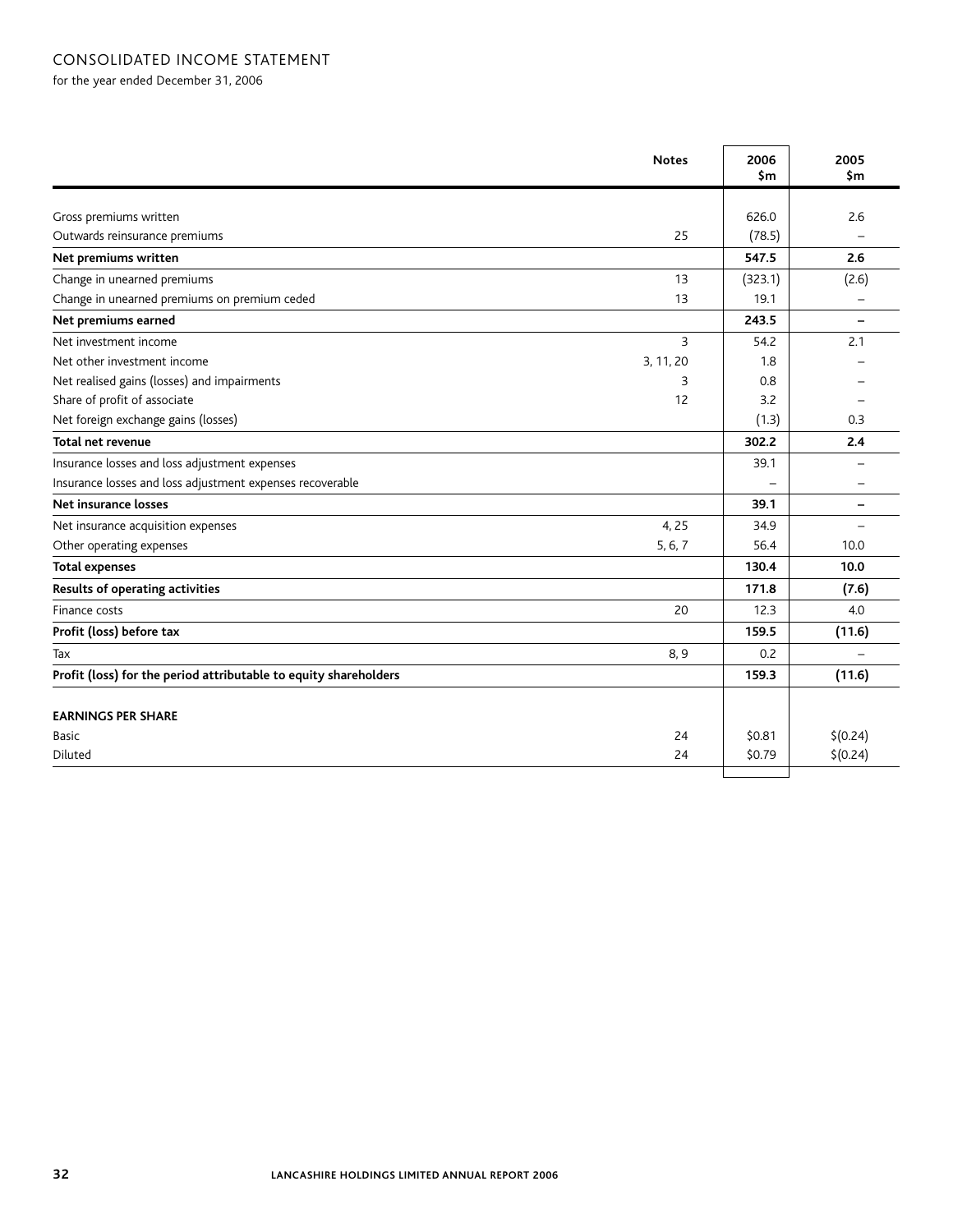as at December 31, 2006

|                                                                | <b>Notes</b> | 2006<br>\$m | 2005<br>\$m |
|----------------------------------------------------------------|--------------|-------------|-------------|
| <b>ASSETS</b>                                                  |              |             |             |
| Cash and cash equivalents                                      | 10           | 400.1       | 1,072.4     |
| Accrued interest receivable                                    | 14           | 7.5         | 2.0         |
| Investments                                                    |              |             |             |
| - fixed income securities                                      | 11           | 896.3       |             |
| - equity securities                                            | 11           | 70.3        |             |
| - other investments                                            | 11, 20       | 11.5        |             |
| Reinsurance assets                                             |              |             |             |
| - unearned premium on premium ceded                            | 13, 25       | 19.1        |             |
| Deferred acquisition costs                                     | 15           | 51.5        | 0.5         |
| Other receivables                                              | 14           | 6.3         | 0.3         |
| Inwards premium receivable from insureds and cedants           | 14           | 173.7       | 2.1         |
| Deferred tax asset                                             | 8,9          | 0.8         |             |
| Investment in associate                                        | 12           | 23.2        |             |
| Property, plant and equipment                                  | 18           | 2.4         | 0.4         |
| <b>Total assets</b>                                            |              | 1,662.7     | 1,077.7     |
| <b>LIABILITIES</b><br>Insurance contracts                      |              |             |             |
| - losses and loss adjustment expenses                          | 13           | 39.1        |             |
| - unearned premiums                                            | 13           | 325.7       | 2.6         |
| - other payables                                               | 13, 16       | 3.6         |             |
| Amounts payable to reinsurers                                  | 13, 16, 25   | 2.4         |             |
| Deferred acquisition costs ceded                               | 17, 25       | 2.5         |             |
| Other payables                                                 | 16           | 20.8        | 2.2         |
| Corporation tax payable                                        | 9            | 1.0         |             |
| Interest rate swap                                             | 20           | 0.9         |             |
| Accrued interest payable                                       | 19           | 0.5         | 0.4         |
| Long term debt                                                 | 19           | 128.6       | 125.4       |
| <b>Total liabilities</b>                                       |              | 525.1       | 130.6       |
| <b>SHAREHOLDERS' EQUITY</b>                                    |              |             |             |
| Share capital                                                  | 21           | 97.9        | 97.9        |
| Share premium                                                  | 21, 26       | 33.6        | 860.8       |
| Contributed surplus                                            | 26           | 849.7       |             |
| Fair value and other reserves                                  | 3, 11        | 8.7         |             |
| Retained earnings (deficit)                                    |              | 147.7       | (11.6)      |
| Total shareholders' equity attributable to equity shareholders |              | 1,137.6     | 947.1       |
| Total liabilities and shareholders' equity                     |              | 1,662.7     | 1,077.7     |
|                                                                |              |             |             |

The consolidated financial statements were approved by the Board of Directors on March 7, 2007 and signed on its behalf by:

ROBERT SPASS NEIL MCCONACHIE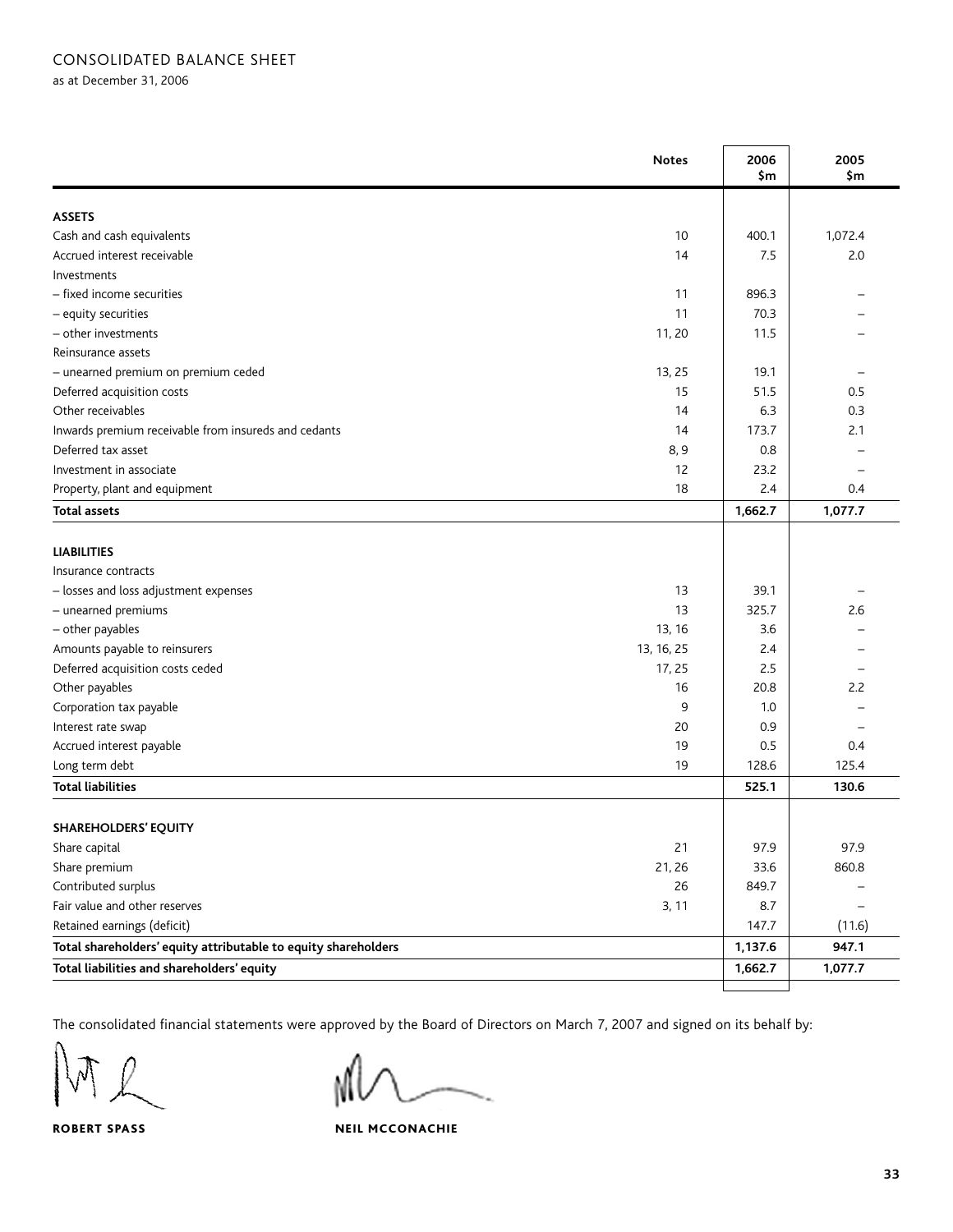#### consolidated statement of changes in equity

for the year ended December 31, 2006

|                                                | <b>Notes</b> | <b>Share</b><br>capital<br>\$m | <b>Share</b><br>premium<br>\$m | Contributed<br>surplus<br>\$m | <b>Fair value</b><br>and other<br>reserves<br>\$m | Retained<br>(deficit)<br>earnings<br>\$m | Total<br>\$m |
|------------------------------------------------|--------------|--------------------------------|--------------------------------|-------------------------------|---------------------------------------------------|------------------------------------------|--------------|
| <b>BALANCE AS AT OCTOBER 12, 2005</b>          |              |                                |                                |                               |                                                   |                                          |              |
| (DATE OF INCORPORATION)                        |              | -                              |                                |                               |                                                   |                                          |              |
| Loss for the period                            |              | $\overline{\phantom{0}}$       | $\overline{\phantom{0}}$       | $\overline{\phantom{0}}$      | $\overline{\phantom{0}}$                          | (11.6)                                   | (11.6)       |
| <b>TOTAL RECOGNISED LOSS FOR THE PERIOD</b>    |              |                                |                                |                               | $\qquad \qquad$                                   | (11.6)                                   | (11.6)       |
| Issue of share capital                         | 21           | 97.9                           | 880.7                          |                               |                                                   |                                          | 978.6        |
| Equity offering expenses                       |              | $\qquad \qquad$                | (58.6)                         |                               |                                                   | $\qquad \qquad -$                        | (58.6)       |
| Formation expenses                             | 26           |                                | (36.1)                         |                               |                                                   |                                          | (36.1)       |
| Warrant issues - founders and sponsor          | 22           |                                | 66.4                           |                               |                                                   |                                          | 66.4         |
| Warrant issues - management                    | 6            | $\overline{\phantom{0}}$       | 8.4                            |                               |                                                   | $\equiv$                                 | 8.4          |
| Balance as at December 31, 2005                |              | 97.9                           | 860.8                          |                               |                                                   | (11.6)                                   | 947.1        |
| Profit for the period                          |              |                                |                                |                               |                                                   | 159.3                                    | 159.3        |
| Change in investment unrealised gains (losses) | 3, 11        |                                |                                |                               | 8.7                                               |                                          | 8.7          |
| <b>TOTAL RECOGNISED INCOME FOR</b>             |              |                                |                                |                               |                                                   |                                          |              |
| <b>THE PERIOD</b>                              |              |                                |                                |                               | 8.7                                               | 159.3                                    | 168.0        |
| Issue of share capital                         | 21           |                                | 0.3                            | (0.3)                         |                                                   |                                          |              |
| Transfer from share premium                    |              |                                |                                |                               |                                                   |                                          |              |
| to contributed surplus                         | 26           |                                | (850.0)                        | 850.0                         |                                                   |                                          |              |
| Warrant issues - management                    |              |                                |                                |                               |                                                   |                                          |              |
| and performance                                | 6, 22        |                                | 20.5                           |                               |                                                   |                                          | 20.5         |
| Options issues - management                    | 6, 22        |                                | 2.0                            |                               |                                                   |                                          | 2.0          |
| Balance as at December 31, 2006                |              | 97.9                           | 33.6                           | 849.7                         | 8.7                                               | 147.7                                    | 1,137.6      |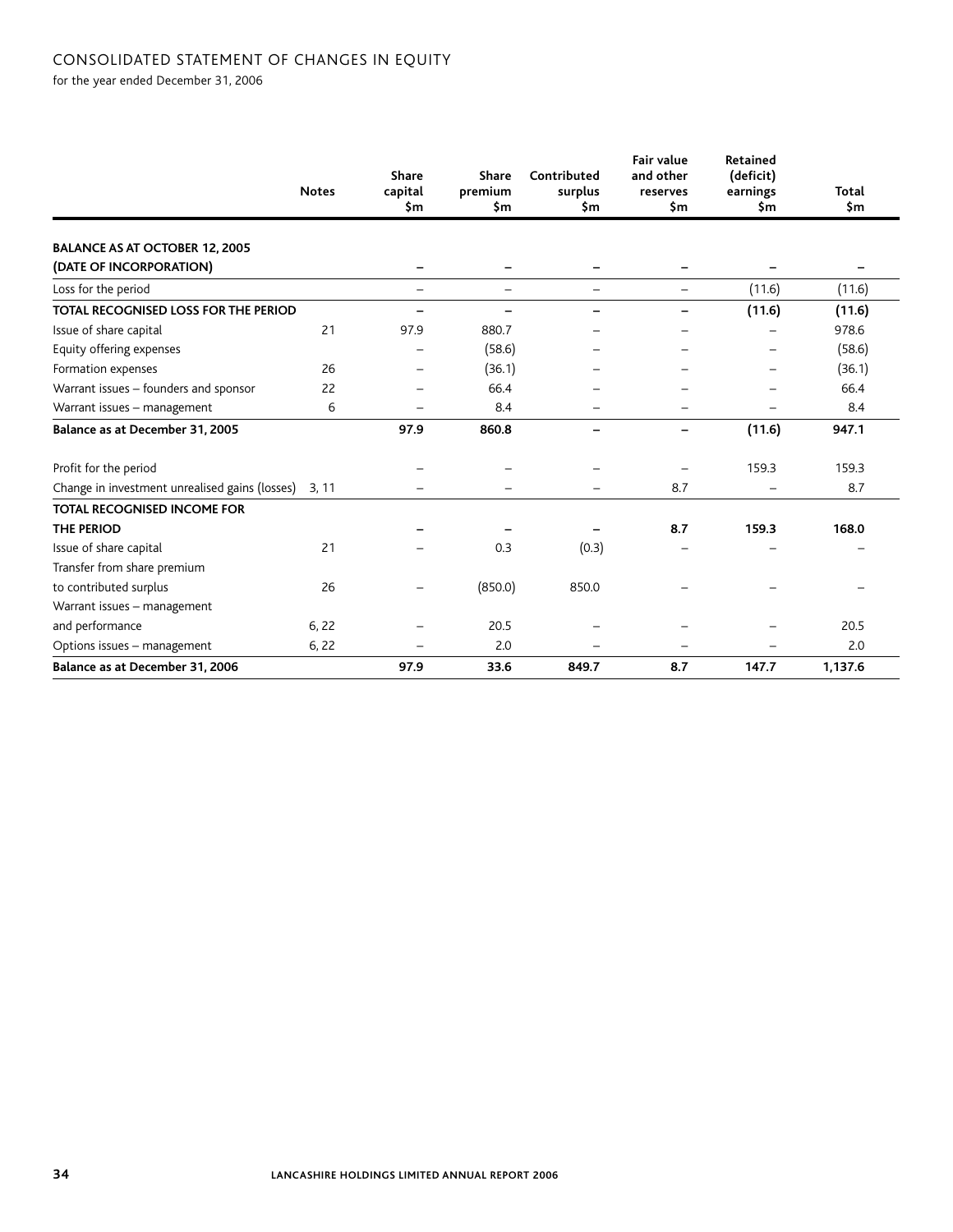| <b>CASH FLOWS FROM OPERATING ACTIVITIES</b><br>Profit (loss) before interest and tax<br>116.4<br>(13.3)<br>53.6<br>3<br>2.1<br>Interest income<br>(0.4)<br>(10.6)<br>Interest expense<br>8<br>(0.2)<br>Tax<br>Depreciation<br>7<br>0.6<br>Amortisation of debt securities<br>(1.2)<br>Employee benefits expense<br>5, 6<br>22.5<br>8.4<br>Foreign exchange<br>1.9<br>(0.3)<br>Share of profit of associate<br>12<br>(3.2)<br>Net realised gains and impairments on investments<br>3<br>(0.8)<br>Net unrealised gains on derivative financial instrument<br>3,20<br>(1.8)<br>Unrealised loss on swaps<br>20<br>0.9<br>Accrued interest receivable<br>(5.6)<br>(2.0)<br>Unearned premium on premium ceded<br>(19.1)<br>(0.5)<br>Deferred acquisition costs<br>(51.0)<br>Other receivables<br>(0.3)<br>(6.0)<br>(171.4)<br>(2.1)<br>Inwards premium receivable from insureds and cedants<br>Deferred tax asset<br>(0.8)<br>Insurance contracts<br>- losses and loss adjustment expenses<br>39.1<br>2.6<br>- unearned premiums<br>323.1<br>- other payables<br>3.6<br>Amounts payable to reinsurers<br>2.4<br>Deferred acquisition costs ceded<br>2.5<br>Other payables<br>18.6<br>1.3<br>Corporation tax payable<br>1.0<br>Accrued interest payable<br>0.4<br>314.5<br>(4.1)<br>18<br>(2.6)<br>(0.4)<br>12<br>(20.0)<br>(2,086.1)<br>(76.1)<br>1,185.6<br>20.9<br>(9.7)<br>(988.0)<br>(0.4)<br>978.6<br>Proceeds from issue of share capital<br>Transaction costs from issue of share capital<br>(12.2)<br>Formation expenses<br>(15.2)<br>Proceeds from issue of long term debt<br>125.7<br>Net cash flows from financing activities<br>1,076.9<br>NET (DECREASE) INCREASE IN CASH AND CASH EQUIVALENTS<br>1,072.4<br>(673.5)<br>Cash and cash equivalents at beginning of period<br>1,072.4<br>Effect of exchange rate fluctuations on cash and cash equivalents<br>1.2<br>Cash and cash equivalents at end of period<br>10, 26<br>400.1<br>1,072.4 |                                                      | <b>Notes</b> | 2006 | 2005 |
|----------------------------------------------------------------------------------------------------------------------------------------------------------------------------------------------------------------------------------------------------------------------------------------------------------------------------------------------------------------------------------------------------------------------------------------------------------------------------------------------------------------------------------------------------------------------------------------------------------------------------------------------------------------------------------------------------------------------------------------------------------------------------------------------------------------------------------------------------------------------------------------------------------------------------------------------------------------------------------------------------------------------------------------------------------------------------------------------------------------------------------------------------------------------------------------------------------------------------------------------------------------------------------------------------------------------------------------------------------------------------------------------------------------------------------------------------------------------------------------------------------------------------------------------------------------------------------------------------------------------------------------------------------------------------------------------------------------------------------------------------------------------------------------------------------------------------------------------------------------------------------------------------------------------------------------------------|------------------------------------------------------|--------------|------|------|
|                                                                                                                                                                                                                                                                                                                                                                                                                                                                                                                                                                                                                                                                                                                                                                                                                                                                                                                                                                                                                                                                                                                                                                                                                                                                                                                                                                                                                                                                                                                                                                                                                                                                                                                                                                                                                                                                                                                                                    |                                                      |              | \$m  | \$m  |
|                                                                                                                                                                                                                                                                                                                                                                                                                                                                                                                                                                                                                                                                                                                                                                                                                                                                                                                                                                                                                                                                                                                                                                                                                                                                                                                                                                                                                                                                                                                                                                                                                                                                                                                                                                                                                                                                                                                                                    |                                                      |              |      |      |
|                                                                                                                                                                                                                                                                                                                                                                                                                                                                                                                                                                                                                                                                                                                                                                                                                                                                                                                                                                                                                                                                                                                                                                                                                                                                                                                                                                                                                                                                                                                                                                                                                                                                                                                                                                                                                                                                                                                                                    |                                                      |              |      |      |
|                                                                                                                                                                                                                                                                                                                                                                                                                                                                                                                                                                                                                                                                                                                                                                                                                                                                                                                                                                                                                                                                                                                                                                                                                                                                                                                                                                                                                                                                                                                                                                                                                                                                                                                                                                                                                                                                                                                                                    |                                                      |              |      |      |
|                                                                                                                                                                                                                                                                                                                                                                                                                                                                                                                                                                                                                                                                                                                                                                                                                                                                                                                                                                                                                                                                                                                                                                                                                                                                                                                                                                                                                                                                                                                                                                                                                                                                                                                                                                                                                                                                                                                                                    |                                                      |              |      |      |
|                                                                                                                                                                                                                                                                                                                                                                                                                                                                                                                                                                                                                                                                                                                                                                                                                                                                                                                                                                                                                                                                                                                                                                                                                                                                                                                                                                                                                                                                                                                                                                                                                                                                                                                                                                                                                                                                                                                                                    |                                                      |              |      |      |
|                                                                                                                                                                                                                                                                                                                                                                                                                                                                                                                                                                                                                                                                                                                                                                                                                                                                                                                                                                                                                                                                                                                                                                                                                                                                                                                                                                                                                                                                                                                                                                                                                                                                                                                                                                                                                                                                                                                                                    |                                                      |              |      |      |
|                                                                                                                                                                                                                                                                                                                                                                                                                                                                                                                                                                                                                                                                                                                                                                                                                                                                                                                                                                                                                                                                                                                                                                                                                                                                                                                                                                                                                                                                                                                                                                                                                                                                                                                                                                                                                                                                                                                                                    |                                                      |              |      |      |
|                                                                                                                                                                                                                                                                                                                                                                                                                                                                                                                                                                                                                                                                                                                                                                                                                                                                                                                                                                                                                                                                                                                                                                                                                                                                                                                                                                                                                                                                                                                                                                                                                                                                                                                                                                                                                                                                                                                                                    |                                                      |              |      |      |
|                                                                                                                                                                                                                                                                                                                                                                                                                                                                                                                                                                                                                                                                                                                                                                                                                                                                                                                                                                                                                                                                                                                                                                                                                                                                                                                                                                                                                                                                                                                                                                                                                                                                                                                                                                                                                                                                                                                                                    |                                                      |              |      |      |
|                                                                                                                                                                                                                                                                                                                                                                                                                                                                                                                                                                                                                                                                                                                                                                                                                                                                                                                                                                                                                                                                                                                                                                                                                                                                                                                                                                                                                                                                                                                                                                                                                                                                                                                                                                                                                                                                                                                                                    |                                                      |              |      |      |
|                                                                                                                                                                                                                                                                                                                                                                                                                                                                                                                                                                                                                                                                                                                                                                                                                                                                                                                                                                                                                                                                                                                                                                                                                                                                                                                                                                                                                                                                                                                                                                                                                                                                                                                                                                                                                                                                                                                                                    |                                                      |              |      |      |
|                                                                                                                                                                                                                                                                                                                                                                                                                                                                                                                                                                                                                                                                                                                                                                                                                                                                                                                                                                                                                                                                                                                                                                                                                                                                                                                                                                                                                                                                                                                                                                                                                                                                                                                                                                                                                                                                                                                                                    |                                                      |              |      |      |
|                                                                                                                                                                                                                                                                                                                                                                                                                                                                                                                                                                                                                                                                                                                                                                                                                                                                                                                                                                                                                                                                                                                                                                                                                                                                                                                                                                                                                                                                                                                                                                                                                                                                                                                                                                                                                                                                                                                                                    |                                                      |              |      |      |
|                                                                                                                                                                                                                                                                                                                                                                                                                                                                                                                                                                                                                                                                                                                                                                                                                                                                                                                                                                                                                                                                                                                                                                                                                                                                                                                                                                                                                                                                                                                                                                                                                                                                                                                                                                                                                                                                                                                                                    |                                                      |              |      |      |
|                                                                                                                                                                                                                                                                                                                                                                                                                                                                                                                                                                                                                                                                                                                                                                                                                                                                                                                                                                                                                                                                                                                                                                                                                                                                                                                                                                                                                                                                                                                                                                                                                                                                                                                                                                                                                                                                                                                                                    |                                                      |              |      |      |
|                                                                                                                                                                                                                                                                                                                                                                                                                                                                                                                                                                                                                                                                                                                                                                                                                                                                                                                                                                                                                                                                                                                                                                                                                                                                                                                                                                                                                                                                                                                                                                                                                                                                                                                                                                                                                                                                                                                                                    |                                                      |              |      |      |
|                                                                                                                                                                                                                                                                                                                                                                                                                                                                                                                                                                                                                                                                                                                                                                                                                                                                                                                                                                                                                                                                                                                                                                                                                                                                                                                                                                                                                                                                                                                                                                                                                                                                                                                                                                                                                                                                                                                                                    |                                                      |              |      |      |
|                                                                                                                                                                                                                                                                                                                                                                                                                                                                                                                                                                                                                                                                                                                                                                                                                                                                                                                                                                                                                                                                                                                                                                                                                                                                                                                                                                                                                                                                                                                                                                                                                                                                                                                                                                                                                                                                                                                                                    |                                                      |              |      |      |
|                                                                                                                                                                                                                                                                                                                                                                                                                                                                                                                                                                                                                                                                                                                                                                                                                                                                                                                                                                                                                                                                                                                                                                                                                                                                                                                                                                                                                                                                                                                                                                                                                                                                                                                                                                                                                                                                                                                                                    |                                                      |              |      |      |
|                                                                                                                                                                                                                                                                                                                                                                                                                                                                                                                                                                                                                                                                                                                                                                                                                                                                                                                                                                                                                                                                                                                                                                                                                                                                                                                                                                                                                                                                                                                                                                                                                                                                                                                                                                                                                                                                                                                                                    |                                                      |              |      |      |
|                                                                                                                                                                                                                                                                                                                                                                                                                                                                                                                                                                                                                                                                                                                                                                                                                                                                                                                                                                                                                                                                                                                                                                                                                                                                                                                                                                                                                                                                                                                                                                                                                                                                                                                                                                                                                                                                                                                                                    |                                                      |              |      |      |
|                                                                                                                                                                                                                                                                                                                                                                                                                                                                                                                                                                                                                                                                                                                                                                                                                                                                                                                                                                                                                                                                                                                                                                                                                                                                                                                                                                                                                                                                                                                                                                                                                                                                                                                                                                                                                                                                                                                                                    |                                                      |              |      |      |
|                                                                                                                                                                                                                                                                                                                                                                                                                                                                                                                                                                                                                                                                                                                                                                                                                                                                                                                                                                                                                                                                                                                                                                                                                                                                                                                                                                                                                                                                                                                                                                                                                                                                                                                                                                                                                                                                                                                                                    |                                                      |              |      |      |
|                                                                                                                                                                                                                                                                                                                                                                                                                                                                                                                                                                                                                                                                                                                                                                                                                                                                                                                                                                                                                                                                                                                                                                                                                                                                                                                                                                                                                                                                                                                                                                                                                                                                                                                                                                                                                                                                                                                                                    |                                                      |              |      |      |
|                                                                                                                                                                                                                                                                                                                                                                                                                                                                                                                                                                                                                                                                                                                                                                                                                                                                                                                                                                                                                                                                                                                                                                                                                                                                                                                                                                                                                                                                                                                                                                                                                                                                                                                                                                                                                                                                                                                                                    |                                                      |              |      |      |
|                                                                                                                                                                                                                                                                                                                                                                                                                                                                                                                                                                                                                                                                                                                                                                                                                                                                                                                                                                                                                                                                                                                                                                                                                                                                                                                                                                                                                                                                                                                                                                                                                                                                                                                                                                                                                                                                                                                                                    |                                                      |              |      |      |
|                                                                                                                                                                                                                                                                                                                                                                                                                                                                                                                                                                                                                                                                                                                                                                                                                                                                                                                                                                                                                                                                                                                                                                                                                                                                                                                                                                                                                                                                                                                                                                                                                                                                                                                                                                                                                                                                                                                                                    |                                                      |              |      |      |
|                                                                                                                                                                                                                                                                                                                                                                                                                                                                                                                                                                                                                                                                                                                                                                                                                                                                                                                                                                                                                                                                                                                                                                                                                                                                                                                                                                                                                                                                                                                                                                                                                                                                                                                                                                                                                                                                                                                                                    |                                                      |              |      |      |
|                                                                                                                                                                                                                                                                                                                                                                                                                                                                                                                                                                                                                                                                                                                                                                                                                                                                                                                                                                                                                                                                                                                                                                                                                                                                                                                                                                                                                                                                                                                                                                                                                                                                                                                                                                                                                                                                                                                                                    |                                                      |              |      |      |
|                                                                                                                                                                                                                                                                                                                                                                                                                                                                                                                                                                                                                                                                                                                                                                                                                                                                                                                                                                                                                                                                                                                                                                                                                                                                                                                                                                                                                                                                                                                                                                                                                                                                                                                                                                                                                                                                                                                                                    | Net cash flows from (used in) operating activities   |              |      |      |
|                                                                                                                                                                                                                                                                                                                                                                                                                                                                                                                                                                                                                                                                                                                                                                                                                                                                                                                                                                                                                                                                                                                                                                                                                                                                                                                                                                                                                                                                                                                                                                                                                                                                                                                                                                                                                                                                                                                                                    | <b>CASH FLOWS FROM INVESTING ACTIVITIES</b>          |              |      |      |
|                                                                                                                                                                                                                                                                                                                                                                                                                                                                                                                                                                                                                                                                                                                                                                                                                                                                                                                                                                                                                                                                                                                                                                                                                                                                                                                                                                                                                                                                                                                                                                                                                                                                                                                                                                                                                                                                                                                                                    | Purchase of property, plant and equipment            |              |      |      |
|                                                                                                                                                                                                                                                                                                                                                                                                                                                                                                                                                                                                                                                                                                                                                                                                                                                                                                                                                                                                                                                                                                                                                                                                                                                                                                                                                                                                                                                                                                                                                                                                                                                                                                                                                                                                                                                                                                                                                    | Investment in associate                              |              |      |      |
|                                                                                                                                                                                                                                                                                                                                                                                                                                                                                                                                                                                                                                                                                                                                                                                                                                                                                                                                                                                                                                                                                                                                                                                                                                                                                                                                                                                                                                                                                                                                                                                                                                                                                                                                                                                                                                                                                                                                                    | Purchase of debt securities                          |              |      |      |
|                                                                                                                                                                                                                                                                                                                                                                                                                                                                                                                                                                                                                                                                                                                                                                                                                                                                                                                                                                                                                                                                                                                                                                                                                                                                                                                                                                                                                                                                                                                                                                                                                                                                                                                                                                                                                                                                                                                                                    | Purchase of equity securities                        |              |      |      |
|                                                                                                                                                                                                                                                                                                                                                                                                                                                                                                                                                                                                                                                                                                                                                                                                                                                                                                                                                                                                                                                                                                                                                                                                                                                                                                                                                                                                                                                                                                                                                                                                                                                                                                                                                                                                                                                                                                                                                    | Proceeds on maturity and disposal of debt securities |              |      |      |
|                                                                                                                                                                                                                                                                                                                                                                                                                                                                                                                                                                                                                                                                                                                                                                                                                                                                                                                                                                                                                                                                                                                                                                                                                                                                                                                                                                                                                                                                                                                                                                                                                                                                                                                                                                                                                                                                                                                                                    | Proceeds on disposal of equity securities            |              |      |      |
|                                                                                                                                                                                                                                                                                                                                                                                                                                                                                                                                                                                                                                                                                                                                                                                                                                                                                                                                                                                                                                                                                                                                                                                                                                                                                                                                                                                                                                                                                                                                                                                                                                                                                                                                                                                                                                                                                                                                                    | Net purchase of other investments                    |              |      |      |
|                                                                                                                                                                                                                                                                                                                                                                                                                                                                                                                                                                                                                                                                                                                                                                                                                                                                                                                                                                                                                                                                                                                                                                                                                                                                                                                                                                                                                                                                                                                                                                                                                                                                                                                                                                                                                                                                                                                                                    | Net cash flows used in investing activities          |              |      |      |
|                                                                                                                                                                                                                                                                                                                                                                                                                                                                                                                                                                                                                                                                                                                                                                                                                                                                                                                                                                                                                                                                                                                                                                                                                                                                                                                                                                                                                                                                                                                                                                                                                                                                                                                                                                                                                                                                                                                                                    | <b>CASH FLOWS FROM FINANCING ACTIVITIES</b>          |              |      |      |
|                                                                                                                                                                                                                                                                                                                                                                                                                                                                                                                                                                                                                                                                                                                                                                                                                                                                                                                                                                                                                                                                                                                                                                                                                                                                                                                                                                                                                                                                                                                                                                                                                                                                                                                                                                                                                                                                                                                                                    |                                                      |              |      |      |
|                                                                                                                                                                                                                                                                                                                                                                                                                                                                                                                                                                                                                                                                                                                                                                                                                                                                                                                                                                                                                                                                                                                                                                                                                                                                                                                                                                                                                                                                                                                                                                                                                                                                                                                                                                                                                                                                                                                                                    |                                                      |              |      |      |
|                                                                                                                                                                                                                                                                                                                                                                                                                                                                                                                                                                                                                                                                                                                                                                                                                                                                                                                                                                                                                                                                                                                                                                                                                                                                                                                                                                                                                                                                                                                                                                                                                                                                                                                                                                                                                                                                                                                                                    |                                                      |              |      |      |
|                                                                                                                                                                                                                                                                                                                                                                                                                                                                                                                                                                                                                                                                                                                                                                                                                                                                                                                                                                                                                                                                                                                                                                                                                                                                                                                                                                                                                                                                                                                                                                                                                                                                                                                                                                                                                                                                                                                                                    |                                                      |              |      |      |
|                                                                                                                                                                                                                                                                                                                                                                                                                                                                                                                                                                                                                                                                                                                                                                                                                                                                                                                                                                                                                                                                                                                                                                                                                                                                                                                                                                                                                                                                                                                                                                                                                                                                                                                                                                                                                                                                                                                                                    |                                                      |              |      |      |
|                                                                                                                                                                                                                                                                                                                                                                                                                                                                                                                                                                                                                                                                                                                                                                                                                                                                                                                                                                                                                                                                                                                                                                                                                                                                                                                                                                                                                                                                                                                                                                                                                                                                                                                                                                                                                                                                                                                                                    |                                                      |              |      |      |
|                                                                                                                                                                                                                                                                                                                                                                                                                                                                                                                                                                                                                                                                                                                                                                                                                                                                                                                                                                                                                                                                                                                                                                                                                                                                                                                                                                                                                                                                                                                                                                                                                                                                                                                                                                                                                                                                                                                                                    |                                                      |              |      |      |
|                                                                                                                                                                                                                                                                                                                                                                                                                                                                                                                                                                                                                                                                                                                                                                                                                                                                                                                                                                                                                                                                                                                                                                                                                                                                                                                                                                                                                                                                                                                                                                                                                                                                                                                                                                                                                                                                                                                                                    |                                                      |              |      |      |
|                                                                                                                                                                                                                                                                                                                                                                                                                                                                                                                                                                                                                                                                                                                                                                                                                                                                                                                                                                                                                                                                                                                                                                                                                                                                                                                                                                                                                                                                                                                                                                                                                                                                                                                                                                                                                                                                                                                                                    |                                                      |              |      |      |
|                                                                                                                                                                                                                                                                                                                                                                                                                                                                                                                                                                                                                                                                                                                                                                                                                                                                                                                                                                                                                                                                                                                                                                                                                                                                                                                                                                                                                                                                                                                                                                                                                                                                                                                                                                                                                                                                                                                                                    |                                                      |              |      |      |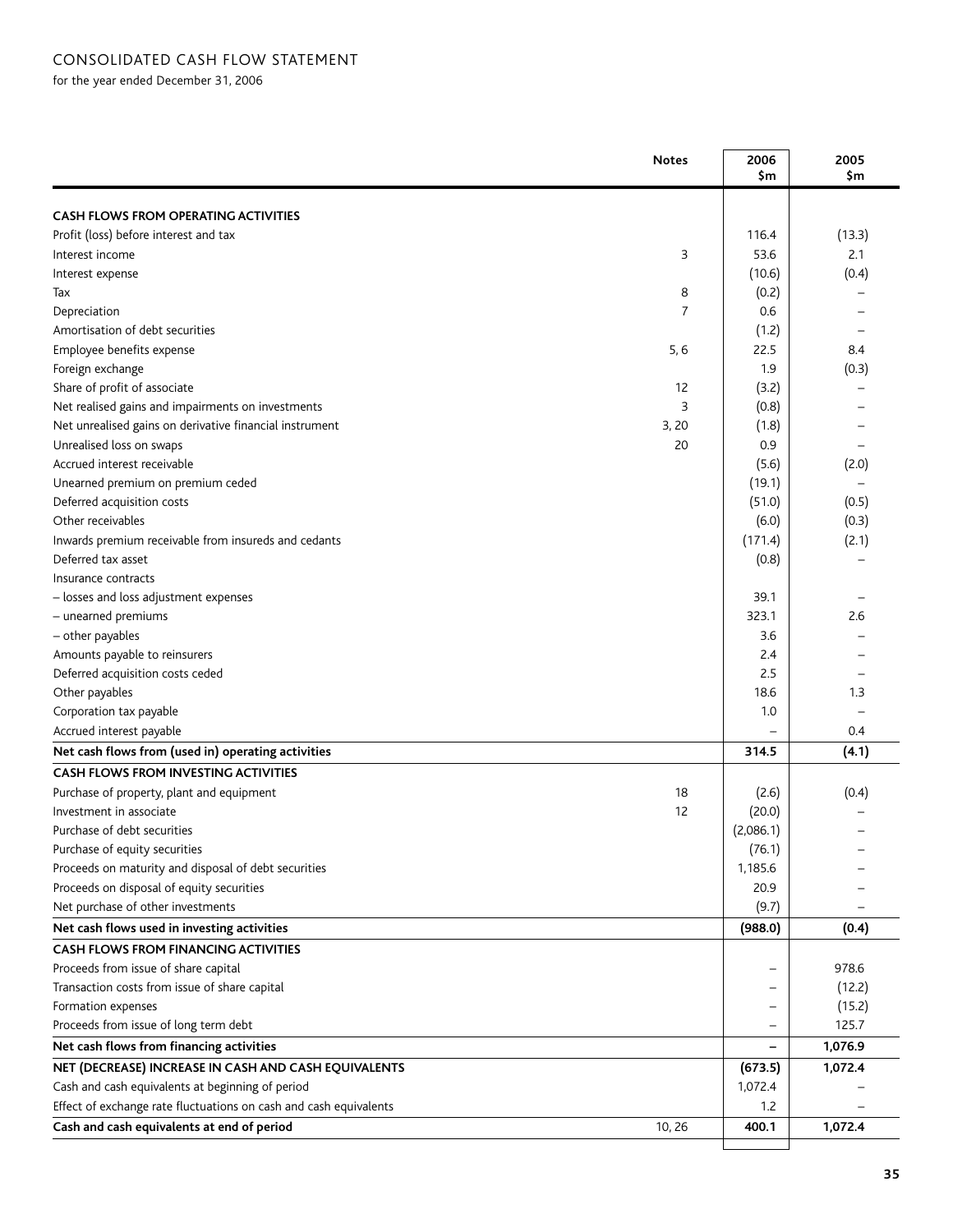### summary of significant accounting policies

The basis of preparation, consolidation principles and significant accounting policies adopted in the preparation of Lancashire Holdings Limited ("LHL") and its subsidiaries' (collectively "the Group") consolidated financial statements are set out below.

### basis of preparation

The Group's consolidated financial statements are prepared in accordance with accounting principles generally accepted under International Financial Reporting Standards ("IFRS") endorsed by the European Commission.

Where IFRS is silent, as it is in respect of the measurement of insurance products, the IFRS framework allows reference to another comprehensive body of accounting principles. In such instances, management determines appropriate measurement bases, to provide the most useful information to users of the consolidated financial statements, using their judgment and considering the accounting principles generally accepted in the United States ("US GAAP").

Comparative figures have been presented for the period from October 12, 2005, the date of incorporation, to December 31, 2005. All amounts, excluding share data or where otherwise stated, are in millions of United States ("U.S.") dollars.

The following new or amended standards, which have been issued, but are not yet effective, have not been early adopted by the Group:

- IFRS 7, Financial Instruments Disclosure;
- IFRS 8, Operating Segments;
- IAS 1, Presentation of Financial Statements.

These standards are not expected to have a material impact on the results and disclosures reported in the consolidated financial statements. International Financial Reporting Interpretations Committee ("IFRIC") standards issued but not yet effective are similarly not expected to have a material impact on the results and disclosures of the Group.

The consolidated balance sheet of the Group is presented in order of decreasing liquidity.

### use of estimates

The preparation of financial statements in conformity with IFRS requires management to make estimates and assumptions that affect the reported and disclosed amounts at the balance sheet date and the reported and disclosed amounts of revenues and expenses during the reporting period. Actual results may differ materially from the estimates made.

### basis of consolidation

#### i. Subsidiaries

The Group's consolidated financial statements include the assets, liabilities, equity, revenues, expenses and cash flows of LHL and its subsidiaries. A subsidiary is an entity in which the Group owns, directly or indirectly, more than 50% of the voting power of the entity or otherwise has the power to govern its operating and financial policies. The results of subsidiaries acquired are included in the consolidated financial statements from the date on which control is transferred to the Group. Intercompany balances, profits and transactions are eliminated.

Subsidiaries' accounting policies are consistent with the Group's accounting policies.

### ii. Associates

Investments in which the Group has significant influence over the operational and financial policies of the investee, are initially recognised at cost and thereafter accounted for using the equity method. Under this method, the Group records its proportionate share of income or loss from such investments in its results of operations for the period. Adjustments are made to associates' accounting policies, where necessary, in order to be consistent with the Group's accounting policies.

### foreign currency translation

The functional currency for all Group entities is U.S. dollars. The consolidated financial statements are presented in U.S. dollars. Items included in the financial statements of each of the Group's entities are measured using the functional currency, which is the currency of the primary economic environment in which operations are conducted.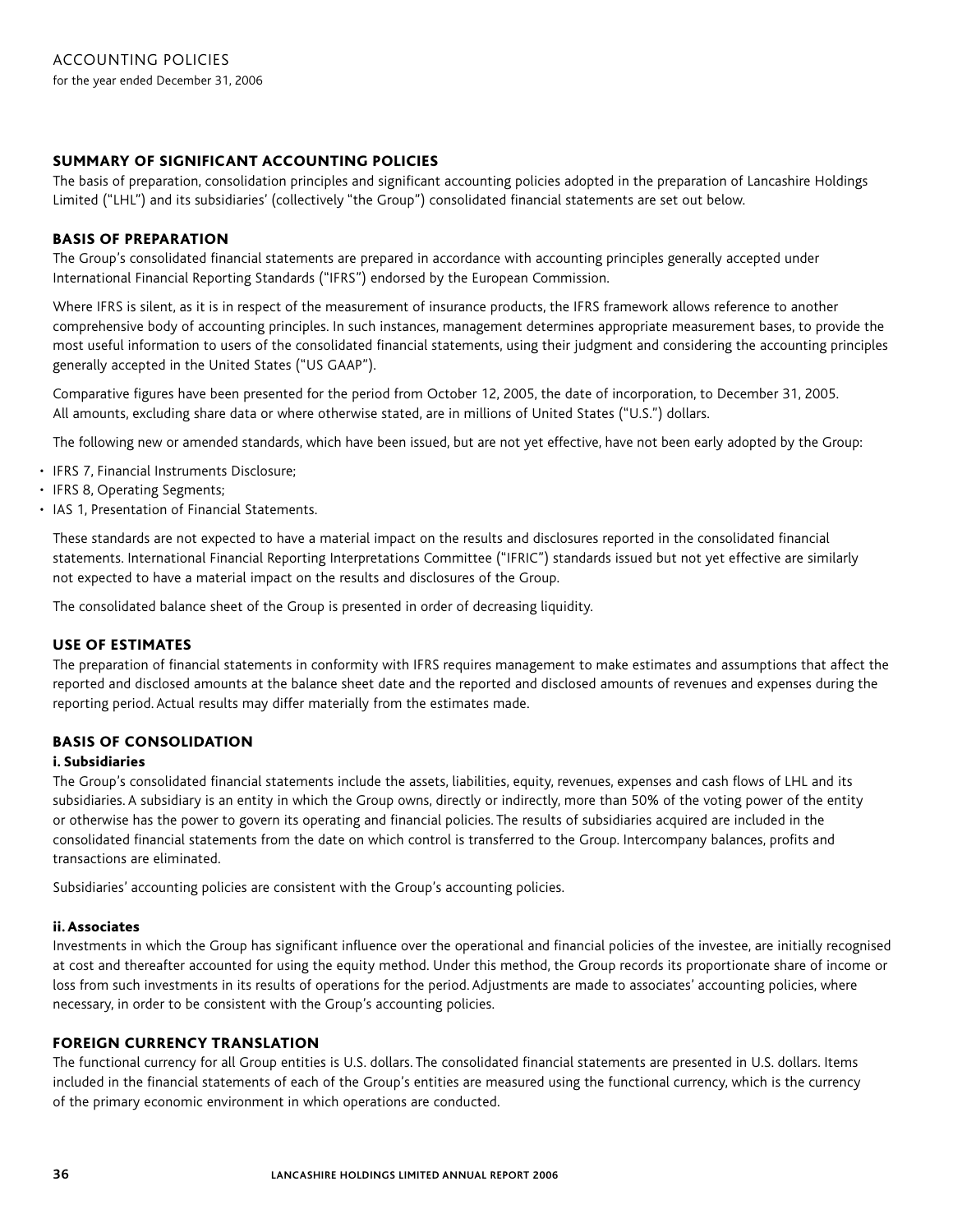Foreign currency transactions are recorded in the functional currency for each entity using the exchange rates prevailing at the dates of the transactions, or at the average rate for the period when this is a reasonable approximation. Monetary assets and liabilities denominated in foreign currencies are translated at period end exchange rates. The resulting exchange differences on translation are recorded in the consolidated income statement. Non-monetary assets and liabilities carried at historical cost denominated in a foreign currency are translated at historic rates. Non-monetary assets and liabilities carried at fair value denominated in a foreign currency are translated at the exchange rate at the date the fair value was determined, with resulting exchange differences recorded in the fair value reserves in shareholders' equity.

### insurance contracts

#### i. Classification

Insurance contracts are those contracts that transfer significant insurance risk at the inception of the contract. Contracts that do not transfer significant insurance risk are accounted for as investment contracts. Insurance risk is transferred when an insurer agrees to compensate a policyholder if a specified uncertain future event adversely affects the policyholder.

#### ii. Premiums and acquisitions costs

Premiums are first recognised as written at the date that the contract is bound. The Group writes both excess of loss and pro-rata/proportional contracts. For the majority of excess of loss contracts, written premium is recorded based on the minimum and deposit or flat premium, as defined in the contract. Subsequent adjustments to the minimum and deposit premium are recognised in the period in which they are determined. For pro-rata contracts and excess of loss contracts where no deposit is specified in the contract, written premium is recognised based on estimates of ultimate premiums provided by the insureds or ceding companies. Initial estimates of written premium are recognised in the period in which the underlying risks incept. Subsequent adjustments, based on reports of actual premium by the insureds or ceding companies, or revisions in estimates, are recorded in the period in which they are determined.

Premiums are earned ratably over the term of the underlying risk period of the reinsurance contract, except where the period of risk differs significantly from the contract period. In these circumstances, premiums are recognised over the period of risk in proportion to the amount of insurance protection provided. The portion of the premium related to the unexpired portion of the risk period is reflected in unearned premium.

Where contract terms require the reinstatement of coverage after a ceding company's loss, the mandatory reinstatement premiums are recorded as written premium when the loss event occurs.

Inwards premiums receivable from insureds and cedants are recorded net of commissions, brokerage, premium taxes and other levies on premiums. These balances are reviewed for impairment, with any impairment loss recognised in income in the period in which they are determined.

Acquisition costs represent commissions, brokerage, profit commissions and other variable costs that relate directly to the securing of new contracts and the renewing of existing contracts. They are deferred over the period in which the related premiums are earned, to the extent they are recoverable out of expected future revenue margins. All other acquisition costs are recognised as an expense when incurred.

#### iii. Outwards reinsurance

Outwards reinsurance premiums comprise the cost of reinsurance contracts entered into. Outwards reinsurance premiums are accounted for in the period in which the underlying risks incept. The provision for reinsurers' share of unearned premiums represents that part of reinsurance premiums written which is estimated to be earned in future financial periods. Unearned reinsurance commissions are recognised as a liability using the same principles. Any amounts recoverable from reinsurers are estimated using the same methodology as the underlying losses.

The Group monitors the credit worthiness of its reinsurers on an ongoing basis and assesses any reinsurance assets for impairment, with any impairment loss recognised in income in the period in which it is determined.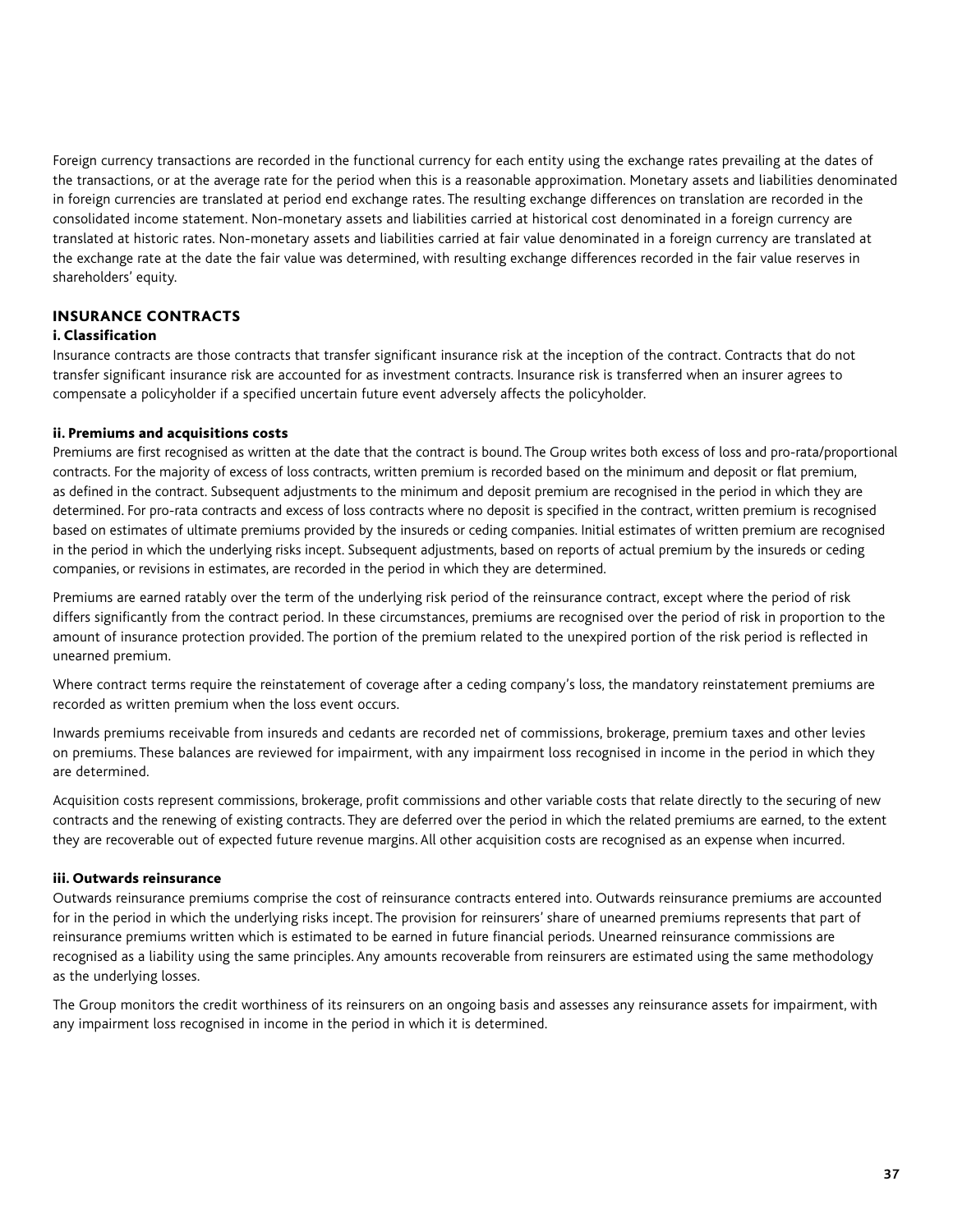#### iv. Losses

Losses comprise losses and loss adjustment expenses paid in the period and changes in the provision for outstanding losses, including the provision for losses incurred but not reported ("IBNR") and related expenses. Losses and loss adjustment expenses are charged to income as they are incurred.

A significant portion of the Group's business is classes with high attachment points of coverage, including property catastrophe. Reserving for losses in such programs is inherently complicated in that losses in excess of the attachment level of the Group's policies are characterised by high severity and low frequency and other factors which could vary significantly as losses are settled. This limits the volume of industry loss experience available from which to reliably predict ultimate losses following a loss event. In addition, the Group has limited past loss experience due to its short operating history, which increases the inherent uncertainty in estimating ultimate loss levels.

Losses and loss adjustment expenses represent the estimated ultimate cost of settling all losses and loss adjustment expenses arising from events which have occurred up to the balance sheet date, including a provision for IBNR. The Group does not discount its liabilities for unpaid losses. Outstanding losses are initially set on the basis of reports of losses received from third parties. Estimated IBNR reserves consist of a provision for additional development in excess of case reserves reported by ceding companies or insureds, as well as a provision for losses which have occurred but which have not yet been reported to us by ceding companies or insureds. IBNR reserves are estimated by management using various actuarial methods as well as a combination of our own loss experience, historical insurance industry loss experience, our underwriters' experience, estimates of pricing adequacy trends, and management's professional judgment.

The estimation of the ultimate liability arising is a complex and judgmental process. It is reasonably possible that uncertainties inherent in the reserving process, delays in insureds or ceding companies reporting losses to the Group, together with the potential for unforeseen adverse developments, could lead to a material change in losses and loss adjustment expenses.

#### v. Liability adequacy tests

At each balance sheet date, the Group performs a liability adequacy test using current best estimates of future cash flows generated by its insurance contracts, plus any investment income thereon. If, as a result of these tests, the carrying amount of the Group's insurance liabilities is found to be inadequate, the deficiency is charged to the consolidated income statement for the period initially by writing off deferred acquisition costs and subsequently by establishing a provision.

#### cash and cash equivalents

Cash and cash equivalents are carried in the consolidated balance sheet at cost and includes cash in hand, deposits held on call with banks and other short term highly liquid investments with a maturity of three months or less at the date of purchase. Carrying amounts approximate fair value due to the short term nature of the instruments.

Interest income earned on cash and cash equivalents is recognised on the effective interest rate method. The carrying value of accrued interest income approximates fair value due to its short term nature.

#### investments

The Group's fixed income and equity investments are classified as available for sale and are carried at fair value. Other investments classified as available for sale are recorded at estimated fair value based on financial information received and other information available to management, including factors restricting the liquidity of the investments. Regular way purchases and sales of investments are recognised at fair value less transaction costs on the trade date and are subsequently carried at fair value. Estimated fair value of quoted investments is determined based on bid prices from recognised exchanges. Investments are derecognised when the Group has transferred substantially all of the risks and rewards of ownership. Realised gains and losses are included in income in the period in which they arise. Unrealised gains and losses from changes in fair value are included in the fair value reserve in shareholders' equity. On derecognition of an investment, previously recorded unrealised gains and losses are removed from shareholders' equity and included in current period income.

Amortisation and accretion of premiums and discounts are calculated using the effective interest rate method and are recognised in current period net investment income. Dividends on equity securities are recorded as revenue on the date the dividends become payable to the holders of record. The carrying value of accrued interest income approximates fair value due to its short term nature.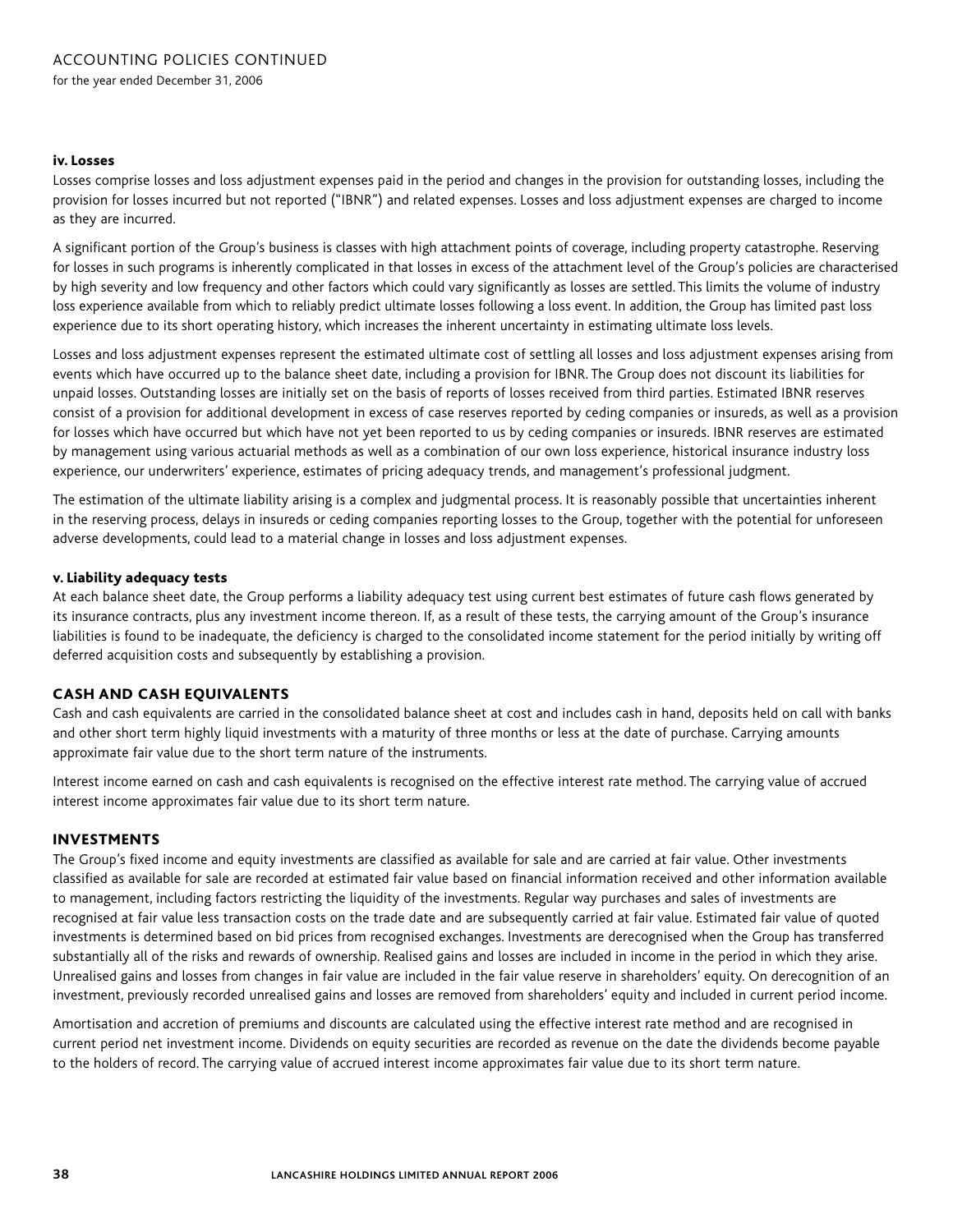The Group reviews the carrying value of its investments for evidence of impairment. An investment is impaired if its carrying value exceeds the estimated recoverable amount and there is objective evidence of impairment to the asset. Such evidence would include a prolonged decline in fair value below cost or amortised cost, where other factors do not support a recovery in value. If an impairment is deemed appropriate, the difference between cost or amortised cost and fair value is removed from the fair value reserve in shareholders' equity and charged to current period income.

Impairment losses on equity securities are not subsequently reversed through the income statement. Impairment losses on debt securities may be subsequently reversed through the income statement.

### derivative financial instruments

Derivatives are recognised at fair value on the date a contract is entered into, the trade date, and are subsequently carried at fair value. Derivative instruments with a positive value are recorded as derivative financial assets and those with a negative value are recorded as derivative financial liabilities. Embedded derivatives that are not closely related to their host contract are separated and fair valued through income.

Derivative and embedded derivative financial instruments include swap, option, forward and future contracts. They derive their value from the underlying instrument and are subject to the same risks as that underlying instrument, including liquidity, credit and market risk. Fair values are based on exchange quotations and discounted cash flow models, which incorporate pricing of the underlying instrument, yield curves and other factors, with changes in the fair value of instruments that do not qualify for hedge accounting recognised in current period income.

Derivative financial assets and liabilities are offset and the net amount reported in the consolidated balance sheet only to the extent there is a legally enforceable right of offset and there is an intention to settle on a net basis, or to realise the assets and liabilities simultaneously.

### property, plant and equipment

Property, plant and equipment is carried at historical cost, less accumulated depreciation and any impairment in value. Depreciation is calculated to write-off the cost over the estimated useful economic life on a straight-line basis as follows:

| IT equipment                   | 33% per annum |
|--------------------------------|---------------|
| Office furniture and equipment | 33% per annum |
| Leasehold improvements         | 20% per annum |

The assets' residual values, useful lives and depreciation methods are reviewed and adjusted if appropriate, at each balance sheet date.

An item of property, plant or equipment is derecognised on disposal or when no future economic benefits are expected to arise from the continued use of the asset.

Gains and losses on the disposal of property, plant and equipment are determined by comparing proceeds with the carrying amount of the asset, and are included in the income statement. Costs for repairs and maintenance are charged to the consolidated income statement as incurred.

#### long term debt

Long term debt is recognised initially at fair value, net of transaction costs incurred. Thereafter it is held at amortised cost, with the amortisation calculated using the effective interest rate method.

#### leases

Rentals payable under operating leases are charged to income on a straight-line basis over the lease term.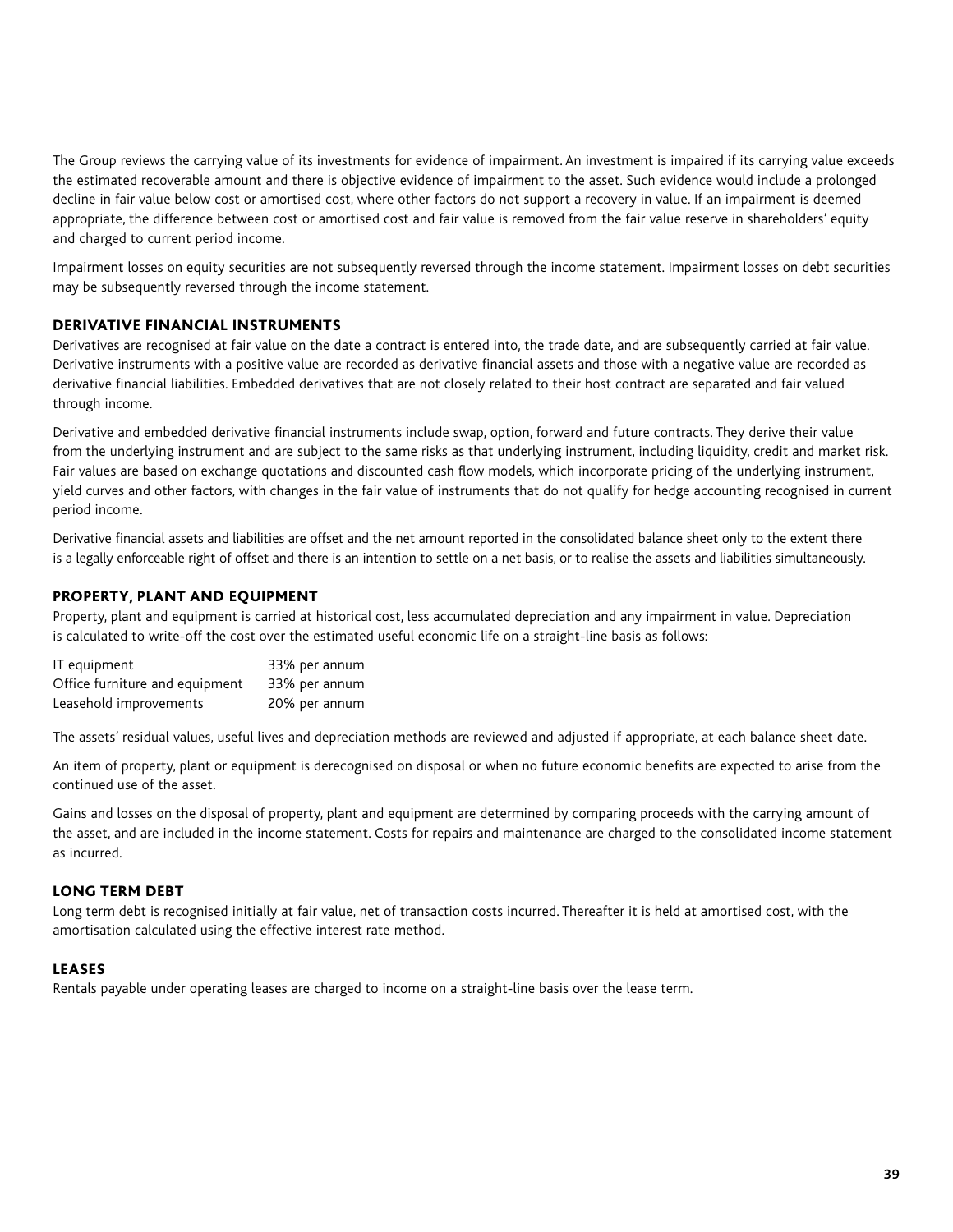#### employee benefits

#### i. Equity compensation plans

The Group operates a management warrant plan and an option plan. The fair value of the equity instrument granted is estimated on the date of grant. The fair value is recognised as an expense pro-rata over the vesting period of the instrument. The total amount to be expensed is determined by reference to the fair value of the awards estimated at the grant date, excluding the impact of any non-market vesting conditions.

At each balance sheet date, the Group revises its estimate of the number of warrants and options that are expected to become exercisable. It recognises the impact of the revision of original estimates, if any, in the consolidated income statement, and a corresponding adjustment is made to shareholders' equity over the remaining vesting period.

On vesting or exercise, the differences between the expense charged to the consolidated income statement and the actual cost to the Group is transferred to retained earnings. Where new shares are issued, the proceeds received are credited to share capital and share premium.

#### ii. Pensions

The Group operates a defined contribution plan. On payment of contributions to the plan there is no further obligation to the Group. Contributions are recognised as employee benefits in the consolidated income statement in the period to which they relate.

#### founder and sponsor warrants

The Group issued warrants to certain founding shareholders and a sponsor on listing. The fair value of the equity instruments granted were estimated on the date of grant.

Warrants issued to founding shareholders were treated as a capital transaction and the associated fair value was credited to the share premium account. The fair value of warrants issued to the sponsor for assistance with incorporation and other start-up services was credited to the share premium account. The total amount to be credited was determined by reference to the fair value of the awards estimated at the grant date, excluding the impact of any non-market vesting conditions.

#### tax

Income tax expense represents the sum of the tax currently payable and any deferred tax. The tax payable is calculated based on taxable profit for the period. Taxable profit for the period can differ from that reported in the consolidated income statement due to certain items which are not tax deductible or which are deferred to subsequent periods.

Deferred tax is recognised on temporary differences between the assets and liabilities in the consolidated balance sheet and their tax base. Deferred tax assets or liabilities are accounted for using the balance sheet liability method.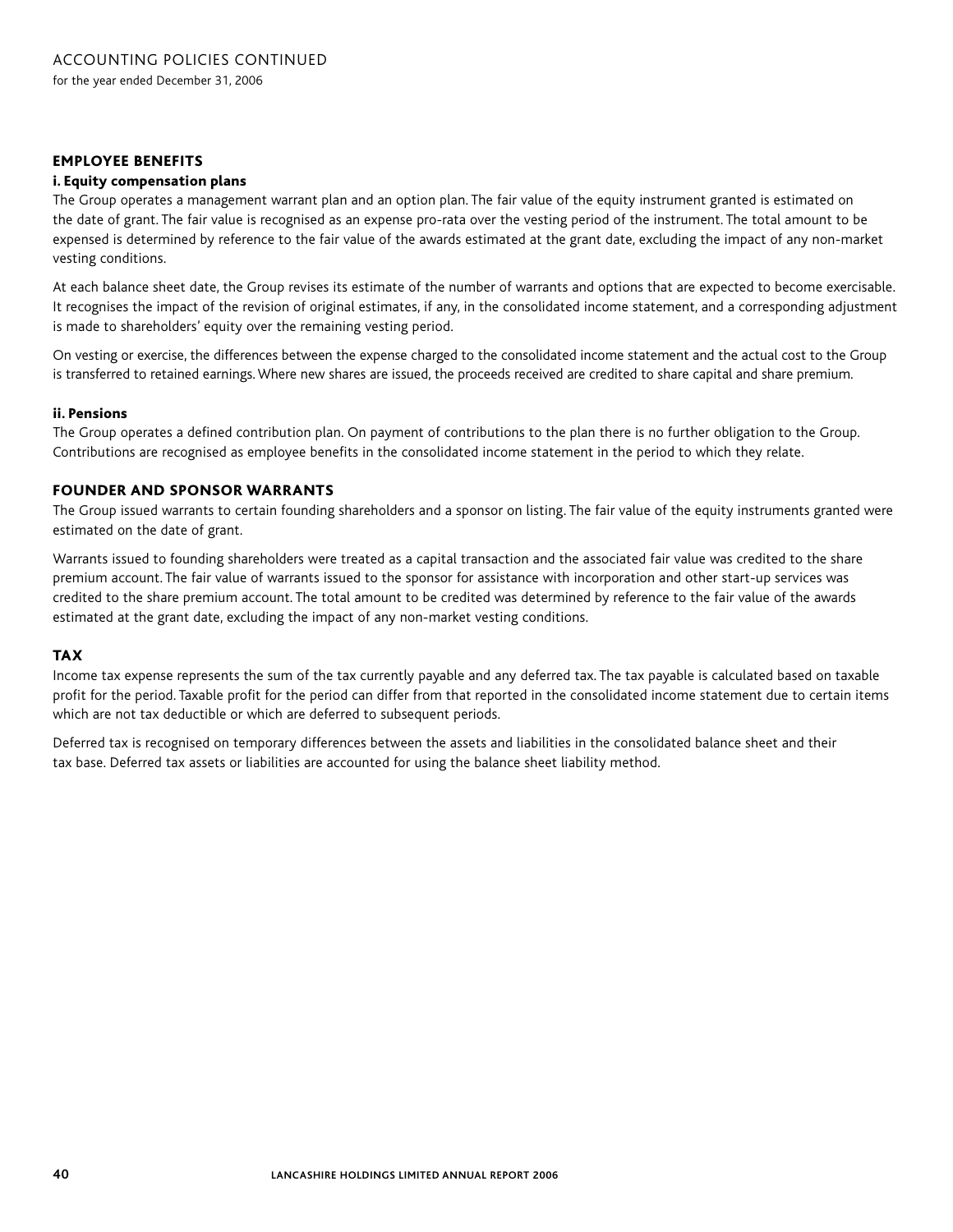### risk disclosures: introduction

The Group enters into contracts that directly accept and transfer insurance risk. This in turn creates exposure for the Group to insurance risk and financial risk.

The Group's appetite for accepting risk is established by the Board of Directors. The management of risks is described below.

### A. insurance risk

The Group underwrites contracts that transfer insurance risk. The Group's underwriters assess the likely losses using their experience and knowledge of past loss experience and current circumstances. This allows them to estimate the premium sufficient to meet likely losses and expenses. The Group considers insurance risk at an individual contract level and at an aggregate portfolio level. The Group's exposure in connection with such contracts is, in the event of insured losses, whether premium will be sufficient to cover the loss payments and expenses.

The Group underwrites worldwide short tail insurance and reinsurance property risks, including risks exposed to natural catastrophes. The four principal classes, or lines, are property, energy, marine and aviation. The Group does not currently underwrite a significant amount of casualty business. The level of risk tolerance per class is set by the Board of Directors, who delegate day to day responsibility to senior management.

A number of controls are deployed to limit the amount of insurance exposure underwritten:

- A business plan is produced annually which includes target premium by class
- The business plan is monitored and reviewed on an on-going basis
- Each authorised class has a pre-determined normal maximum line structure proposed by management and agreed by the Board
- The Group has a pre-determined target limit on probabilistic loss of capital for certain catastrophic events •
- A daily underwriting meeting is held to peer review risks
- Sophisticated pricing models are utilised in the underwriting process, and are updated frequently to latest versions
- Computer modeling tools are deployed to simulate catastrophes and resultant losses to the portfolio
- Reinsurance is purchased to mitigate losses in peak areas of exposure.

The Group has established an internal audit function which is independent of the underwriting process. The head of internal audit reports directly to the Audit Committee. The internal audit function is required to perform risk reviews on the underwriting function to ensure compliance with Group policies and required procedures.

The Group establishes targets for the maximum proportion of capital, including long term debt, that can be lost in a single extreme event. As at December 31, 2006, the impact of an estimated 1 in 250 year California Quake event was 25% of capital, after collection of reinsurance and after payment and collection of reinstatement premiums.

There can be no guarantee that the assumptions and techniques deployed in calculating this figure are accurate. There could also be an unmodeled loss which exceeds these figures. In addition, a California Quake loss event with an occurrence probability of greater than 1 in 250 years could cause a larger loss to capital, as could a different type of loss event with an occurrence probability of less than 1 in 250 years.

The Group commenced underwriting in December 2005, but wrote an insignificant amount of business for the period from incorporation to December 31, 2005. Comparatives have therefore not been presented in the analysis provided in section A: insurance risk.

Details of gross premiums written by line of business are provided below for the year ending December 31, 2006:

|                    | \$m   | %     |
|--------------------|-------|-------|
|                    |       |       |
|                    | 254.5 | 40.6  |
| Property<br>Energy | 253.9 | 40.6  |
| Marine             | 53.1  | 8.5   |
| Aviation           | 64.5  | 10.3  |
| Total              | 626.0 | 100.0 |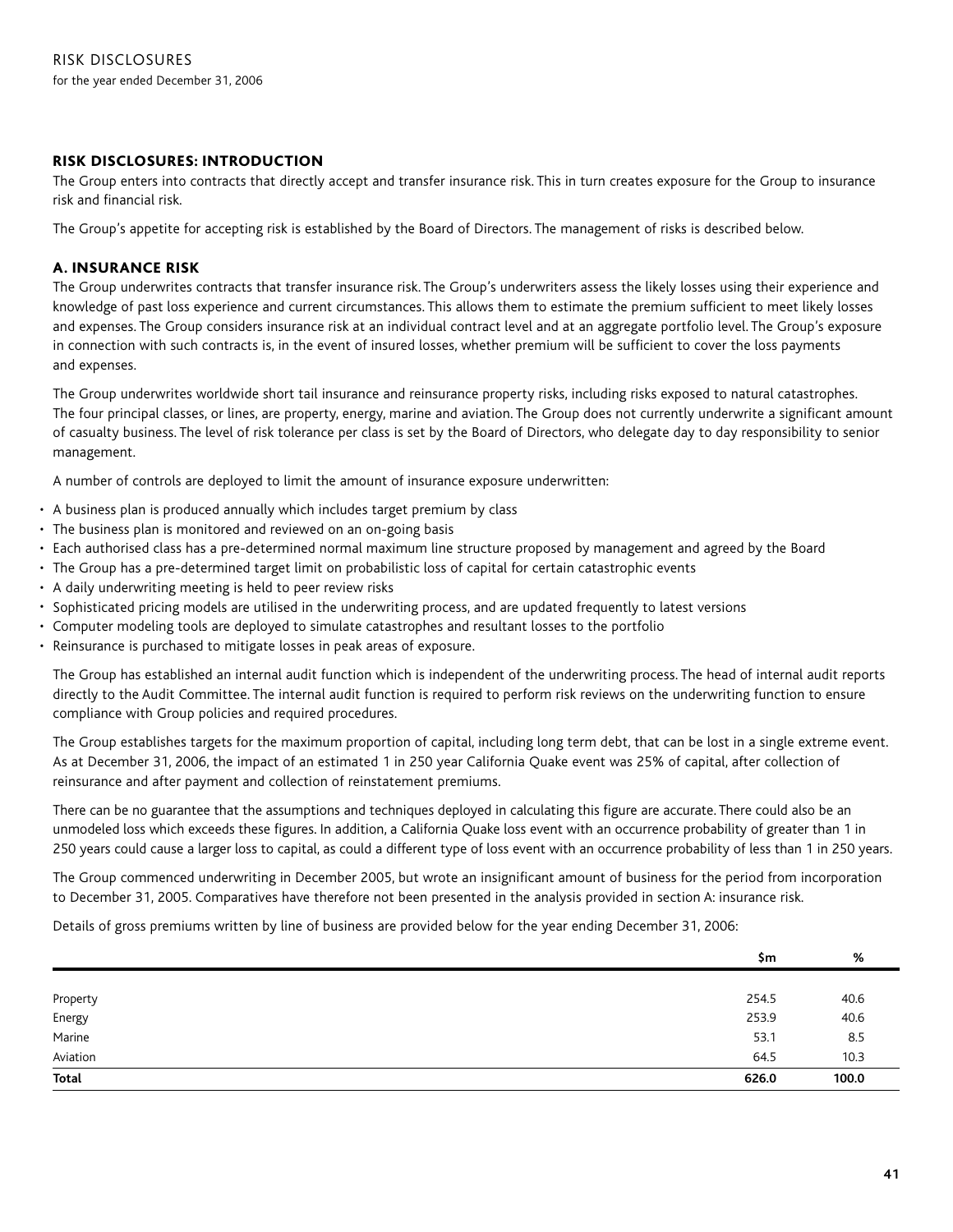for the year ended December 31, 2006

|  |  |  | Details of gross premiums written by geographic area of risks insured are provided below for the year ending December 31, 2006: |  |  |  |
|--|--|--|---------------------------------------------------------------------------------------------------------------------------------|--|--|--|
|  |  |  |                                                                                                                                 |  |  |  |

|                                            | \$m   | %     |
|--------------------------------------------|-------|-------|
|                                            |       |       |
| Worldwide offshore                         | 209.4 | 33.5  |
| Worldwide, including the US <sup>(1)</sup> | 168.2 | 26.9  |
| USA and Canada                             | 143.5 | 22.9  |
| Worldwide, excluding the US <sup>(2)</sup> | 32.6  | 5.2   |
| Far East                                   | 19.9  | 3.2   |
| Rest of world                              | 18.3  | 2.9   |
| Middle East                                | 17.1  | 2.7   |
| Europe                                     | 17.0  | 2.7   |
| Total                                      | 626.0 | 100.0 |

(1) Worldwide comprises insurance and reinsurance contracts that insure or reinsure risks in more than one geographic area.

(2) Worldwide, excluding the U.S., comprises insurance and reinsurance contracts that insure or reinsure risks in more than one geographic area, but that specifically exclude the United States of America and Canada.

Sections a to d below describe the risks in each of the four principal lines of business written by the Group.

#### a. Property

Gross premium written, for the year ending December 31, 2006:

|                                 | \$m   |
|---------------------------------|-------|
|                                 |       |
| Property retrocession           | 112.8 |
| Property direct and facultative | 111.4 |
| Terrorism                       | 18.9  |
| Property political risk         | 9.4   |
| Property cat excess of loss     | 0.6   |
| Other property                  | 1.4   |
| Total                           | 254.5 |

Property retrocession is written on an excess of loss basis through treaty arrangements. Programs are generally written on a pillared basis, with separate geographic zonal limits for risks in the U.S. and Canada and for risks outside the U.S. and Canada. Property cat excess of loss may be written in a similar manner to property retrocession but is not written on a pillared basis. The Group is exposed to large catastrophic losses such as wind and earthquake loss from assuming property retrocession and property cat excess of loss risks. Exposure to such events is controlled and measured through loss modeling but the accuracy of this exposure analysis is limited by the quality of data and effectiveness of the modeling. It is possible that a catastrophic event exceeds the expected event loss. The Group's appetite and exposure guidelines to large losses are set out on page 41. Reinsurance has also been purchased to mitigate gross losses in the U.S. and Canada.

Property direct and facultative is written for the full value of the risk, on a net excess of loss basis. Cover is generally provided to large commercial enterprises with high value locations. Coverage is for non-elemental perils including fire and explosion and elemental (natural catastrophe) perils including flood, windstorm, earthquake and tornado. Coverage generally includes indemnification for both property damage and business interruption.

Terrorism cover is provided for U.S. and worldwide property risks, but excludes nuclear, chemical and biological coverage in most territories.

Political risk cover is written on an individual case by case basis and coverage varies significantly between policies.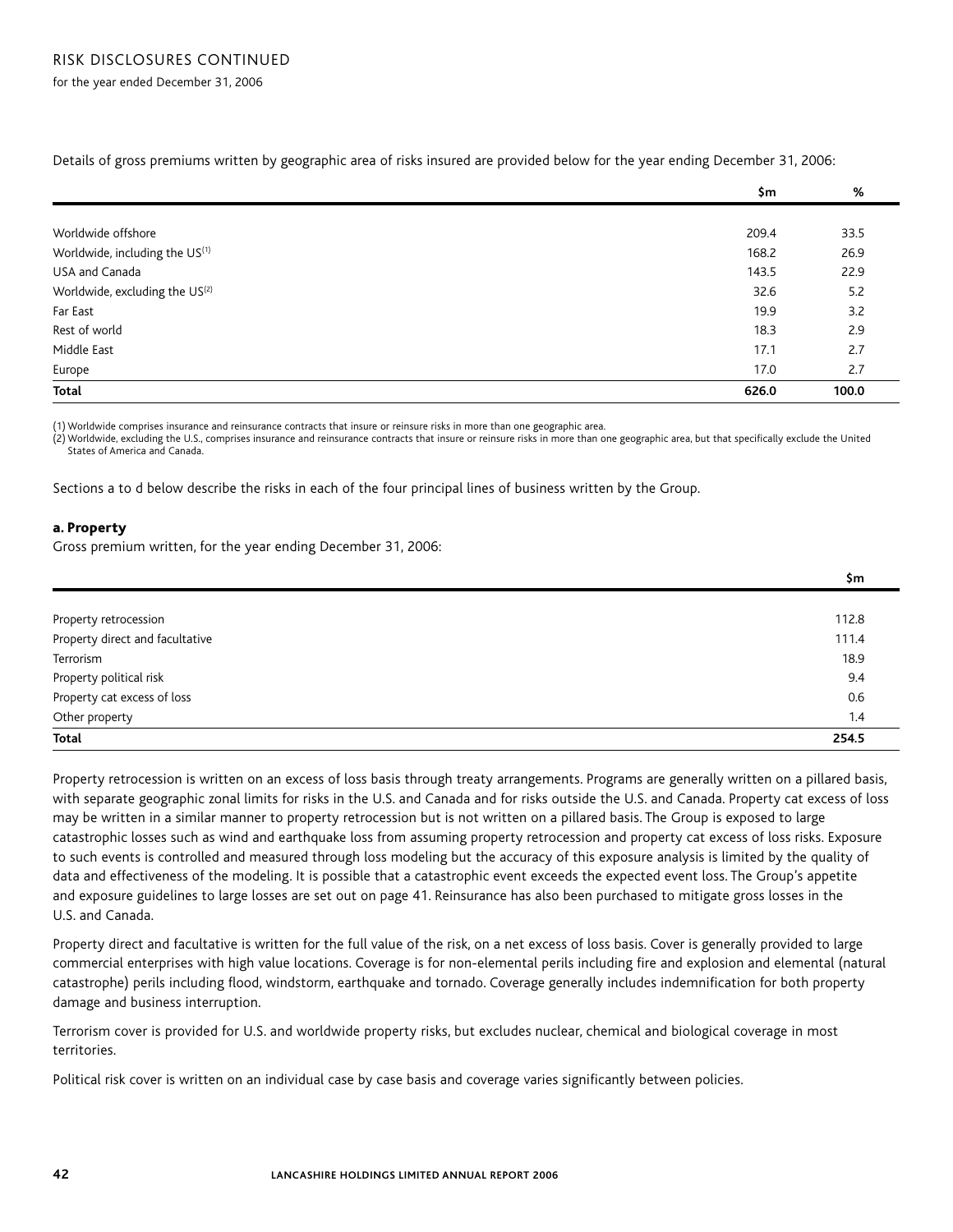#### b. Energy

Gross premium written, for the year ending December 31, 2006:

|                                | \$m   |
|--------------------------------|-------|
|                                |       |
| Gulf of Mexico offshore energy | 171.8 |
| Worldwide offshore energy      | 42.3  |
| Construction energy            | 24.5  |
| Onshore energy                 | 13.5  |
| Other energy                   | 1.8   |
| Total                          | 253.9 |

Energy risks are mostly written on a direct basis. Gulf of Mexico energy programs cover elemental and non-elemental risks. The largest exposure is from hurricanes in the Gulf of Mexico. Exposure to such events is controlled and measured through loss modeling but the accuracy of this exposure analysis is limited by the quality of data and effectiveness of the modeling. It is possible that a catastrophic event exceeds the expected event loss. The Group's appetite and exposure guidelines to large losses are set out on page 41. Policies have sub-limits on coverage for elemental losses, and significant policy restrictions on other areas of cover such as business interruption and control of well. Non-elemental energy risks include fire and explosion. Reinsurance protection has been purchased to protect a portion of loss from elemental energy claims.

Worldwide offshore energy programs are generally for non-elemental risks. Onshore energy risks can include onshore Gulf of Mexico and worldwide energy installations and are largely subject to the same loss events as described above. Energy construction contracts generally cover all risks of platform and drilling units under construction.

#### c. Marine

Gross premium written, for the year ending December 31, 2006:

|                            | \$m  |
|----------------------------|------|
|                            |      |
| Marine hull and total loss | 26.1 |
| Marine builders risk       | 10.5 |
| Marine P&I clubs           | 6.4  |
| Marine excess of loss      | 4.3  |
| Marine hull war            | 4.1  |
| Other marine               | 1.7  |
| <b>Total</b>               | 53.1 |

Marine hull and total loss is generally written on a direct basis and covers marine risks on a worldwide basis primarily for physical damage and loss. Marine P&I is the reinsurance of The International Group of Protection and Indemnity Clubs. Marine excess of loss is generally written on a treaty basis. Marine builders risk is insurance for the building of ocean going vessels in specialised yards worldwide, from keel laying to delivery to owner.

Marine hull war is direct insurance of loss of vessels from war or terrorist attack. Marine cargo programs are not normally written. The largest exposure is from physical loss rather than from elemental loss events.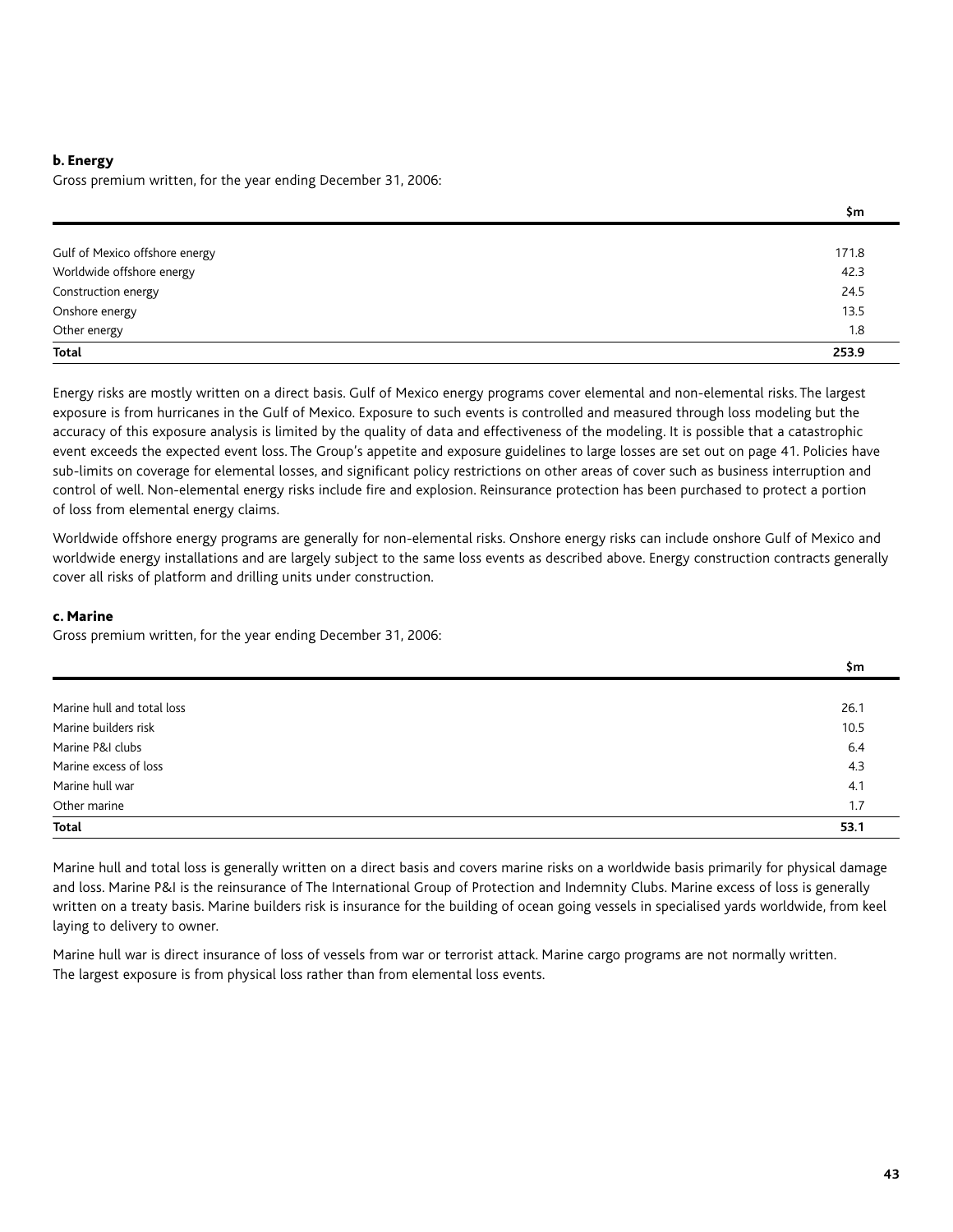for the year ended December 31, 2006

### d. Aviation

Gross premium written, for the year ending December 31, 2006:

|                           | Şm   |
|---------------------------|------|
|                           |      |
| AV52                      | 56.2 |
| Other aviation            | 8.3  |
| $\overline{\text{Total}}$ | 64.5 |
|                           |      |

Aviation AV52 provides coverage for third party liability resulting from acts of war or hijack against aircraft.

Other aviation business includes aviation hull war risks and industry loss warranty programs.

### **REINSURANCE**

The Group, in the normal course of business and in accordance with its risk management practices, seeks to reduce the loss that may arise from events that could cause unfavourable underwriting results by entering into reinsurance arrangements. Reinsurance does not relieve the Group of its obligations to policyholders. Under the Group's reinsurance security policy, reinsurers are generally required to be rated Aor better by A.M. Best or equivalent rating. The Group considers reinsurers that are not rated or do not fall within the above rating category on a case by case basis, and may therefore require collateral to be posted to support obligations. The Group monitors the credit worthiness of its reinsurers on an ongoing basis.

In 2006 the Group purchased excess of loss reinsurance, including industry loss warranty covers, and proportional reinsurance. The reinsurance purchased reduced the Group's net exposure to a large natural catastrophe loss in the U.S. which is the Group's largest gross exposure to loss. The Group has not currently purchased reinsurance for risks outside the U.S.

There is no guarantee that reinsurance coverage will be available to meet all potential loss circumstances, as it is possible that the cover purchased is not sufficient. Any loss amount which exceeds the program would be retained by the Group. Some parts of the reinsurance program have limited reinstatements therefore the number of claims which may be recovered from second or subsequent losses is limited.

### insurance liabilities

For most insurance and reinsurance companies, the most significant judgment made by management is the estimation of loss and loss adjustment expense reserves. The estimation of the ultimate liability arising from claims made under insurance and reinsurance contracts is a critical estimate for the Group.

Under generally accepted accounting principles, loss reserves are not permitted until the occurrence of an event which may give rise to a claim. As a result, only loss reserves applicable to losses incurred up to the reporting date are established, with no allowance for the provision of a contingency reserve to account for expected future losses. Claims arising from future catastrophic events can be expected to require the establishment of substantial reserves from time to time.

Loss and loss adjustment expense reserves are however maintained to cover the Group's estimated liability for both reported and unreported claims. Reserving methodologies that calculate a point estimate for the ultimate losses are utilised, and then a range is developed around the point estimate. The point estimate represents management's best estimate of ultimate loss and loss adjustment expenses. The Group's internal actuaries review the reserving assumptions and methodologies on a quarterly basis with loss estimates being generally subject to a quarterly corroborative review by independent actuaries, using generally accepted actuarial principles.

The extent of reliance on management judgment in the reserving process differs as to whether the business is insurance or reinsurance, whether it is short-tail or long-tail and whether the business is written on an excess of loss or on a pro-rata basis. Over a typical annual period, the Group expects to write the majority of programs on a direct basis. Typically, over 80% of programs are expected to be written on an excess of loss basis. The Group does not currently write a significant amount of long-tail business.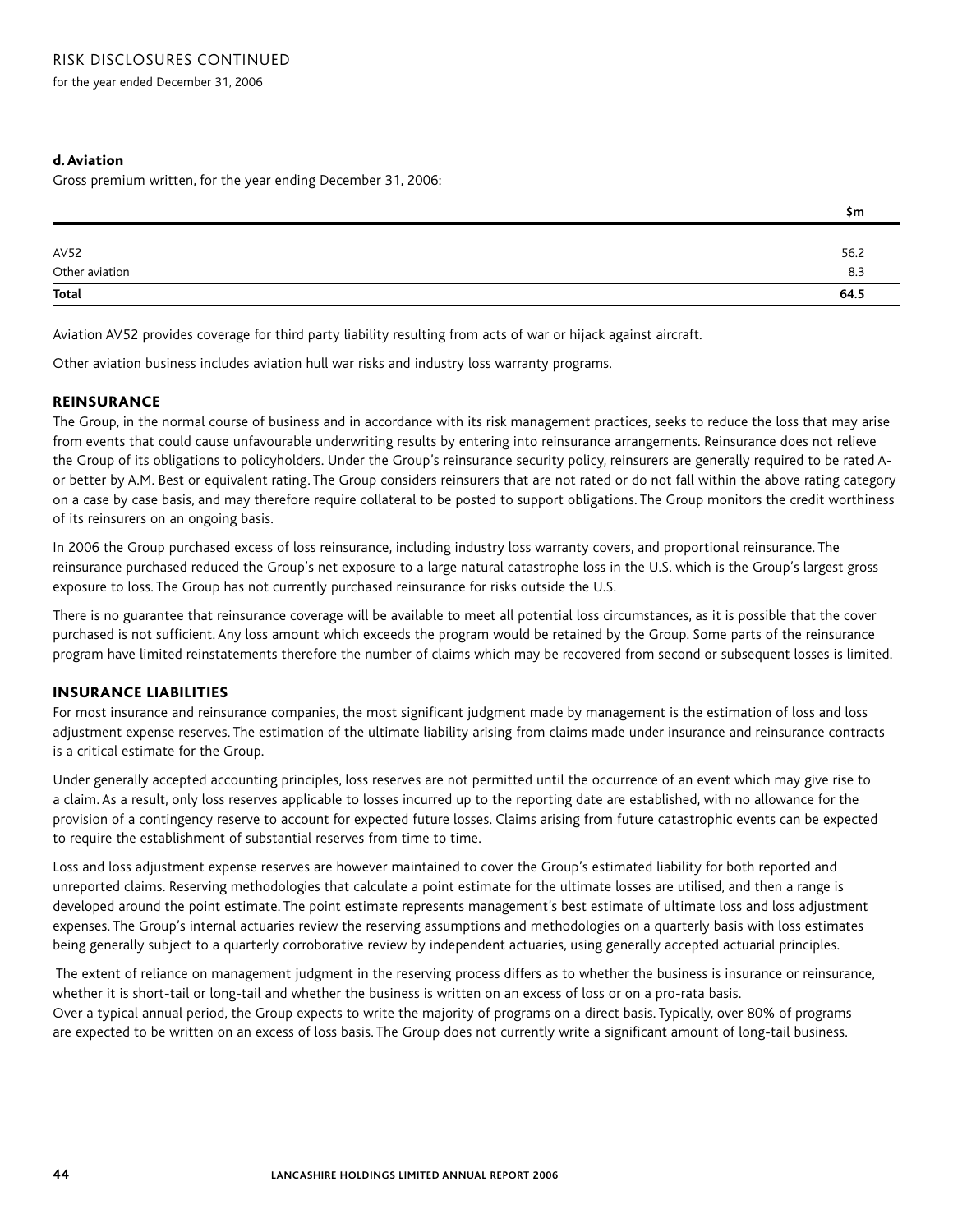#### a. Insurance versus reinsurance

Loss reserve calculations for direct insurance business are not precise in that they deal with the inherent uncertainty of future contingent events. Estimating loss reserves requires management to make assumptions regarding future reporting and development patterns, frequency and severity trends, claims settlement practices, potential changes in the legal environment and other factors such as inflation. These estimates and judgments are based on numerous factors, and may be revised as additional experience or other data becomes available or reviewed as new or improved methodologies are developed or as current laws change.

Furthermore, as a broker market reinsurer for both excess of loss and proportional contracts, management must rely on loss information reported to brokers by primary insurers who must estimate their own losses at the policy level, often based on incomplete and changing information. The information management receives varies by cedant and may include paid losses, estimated case reserves, and an estimated provision for IBNR reserves. Additionally, reserving practices and the quality of data reporting may vary among ceding companies which adds further uncertainty to the estimation of the ultimate losses.

#### b. Short-tail versus long-tail

In general, claims relating to short-tail property risks, such as those underwritten by the Group, are reported more promptly by third parties than those relating to long-tail risks, including the majority of casualty risks. However, the timeliness of reporting can be affected by such factors as the nature of the event causing the loss, the location of the loss, and whether the losses are from policies in force with primary insurers or with reinsurers.

#### c. Excess of loss versus proportional

For excess of loss business, management are aided by the fact that each treaty has a defined limit of liability arising from one event. Once that limit has been reached, there is no further exposure to additional losses from that treaty for the same event. For proportional treaties, generally an initial estimated loss and loss expense ratio (the ratio of losses and loss adjustment expenses incurred to premiums earned) is used, based upon information provided by the insured or ceding company and/or their broker and management's historical experience of that treaty, if any, and the estimate is adjusted as actual experience becomes known.

#### d. Time lags

There is a time lag inherent in reporting from the original claimant to the primary insurer to the broker and then to the reinsurer, especially in the case of excess of loss reinsurance contracts. Also, the combination of low claim frequency and high severity make the available data more volatile and less useful for predicting ultimate losses. In the case of proportional contracts, reliance is placed on an analysis of a contract's historical experience, industry information, and the professional judgment of underwriters in estimating reserves for these contracts. In addition, if available, reliance is placed partially on ultimate loss ratio forecasts as reported by cedants, which are normally subject to a quarterly or six month lag.

#### e. Uncertainty

As a result of the time lag described above, an estimation must be made of IBNR reserves, which consist of a provision for additional development in excess of the case reserves reported by ceding companies, as well as a provision for claims which have occurred but which have not yet been reported by ceding companies. Because of the degree of reliance that is necessarily placed on ceding companies for claims reporting, the associated time lag, the low frequency/high severity nature of much of the business that the Group underwrites, and the varying reserving practices among ceding companies, reserve estimates are highly dependent on management judgment and therefore uncertain. During the loss settlement period, which may be years in duration, additional facts regarding individual claims and trends often will become known, and current laws and case law may change, with a consequent impact on reserving.

The claims count on the types of insurance and reinsurance that the Group writes, which are low frequency and high severity in nature, is generally low.

For certain catastrophic events there is greater uncertainty underlying the assumptions and associated estimated reserves for losses and loss adjustment expenses. Complexity resulting from problems such as policy coverage issues, multiple events affecting one geographic area and the resulting impact on claims adjusting (including allocation of claims to event and the effect of demand surge on the cost of building materials and labour) by, and communications from, ceding companies, can cause delays to the timing with which the Group is notified of changes to loss estimates.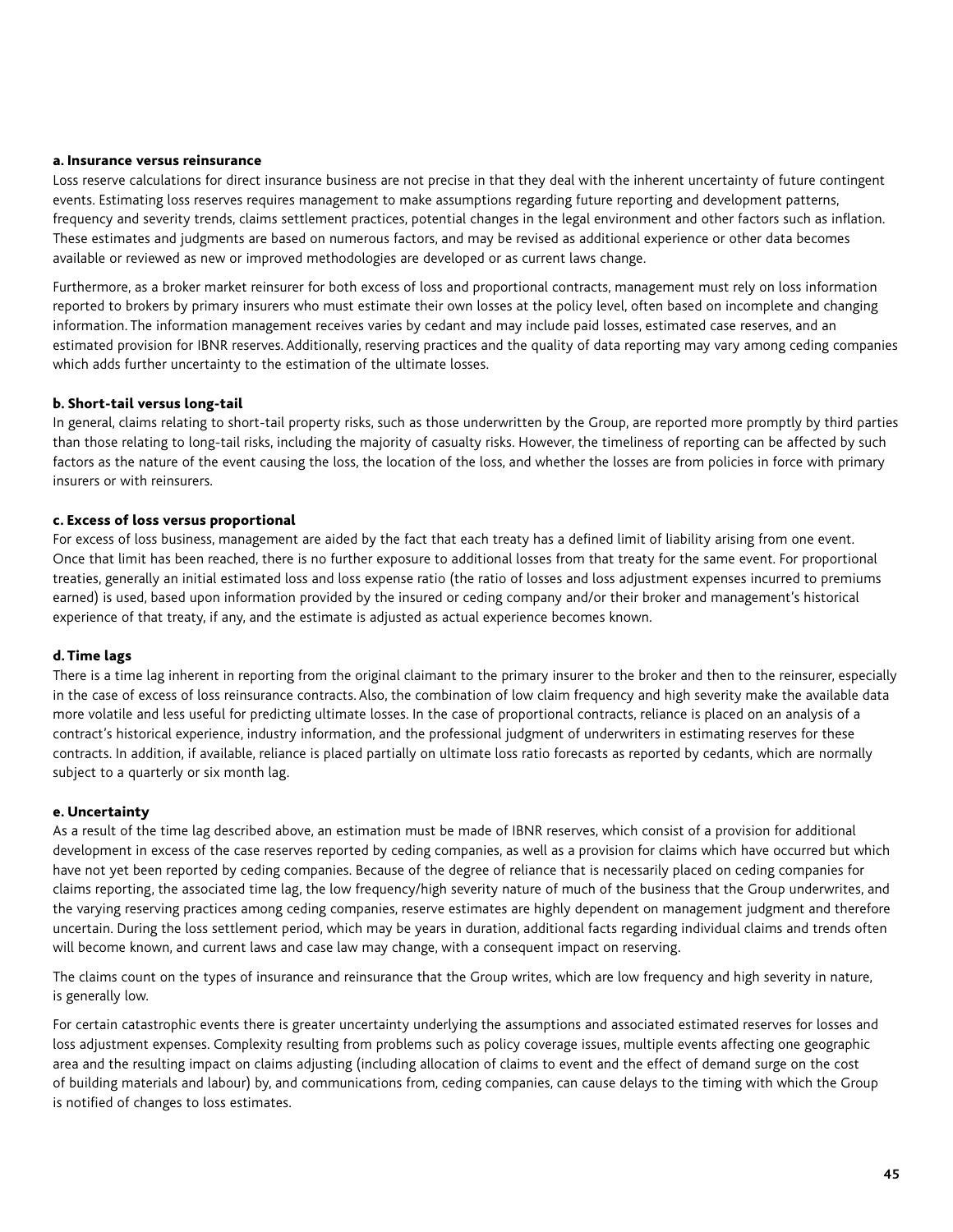In the year to December 31, 2006, management were not notified or made aware of any losses of a material size. As such, at December 31, 2006 management's estimates for IBNR represented approximately 97% of total loss reserves.

The majority of the estimate relates to potential claims on non-elemental risks where timing delays in cedant reporting may mean losses have occurred which management were not made aware of by December 31, 2006.

#### B. Financial risk disclosures

The Group is exposed if proceeds from financial assets are not sufficient to fund obligations arising from its insurance contracts.

The Group segments its investment portfolio into two main components: a category to at least meet expected insurance liabilities ("core portfolio") and a balancing category which represents funds in excess of the core portfolio ("surplus portfolio").

The core portfolio needs to be sufficiently liquid to settle claims. The core portfolio is invested in fixed income securities and cash and cash equivalents, with a bias towards shorter durations and higher quality assets.

The surplus portfolio is invested in fixed income securities, cash and cash equivalents and a modest amount of equity securities. Currently, the Group does not hold any alternative investments such as hedge funds. The surplus portfolio has a modest holding of convertible debt securities. These instruments have been bifurcated into their component parts with the embedded option fair valued through the income statement.

Investment guidelines are established by the Investment Committee of the Board of Directors. Separate investment guidelines exist for the core portfolio, the surplus portfolio and the Group's consolidated portfolio. Investment guidelines set parameters within which investment managers must operate. Important parameters include guidelines on permissible assets, duration ranges, credit quality and maturity. Investment guidelines are monitored on a monthly basis.

Asset allocation is as follows:

|                         | December 31, 2006        |                |              | December 31, 2005 |                          |              |
|-------------------------|--------------------------|----------------|--------------|-------------------|--------------------------|--------------|
|                         | \$m                      | \$m            | \$m          | \$m.              | \$m                      | \$m          |
|                         | Core                     | <b>Surplus</b> | <b>Total</b> | Core              | <b>Surplus</b>           | <b>Total</b> |
| Fixed income securities | 466.0                    | 430.3          | 896.3        |                   | —                        |              |
| Equity securities       | 5.7                      | 64.6           | 70.3         |                   |                          |              |
| Other investments       | $\overline{\phantom{m}}$ | 11.5           | 11.5         |                   | $\overline{\phantom{0}}$ |              |
| Cash                    | 306.6                    | 93.5           | 400.1        | 1,072.4           | $\overline{\phantom{m}}$ | 1,072.4      |
| Total                   | 778.3                    | 599.9          | 1,378.2      | 1,072.4           | -                        | 1,072.4      |
|                         | $\%$                     | %              | %            | %                 | %                        | %            |
| Fixed income securities | 33.8                     | 31.2           | 65.0         |                   |                          |              |
| Equity securities       | 0.4                      | 4.7            | 5.1          |                   |                          |              |
| Other investments       |                          | 0.8            | 0.8          |                   |                          |              |
| Cash                    | 22.3                     | 6.8            | 29.1         | 100.0             | $\qquad \qquad -$        | 100.0        |
| Total                   | 56.5                     | 43.5           | 100.0        | 100.0             |                          | 100.0        |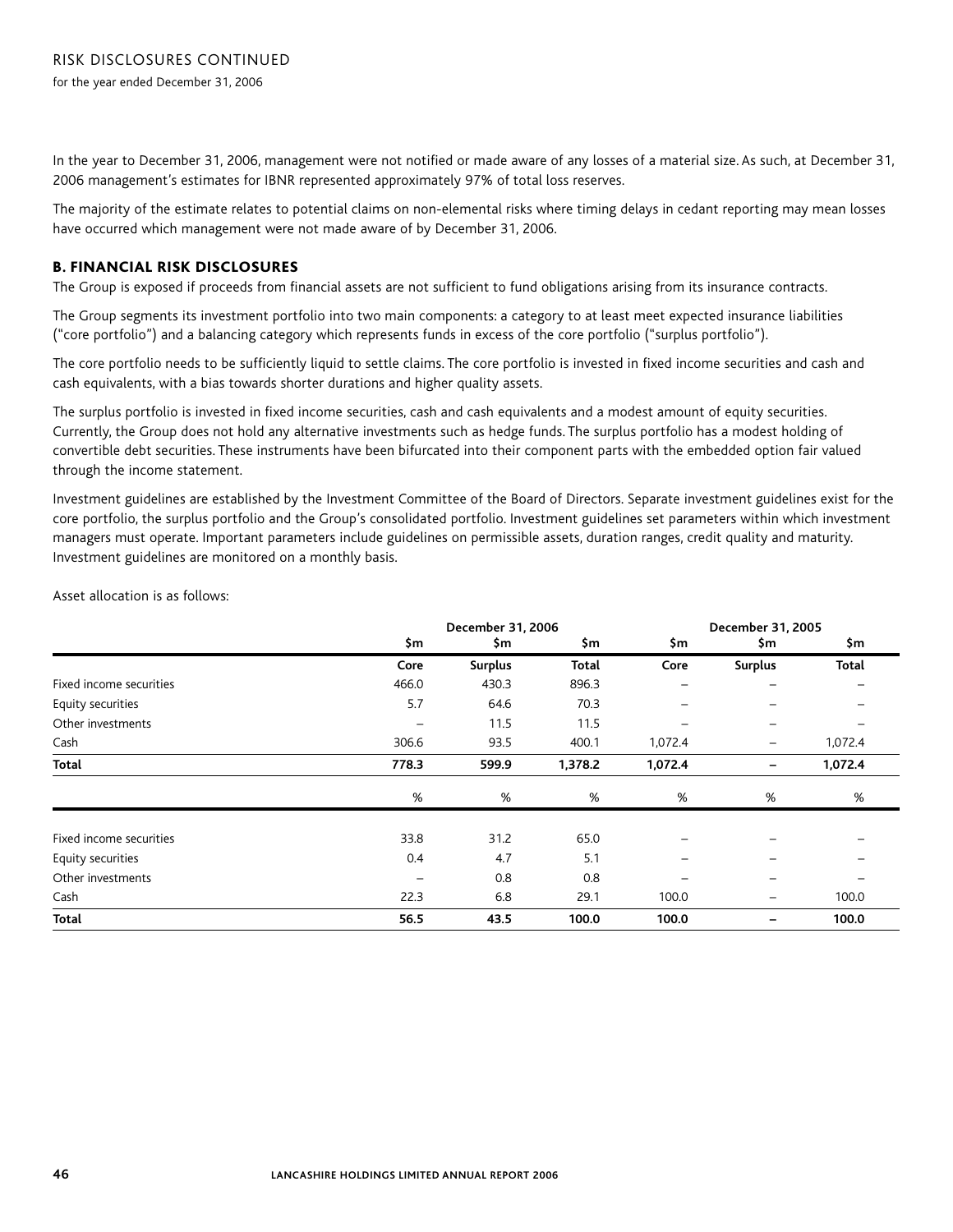The investment mix of the fixed income portfolio is as follows:

|                             | December 31, 2006 |                |              | December 31, 2005 |                |                          |
|-----------------------------|-------------------|----------------|--------------|-------------------|----------------|--------------------------|
|                             | \$m               | \$m            | \$m          | \$m               | \$m            | \$m                      |
|                             | Core              | <b>Surplus</b> | <b>Total</b> | Core              | <b>Surplus</b> | Total                    |
| Short term investments      | 2.1               | 4.8            | 6.9          |                   |                |                          |
| U.S. treasuries             | 15.0              | 15.8           | 30.8         |                   |                |                          |
| U.S. government agencies    | 102.1             | 48.3           | 150.4        |                   |                |                          |
| Asset backed securities     | 80.8              | 40.3           | 121.1        |                   |                |                          |
| Mortgage backed securities  | 140.6             | 226.5          | 367.1        |                   |                |                          |
| Corporate bonds             | 125.4             | 65.7           | 191.1        |                   |                |                          |
| Convertible debt securities |                   | 28.9           | 28.9         |                   |                |                          |
| Total                       | 466.0             | 430.3          | 896.3        |                   |                | $\overline{\phantom{0}}$ |
|                             | %                 | %              | %            | %                 | %              | %                        |
| Short term investments      | 0.2               | 0.5            | 0.7          |                   |                |                          |
| U.S. treasuries             | 1.7               | 1.8            | 3.5          |                   |                |                          |
| U.S. government agencies    | 11.4              | 5.4            | 16.8         |                   |                |                          |
| Asset backed securities     | 9.0               | 4.5            | 13.5         |                   |                |                          |
| Mortgage backed securities  | 15.7              | 25.3           | 41.0         |                   |                |                          |
| Corporate bonds             | 14.0              | 7.3            | 21.3         |                   |                |                          |
| Convertible debt securities |                   | 3.2            | 3.2          |                   |                |                          |
| <b>Total</b>                | 52.0              | 48.0           | 100.0        |                   |                |                          |

Both the core and surplus fixed income portfolios are managed by two external investment managers with identical mandates. The equity portfolio is managed by one investment manager. The equity portfolio is invested predominantly in U.S. and Canadian securities in a diversified range of sectors. The performance of the managers is monitored on an on-going basis.

An analysis of the most important components of financial risk is detailed in a to e below.

#### a. Valuation risk

The Group's net asset value is directly impacted by movements in the value of investments held. Values can be impacted by movements in interest rates, credit ratings, economic environment and outlook, and exchange rates.

The impact of a 10% fall in the value of the Group's equity portfolio at December 31, 2006 would be \$7.0 million. Valuation risk in the equity portfolio is mitigated by adopting a value strategic approach and by diversifying the portfolio across sectors.

#### b. Interest rate risk

The majority of the Group's investments comprise fixed income securities. The fair value of the Group's fixed income portfolio is inversely correlated to movements in market interest rates. If market interest rates fall, the fair value of the Group's fixed income investments would tend to rise and vice versa.

The sensitivity of the price of fixed income securities is indicated by its duration<sup>(1)</sup>. The greater a security's duration, the greater its percentage price volatility.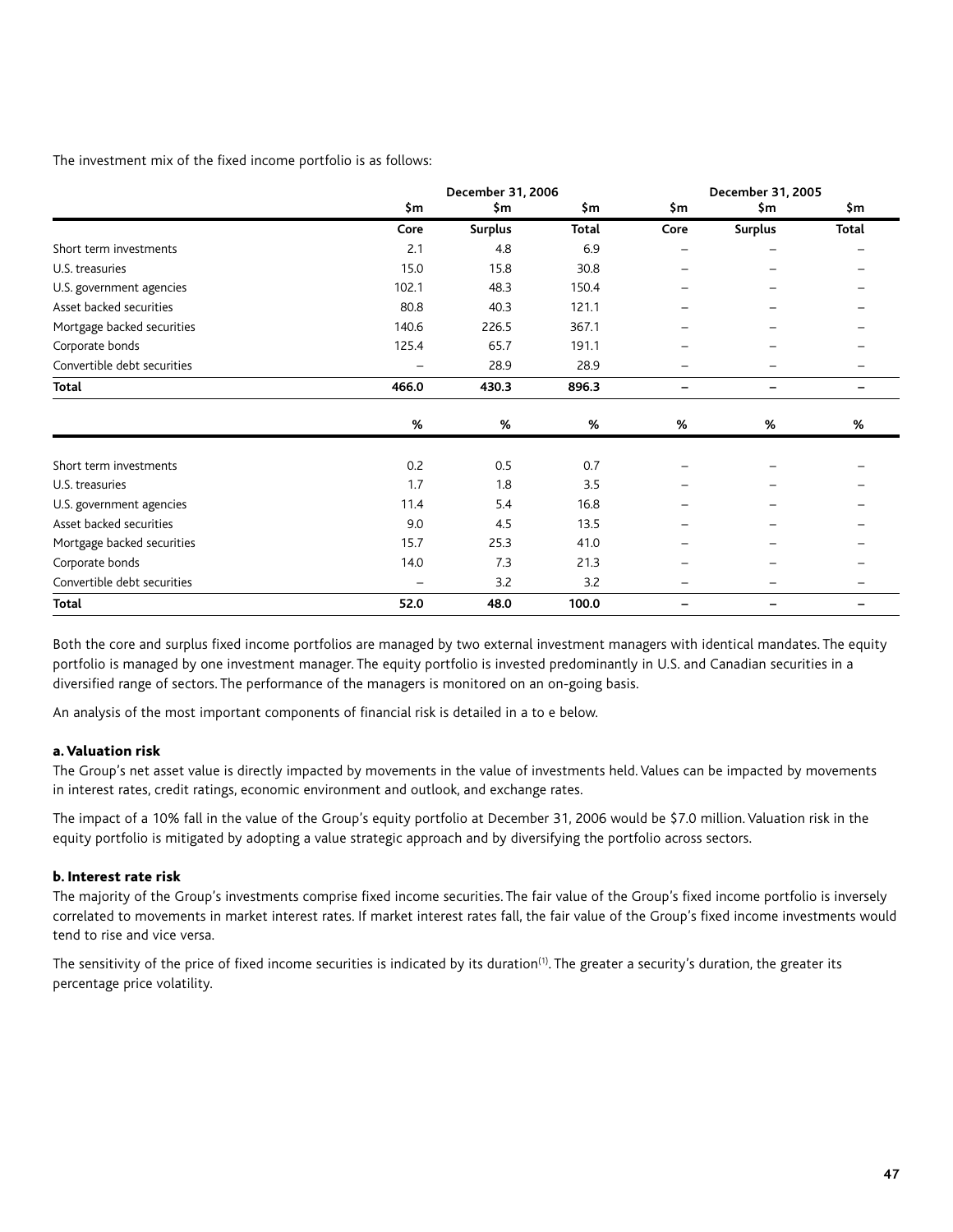for the year ended December 31, 2006

| Immediate shift in yield (basis points) | %      | \$m    |
|-----------------------------------------|--------|--------|
|                                         |        |        |
| 100                                     | $-2.3$ | (21.0) |
| 75                                      | $-1.7$ | (15.8) |
| 50                                      | $-1.2$ | (10.5) |
| 25                                      | $-0.6$ | (5.3)  |
| $-25$                                   | 0.6    | 5.3    |
| -50                                     | 1.2    | 10.5   |
| $-75$                                   | 1.7    | 15.8   |
| $-100$                                  | 2.3    | 21.0   |
|                                         |        |        |

The sensitivity of the Group's fixed income portfolio at December 31, 2006 to interest rate movements is as follows:

The Board limits interest rate risk on its investment portfolio by establishing and monitoring duration ranges within investment guidelines. The duration of the fixed income portfolios at December 31, 2006 was 1.5 years for the core portfolio and 3.2 years for the surplus portfolio.

Insurance contract liabilities are not directly sensitive to the level of market interest rates, as they are undiscounted and contractually non-interest bearing.

(1) Duration is the weighted average maturity of a security's cash flows, where the present values of the cash flows serve as the weights.

The Group has issued long term debt as described in note 19. The loan notes bear interest at a floating rate plus a fixed margin of 3.7%. The Group is subject to interest rate risk on the coupon payments of the long term debt. The Group has mitigated the interest rate risk by entering into swap contracts as follows:

|                                      | Maturity<br>date  | Prepayment<br>$date^{(1)}$ | Interest<br>hedged $(2)$ |
|--------------------------------------|-------------------|----------------------------|--------------------------|
| Subordinated loan notes €24 million  | lune 15, 2035     | March 15, 2011             | 50%                      |
| Subordinated loan notes \$97 million | December 15, 2035 | December 15, 2011          | 50%                      |

(1) The subordinated note can be prepaid from December 16, 2005, with a sliding scale redemption price penalty which reduces to zero by December 15, 2011. (2) The Group has entered into swaps to fix the interest rate on 50% of the principal through the prepayment dates specified above.

The current Euribor interest rate on 50% of the subordinated loan notes has been fixed at 3.67%. The current LIBOR interest rate on 50% of the subordinated loan notes has been fixed at 5.36%. The Group retains exposure to interest risk on the remaining portion of the notes.

#### c. Liquidity risk

The Group can be exposed to daily calls on its available investment assets, principally from insurance claims. Liquidity risk is the risk that cash may not be available to pay obligations when they are due without incurring an unreasonable cost.

The maturity dates of the Group's fixed income portfolio at December 31, 2006 were as follows:

|                                | \$m   | \$m                      | \$m          |
|--------------------------------|-------|--------------------------|--------------|
|                                | Core  | <b>Surplus</b>           | <b>Total</b> |
| Less than one year             | 21.3  | $\overline{\phantom{0}}$ | 21.3         |
| Between one year and two years | 117.8 | 28.9                     | 146.7        |
| Between two and three years    | 79.0  | 21.7                     | 100.7        |
| Between three and four years   | 56.5  | 42.0                     | 98.5         |
| Between four and five years    | 16.7  | 35.2                     | 51.9         |
| Over five years                | 174.7 | 302.5                    | 477.2        |
| Total                          | 466.0 | 430.3                    | 896.3        |

Actual maturities may differ from contractual maturities because certain borrowers have the right to call or prepay certain obligations with or without call or prepayment penalties.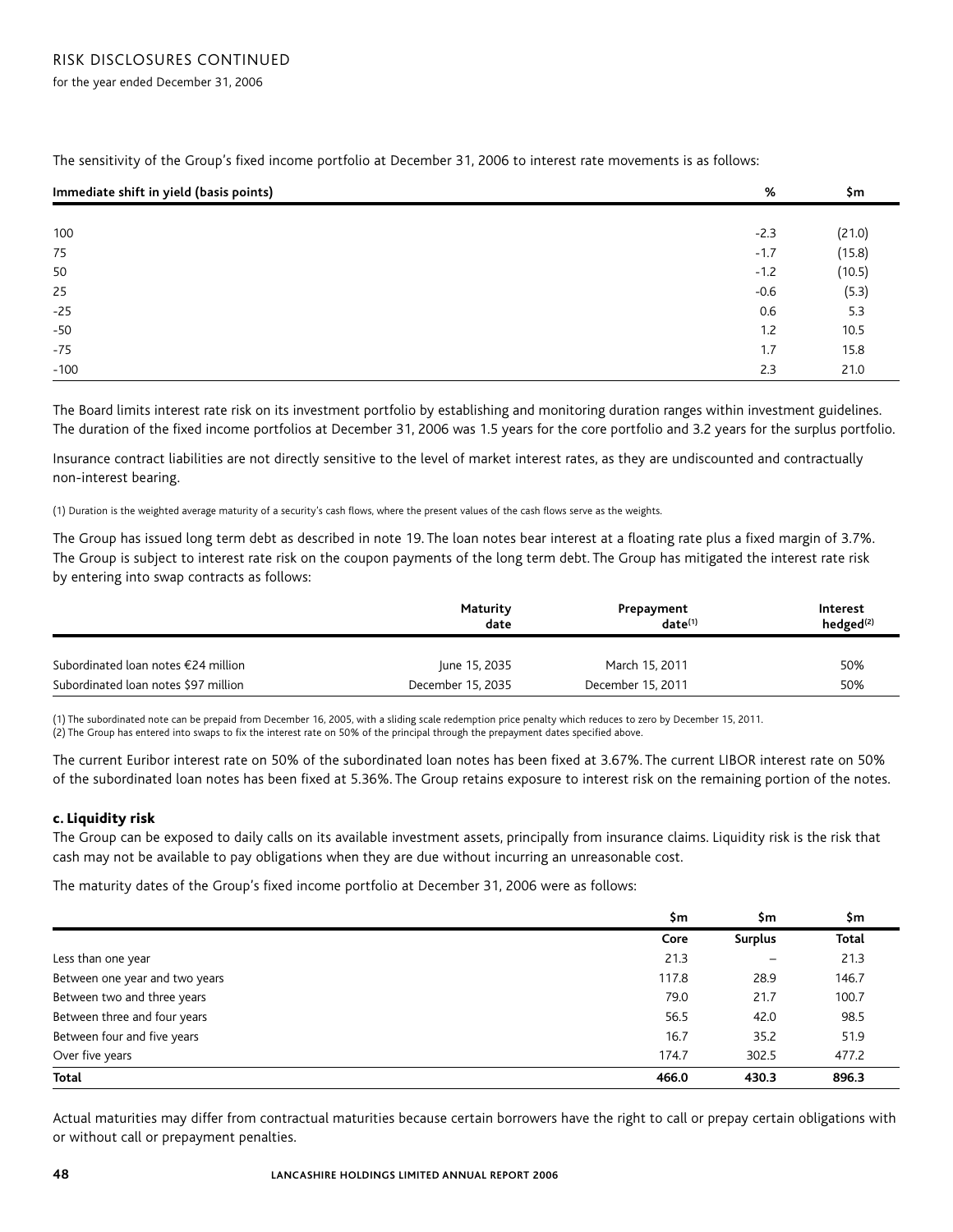The Board limits liquidity risk in several ways. First, a portion of the investment portfolio is segregated for the short term liquidity requirements arising from insurance obligations. The core portfolio is highly liquid with short maturity. All core portfolio securities are quoted on major exchanges. Secondly, the Board has established asset allocation and maturity parameters within investment guidelines such that the majority of the Group's investments are in high quality assets which could be converted into cash promptly and at minimal expense.

#### d. Currency risk

The Group currently underwrites out of two locations, Bermuda and London. However, risks are assumed on a worldwide basis. Risks assumed are predominantly denominated in U.S. dollars. The Group is exposed to currency risk to the extent its assets are denominated in different currencies to its liabilities. The Group is also exposed to non-retranslation risk on non-monetary assets such as unearned premiums. At each balance sheet date exchange gains and losses can impact the consolidated income statement.

The Group has hedged the large majority of currency risk by closely matching the non U.S. dollar liabilities with non U.S. dollar assets. The Group's main foreign currency exposure relates to its insurance obligations and the €24 million subordinated notes long term debt liability. While the unhedged balances are not large, the Group has more closely hedged these currency exposures by holding larger balances of non U.S. dollar cash.

The Group's assets and liabilities, categorised by currency at their translated carrying amount was as follows:

| <b>ASSETS</b>                            | \$m       | \$m             | \$m  | \$m   | \$m          |
|------------------------------------------|-----------|-----------------|------|-------|--------------|
|                                          | $U.S.$ \$ | <b>Sterling</b> | Euro | Other | <b>Total</b> |
| Cash and cash equivalents                | 359.0     | 1.3             | 37.1 | 2.7   | 400.1        |
| Accrued interest receivable              | 7.5       |                 |      |       | 7.5          |
| Investments                              | 978.1     |                 |      |       | 978.1        |
| Unearned premium on premium ceded        | 19.1      |                 |      |       | 19.1         |
| Deferred acquisition costs               | 48.5      | 0.2             | 1.6  | 1.2   | 51.5         |
| Other receivables                        | 5.1       | 1.2             |      |       | 6.3          |
| Inwards premium receivable from insureds | 161.6     | 0.7             | 5.6  | 5.8   | 173.7        |
| Deferred tax asset                       |           | 0.8             |      |       | 0.8          |
| Investment in associate                  | 23.2      |                 |      |       | 23.2         |
| Property, plant and equipment            | 1.4       | 1.0             |      |       | 2.4          |
| Total assets as at December 31, 2006     | 1,603.5   | 5.2             | 44.3 | 9.7   | 1,662.7      |

| <b>LIABILITIES</b>                        | \$m             | \$m             | \$m   | \$m                      | \$m          |
|-------------------------------------------|-----------------|-----------------|-------|--------------------------|--------------|
|                                           | $U.S.$ \$       | <b>Sterling</b> | Euro  | Other                    | <b>Total</b> |
| Losses and loss adjustment expenses       | 38.0            | 0.2             | 0.9   |                          | 39.1         |
| Unearned premiums                         | 304.9           | 2.0             | 10.4  | 8.4                      | 325.7        |
| Insurance contracts - other payables      | 3.6             |                 |       |                          | 3.6          |
| Amounts payable to reinsurers             | 2.4             |                 |       |                          | 2.4          |
| Deferred acquisition costs ceded          | 2.5             |                 |       |                          | 2.5          |
| Other payables                            | 19.8            | 1.0             |       |                          | 20.8         |
| Corporation tax payable                   | $\qquad \qquad$ | 1.0             |       |                          | 1.0          |
| Interest rate swap                        | 1.0             | -               | (0.1) | $\overline{\phantom{0}}$ | 0.9          |
| Accrued interest payable                  | 0.4             |                 | 0.1   |                          | 0.5          |
| Long term debt                            | 97.0            | -               | 31.6  | -                        | 128.6        |
| Total liabilities as at December 31, 2006 | 469.6           | 4.2             | 42.9  | 8.4                      | 525.1        |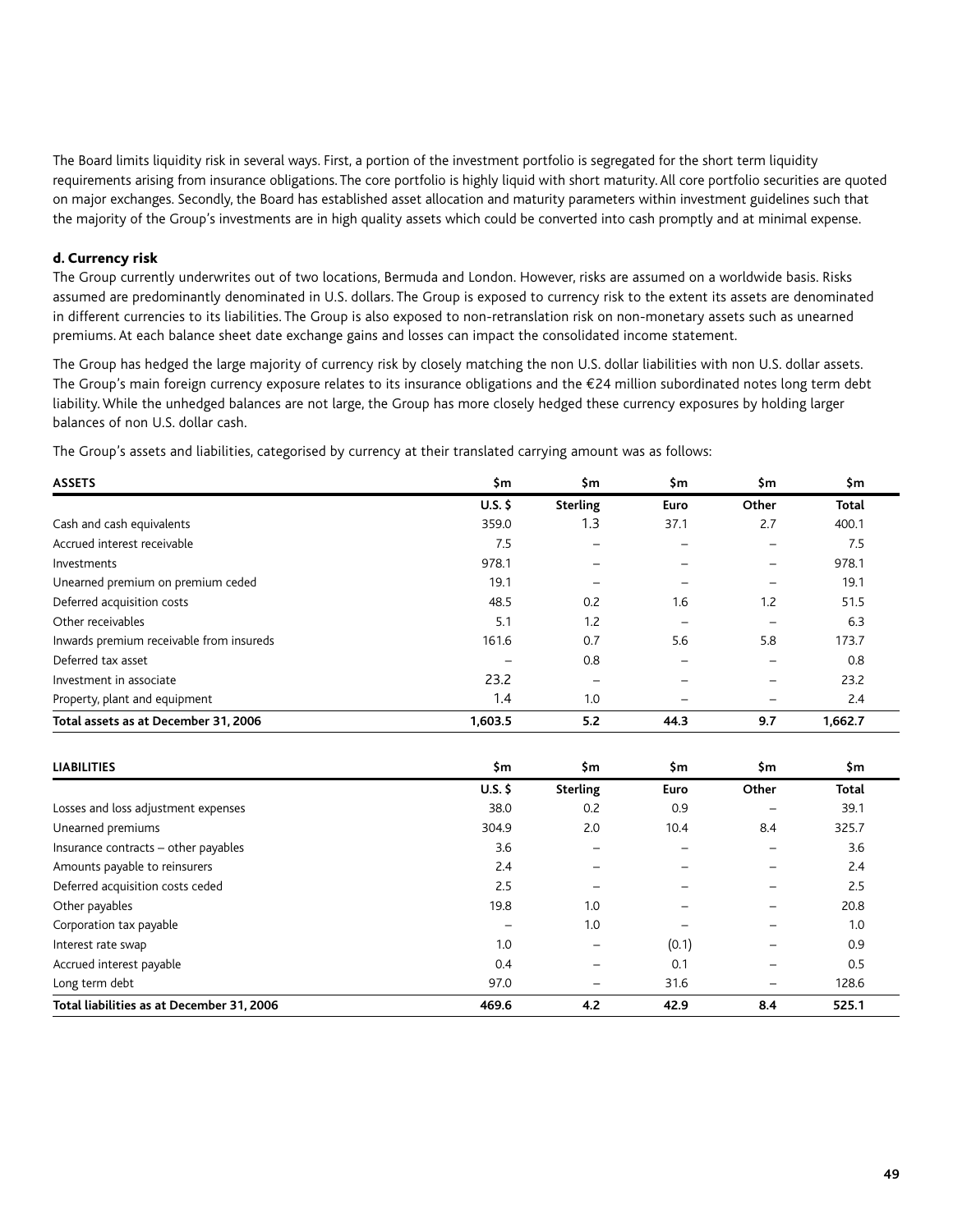### risk disclosures continued

for the year ended December 31, 2006

| <b>ASSETS</b>                             | \$m       | \$m             | \$m  | \$m                      | \$m          |
|-------------------------------------------|-----------|-----------------|------|--------------------------|--------------|
|                                           | $U.S.$ \$ | <b>Sterling</b> | Euro | Other                    | <b>Total</b> |
| Cash and cash equivalents                 | 1,072.4   |                 |      | -                        | 1,072.4      |
| Accrued interest receivable               | 2.0       |                 |      | $\overline{\phantom{0}}$ | 2.0          |
| Deferred acquisition costs                | 0.5       |                 |      | $\overline{\phantom{0}}$ | 0.5          |
| Other receivables                         | 0.3       |                 |      |                          | 0.3          |
| Inwards premium receivable from insureds  | 2.1       |                 |      |                          | 2.1          |
| Property, plant and equipment             | 0.4       | -               |      |                          | 0.4          |
| Total assets as at December 31, 2005      | 1,077.7   | -               |      | -                        | 1,077.7      |
| <b>LIABILITIES</b>                        | \$m       | \$m             | \$m  | \$m                      | \$m          |
|                                           | $U.S.$ \$ | <b>Sterling</b> | Euro | Other                    | <b>Total</b> |
| Unearned premiums                         | 2.6       | $\qquad \qquad$ |      | -                        | 2.6          |
| Other payables                            | 2.2       |                 |      |                          | 2.2          |
| Accrued interest payable                  | 0.4       |                 |      |                          | 0.4          |
| Long term debt                            | 97.0      |                 | 28.4 | $\qquad \qquad -$        | 125.4        |
| Total liabilities as at December 31, 2005 | 102.2     |                 | 28.4 | -                        | 130.6        |

#### e. Credit risk

Credit risk is the risk that a counterparty may fail to pay, or repay, a debt or obligation. The Group is exposed to credit risk on its fixed income investment portfolio, its inwards premium receivable from insureds and cedants, and on any amounts recoverable from reinsurers.

Credit risk on the fixed income portfolio is managed by establishing investment guidelines that set parameters on the absolute credit ratings of holdings and the concentration of holdings within credit rating bands. The guidelines also place limits on the size of investment in a single issuer or class of issuer. Compliance with guidelines is regularly monitored.

Credit risk from reinsurance recoverables is primarily managed by review and approval of reinsurer security by the Group's reinsurance security committee as discussed on page 44.

The table below presents an analysis of the Group's major exposures to counterparty credit risk, based on Standard & Poor's or equivalent rating. The table includes amounts due from policyholders and unsettled investment trades. The quality of these receivables is not graded, but based on management's historical experience there is limited default risk associated with these amounts. Outstanding claims, including IBNR, recoverable from reinsurers was nil at December 31, 2006 and December 31, 2005, and therefore has not been included.

|                 |              | December 31, 2006        |              | December 31, 2005 |
|-----------------|--------------|--------------------------|--------------|-------------------|
|                 | \$m          | \$m                      | \$m          | \$m               |
|                 | Cash and     | Premium and              | Cash and     | Premium and       |
|                 | fixed income | other receivables        | fixed income | other receivables |
| AAA             | 1,018.8      | $\qquad \qquad -$        | 1,072.4      |                   |
| AA+, AA, AA-    | 43.6         |                          |              |                   |
| $A+$ , A, A-    | 173.8        | $\overline{\phantom{0}}$ |              |                   |
| BBB+, BBB, BBB- | 51.9         |                          |              |                   |
| Other           | 8.3          | 180.0                    |              | 2.4               |
|                 | 1,296.4      | 180.0                    | 1,072.4      | 2.4               |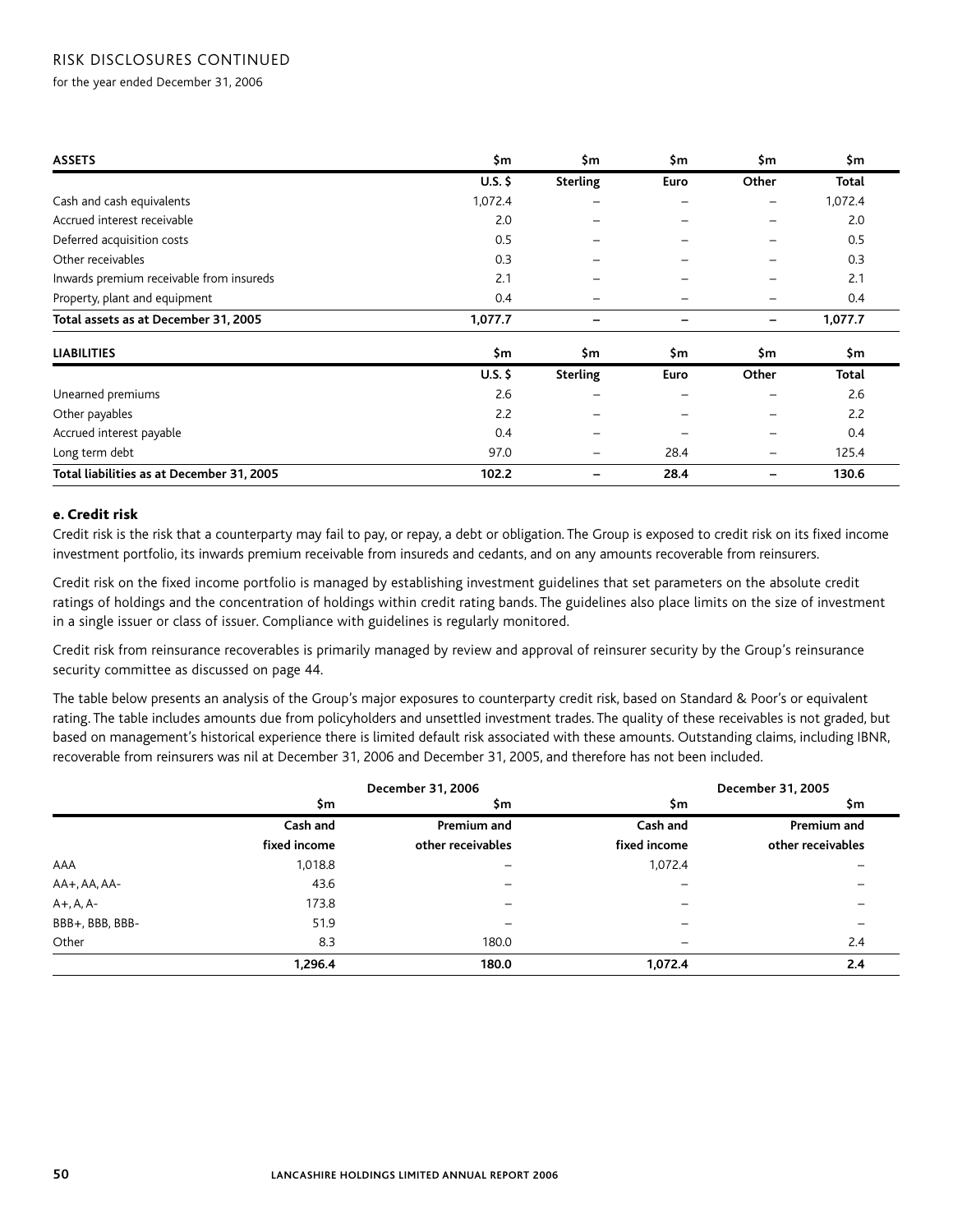### 1. general information

The Group is a provider of global property insurance and reinsurance products. LHL was incorporated under the laws of Bermuda on October 12, 2005. LHL is listed on the Alternative Investment Market ("AIM"), a subsidiary market of the London Stock Exchange. The registered office of LHL is Clarendon House, 2 Church Street, Hamilton HM 11, Bermuda. LHL has four wholly owned subsidiaries: Lancashire Insurance Company Limited ("LICL"), Lancashire Insurance Holdings (UK) Limited ("LIHUKL"), Lancashire Insurance Marketing Services Limited ("LIMSL") and Lancashire Insurance Services Limited ("LISL"). LIHUKL is a holding company for a wholly owned operating subsidiary, Lancashire Insurance Company (UK) Limited ("LICUKL").

LICL and LICUKL are currently the Group's principal operating subsidiaries. LICL was incorporated under the laws of Bermuda on October 28, 2005 and is authorised by the Bermuda Monetary Authority (the "BMA") as a Class 4 general insurer. LICL provides insurance and reinsurance products to its customers, with an emphasis on property, energy, marine and aviation lines of business. LICUKL was incorporated under the laws of England & Wales on March 17, 2006 and is authorised by the United Kingdom Financial Services Authority (the "FSA") to conduct general insurance business. The products provided are the same as those provided by LICL. LICUKL is also registered as a Class 3 general insurer in Bermuda and has a permit issued under the Bermuda Companies Act to enable certain activities related to its insurance business to be performed from Bermuda.

LIMSL is authorised by the FSA to undertake insurance mediation activities. LIMSL provides business introduction and other support services to LICL in the United Kingdom, and was incorporated under the laws of England & Wales on October 7, 2005.

LISL was incorporated under the laws of England & Wales on March 17, 2006. LISL provides support services to LIMSL and LICUKL.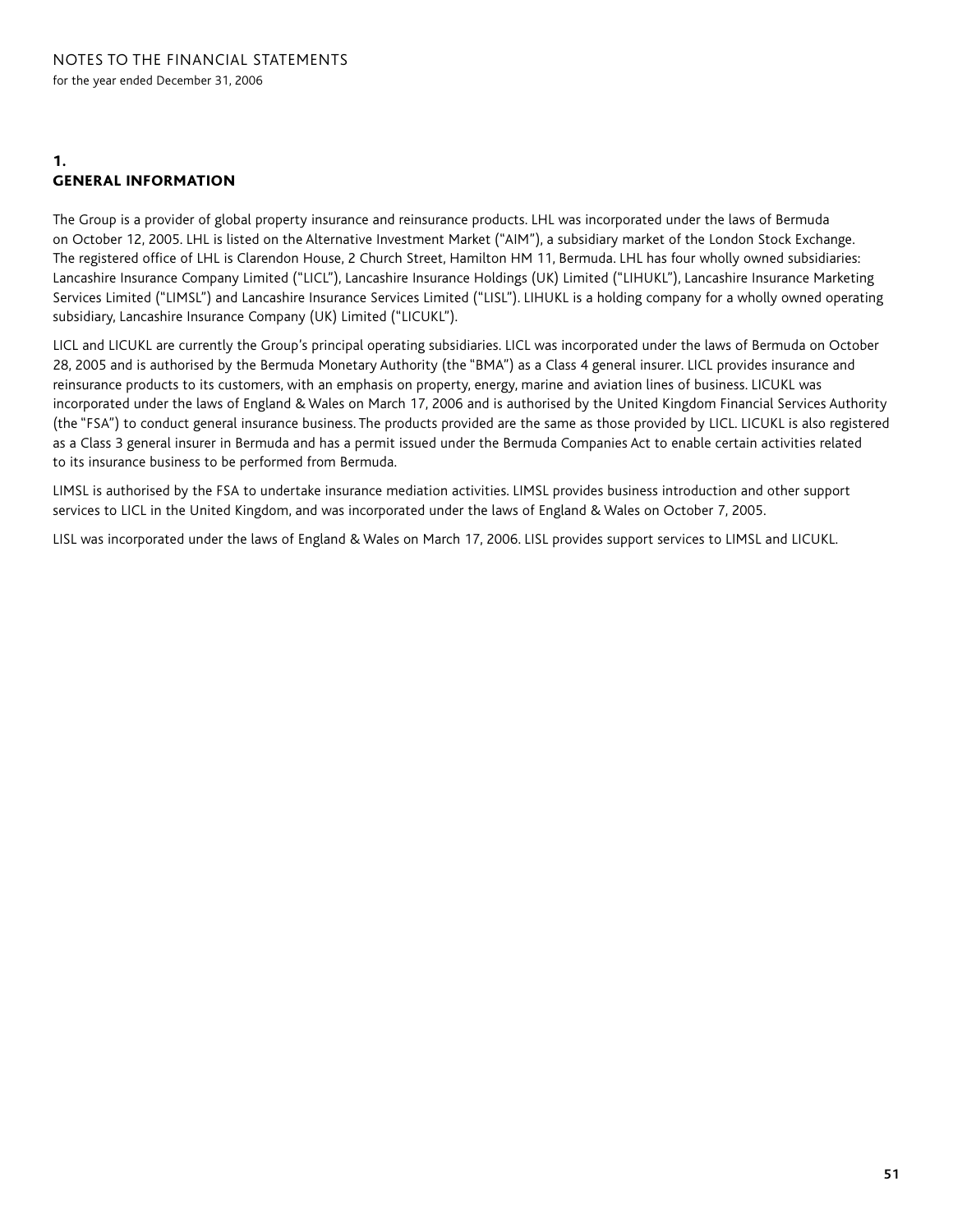# 2. segmental reporting

Management and the Board review the Group's business primarily by its four principal classes: property, energy, marine and aviation. Management has therefore deemed these classes to be its business and primary segments for the purposes of segmental reporting. Further sub classes of business are underwritten within each primary segment. The Group commenced underwriting in December 2005, but wrote an insignificant amount of business in the period from incorporation to December 31, 2005. Comparatives have therefore not been presented for segments.

### revenue and expense by business segment

| <b>GROSS PREMIUMS WRITTEN</b>                             | \$m\$    | \$m           | \$m    | \$m\$                    | \$m     |
|-----------------------------------------------------------|----------|---------------|--------|--------------------------|---------|
|                                                           | Property | <b>Energy</b> | Marine | Aviation                 | Total   |
| ANALYSED BY GEOGRAPHICAL SEGMENT:                         |          |               |        |                          |         |
| Worldwide offshore                                        |          | 175.5         | 33.9   |                          | 209.4   |
| Worldwide including the U.S.                              | 71.5     | 26.2          | 7.4    | 63.1                     | 168.2   |
| U.S. and Canada                                           | 111.7    | 31.4          | 0.4    |                          | 143.5   |
| Worldwide excluding the U.S.                              | 31.4     | 0.5           | 0.6    | 0.1                      | 32.6    |
| Far East                                                  | 10.6     | 2.6           | 6.7    | $\overline{\phantom{0}}$ | 19.9    |
| Rest of world                                             | 10.3     | 6.8           |        | 1.2                      | 18.3    |
| Middle East                                               | 6.7      | 9.0           | 1.3    | 0.1                      | 17.1    |
| Europe                                                    | 12.3     | 1.9           | 2.8    |                          | 17.0    |
| <b>Total</b>                                              | 254.5    | 253.9         | 53.1   | 64.5                     | 626.0   |
| Outwards reinsurance premiums                             | (39.8)   | (38.7)        |        |                          | (78.5)  |
| Change in unearned premiums                               | (123.5)  | (119.4)       | (28.8) | (51.4)                   | (323.1) |
| Change in unearned premiums ceded                         | 7.3      | 11.8          |        |                          | 19.1    |
| Net premiums earned                                       | 98.5     | 107.6         | 24.3   | 13.1                     | 243.5   |
| Insurance losses and loss adjustment expenses             | (13.2)   | (17.2)        | (8.7)  | $\qquad \qquad -$        | (39.1)  |
| Insurance acquisition expenses                            | (12.7)   | (20.1)        | (4.6)  | (2.6)                    | (40.0)  |
| Insurance acquisition expenses ceded                      | 1.5      | 3.6           |        |                          | 5.1     |
| Net underwriting profit                                   | 74.1     | 73.9          | 11.0   | 10.5                     | 169.5   |
| Net investment income                                     |          |               |        |                          | 54.2    |
| Other investment income                                   |          |               |        |                          | 1.8     |
| Net realised gains (losses) and impairments               |          |               |        |                          | 0.8     |
| Share of profit of associate                              |          |               |        |                          | 3.2     |
| Net foreign exchange gains (losses)                       |          |               |        |                          | (1.3)   |
| Operating expenses unrelated to underwriting              |          |               |        |                          | (33.9)  |
| Equity based compensation                                 |          |               |        |                          | (22.5)  |
| Finance costs                                             |          |               |        |                          | (12.3)  |
| Profit before tax                                         |          |               |        |                          | 159.5   |
|                                                           |          |               |        |                          |         |
| Tax                                                       |          |               |        |                          | (0.2)   |
| Profit for the period attributable to equity shareholders |          |               |        |                          | 159.3   |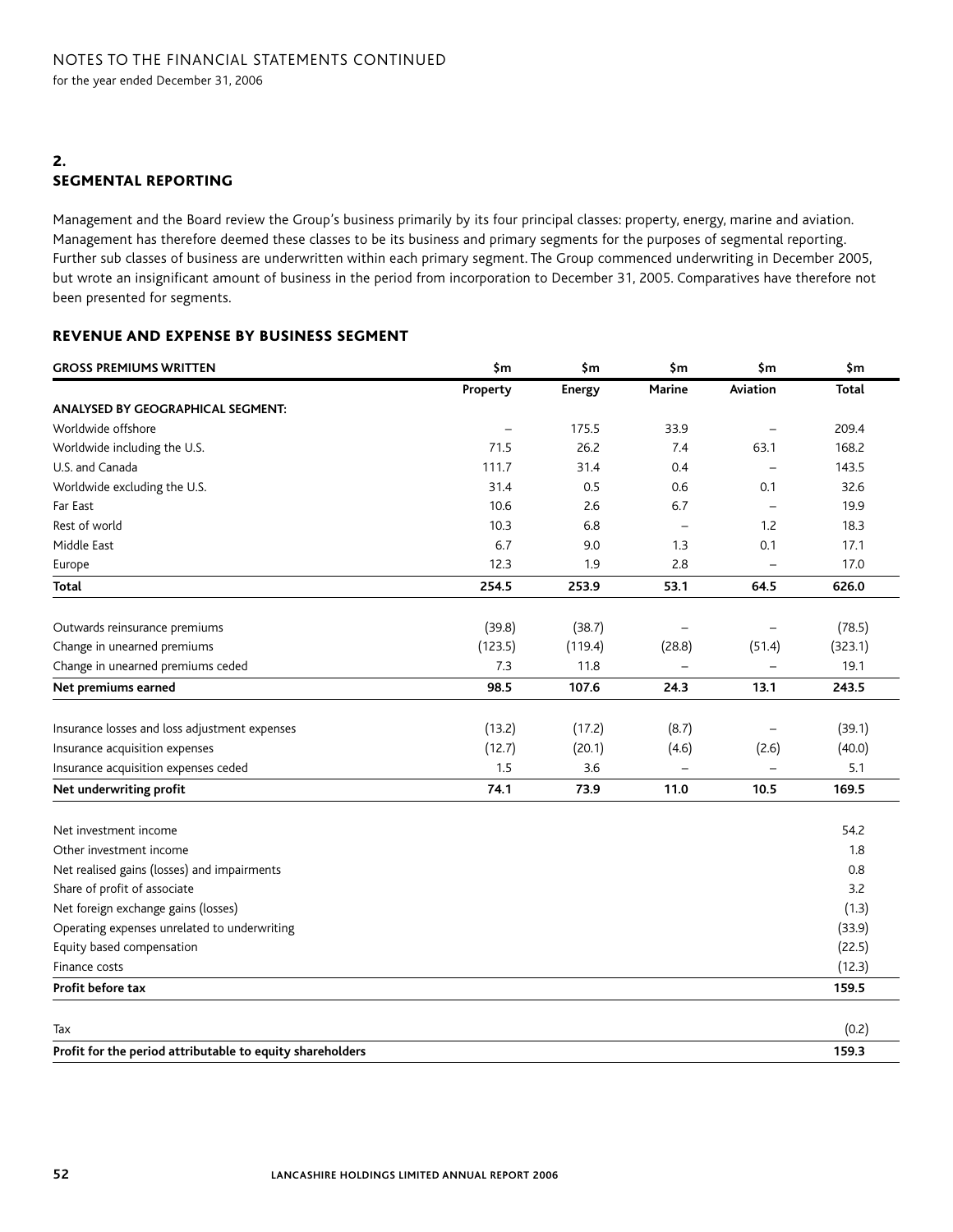### 2. segmental reporting continued

|                        | %        | %             | %      | %                        | %            |
|------------------------|----------|---------------|--------|--------------------------|--------------|
|                        | Property | <b>Energy</b> | Marine | Aviation                 | <b>Total</b> |
| Loss ratio             | 13.4     | 16.0          | 35.8   | $\overline{\phantom{m}}$ | 16.1         |
| Acquisition cost ratio | 11.4     | 15.3          | 18.9   | 19.8                     | 14.3         |
| Expense ratio          |          |               |        | $\overline{\phantom{m}}$ | 13.9         |
| <b>Combined ratio</b>  | 24.8     | 31.3          | 54.7   | 19.8                     | 44.3         |

# assets and liabilities by business segment

| <b>ASSETS</b>                     | \$m      | \$m    | \$m    | \$m      | \$m     |
|-----------------------------------|----------|--------|--------|----------|---------|
|                                   | Property | Energy | Marine | Aviation | Total   |
| Attributable to business segments | 82.2     | 82.7   | 29.3   | 57.0     | 251.2   |
| Other assets                      |          |        |        |          | 1,411.5 |
| <b>Total assets</b>               |          |        |        |          | 1,662.7 |
| <b>LIABILITIES</b>                | \$m      | \$m    | \$m    | \$m      | \$m     |
|                                   | Property | Energy | Marine | Aviation | Total   |
| Attributable to business segments | 128.8    | 154.6  | 38.2   | 51.7     | 373.3   |
| Other liabilities                 |          |        |        |          | 151.8   |
| <b>Total liabilities</b>          |          |        |        |          | 525.1   |
| <b>Total net assets</b>           |          |        |        |          | 1,137.6 |

The Group's net assets are located primarily in Bermuda. Less than 10% of total net assets are currently attributable to the UK operations.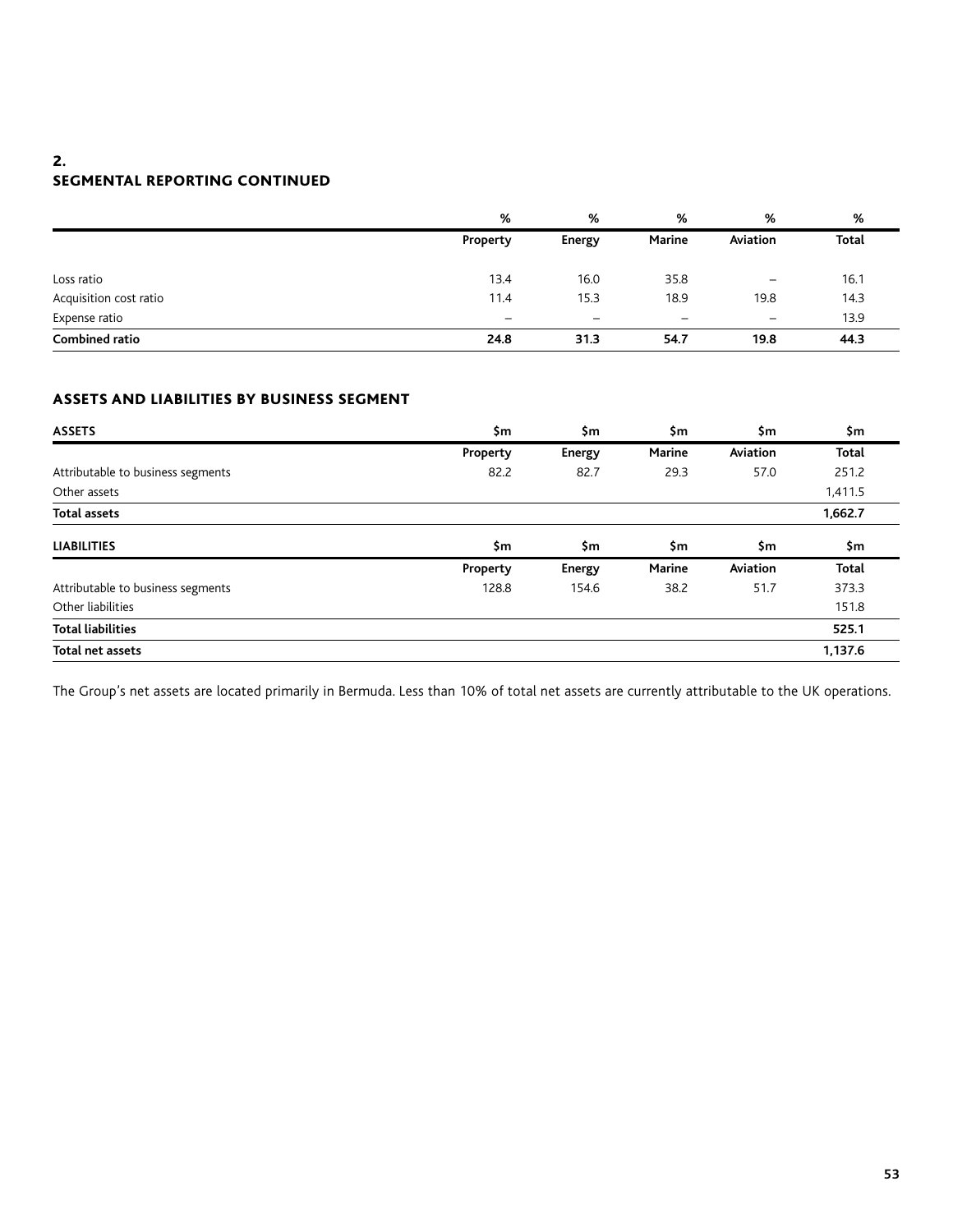# 3. investment return

The total investment return for the Group is as follows:

|                                                                  | 2006<br>\$m | 2005<br>\$m |
|------------------------------------------------------------------|-------------|-------------|
|                                                                  |             |             |
| Investment income                                                |             |             |
| - interest on fixed income securities                            | 33.3        |             |
| - net amortisation of premium (discount)                         | 3.2         |             |
| - interest income on cash and cash equivalents                   | 19.2        | 2.1         |
| - dividends from equity securities                               | 0.8         |             |
| - investment management and custodian fees                       | (2.3)       |             |
| Net investment income                                            | 54.2        | 2.1         |
| - net realised and unrealised gains (losses)                     | 1.8         |             |
| Net other investment income                                      | 1.8         |             |
| Net realised gains (losses) and impairments                      |             |             |
| - fixed income securities                                        | (2.4)       |             |
| - equity securities                                              | 3.2         |             |
| Net realised gains (losses) and impairments                      | 0.8         |             |
| Net unrealised gains (losses) recognised in shareholders' equity |             |             |
| - fixed income securities                                        | 2.6         |             |
| - equity securities                                              | 6.1         |             |
| Net unrealised gains (losses) recognised in shareholders' equity | 8.7         |             |
| <b>Total investment return</b>                                   | 65.5        | 2.1         |
|                                                                  |             |             |

Net realised gains (losses) on equity securities includes an impairment loss of \$0.4 million (2005 – \$nil) recognised on one equity investment held by the Group at December 31, 2006.

### 4. net insurance acquisition expenses

|                                                          | 2006<br>\$m | 2005<br>\$m |
|----------------------------------------------------------|-------------|-------------|
|                                                          |             |             |
| Insurance acquisition expenses                           | 91.0        | 0.5         |
| Changes in deferred insurance acquisition expenses       | (51.0)      | (0.5)       |
| Insurance acquisition expenses ceded                     | (7.6)       |             |
| Changes in deferred insurance acquisition expenses ceded | 2.5         |             |
| Total                                                    | 34.9        |             |
|                                                          |             |             |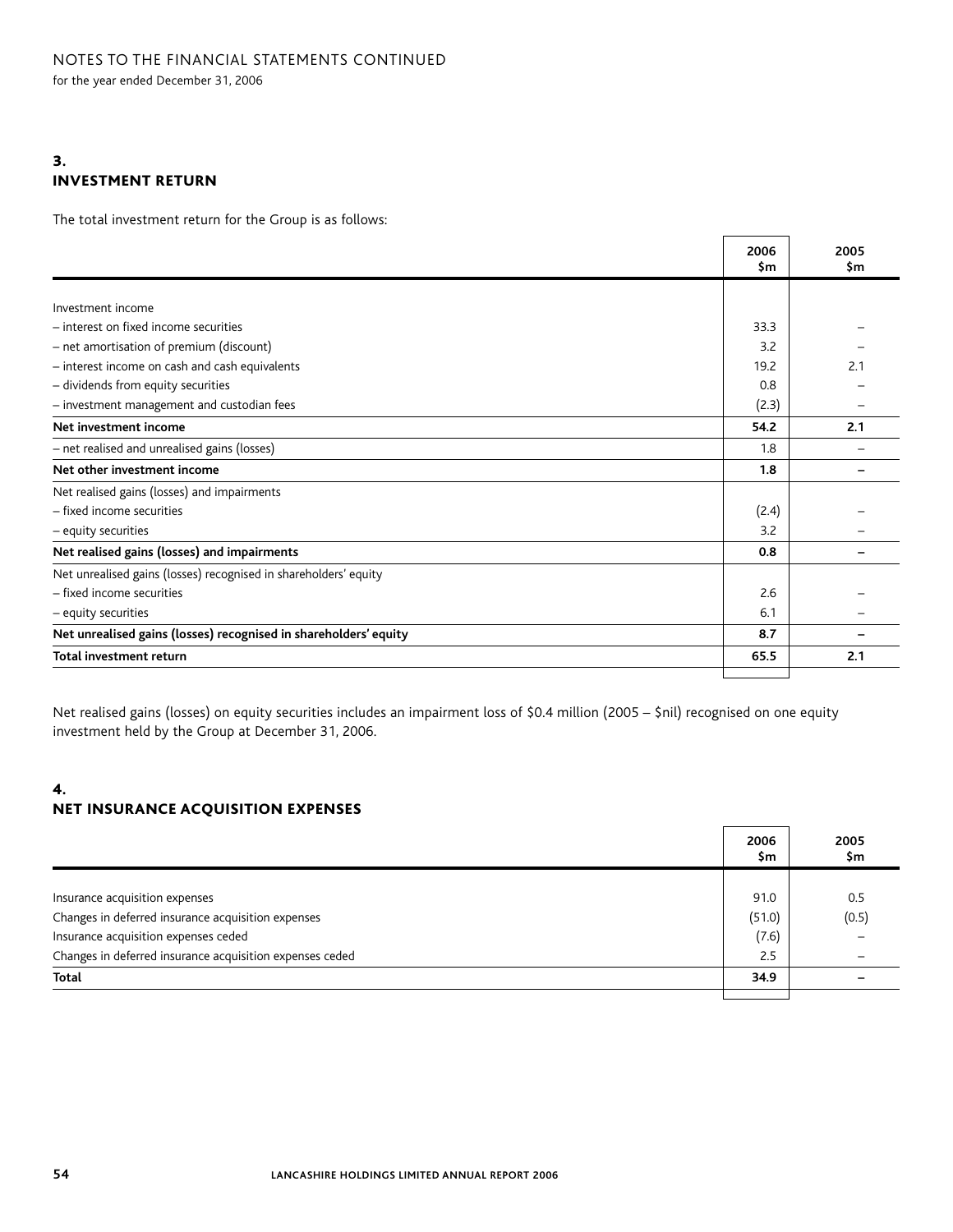# 5. other operating expenses

|                                              | 2006<br>\$m | 2005<br>\$m |
|----------------------------------------------|-------------|-------------|
|                                              |             |             |
| Operating expenses unrelated to underwriting | 33.9        | 1.6         |
| Equity based compensation                    | 22.5        | 8.4         |
| Total                                        | 56.4        | 10.0        |
|                                              |             |             |

# 6. employee benefits

|                           | 2006<br>\$m | 2005<br>\$m |
|---------------------------|-------------|-------------|
|                           |             |             |
| Wages and salaries        | 5.4         | 0.2         |
| Pension costs             | 0.6         |             |
| Other benefits            | 7.5         |             |
| Equity based compensation | 22.5        | 8.4         |
| Total                     | 36.0        | 8.6         |
|                           |             |             |

As at December 31, 2006, the Group had 54 (2005 – 4) employees.

### equity based compensation

There are two forms of equity based compensation: warrants and a long term incentive plan.

On admission to AIM, warrants to purchase common shares were issued for immediate allocation to certain members of management or reserved for later allocation to employees of the Group. There are two forms of warrant: Management Team Ordinary Warrants and Management Team Performance Warrants.

All warrants issued to management expire on December 16, 2015 and will be exercisable at an initial price per share of US\$5.00 equal to the price per share paid by investors in the initial public offering. Settlement is at the discretion of the Group and may be in cash or shares.

### management team ordinary warrants ("ordinary warrants")

Ordinary warrants do not have associated performance criteria. 25% of such warrants vested immediately upon issuance. Thereafter, 25% of such warrants will vest on the first, second and third anniversary of the grant date.

On December 16, 2005, the Board approved the issue of ordinary warrants to purchase 12,708,695 common shares, representing the full allocation of management team ordinary warrants. Warrants from this amount were subsequently awarded to individual members of management and staff.

### management team performance warrants ("performance warrants")

Performance warrants vest over a four year period and are dependent on certain performance criteria with specific measurement dates of December 31, 2007, December 31, 2008 and December 31, 2009. Half of these warrants will vest only on achievement of a fully diluted book value per share in comparison to a planned appreciation threshold of between 70% and 100% at certain dates. The remaining half of these warrants will vest only on achievement of an internal rate of return ("IRR") in comparison to a planned IRR of between 70% and 100% at certain dates.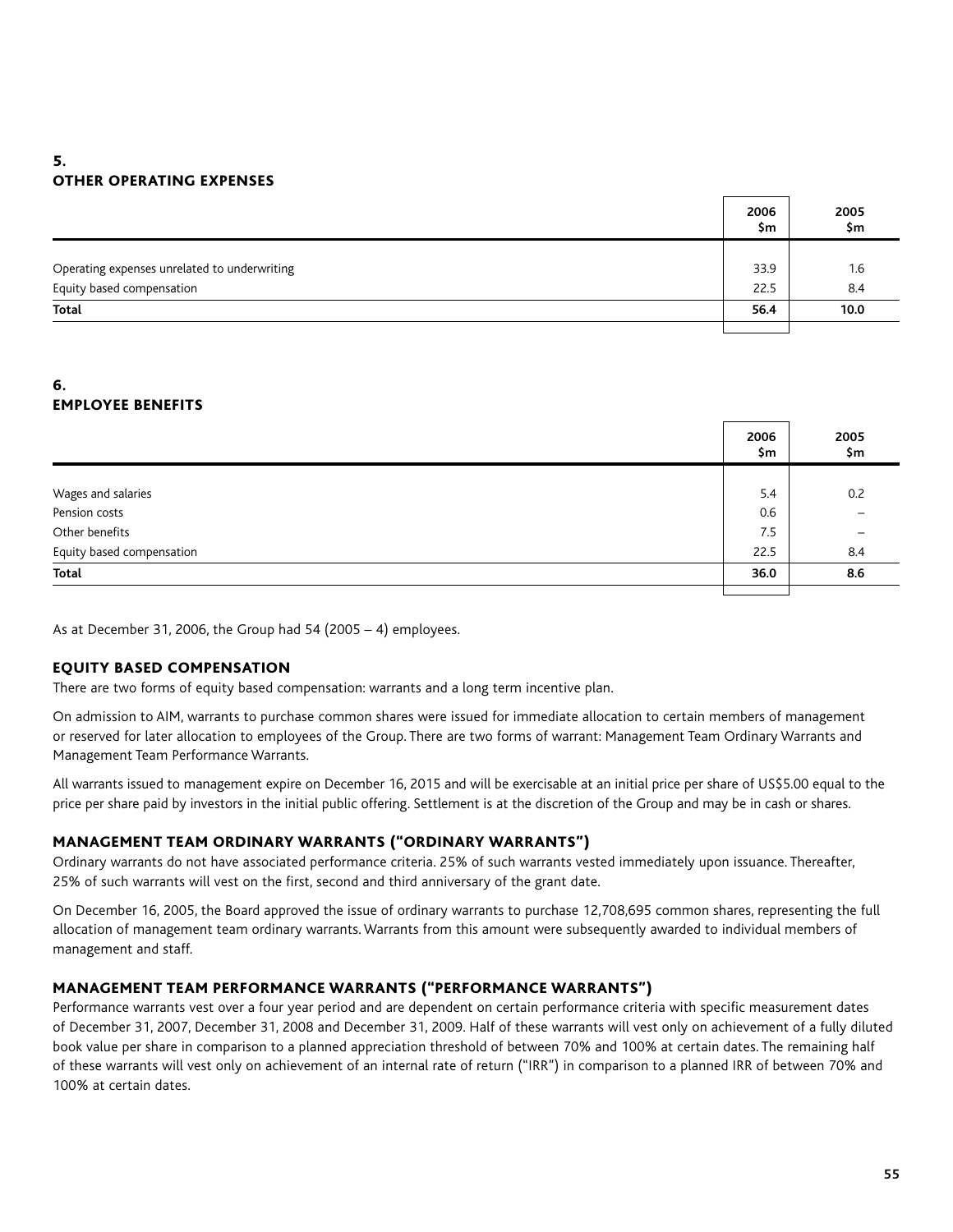#### 6. employee benefits continued

On December 16, 2005, the Board approved the issue of performance warrants to purchase 7,625,218 common shares, representing the full allocation of management team performance warrants. Warrants from this amount were subsequently awarded to individual members of management.

The fair value of each warrant was estimated on the date of grant using the Black-Scholes option-pricing model. Assumptions used for valuation of these grants were as follows: risk free interest rate of 4.93%; an expected life of ten years; volatility of 30% being the maximum contractual rate; performance targets will be fully met; dividend yield of nil due to contractual dividend protection; the Group will settle in shares; no dilutive events, and no forfeitures, other than leavers which are assumed to be 10% of total employees for management performance warrants during all vesting periods and 10% of the 2007 and 2008 vesting periods relating to ordinary warrants expensed in 2006. For the ordinary warrants that vested in 2006, there was no leavers' adjustment as no holders of these warrants had left the Group.

| <b>Warrants</b>                   | Number<br>Weighted average<br>exercise price (US\$)<br>(thousands) |        |
|-----------------------------------|--------------------------------------------------------------------|--------|
| Allocated as at December 31, 2005 | 14,463                                                             | \$5.00 |
| Allocated during the period       | 4.834                                                              | \$5.00 |
| Allocated as at December 31, 2006 | 19.297                                                             | \$5.00 |
| Exercisable at December 31, 2006  | 6,030                                                              | \$5.00 |

The fair value of warrants granted for the period ended December 31, 2005 was \$2.62 per share. There were no further issues in 2006. A sharebased payment expense of \$20.5 million (2005 – \$8.4 million) is included in other operating expenses in the consolidated income statement.

### long term incentive plan ("LTIP")

Options may be granted under the LTIP at the discretion of the Remuneration Committee. Options granted under the LTIP are limited to 5% of the fully diluted common share capital in issue at the date of grant. All options issued will expire ten years from date of issue and the exercise price is equal to or greater than the average market value of the shares on the twenty previous trading days prior to grant.

The range of exercise prices for options at December 31, 2006 was £3.25 (\$6.37) to £3.55 (\$6.95) per share. 25% of options vest on each of the first, second, third and fourth anniversary of the grant date. There are no associated performance criteria. Settlement is at the discretion of the Group and may be in cash or shares.

In 2006, certain members of staff were issued options to purchase 2,503,613 common shares. Options to purchase 101,670 common shares were forfeited during the period (see note 22).

The fair value of each option was estimated on the date of grant using the Black-Scholes option-pricing model. Assumptions used for valuation of these grants were as follows: risk free interest rate of 5.125%; an expected life of six years; volatility of 30% being the maximum contractual rate; dividend yield of nil due to contractual dividend protection; the Group will settle in shares; no forfeitures, other than leavers which are assumed to be 10% of total employees, and no dilutive events.

| <b>Options</b>                                                    | Number<br>(thousands) | Weighted average<br>exercise price (US\$) |
|-------------------------------------------------------------------|-----------------------|-------------------------------------------|
| Granted during the period and outstanding as at December 31, 2006 | 2.402                 | \$5.77                                    |
| Exercisable at December 31, 2006                                  |                       |                                           |

The weighted fair value of options granted during the period ended December 31, 2006 was \$2.32 per option. A share-based payment expense of \$2.0 million (2005 – \$nil) is included in other operating expenses in the consolidated income statement.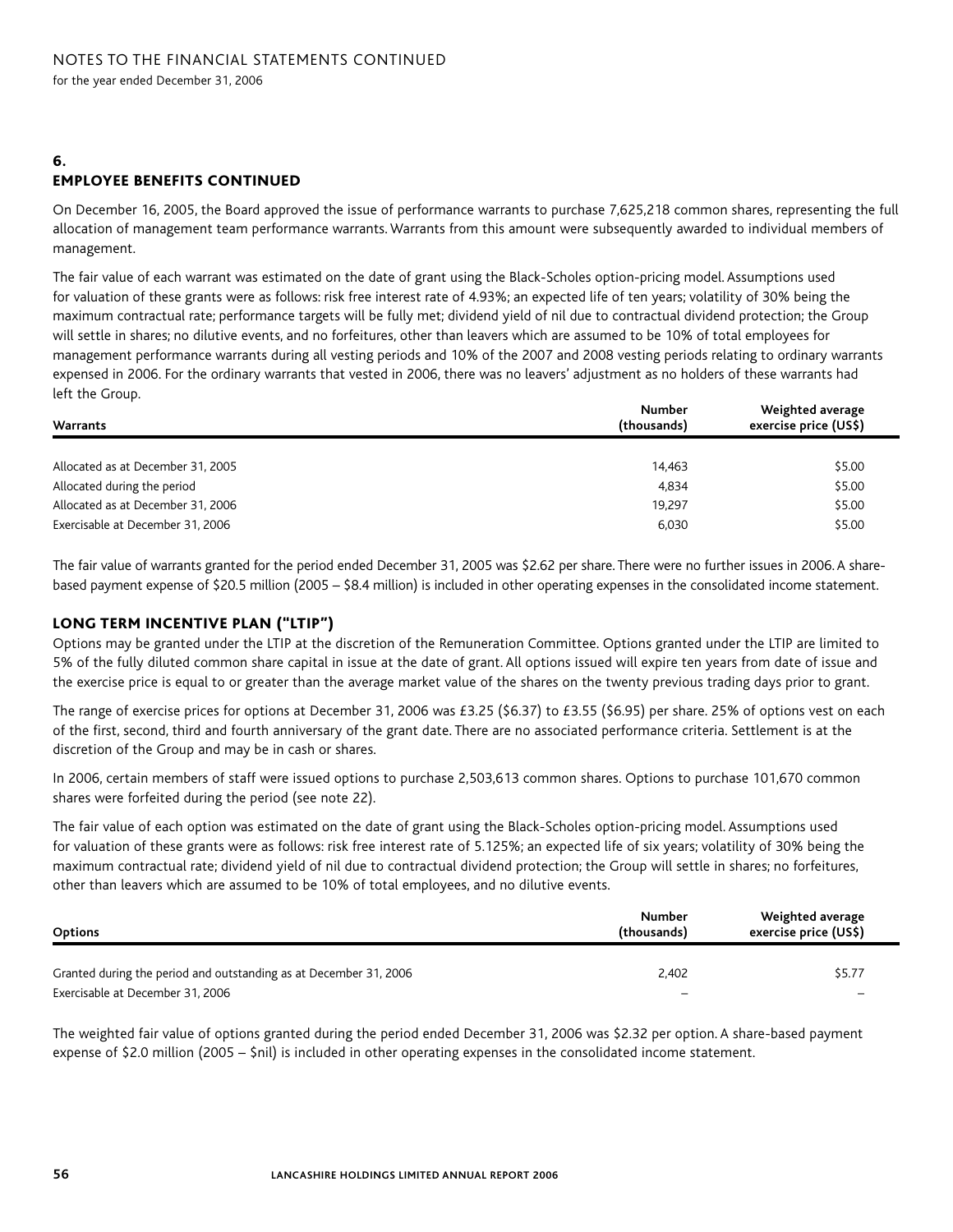## 7. results of operating activities

Results of operating activities are stated after charging the following amounts:

|                              | 2006<br>\$m | 2005<br>\$m |
|------------------------------|-------------|-------------|
|                              |             |             |
| Depreciation on owned assets | 0.6         |             |
| Operating lease charges      | 1.1         |             |
| Auditors' remuneration       |             |             |
| - Group audit fees           | 0.7         | 0.1         |
| - other services             | 0.3         | 0.6         |
| <b>Total</b>                 | 2.7         | 0.7         |
|                              |             |             |

Fees paid to the Group's auditors for other services are approved by the Group's Audit Committee. Such fees comprise the following amounts:

|                                              | 2006<br>\$m | 2005<br>\$m |
|----------------------------------------------|-------------|-------------|
|                                              |             |             |
|                                              | 0.1         |             |
| Tax advice<br>FSA regulatory advice<br>Other | 0.2         |             |
|                                              |             | 0.6         |
| <b>Total</b>                                 | 0.3         | 0.6         |
|                                              |             |             |

#### 8. **TAX**

# Bermuda

LHL, LICL and LICUKL have received an undertaking from the Bermuda government exempting them from all Bermuda local income, withholding and capital gains taxes until March 28, 2016. At the present time no such taxes are levied in Bermuda.

### UNITED STATES

The Group does not consider itself to be engaged in trade or business in the United States and, accordingly, does not expect to be subject to United States taxation.

### United Kingdom

The UK subsidiaries are subject to normal UK corporation tax on all their profits.

|                                                     | 2006<br>\$m | 2005<br>\$m              |
|-----------------------------------------------------|-------------|--------------------------|
|                                                     |             |                          |
|                                                     | 1.0         |                          |
| Current tax expense<br>Deferred tax credit (note 9) | (0.8)       | $\overline{\phantom{m}}$ |
| <b>Total</b>                                        | 0.2         | -                        |
|                                                     |             |                          |

In the period to December 31, 2005 the Group did not incur a UK corporation tax liability.

The standard rate of corporation tax in the UK is 30% (2005 – 30%). The current tax charge as a percentage of the Group's profit before tax is 0.1% (2005 – nil) due to the different tax paying jurisdictions throughout the Group.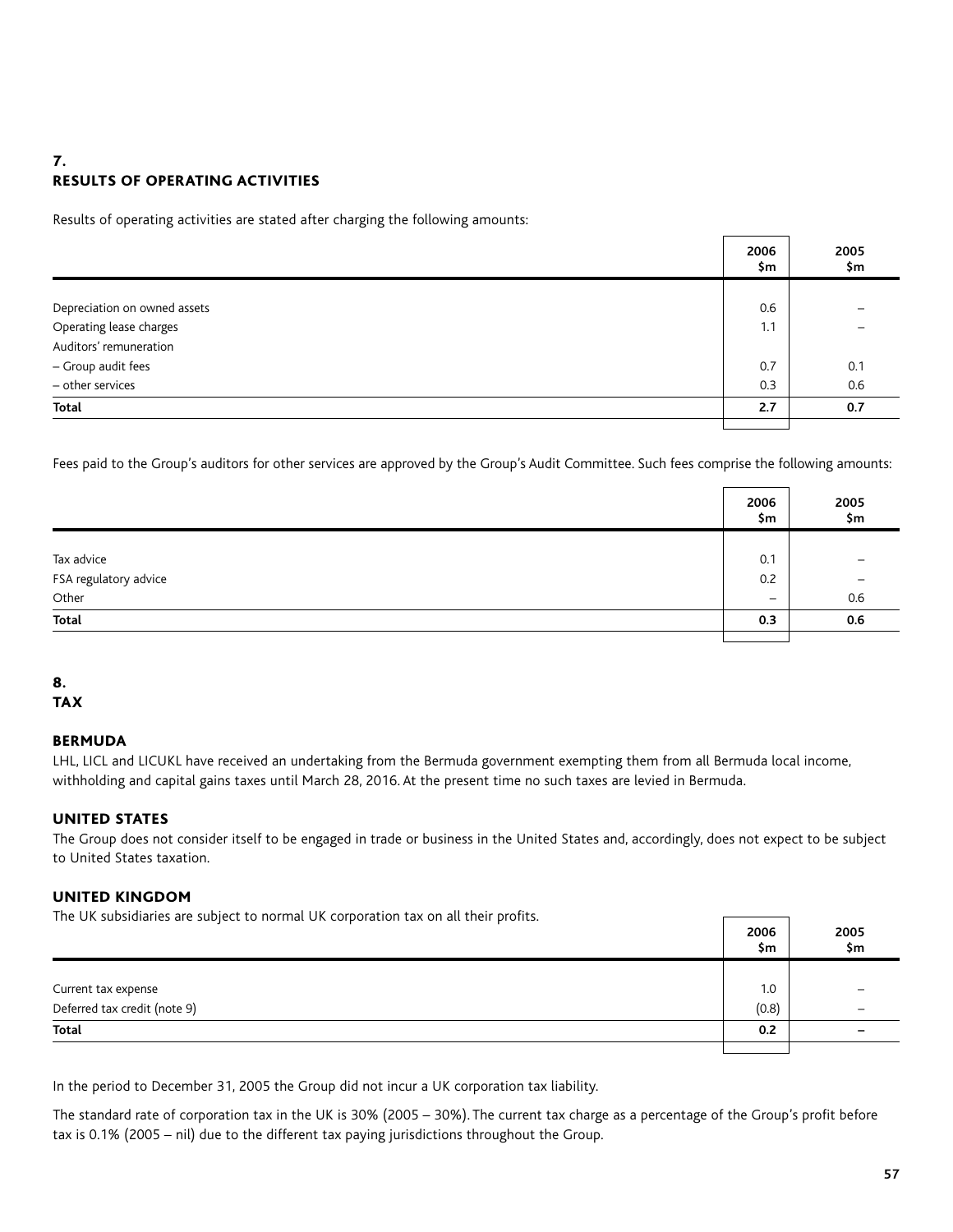### 9. deferred tax

| $\triangleright$ $\blacksquare$ | 2006<br>\$m              | 2005<br>\$m |
|---------------------------------|--------------------------|-------------|
|                                 |                          |             |
| Deferred tax assets             | 0.8                      |             |
| Deferred tax liabilities        | $\overline{\phantom{m}}$ |             |
| Net deferred tax asset          | 0.8                      |             |
|                                 |                          |             |

Deferred tax is calculated in full on temporary differences under the balance sheet liability method using a tax rate of 30%. Deferred tax assets are recognised to the extent that realisation of the related tax benefit through future taxable profits is likely. Deferred tax assets and liabilities are offset when there is a legally enforceable right to offset current tax assets against current tax liabilities and when the deferred income taxes relate to the same fiscal authority.

The deferred tax asset relates to the warrants and options benefit scheme. These temporary differences are unlikely to reverse in the foreseeable future. All deferred tax assets and liabilities are classified as non current.

The movement on the total net deferred tax asset is as follows:

|                         | 2006<br>\$m | 2005<br>\$m |
|-------------------------|-------------|-------------|
|                         |             |             |
| As at January 1, 2006   |             |             |
| Income statement credit | 0.8         |             |
| As at December 31, 2006 | 0.8         | -           |
|                         |             |             |

 $\Gamma$ 

┑

Deferred tax assets were comprised of the following:

| ັ                          | 2006<br>Şm | 2005<br>\$m |
|----------------------------|------------|-------------|
|                            |            |             |
| Share warrants and options | 0.8        |             |
| As at December 31, 2006    | 0.8        |             |
|                            |            |             |

As at December 31, 2006, deferred tax liabilities were negligible (2005 – \$nil).

### 10. cash and cash equivalents

|                          | 2006<br>\$m | 2005<br>\$m |
|--------------------------|-------------|-------------|
|                          |             |             |
| Cash at bank and in hand | 50.0        | 12.2        |
| Cash equivalents         | 350.1       | 1,060.2     |
| Total                    | 400.1       | 1,072.4     |
|                          |             |             |

Cash equivalents have an original maturity of three months or less. The carrying amount of these assets approximates their fair value.

Cash and cash equivalents totaling \$10.9 million (2005 – \$5.4 million) were on deposit in various trust accounts for the benefit of policyholders or counterparties to agreements to cover their credit risk.

Cash and cash equivalents totaling \$25.1 million (2005 – \$nil) were on deposit as collateral in favour of letters of credit issued for the benefit of policyholders or counterparties to cover their credit risk.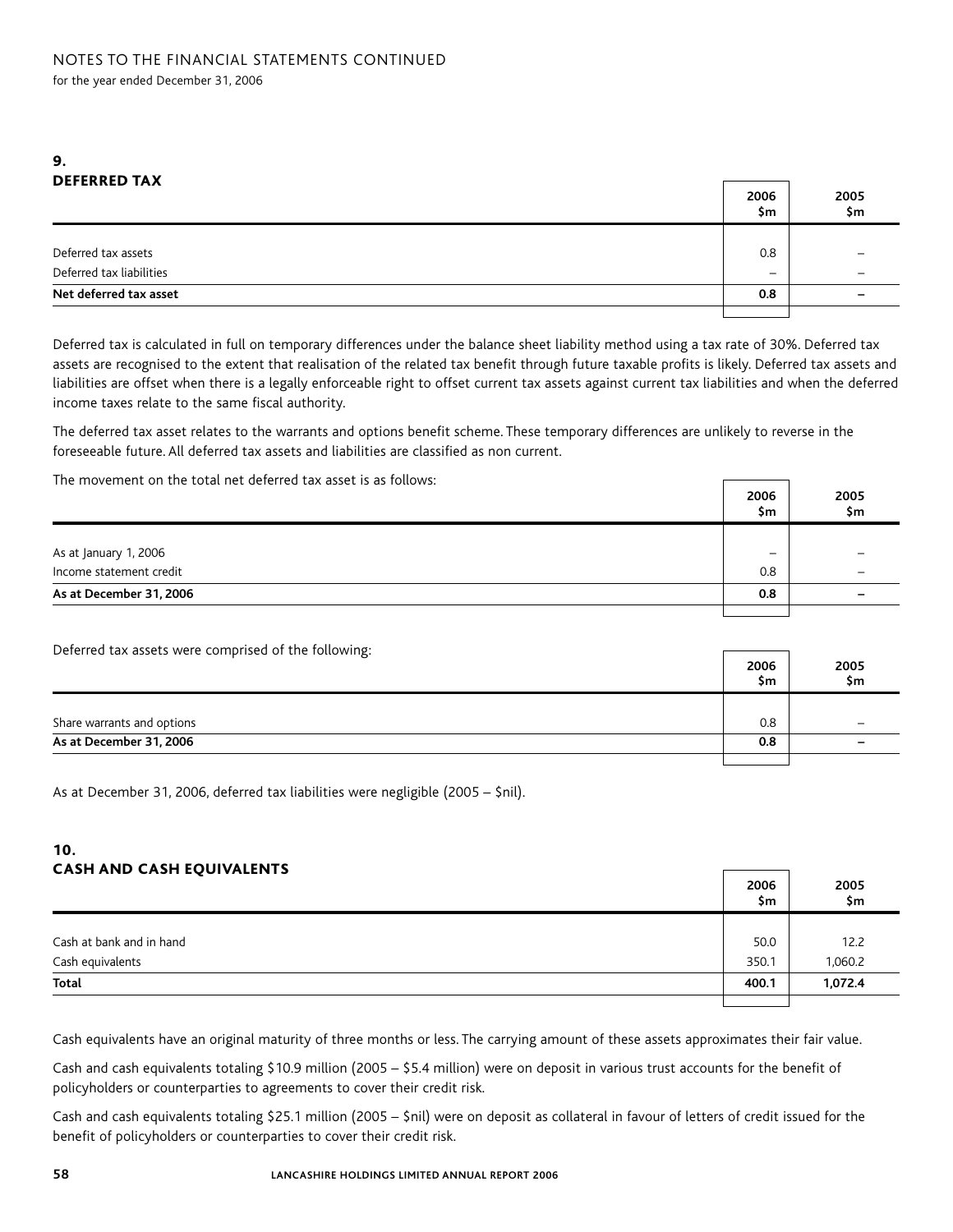# 11. investments

| As at December 31, 2006        | Cost or<br>amortised<br>cost<br>\$m | <b>Gross</b><br>unrealised<br>gain<br>\$m | <b>Gross</b><br>unrealised<br>loss<br>\$m | Estimated<br>fair value<br>\$m |
|--------------------------------|-------------------------------------|-------------------------------------------|-------------------------------------------|--------------------------------|
| <b>FIXED INCOME SECURITIES</b> |                                     |                                           |                                           |                                |
| - short term investments       | 6.9                                 |                                           |                                           | 6.9                            |
| - U.S. treasuries              | 30.8                                |                                           |                                           | 30.8                           |
| - U.S. government agencies     | 150.3                               | 0.2                                       | (0.1)                                     | 150.4                          |
| - asset backed securities      | 121.0                               | 0.2                                       | (0.1)                                     | 121.1                          |
| - mortgage backed securities   | 365.6                               | 2.0                                       | (0.5)                                     | 367.1                          |
| - corporate bonds              | 190.2                               | 1.1                                       | (0.2)                                     | 191.1                          |
| - convertible debt securities  | 28.9                                |                                           | -                                         | 28.9                           |
| Total fixed income securities  | 893.7                               | 3.5                                       | (0.9)                                     | 896.3                          |
| Equity securities              | 64.2                                | 7.0                                       | (0.9)                                     | 70.3                           |
| Other investments              | 9.7                                 | 1.9                                       | (0.1)                                     | 11.5                           |
| Total                          | 967.6                               | 12.4                                      | (1.9)                                     | 978.1                          |

Equity securities and other investments are generally deemed non-current. Fixed income maturities are presented in the risk disclosures section on page 48.

In 2005 the Group's invested assets were held entirely in cash and cash equivalents. Comparatives for the above table have therefore not been presented.

### 12. investment in associate

On June 15, 2006 the Group made an investment of \$20.0 million which represents a 21% interest in Sirocco Holdings Limited ("Sirocco"), a company incorporated in Bermuda. Sirocco's operating subsidiary, Sirocco Reinsurance Limited ("Sirocco Re"), is authorised as a Class 3 insurer by the Bermuda Monetary Authority. Sirocco Re was established to assume Gulf of Mexico energy risks from the Group. Sirocco is an unquoted investment and its shares do not trade on any active market. Sirocco is carried at \$23.2 million, representing management's best estimate of fair value at December 31, 2006, based on the July 15, 2006 audited financial statements and subsequent management information.

|                              | 2006<br>\$m |  |
|------------------------------|-------------|--|
|                              |             |  |
| As at January 1, 2006        |             |  |
| Acquisition                  | 20.0        |  |
| Share of profit of associate | 3.2         |  |
| As at December 31, 2006      | 23.2        |  |
|                              |             |  |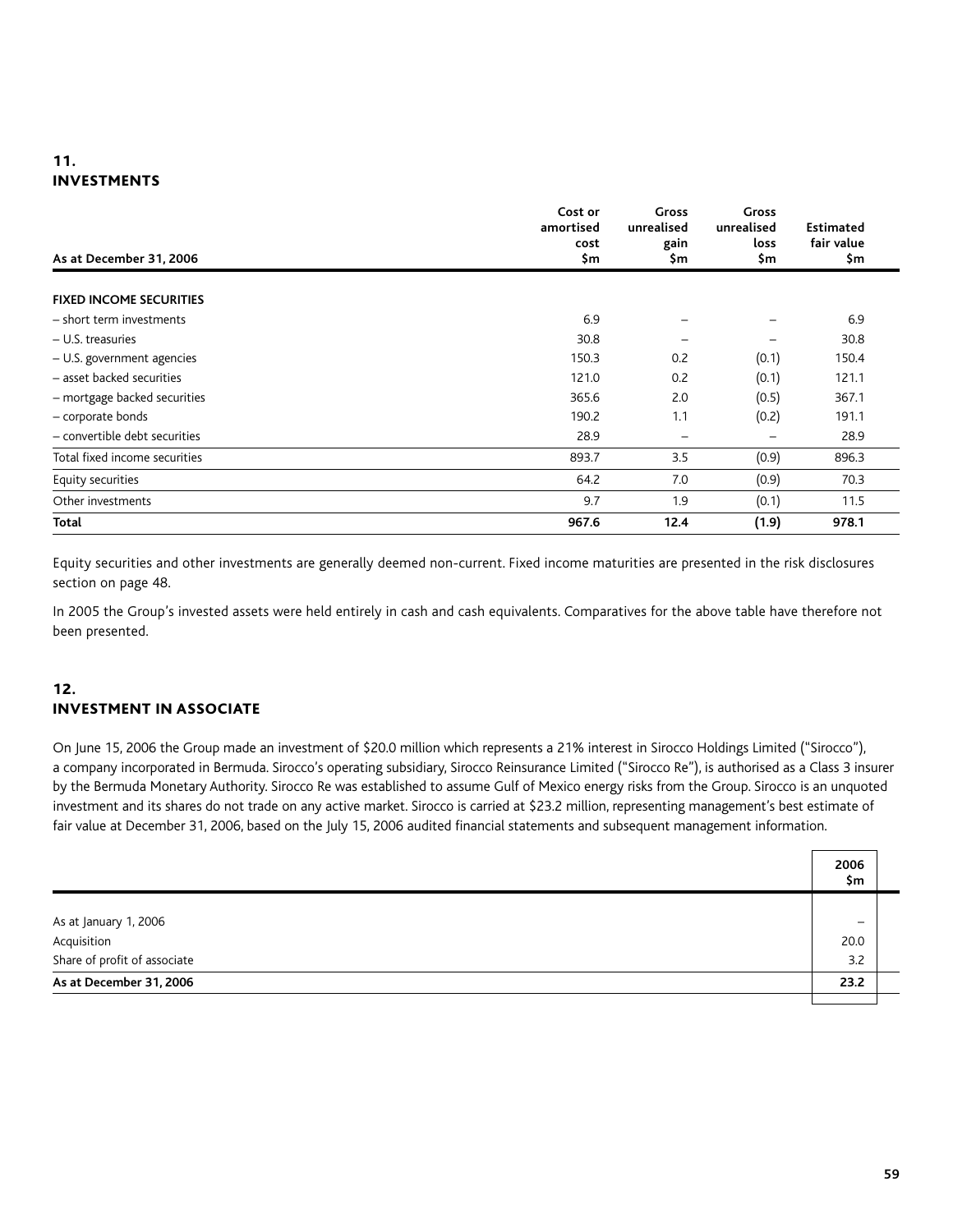# 12. investment in associate continued

Investments in associates are generally deemed non-current. Key financial information for Sirocco for the period from May 22, 2006 (date of incorporation) to December 31, 2006 is as follows:

|                       | Şm    |
|-----------------------|-------|
|                       |       |
|                       | 124.6 |
| Assets<br>Liabilities | 14.3  |
|                       | 18.6  |
| Revenues<br>Profit    | 15.2  |

### 13. insurance and reinsurance contracts

| <b>INSURANCE LIABILITIES</b>                   | Losses and<br>loss adjustment<br>expenses<br>\$m | Unearned<br>premiums<br>\$m          | Other<br>payables<br>\$m                   | Total<br>\$m             |
|------------------------------------------------|--------------------------------------------------|--------------------------------------|--------------------------------------------|--------------------------|
|                                                |                                                  |                                      |                                            |                          |
| As at October 12, 2005 (date of incorporation) |                                                  |                                      |                                            |                          |
| Movement in period                             |                                                  | 2.6                                  |                                            | 2.6                      |
| Exchange adjustments                           |                                                  |                                      |                                            |                          |
| As at December 31, 2005                        | -                                                | 2.6                                  | $\overline{\phantom{0}}$                   | 2.6                      |
| Movement in period                             | 39.1                                             | 323.1                                | 3.6                                        | 365.8                    |
| Exchange adjustments                           |                                                  |                                      |                                            |                          |
| As at December 31, 2006                        | 39.1                                             | 325.7                                | 3.6                                        | 368.4                    |
| <b>REINSURANCE ASSETS AND LIABILITIES</b>      |                                                  | Unearned<br>premiums<br>ceded<br>\$m | Amounts<br>payable to<br>reinsurers<br>\$m | Total<br>\$m             |
| As at October 12, 2005 (date of incorporation) |                                                  |                                      |                                            |                          |
| Movement in period                             |                                                  |                                      |                                            |                          |
| Exchange adjustments                           |                                                  |                                      | $\qquad \qquad -$                          | $\qquad \qquad -$        |
| As at December 31, 2005                        |                                                  | $\qquad \qquad$                      | $\qquad \qquad$                            | -                        |
| Movement in period                             |                                                  | 19.1                                 | (2.4)                                      | 16.7                     |
| Exchange adjustments                           |                                                  | $\overline{\phantom{m}}$             | -                                          | $\overline{\phantom{a}}$ |
| As at December 31, 2006                        |                                                  | 19.1                                 | (2.4)                                      | 16.7                     |

Further information on the calculation of loss reserves and the risks associated with them is provided in the risk disclosures section, which starts on page 41. The risks associated with general insurance contracts are complex and do not readily lend themselves to meaningful sensitivity analysis. The impact of an unreported event could lead to a significant increase in our loss reserves. Management believe that the loss reserves established as at December 31, 2006 are adequate, however a 20% increase in estimated losses would lead to a \$7.8 million (2005 – \$nil) increase in loss reserves.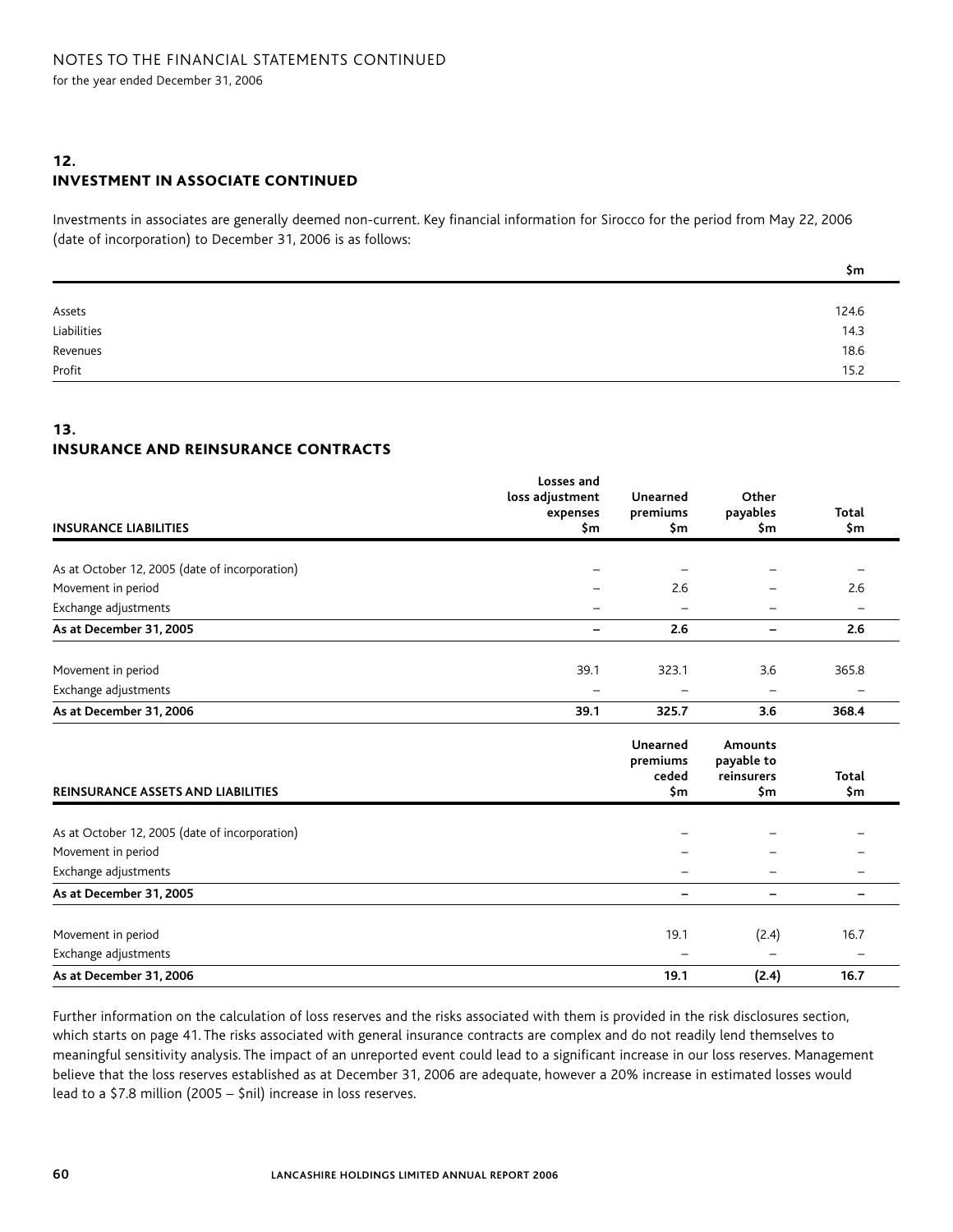# 13. insurance and reinsurance contracts continued

The split of losses and loss adjustments expenses between notified outstanding losses and losses incurred but not reported is shown below:

|                                              | 2006<br>Şm | 2005<br>\$m              |
|----------------------------------------------|------------|--------------------------|
|                                              |            |                          |
| Outstanding losses                           | 1.2        |                          |
| Losses incurred but not reported             | 37.9       | $\overline{\phantom{m}}$ |
| Losses and loss adjustment expenses reserves | 39.1       |                          |
|                                              |            |                          |

It is estimated that our reserve for unpaid claims and adjustment expenses has an approximate duration of one year.

### claims development

The development of insurance liabilities is indicative of the Group's ability to estimate the ultimate value of its insurance liabilities. The Group began writing insurance and reinsurance business in December 2005. Due to the underlying risks and lack of known loss events occurring during the period to December 31, 2005, the Group does not expect to incur any losses from coverage provided in 2005. Accordingly, a loss development table has not been included.

# 14. insurance and other receivables

|                                                      | 2006<br>\$m | 2005<br>\$m |
|------------------------------------------------------|-------------|-------------|
|                                                      |             |             |
| Inwards premium receivable from insureds and cedants | 173.7       | 2.1         |
| Accrued interest receivable                          | 7.5         | 2.0         |
| Other receivables                                    | 6.3         | 0.3         |
| <b>Total receivables</b>                             | 187.5       | 4.4         |
|                                                      |             |             |

Other receivables consist primarily of unsettled investment trades. All receivables are considered current other than \$8.9 million (2005 – \$nil) of inwards premium receivable related to multi-year contracts. The carrying value approximates fair value due to the short term nature of the receivables. There are no provisions in place for impairment or irrecoverable balances. There is no significant concentration of credit risk within the Group's receivables.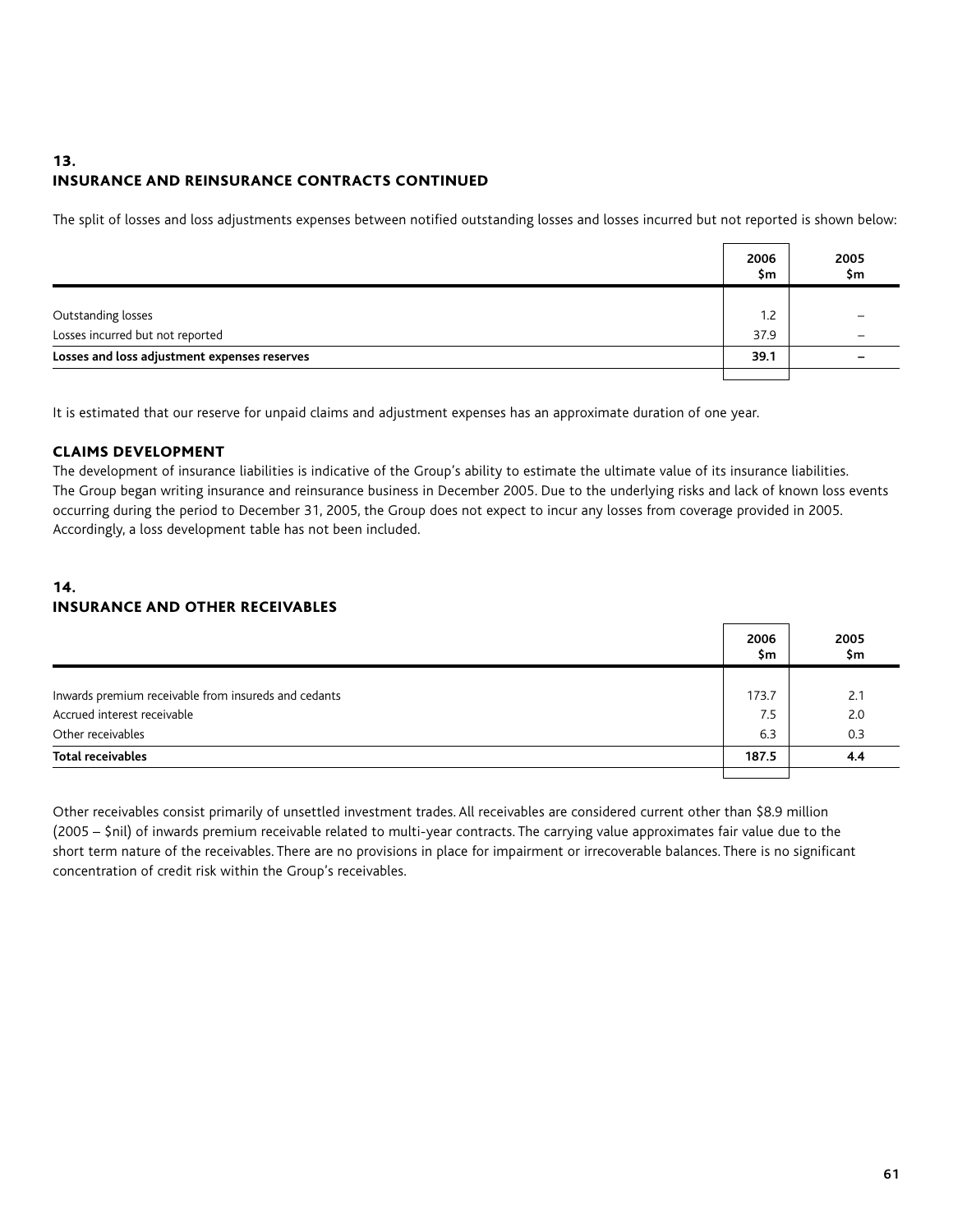## 15. deferred acquisition costs

The reconciliation between opening and closing deferred acquisition costs is shown below:

|                                                        | Şm   |
|--------------------------------------------------------|------|
|                                                        |      |
| Balance as at October 12, 2005 (date of incorporation) |      |
| Movement in period                                     | 0.5  |
| Balance as at December 31, 2005                        | 0.5  |
| Movement in period                                     | 51.0 |
| Balance as at December 31, 2006                        | 51.5 |

### 16. reinsurance and other payables

|                                      | 2006<br>\$m | 2005<br>\$m |
|--------------------------------------|-------------|-------------|
|                                      |             |             |
| Other payables                       | 20.8        | 2.2         |
| Insurance contracts - other payables | 3.6         |             |
| Amounts payable to reinsurers        | 2.4         |             |
| <b>Total payables</b>                | 26.8        | 2.2         |
|                                      |             |             |

Other payables include unsettled investment trades and other accruals. All payables are considered current. The carrying value approximates fair value due to the short term value of the payables.

### 17. deferred acquisition costs ceded

The reconciliation between opening and closing deferred acquisition costs ceded is shown below:

|                                                        | Şm  |
|--------------------------------------------------------|-----|
|                                                        |     |
| Balance as at October 12, 2005 (date of incorporation) |     |
| Movement in period                                     |     |
| Balance as at December 31, 2005                        |     |
| Movement in period                                     | 2.5 |
| Balance as at December 31, 2006                        | 2.5 |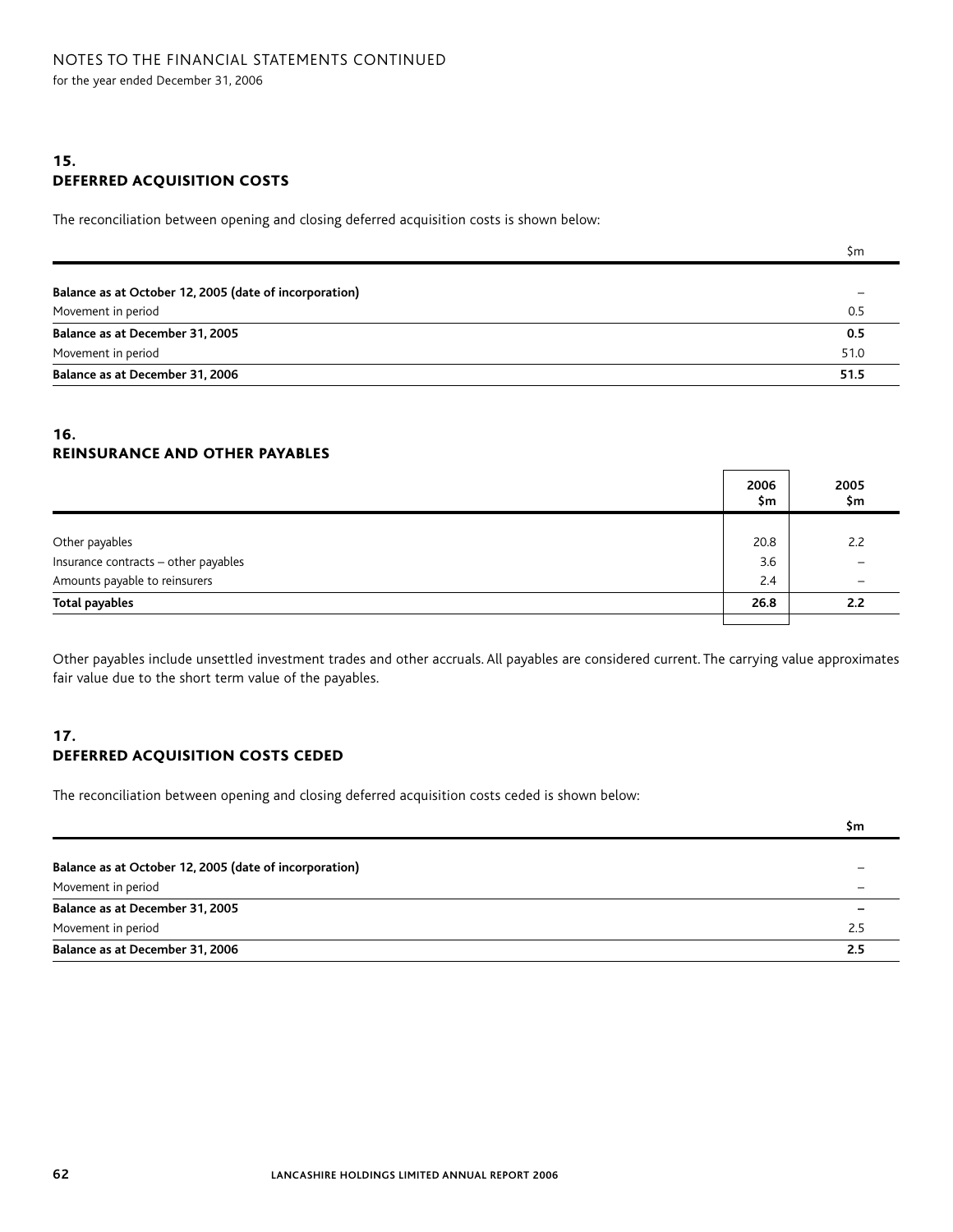# 18. property, plant and equipment

|                                                | Office<br>furniture and  | Leasehold<br>equipment improvements | IT<br>equipment   |       |
|------------------------------------------------|--------------------------|-------------------------------------|-------------------|-------|
|                                                |                          |                                     |                   | Total |
|                                                | \$m                      | \$m                                 | \$m               | \$m   |
|                                                |                          |                                     |                   |       |
| <b>COST</b>                                    |                          |                                     |                   |       |
| As at October 12, 2005 (date of incorporation) |                          |                                     |                   |       |
| Additions                                      |                          |                                     | 0.4               | 0.4   |
| As at December 31, 2005                        | -                        | $\overline{\phantom{m}}$            | 0.4               | 0.4   |
| <b>ACCUMULATED DEPRECIATION</b>                |                          |                                     |                   |       |
| As at October 12, 2005 (date of incorporation) |                          |                                     |                   |       |
| Charge for the period                          |                          |                                     |                   |       |
| As at December 31, 2005                        | -                        | $\overline{\phantom{0}}$            | $\qquad \qquad -$ | -     |
| <b>NET BOOK VALUE</b>                          |                          |                                     |                   |       |
| As at October 12, 2005 (date of incorporation) | $\overline{\phantom{0}}$ |                                     | 0.4               | 0.4   |
| As at December 31, 2005                        | $\overline{\phantom{0}}$ | $\overline{\phantom{a}}$            | 0.4               | 0.4   |
| <b>COST</b>                                    |                          |                                     |                   |       |
| As at January 1, 2006                          |                          |                                     | 0.4               | 0.4   |
| Additions                                      | 1.0                      | 0.6                                 | 1.0               | 2.6   |
| As at December 31, 2006                        | 1.0                      | 0.6                                 | 1.4               | 3.0   |
| <b>ACCUMULATED DEPRECIATION</b>                |                          |                                     |                   |       |
| As at January 1, 2006                          |                          |                                     |                   |       |
| Charge for the period                          | 0.2                      | 0.1                                 | 0.3               | 0.6   |
| As at December 31, 2006                        | 0.2                      | 0.1                                 | 0.3               | 0.6   |
| <b>NET BOOK VALUE</b>                          |                          |                                     |                   |       |
| As at January 1, 2006                          |                          |                                     | 0.4               | 0.4   |
| As at December 31, 2006                        | 0.8                      | 0.5                                 | 1.1               | 2.4   |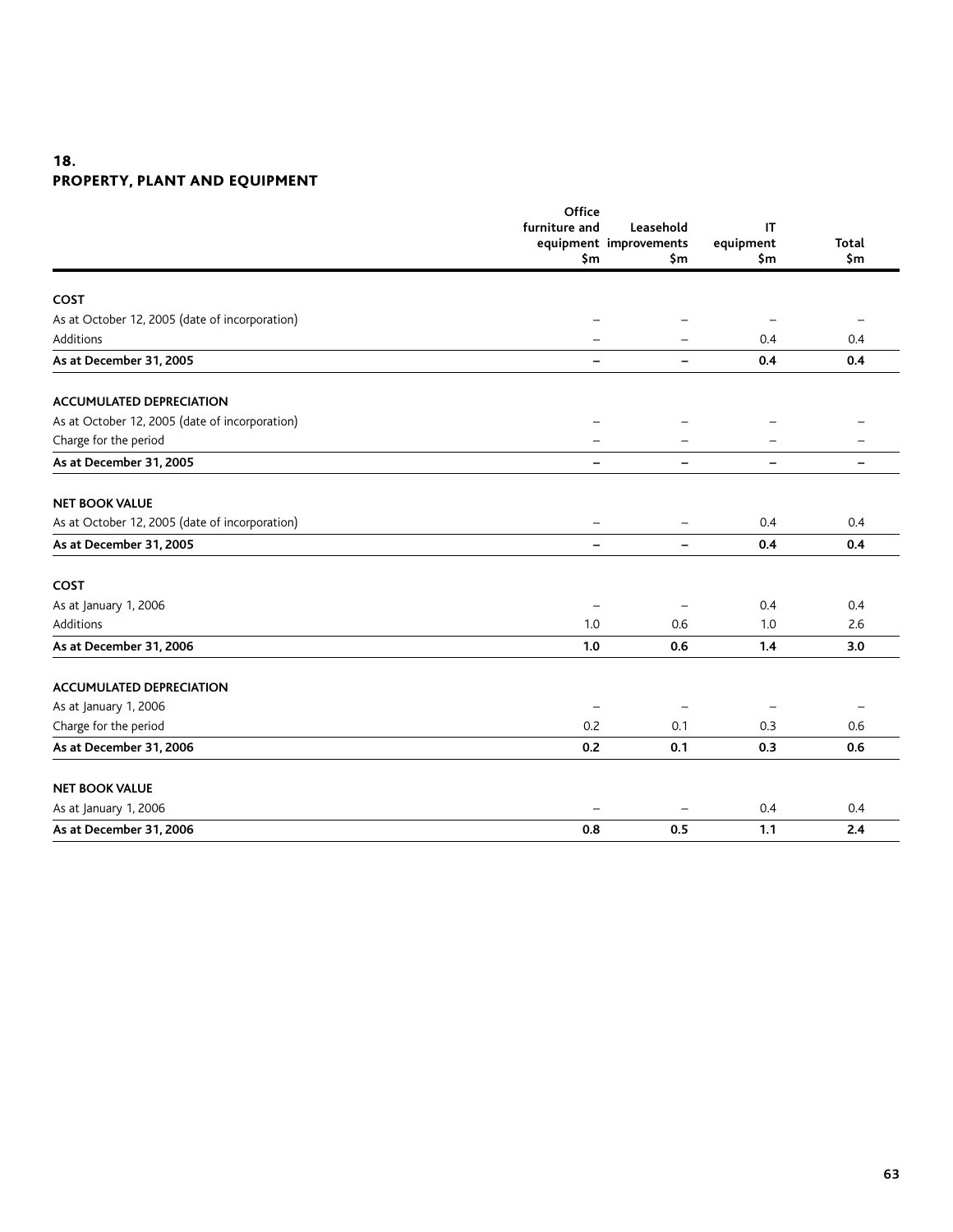### 19. long term debt and financing arrangements

|                                          | 2006<br>\$m | 2005<br>\$m |
|------------------------------------------|-------------|-------------|
|                                          |             |             |
| Subordinated loan note of €12.0 million  | 15.8        | 14.2        |
| Subordinated loan note of €12.0 million  | 15.8        | 14.2        |
| Subordinated loan note of \$97.0 million | 97.0        | 97.0        |
| Carrying value and fair value            | 128.6       | 125.4       |
|                                          |             |             |

On December 15, 2005 the Group issued \$97 million in aggregate principal amount of subordinated loan notes and €24 million in aggregate principal amount of subordinated loan notes ("long term debt") at an issue price of \$1,000 and €1,000 of their principal amounts respectively.

The Euro subordinated loan notes are repayable on June 15, 2035 with a prepayment option available from March 15, 2011. Interest on the principal is based on a set margin (3.7%) above Euribor and is payable quarterly.

The US dollar subordinated loan notes are repayable on December 15, 2035 with a prepayment option available from March 15, 2011. This, like the Euro notes, only applies to a "special event" issue as defined in the transaction documents. Interest on the principal is based on a set margin (3.7%) above LIBOR and is payable quarterly.

The Group is exposed to cash flow interest rate risk and currency risk. Further information is provided in the risk disclosures section from page 41.

The interest accrued on the loans payable was \$0.5 million (2005 – \$0.4 million) at the balance sheet date.

Due to the floating interest rates, the carrying value approximates fair value.

### letters of credit

As both LICL and LICUKL are not admitted insurers or reinsurers throughout the U.S., the terms of certain contracts require them to provide letters of credit to policyholders as collateral. On May 17, 2006, LHL and LICL entered into a syndicated collateralised three year credit facility in the amount of \$350 million. This facility is available for the issue of letters of credit ("LOCs") to ceding companies. The facility is also available for LICL to issue LOCs to LICUKL to collateralise certain insurance balances. It contains a \$75 million loan sub-limit available for general corporate purposes. As at December 31, 2006, LICUKL had no such obligations. Letters of credit totalling \$25.1 million had been issued to third parties by LICL and there was no outstanding debt under this facility.

#### 20. derivative financial instruments

The Group hedges a portion of its floating rate borrowings using interest rate swaps to transfer floating to fixed rate. These instruments are held at fair value through the consolidated income statement. During the period, \$1.0 million (2005 – \$nil) was charged to financing costs in respect of the interest rate swap. The net fair value position to the Group was \$0.9 million (2005 – \$nil). The Group has the right to net settle this instrument. The next cash settlement due on this instrument is negligible (2005 – \$nil) and is due on March 15, 2007.

The Group invests a small portion of its investment portfolio in convertible debt securities. The option to convert is an embedded derivative, which is required to be separated from the host contract and fair valued through the consolidated income statement. As at December 31, 2006 the derivative instrument was valued at \$11.5 million, with net unrealised gains of \$1.8 million reflected in the consolidated income statement in other investment income.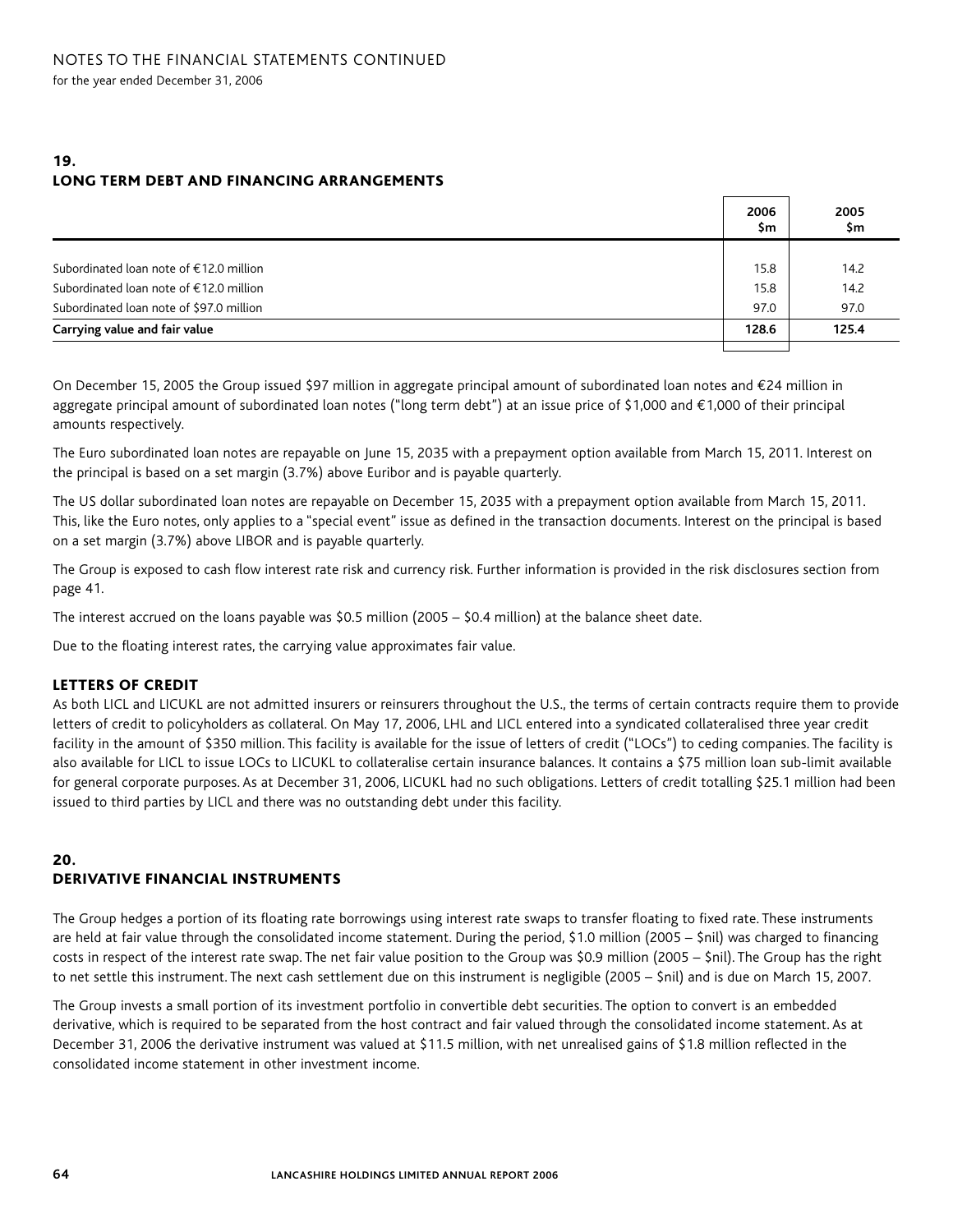# 21. **SHARE CAPITAL**

| AUTHORISED ORDINARY SHARES OF \$0.50 EACH      | <b>Number</b> | \$m   |  |
|------------------------------------------------|---------------|-------|--|
| As at December 31, 2005 and December 31, 2006  | 3,000,000,000 | 1,500 |  |
| ALLOCATED, CALLED UP AND FULLY PAID            | <b>Number</b> | \$m   |  |
| As at October 12, 2005 (date of incorporation) |               |       |  |
| Shares issued                                  | 195,713,902   | 97.9  |  |
| As at December 31, 2005                        | 195,713,902   | 97.9  |  |
| Shares issued                                  | 113,219       |       |  |
| Shares repurchased                             | (83, 775)     |       |  |
| As at December 31, 2006                        | 195,743,346   | 97.9  |  |

LHL issued 16,000,000 new shares on October 27, 2005 as part of its initial capitalisation and launch. On December 9, 2005, LHL's outstanding shares were consolidated on a 5:1 basis into 3,200,000 shares. On December 16, 2005, an aggregate of 192,513,902 new shares were issued as part of LHL's private placement in the U.S. and initial public offering in the U.K., which included shares issued on the exercise of an over-allotment option. As a result of all the shares issued, a total of \$978.6 million was raised, \$97.9 million of which is included in share capital and \$880.7 million of which was included in share premium, net of \$19.9 million of offering expenses, formation expenses and warrants issued to management, founders and a sponsor. On December 28, 2006, 113,219 shares were issued and 83,775 repurchased as part of a cashless exercise of warrants (see note 22).

# 22. warrants and options

|                                                | Other<br>warrants<br>Number | Management<br>ordinary<br>warrants<br><b>Number</b> | Management<br>performance<br>warrants<br>Number | Options<br>Number |
|------------------------------------------------|-----------------------------|-----------------------------------------------------|-------------------------------------------------|-------------------|
| As at October 12, 2005 (date of incorporation) |                             |                                                     |                                                 |                   |
| Issued                                         | 25,417,136                  | 12,708,695                                          | 7,625,218                                       |                   |
| Exercised                                      |                             |                                                     |                                                 |                   |
| As at December 31, 2005                        | 25,417,136                  | 12,708,695                                          | 7,625,218                                       |                   |
| Issued                                         |                             |                                                     | -                                               | 2,503,613         |
| Forfeited                                      |                             |                                                     | $\qquad \qquad -$                               | (101, 670)        |
| Exercised                                      | (113,219)                   |                                                     |                                                 |                   |
| As at December 31, 2006                        | 25,303,917                  | 12,708,695                                          | 7,625,218                                       | 2,401,943         |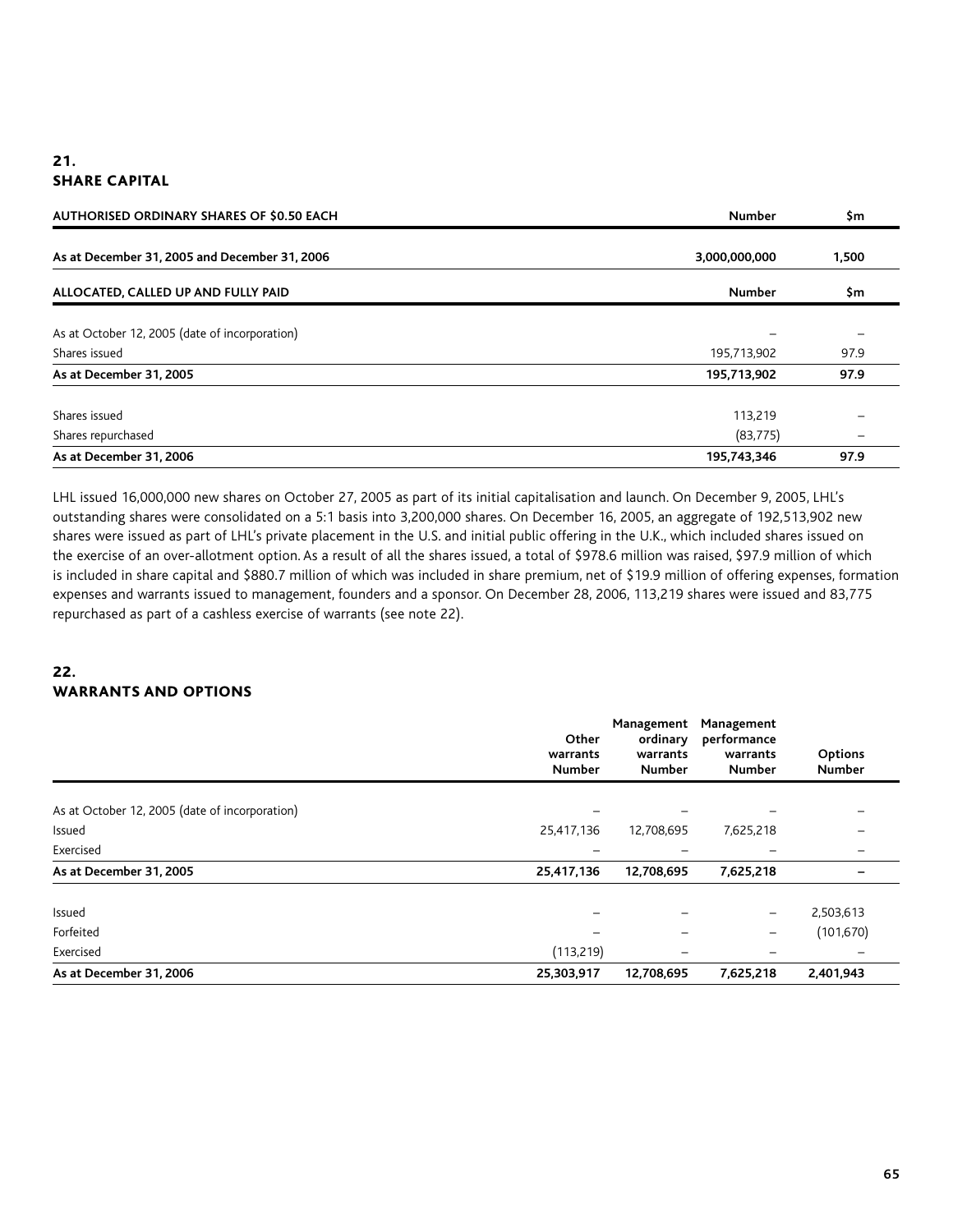### 22. warrants and options continued

### **WARRANTS**

All warrants issued will expire on December 16, 2015 and are exercisable at an initial price per share of US\$5.00 equal to the price per share paid by investors in the initial public offering. The warrant holder may request a cashless exercise. The method of settlement is at the discretion of the Group and may be in cash or shares.

### **FOUNDERS**

The Group's founders provided industry expertise, resources and relationships during the fourth quarter of 2005. For the founders position and consideration, the Group issued warrants to certain founding shareholders to purchase in the aggregate, up to 17,791,919 common shares. These warrants were approved on December 9, 2005, dated December 16, 2005 and were fully vested and exercisable upon issuance.

On December 28, 2006 a founding investor exercised 113,219 warrants at a strike price of \$5.00 per share. This was a cashless exercise and resulted in the Group issuing a further 29,444 common shares at \$0.50 per share.

#### sponsor

In consideration for incorporation services received, warrants were issued to Benfield Advisory Limited to purchase 7,625,217 common shares. These warrants were granted on December 16, 2005 and were fully vested and exercisable upon issuance. On November 30, 2006 Benfield sold its entire holding of warrants to an unrelated third party.

Management warrants and options are discussed in note 6.

#### 23. lease commitments

The Group has payment obligations in respect of operating leases for certain items of office equipment and office space. Operating lease expenses for the period were \$1.1 million (2005 – \$nil). Lease payments under non-cancellable operating leases are as follows:

|                                | 2006<br>\$m | 2005<br>\$m |
|--------------------------------|-------------|-------------|
|                                |             |             |
| Due in less than one year      | 1.2         |             |
| Due between one and five years | 4.5         |             |
| Due in more than five years    | 0.3         |             |
| Total                          | 6.0         |             |
|                                |             |             |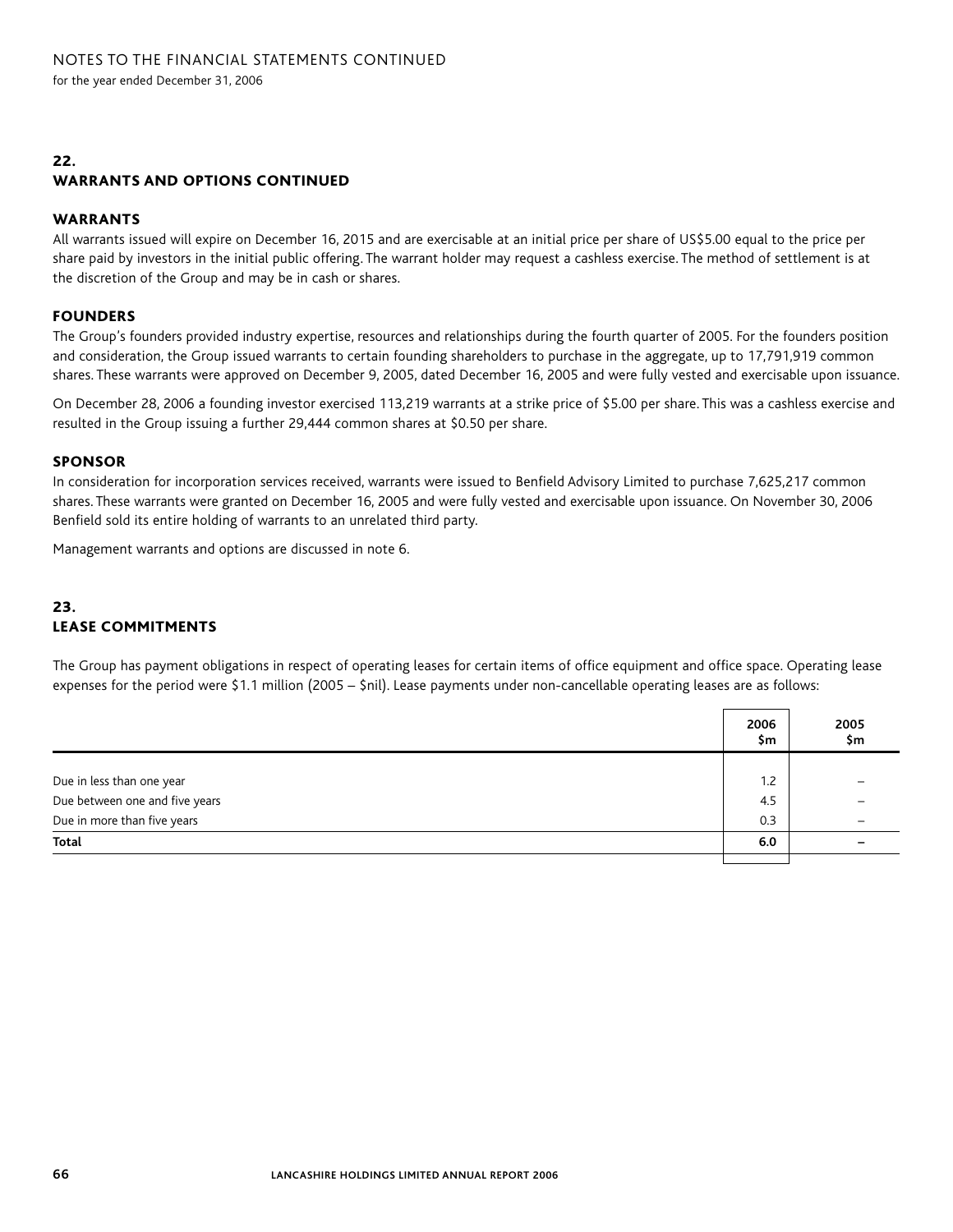# 24. earnings per share

Basic earnings or loss per share amounts are calculated by dividing net profit or loss for the period attributable to shareholders by the weighted average number of common shares outstanding during the year.

Diluted earnings or loss per share amounts are calculated by dividing the net profit or loss attributable to shareholders by the weighted average number of common shares outstanding during the year plus the weighted average number of common shares that would be issued on the conversion of all dilutive potential common shares into common shares.

The following reflects the profit (loss) and share data used in the basic and diluted loss per share computations:

|                                                                  | 2006<br>Şm | 2005<br>\$m |
|------------------------------------------------------------------|------------|-------------|
| Profit (loss) for the period attributable to equity shareholders | 159.3      | (11.6)      |
|                                                                  |            |             |

|                                                                 | Number<br>of shares<br>(thousands) | Number<br>of shares<br>(thousands) |
|-----------------------------------------------------------------|------------------------------------|------------------------------------|
| Basic weighted average number of shares                         | 195.714                            | 48,320                             |
| Potentially dilutive shares related to share-based compensation | 6.325                              | 5,733                              |
| Diluted weighted average number of shares                       | 202.039                            | 54,053                             |

Share based payments are only treated as dilutive when their conversion to common shares would decrease earnings per share or increase loss per share from continuing operations. In the current period, incremental shares from the assumed exercising of management performance warrants are not included in calculating dilutive shares as the relevant criteria have not been met. In addition, the options are antidilutive and are therefore not included in the number of potentially dilutive shares.

In the prior period, incremental shares from the assumed exercising of warrants are not included in calculating the diluted earnings or loss per share as they are antidilutive.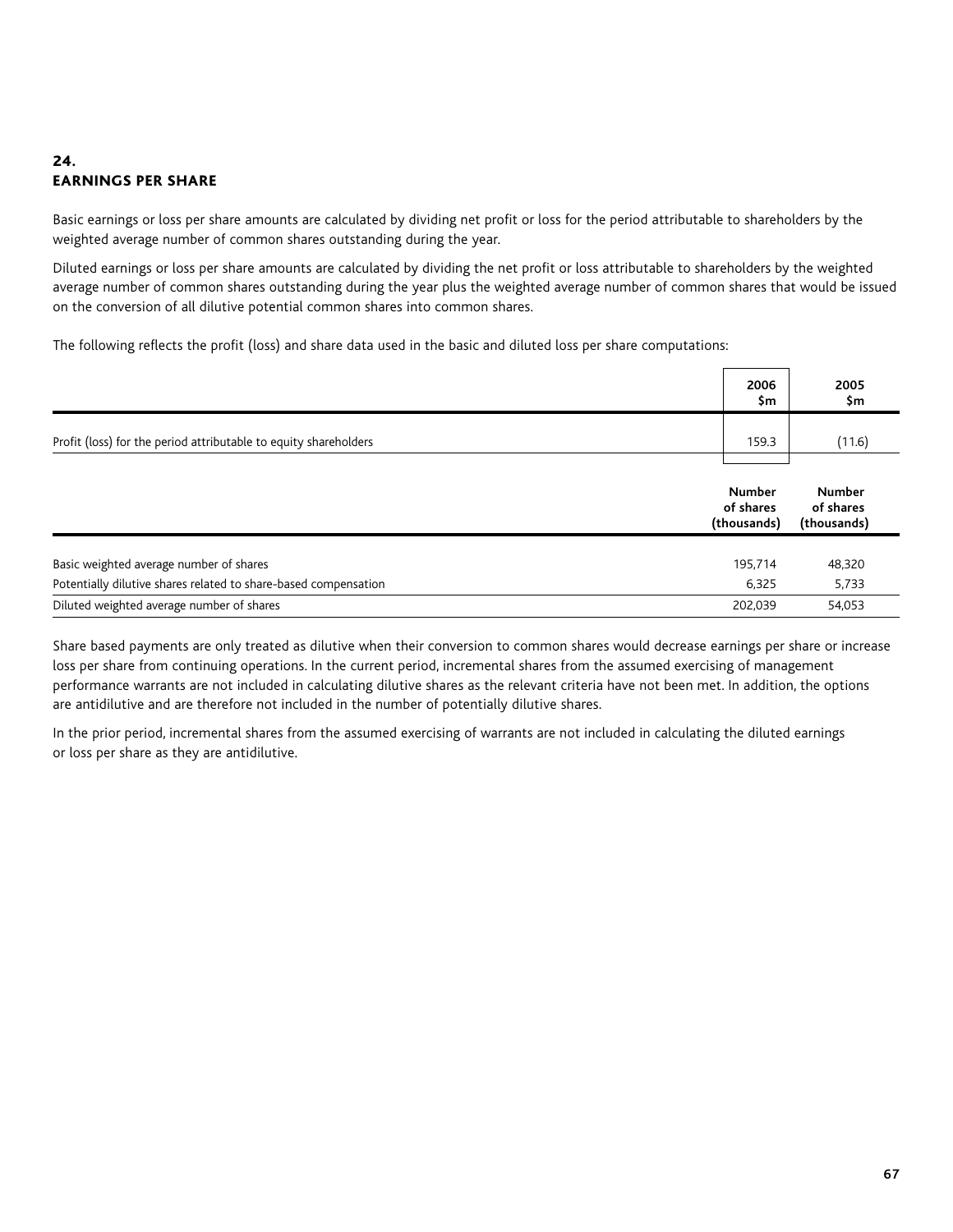# 25. related party disclosures

The consolidated financial statements include Lancashire Holdings Limited and the subsidiaries listed below:

| Name                                                                                                | <b>Domicile</b>      |
|-----------------------------------------------------------------------------------------------------|----------------------|
|                                                                                                     |                      |
| Lancashire Insurance Company Limited                                                                | Bermuda              |
| Lancashire Insurance Marketing Services Limited                                                     | United Kingdom       |
| Lancashire Holdings Financing Trust I                                                               | <b>United States</b> |
| Lancashire Insurance Holdings (UK) Limited                                                          | United Kingdom       |
| Lancashire Insurance Company (UK) Limited (previously "Lancashire Insurance Services (UK) Limited") | United Kingdom       |
| Lancashire Insurance Services Limited                                                               | United Kingdom       |

All subsidiaries are wholly owned, either directly or indirectly.

The Group has issued loan notes via a trust vehicle – Lancashire Holdings Financing Trust I (the "Trust") (see note 19). The Group effectively has 100% of the voting rights in the Trust. These rights are subject to the property trustee's obligations to seek approval of the holders of the Trust's preferred securities in case of default and other limited circumstances where the property trustee would enforce its rights. While the ability of the Group to influence the actions of the Trust is limited by the Trust Agreement, the Trust was set up by the Group with the sole purpose of issuing the loan notes and is in essence controlled by the Group, and is therefore consolidated.

### key management compensation

Remuneration for key management for the period ending December 31, 2006 was as follows:

|                          | 2006<br>Şm | 2005<br>\$m |
|--------------------------|------------|-------------|
|                          |            |             |
| Short term compensation  | -4.5       |             |
| Share based compensation | 12.1       | 52<br>ے. ر  |
| <b>Total</b>             | 16.6       | 5.2         |
|                          |            |             |

┑

### transactions with directors and shareholders

Significant shareholders have a representation on the Board of Directors. During the period the Group paid \$0.9 million (2005 – \$nil) in directors' fees and expenses, including \$0.4 million to significant shareholders. A further \$0.3 million (2005 – \$nil) was paid in respect of monitoring fees for significant shareholders pursuant to Monitoring Agreements, the terms of which are as disclosed in the AIM admission document.

### transactions with associate

During the period the Group ceded \$29.9 million (2005 – \$nil) of premium to Sirocco and received \$5.4 million (2005 – \$nil) of commission income. As at December 31, 2006 the following amounts with Sirocco were included in our consolidated balance sheet:

| <u>ni odi consoligatca balance sheet.</u> | 2006<br>Şm | 2005<br>\$m |
|-------------------------------------------|------------|-------------|
|                                           |            |             |
| Unearned premium on premium ceded         | 11.8       |             |
| Reinsurance payable                       | 0.8        |             |
| Deferred acquisition costs ceded          | 2.2        |             |
|                                           |            |             |

Profit commission is payable to the Group based on the performance of Sirocco over the period January 1, 2006 to July 15, 2008. The contingent profit commission as at December 31, 2006 was \$2.6m (2005 – \$nil).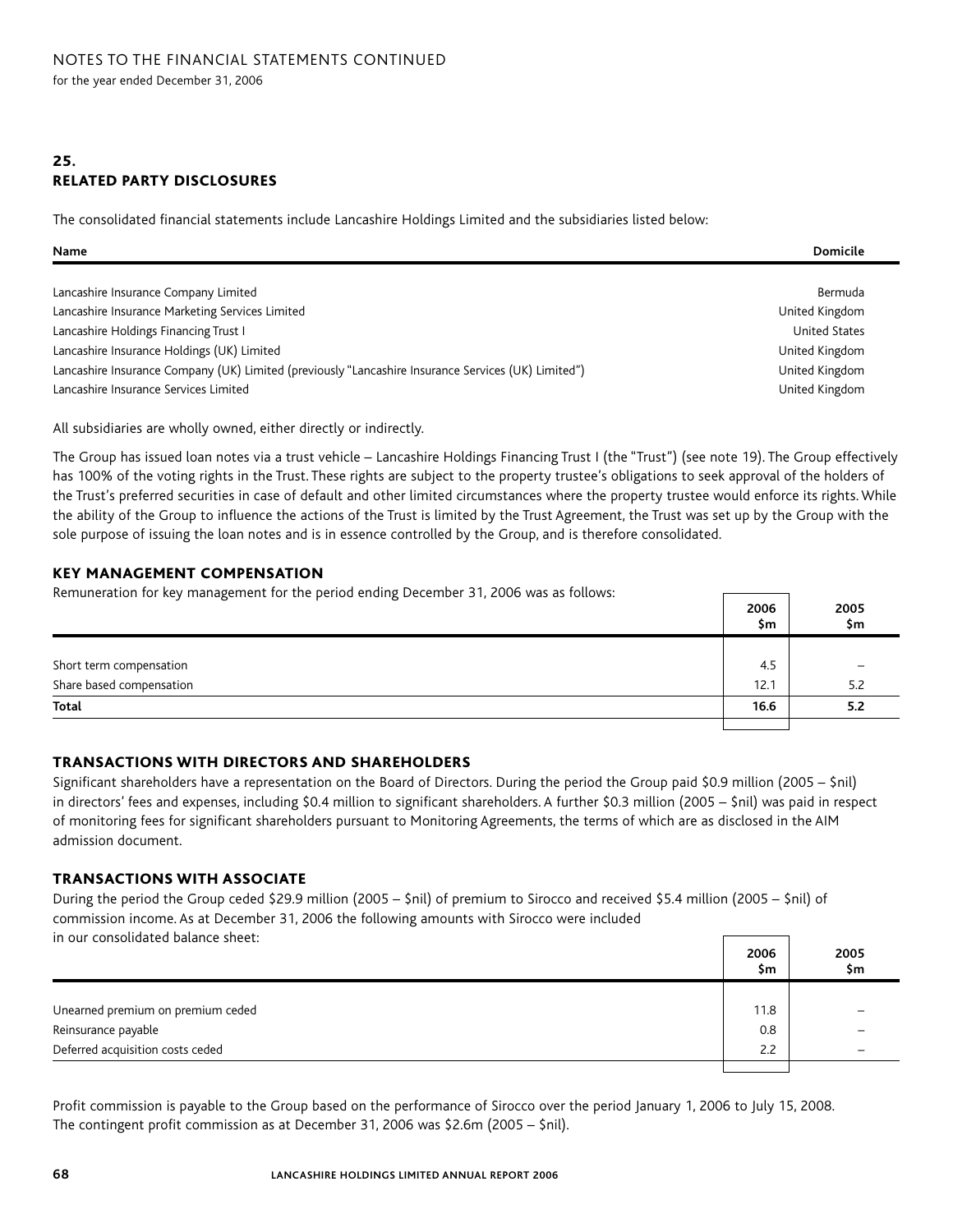### transactions with sponsor

During the period the Group incurred net brokerage and consulting costs of \$11.8 million with Benfield Group.

### 26. non-cash transactions

Accrued formation expenses of \$nil (2005 – \$0.9 million) have been recorded directly in shareholders' equity. This amount represents a noncash transaction and therefore is not included within the change in operational assets and liabilities in the consolidated cashflow statement.

On November 2, 2006, following shareholder approval, LHL transferred \$850.0 million (2005 – \$nil) from share premium to contributed surplus.

### 27. statutory requirements and dividend restrictions

As a holding company, LHL relies on dividends from its subsidiaries to provide cash flow required for debt service and dividends to shareholders. The subsidiaries' ability to pay dividends and make capital distributions is subject to the legal and regulatory restrictions of the jurisdiction in which they operate. For the primary operating subsidiaries these are based principally on the amount of premiums written and reserves for losses and loss expenses, subject to overall minimum solvency requirements. Statutory capital and surplus is different from shareholders' equity due to certain items that are capitalised under IFRS but expensed, have a different valuation basis, or are not admitted under insurance regulations.

Statutory capital and surplus reported to regulatory authorities by the primary operating subsidiaries is as follows:

| As at December 31, 2006                        | \$m         | £m            |
|------------------------------------------------|-------------|---------------|
|                                                | <b>LICL</b> | <b>LICUKL</b> |
| Statutory capital and surplus                  | 1,079.2     | 56.3          |
| Minimum required statutory capital and surplus | 271.1       | 7.4           |
| As at December 31, 2006                        | \$m         | £m            |
|                                                | <b>LICL</b> | <b>LICUKL</b> |
| Statutory capital and surplus                  | 1,069.6     | n/a           |
| Minimum required statutory capital and surplus | 100.0       | n/a           |

### 28. presentation

Certain amounts in the December 31, 2005 consolidated financial statements have been re-presented to conform with the current year's presentation and format. These changes in presentation have no effect on the previously reported net loss.

# 29. subsequent events

On February 25, 2007, LHL received notification from the Dubai Financial Services Authority that its application to operate an authorised insurance intermediation firm in Dubai had been approved in principle. The authorisation will be exercised via a wholly-owned subsidiary incorporated and operating within the Dubai International Financial Centre. The new subsidiary, called Lancashire Marketing Services (Middle East) Limited, will allow the Group to market its UK and Bermuda-based insurance subsidiaries more effectively and efficiently in the region.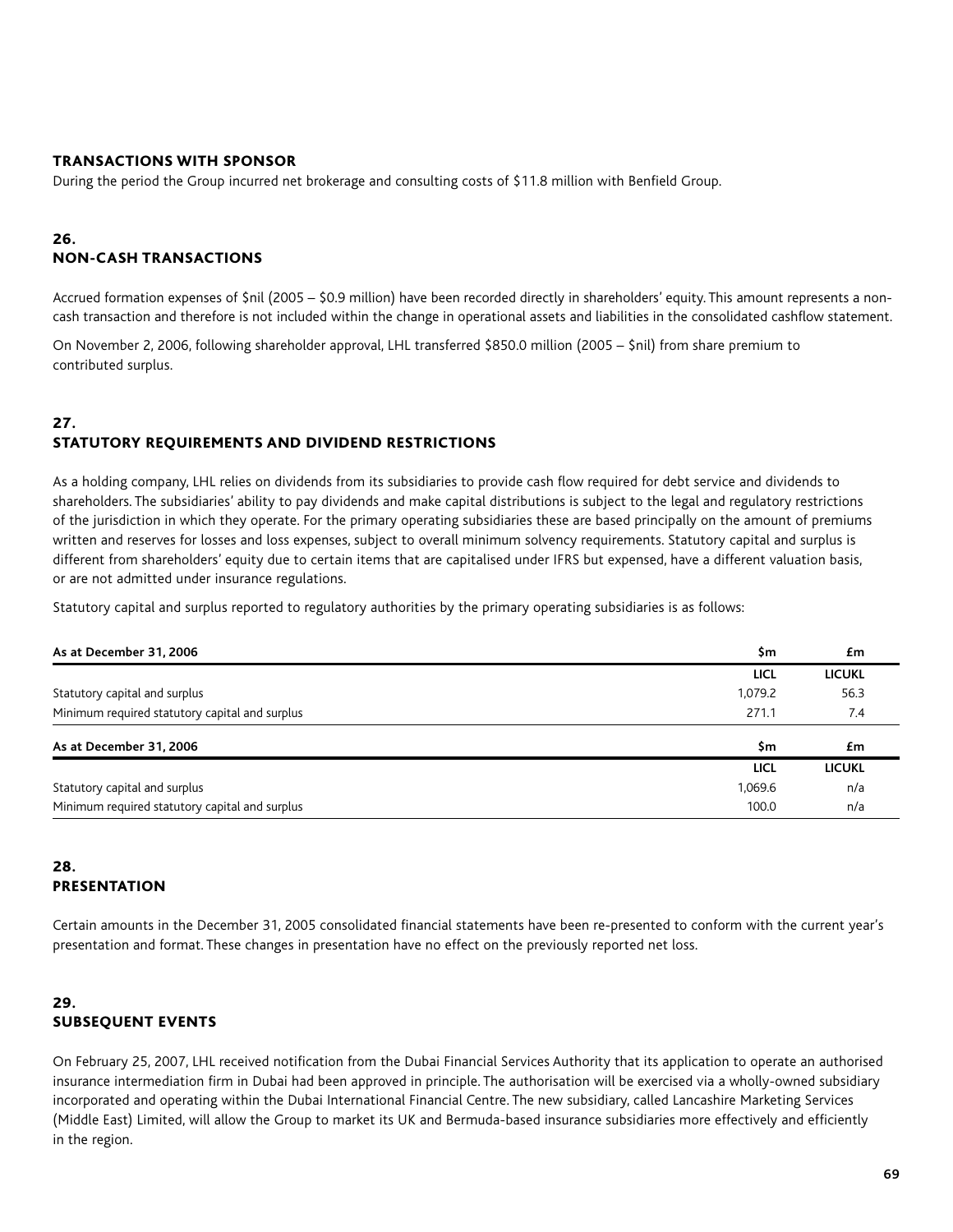#### Annual General Meeting

Notice of this year's Annual General Meeting and the form of proxy accompany this annual report. If you have any queries regarding the notice or return of the proxy please contact Greg Lunn, (Company Secretary and General Counsel) at Lancashire, Mintflower Place, 8 Par-la-Ville Road, Hamilton HM 08, Bermuda, Tel: (441) 278 8953, Email: glunn@lancashire.bm.

### Further information

Further information about the Group including this annual report and consolidated financial statements, press releases and the Company's share price is available on our website at www.lancashire.bm.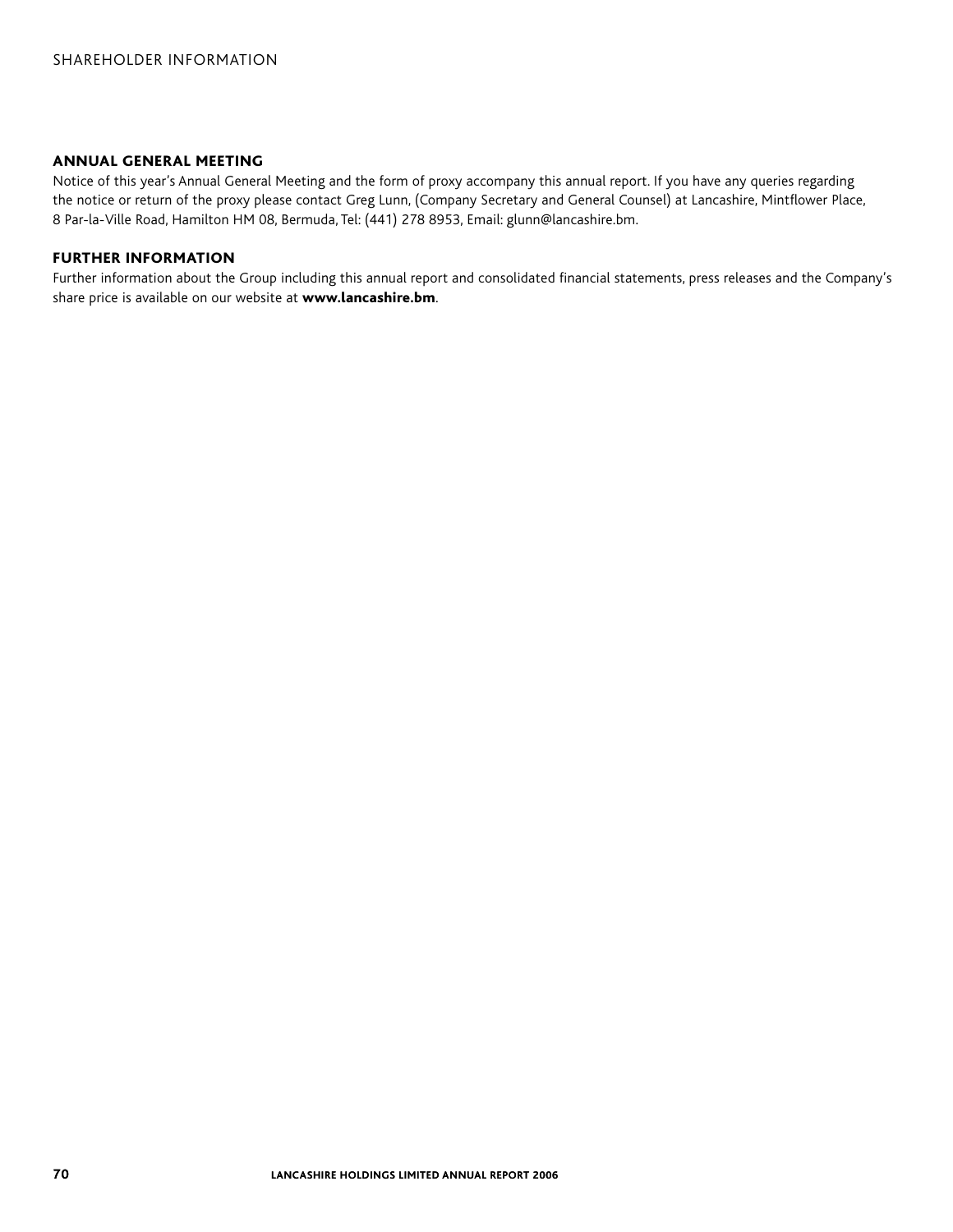### NOTE REGARDING FORWARD-LOOKING STATEMENTS

Certain statements and indicative projections made that are not based on current or historical facts are forward-looking in nature including without limitation, statements containing words "believes", "anticipates", "plans", "projects", "intends", "expects", "estimates", "predicts", "may", "will", "seeks", "should", or, in each case, their negative or comparable terminology. All statements other than statements of historical facts including, without limitation, those regarding the Group's financial position, results of operations, liquidity, prospects, growth, business strategy, plans and objectives of management for future operations (including development plans and objectives relating to the Group's insurance business) are forward-looking statements. Such forward-looking statements involve known and unknown risks, uncertainties and other important factors that could cause the actual results, performance or achievements of the Group to be materially different from future results, performance or achievments expressed or implied by such forward-looking statements. These factors include, but are not limited to: the number and type of insurance and reinsurance contracts that we write; the premium rates available at the time of such renewals within our targeted business lines; the absence of large or unusually frequent loss events; the impact that our future operating results, capital position and rating agency and other considerations have on the execution of any capital management initiatives; the possibility of greater frequency or severity of claims and loss activity than our underwriting, reserving or investment practices have anticipated; the reliability of, and changes in assumptions to, catastrophe pricing, accumulation and estimated loss models; loss of key personnel; a decline in our operating subsidiaries' rating with A.M. Best Company; increased competition on the basis of pricing, capacity, coverage terms or other factors; a cyclical downturn of the industry; changes in governmental regulations or tax laws in jurisdictions where Lancashire conducts business; Lancashire or its Bermudian subsidiary becoming subject to income taxes in the United States or the United Kingdom; and the effectiveness of our loss limitation methods.

These forward-looking statements speak only as at the date of publication of this document. Lancashire Holdings Limited expressly disclaims any obligation or undertaking (save as required to comply with any legal or regulatory obligations (including the AIM rules)) to disseminate any updates or revisions to any forward-looking statements to reflect any changes in the Group's expectations or circumstances on which any such statement is based.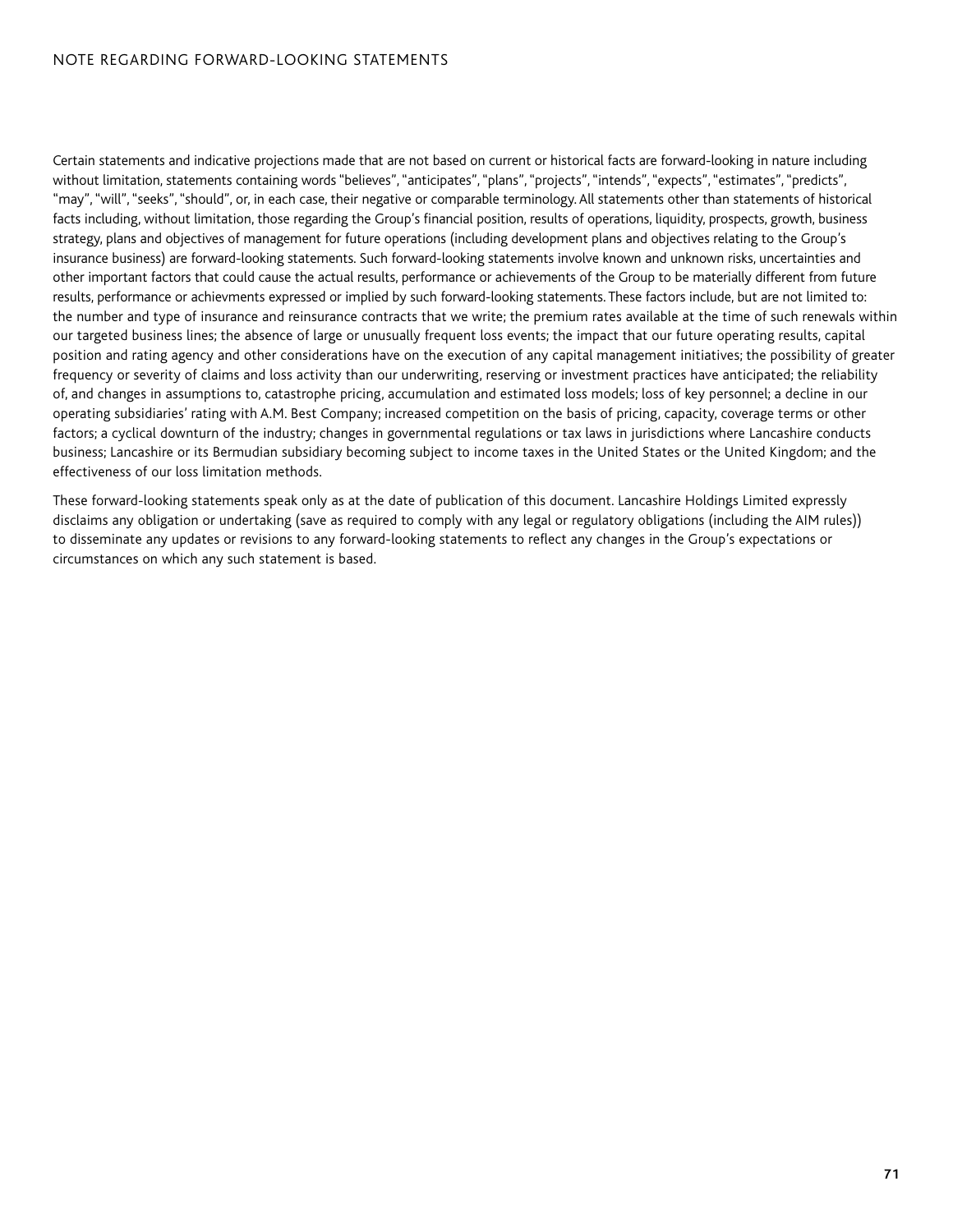#### Lancashire Holdings Limited

Mintflower Place 8, Par-la-Ville Road Hamilton HM 08 Bermuda

Tel 441 278 8950 Fax 441 278 8951/8961

### Lancashire Insurance Company Limited

Mintflower Place 8, Par-la-Ville Road Hamilton HM 08 Bermuda

Tel 441 278 8950 Fax 441 278 8951/8961

## Lancashire Insurance Company (UK) Limited

Level 11, Vitro 60, Fenchurch Street London EC3M 4AQ

Tel 44 (0)20 7264 4000 Fax 44 (0)20 7264 4077

# Lancashire marketing services (middle east) limited

Level 12, The Gate Office 31 Dubai United Arab Emirates

Tel 971 4 361 1914